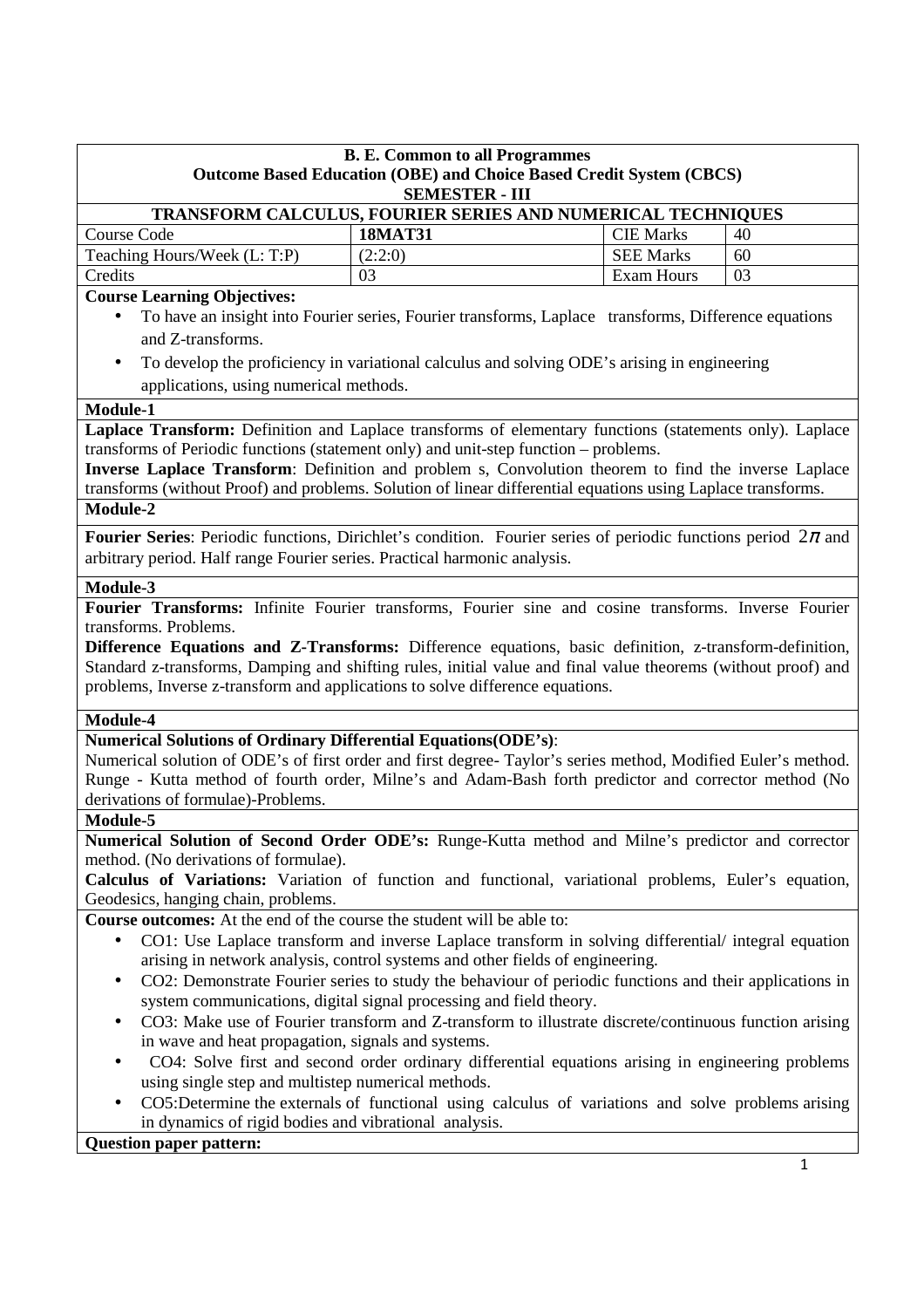- The question paper will have ten full questions carrying equal marks.
- Each full question will be for 20 marks.
- There will be two full questions (with a maximum of four sub- questions) from each module.
- Each full question will have sub- question covering all the topics under a module.
- The students will have to answer five full questions, selecting one full question from each module.

| <b>Sl</b>        | <b>Title of the Book</b>                           | <b>of</b><br><b>Name</b><br>the | <b>Name of the Publisher</b> | <b>Edition</b><br>and        |
|------------------|----------------------------------------------------|---------------------------------|------------------------------|------------------------------|
| N <sub>0</sub>   |                                                    | <b>Author/s</b>                 |                              | Year                         |
| <b>Textbooks</b> |                                                    |                                 |                              |                              |
|                  | Engineering<br>Advanced                            | E. Kreyszig                     | John Wiley & Sons            | $10^{\text{th}}$<br>Edition, |
|                  | Mathematics                                        |                                 |                              | 2016                         |
| $\overline{2}$   | <b>Higher Engineering Mathematics</b>              | B. S. Grewal                    | Khanna Publishers            | $44^{\text{th}}$<br>Edition, |
|                  |                                                    |                                 |                              | 2017                         |
| 3                | <b>Engineering Mathematics</b>                     | Srimanta Pal et al              | Oxford<br>University         | $3rd$ Edition, 2016          |
|                  |                                                    |                                 | Press                        |                              |
|                  | <b>Reference Books</b>                             |                                 |                              |                              |
| 1                | Engineering<br>Advanced                            | Wylie,<br>C.<br>Ray             | McGraw-Hill Book Co          | $6th$ Edition, 1995          |
|                  | <b>Mathematics</b>                                 | Louis C. Barrett                |                              |                              |
| $\overline{2}$   | Introductory<br>Methods<br>of                      | S. S. Sastry                    | Prentice Hall of India       | $4th$ Edition 2010           |
|                  | <b>Numerical Analysis</b>                          |                                 |                              |                              |
| $\mathfrak{Z}$   | <b>Higher Engineering Mathematics</b>              | B.V. Ramana                     | McGraw-Hill                  | $11th$ Edition, 2010         |
| $\overline{4}$   | Textbook<br>of<br>Engineering<br>$\mathsf{A}$      | N. P. Bali<br>and               | <b>Laxmi Publications</b>    | $6th$ Edition, 2014          |
|                  | <b>Mathematics</b>                                 | Manish Goyal                    |                              |                              |
| 5                | Engineering<br>Advanced                            | Chandrika                       | Khanna                       | 2018                         |
|                  | Mathematics                                        | Prasad<br>and                   | Publishing,                  |                              |
|                  |                                                    | Reena Garg                      |                              |                              |
|                  | <b>Web links and Video Lectures:</b>               |                                 |                              |                              |
|                  | 1. http://nptel.ac.in/courses.php?disciplineID=111 |                                 |                              |                              |

2. http://www.class-central.com/subject/math(MOOCs)

3. http://academicearth.org/

4. VTU EDUSAT PROGRAMME - 20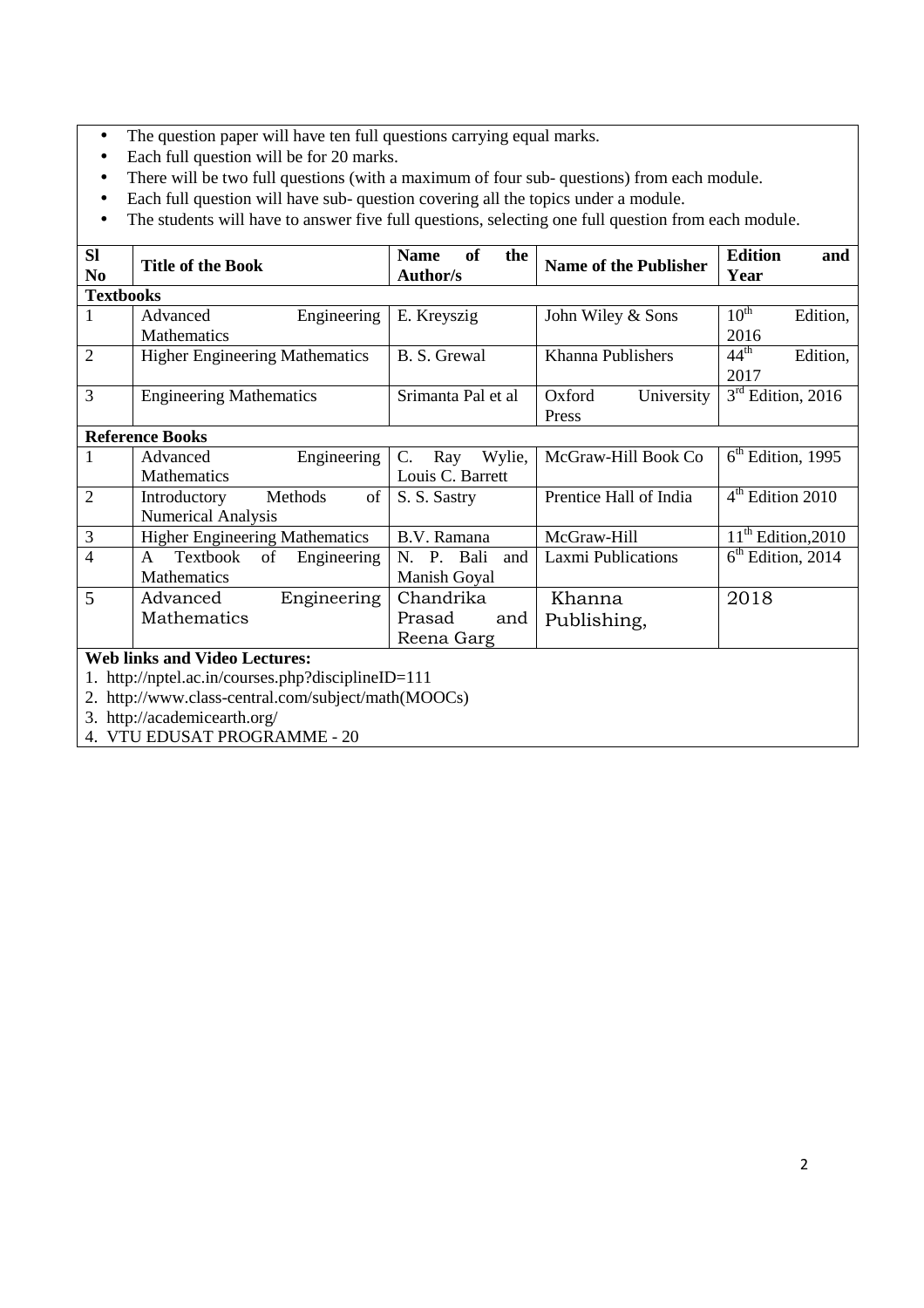| <b>B. E. CIVIL ENGINEERING</b><br><b>Choice Based Credit System (CBCS) and Outcome Based Education (OBE)</b><br><b>SEMESTER - III</b> |               |                   |    |  |  |
|---------------------------------------------------------------------------------------------------------------------------------------|---------------|-------------------|----|--|--|
| <b>STRENGTH OF MATERIALS</b>                                                                                                          |               |                   |    |  |  |
| Course Code                                                                                                                           | <b>18CV32</b> | <b>CIE Marks</b>  | 40 |  |  |
| (3:2:0)<br>Teaching Hours/Week (L:T:P)<br><b>SEE Marks</b><br>60                                                                      |               |                   |    |  |  |
| Credits                                                                                                                               | 04            | <b>Exam Hours</b> | 03 |  |  |

**Course Learning Objectives:** This course will enable students

- 1. To understand the basic concepts of the stresses and strains for different materials and strength of structural elements.
- 2. To know the development of internal forces and resistance mechanism for one dimensional and twodimensional structural elements.
- 3. To analyse and understand different internal forces and stresses induced due to representative loads on structural elements.
- 4. To determine slope and deflections of beams.
- 5. To evaluate the behaviour of torsion members, columns and struts.

## **Module-1**

**Simple Stresses and Strain:** Introduction, Definition and concept and of stress and strain. Hooke's law, Stress-Strain diagrams for ferrous and non-ferrous materials, factor of safety, Elongation of tapering bars of circular and rectangular cross sections, Elongation due to self-weight. Saint Venant's principle, Compound bars, Temperature stresses, Compound section subjected to temperature stresses, state of simple shear, Elastic constants and their relationship.

## **Module-2**

**Compound Stresses:** Introduction, state of stress at a point, General two dimensional stress system, Principal stresses and principal planes. Mohr's circle of stresses**.** Theory of failures: Max. Shear stress theory and Max. principal stress theory.

**Thin and Thick Cylinders:** Introduction, Thin cylinders subjected to internal pressure; Hoop stresses, Longitudinal stress and change in volume. Thick cylinders subjected to both internal and external pressure; Lame's equation, radial and hoop stress distribution.

#### **Module-3**

**Shear Force and Bending Moment in Beams:** Introduction to types of beams, supports and loadings. Definition of bending moment and shear force, Sign conventions, relationship between load intensity, bending moment and shear force. Shear force and bending moment diagrams for statically determinate beams subjected to points load, uniformly distributed loads, uniformly varying loads, couple and their combinations.

#### **Module-4**

**Bending and Shear Stresses in Beams:** Introduction, pure bending theory, Assumptions, derivation of bending equation, modulus of rupture, section modulus, flexural rigidity. Expression for transverse shear stress in beams, Bending and shear stress distribution diagrams for circular, rectangular, 'I', and 'T' sections. Shear centre (only concept).

**Torsion in Circular Shaft:** Introduction, pure torsion, Assumptions, derivation of torsion equation for circular shafts, torsional rigidity and polar modulus Power transmitted by a shaft.

## **Module-5**

**Deflection of Beams:** Definition of slope, Deflection and curvature, Sign conventions, Derivation of momentcurvature equation. Double integration method and Macaulay's method: Slope and deflection for standard loading cases and for determinate prismatic beams subjected to point loads, UDL, UVL and couple.

**Columns and Struts:** Introduction, short and long columns. Euler's theory; Assumptions, Derivation for Euler's Buckling load for different end conditions, Limitations of Euler's theory. Rankine-Gordon's formula for columns.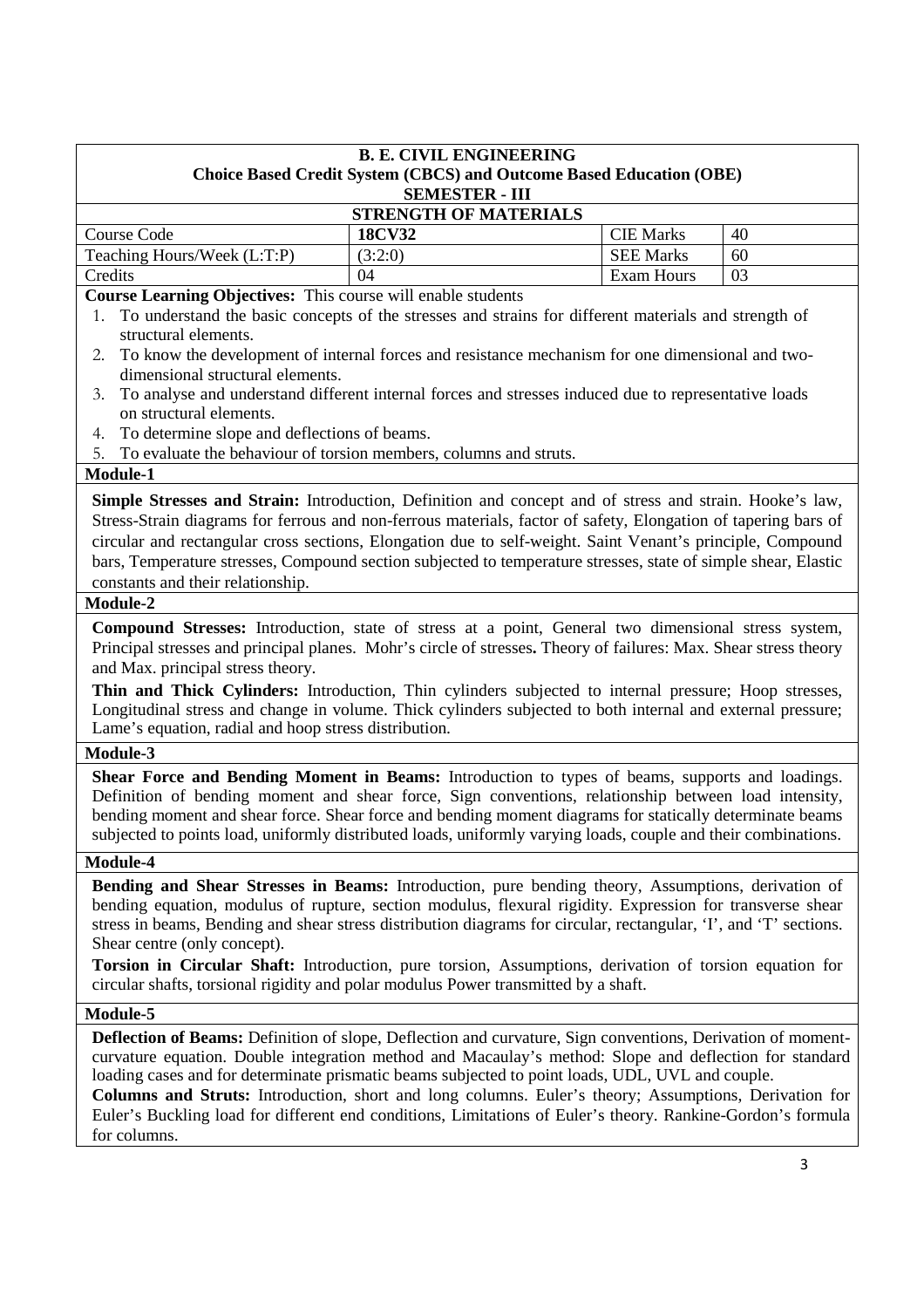**Course outcomes:** After studying this course, students will be able;

- 1. To evaluate the basic concepts of the stresses and strains for different materials and strength of structural elements.
- 2. To evaluate the development of internal forces and resistance mechanism for one dimensional and two dimensional structural elements.
- 3. To analyse different internal forces and stresses induced due to representative loads on structural elements.
- 4. To evaluate slope and deflections of beams.
- 5. To evaluate the behaviour of torsion members, columns and struts.

## **Question paper pattern:**

- The question paper will have ten full questions carrying equal marks.
- Each full question will be for 20 marks.
- There will be two full questions (with a maximum of four sub- questions) from each module.
- Each full question will have sub- question covering all the topics under a module.
- The students will have to answer five full questions, selecting one full question from each module.

## **Textbooks:**

- 1. B.S. Basavarajaiah, P. Mahadevappa "Strength of Materials" in SI Units, University Press (India) Pvt. Ltd., 3rd Edition,2010
- 2. Ferdinand P. Beer, E. Russell Johnston and Jr. John T. De Wolf "Mechanics of Materials", Tata McGraw-Hill, Third Edition, SI Units

- 1. D.H. Young, S.P. Timoshenko "Elements of Strength of Materials" East West Press Pvt. Ltd., 5th Edition (Reprint2014).
- 2. R K Bansal, "A Textbook of Strength of Materials", 4th Edition, Laxmi Publications, 2010.
- 3. S.S. Rattan "Strength of Materials" McGraw Hill Education (India) Pvt. Ltd., 2nd Edition (Sixth reprint2013).
- 4. Vazirani, V N, Ratwani M M. and S K Duggal "Analysis of Structures Vol. I", 17th Edition, Khanna Publishers, New Delhi.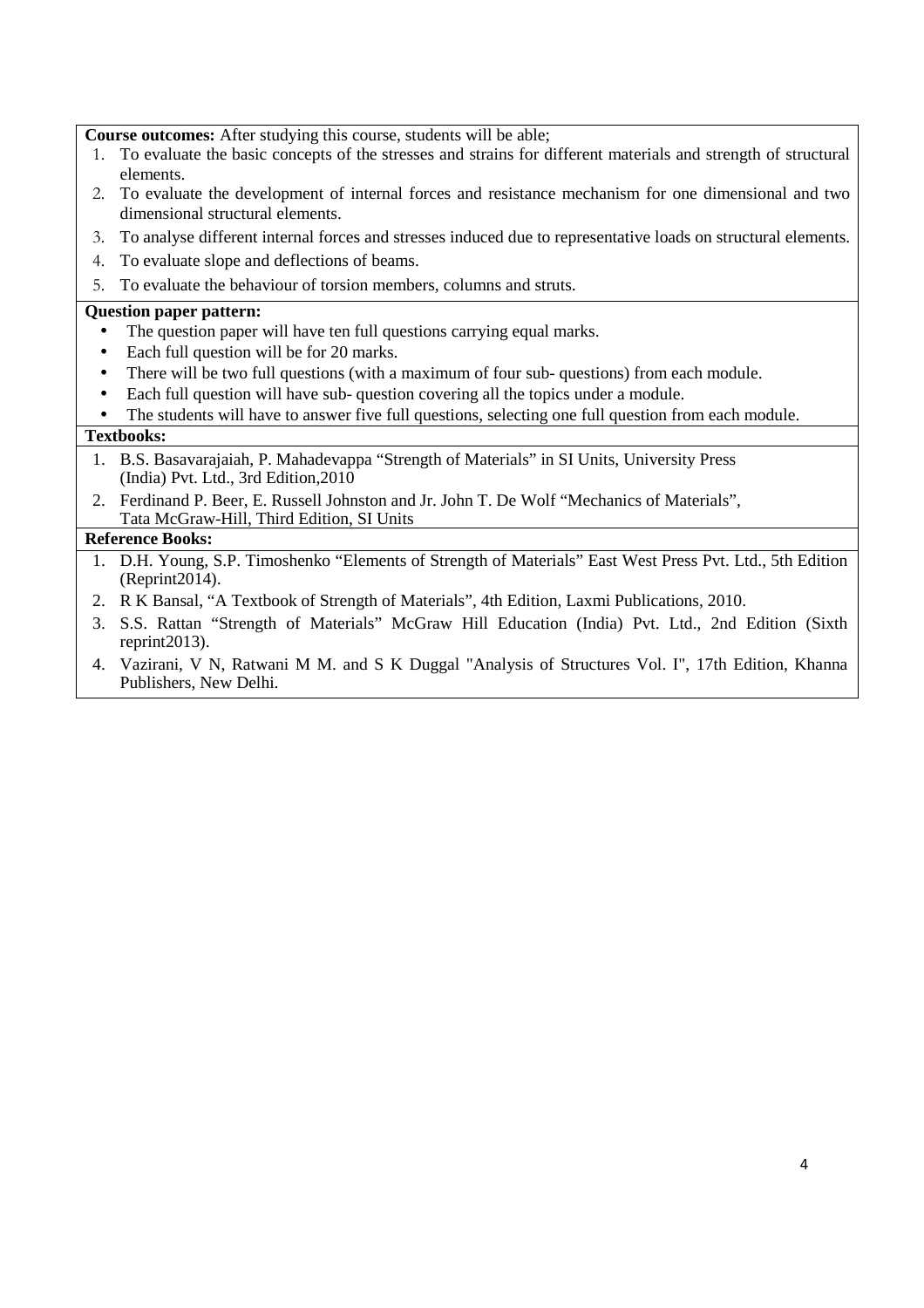| <b>B. E. CIVIL ENGINEERING</b><br>Choice Based Credit System (CBCS) and Outcome Based Education (OBE)<br><b>SEMESTER - III</b> |               |                  |    |  |
|--------------------------------------------------------------------------------------------------------------------------------|---------------|------------------|----|--|
| <b>FLUIDS MECHANICS</b>                                                                                                        |               |                  |    |  |
| Course Code                                                                                                                    | <b>18CV33</b> | <b>CIE</b> Marks | 40 |  |
| Teaching Hours/Week(L:T:P)                                                                                                     | (3:0:0)       | <b>SEE Marks</b> | 60 |  |
| Credits                                                                                                                        | 03            | Exam Hours       | 03 |  |

**Course Learning Objectives:** The objectives of this course is to make students to learn:

- 1. The Fundamental properties of fluids and its applications.
- 2. Hydrostatic laws and application to solve practical problem.
- 3. Principles of Kinematics and Hydrodynamics for practical applications.
- 4. Basic design of pipes and pipe networks considering flow, pressure and its losses.
- 5. The basic flow rate measurements.

## **Module-1**

**Fluids & Their Properties:** Concept of fluid, Systems of units. Properties of fluid; Mass density, Specific weight, Specific gravity, Specific volume, Viscosity, Newton's law of viscosity (theory & problems), Cohesion, Adhesion, Surface tension, Pressure inside a water droplet, soap bubble and liquid jet. Numerical problems, & Capillarity. Capillary rise in a vertical tube and between two plane surfaces (theory & problems). Vapor pressure of liquid, compressibility and bulk modulus, Fluid as a continuum,

**Fluid Pressure and Its Measurements:** Definition of pressure, Pressure at a point, Pascal's law, Variation of pressure with depth. Types of pressure. Measurement of pressure using simple, differential & inclined manometers (theory & problems). Introduction to Mechanical and electronic pressure measuring devices**.**

## **Module-2**

**Hydrostatic forces on Surfaces:** Definition, Total pressure, centre of pressure, total pressure on horizontal, vertical and inclined plane surface, total pressure on curved surfaces, water pressure on gravity dams, Lock gates. Numerical Problems.

**Fundamentals of fluid flow (Kinematics):** Introduction. Methods of describing fluid motion. Velocity and Total acceleration of a fluid particle. Types of fluid flow, Description of flow pattern. Basic principles of fluid flow, three- dimensional continuity equation in Cartesian coordinate system. Derivation for Rotational and irrational motion. Potential function, stream function, orthogonality of streamlines and equipotential lines. Numerical problems on Stream function and velocity potential. Introduction to flow net.

## **Module-3**

**Fluid Dynamics:** Introduction. Forces acting on fluid in motion. Euler's equation of motion along a streamline and Bernoulli's equation. Assumptions and limitations of Bernoulli's equation. Modified Bernoulli's equation. Problems on applications of Bernoulli's equation (with and without losses). Momentum equation problems on pipe bends.

**Applications:** Introduction. Venturi meter, Orifice meter, Pitot tube. Numerical Problems.

## **Module-4**

**Orifice and Mouth piece:** Introduction, classification, flow through orifice, hydraulic coefficients and Numerical problems. Mouthpiece, classification, Borda's Mouthpiece (No problems).

**Notches and Weirs:** Introduction. Classification, discharge over rectangular, triangular, trapezoidal notches, Cippoletti notch, broad crested weirs. Numerical problems. Ventilation of weirs, submerged weirs.

**Module-5**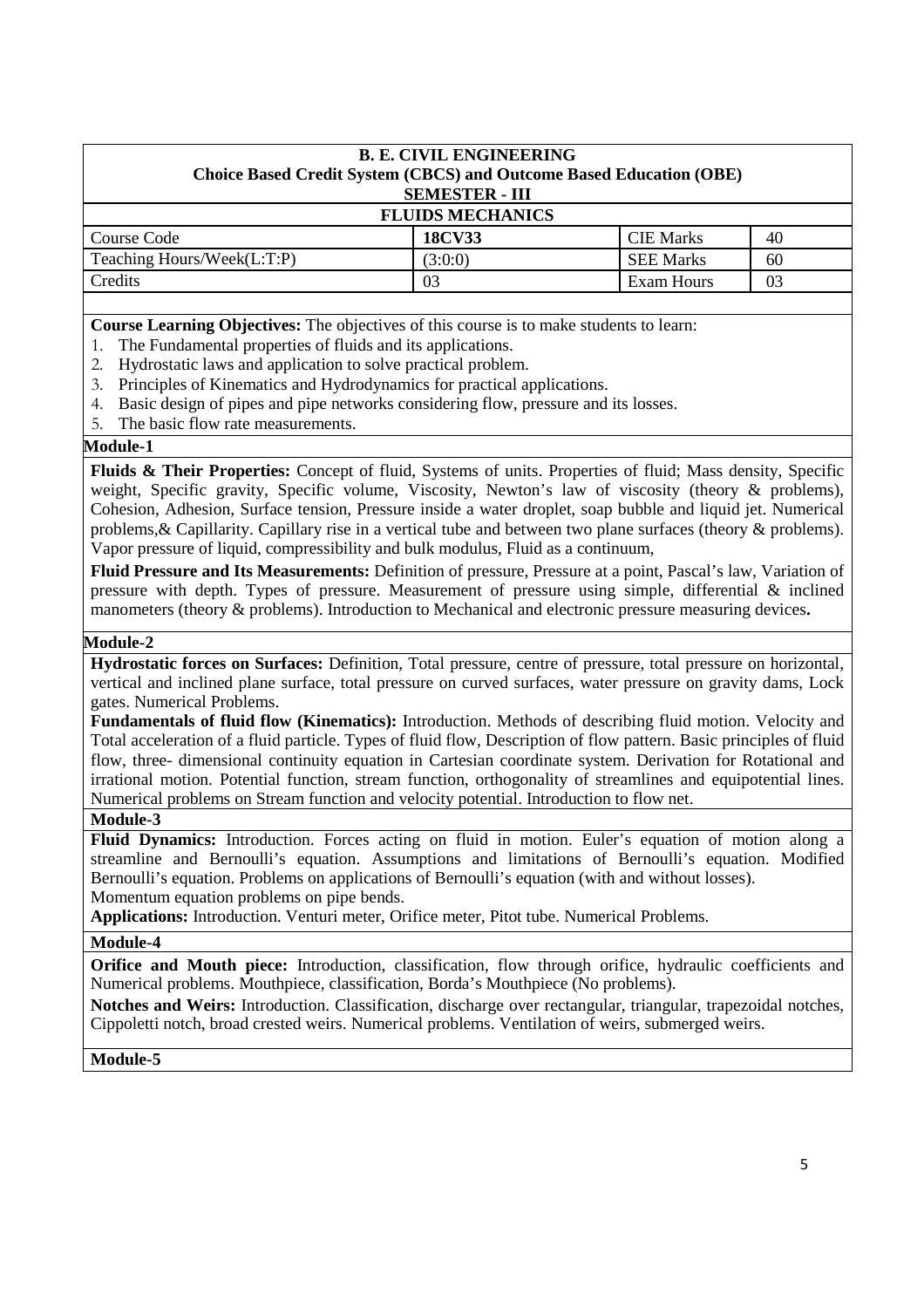**Flow through Pipes:** Introduction. Major and minor losses in pipe flow. Darcy- Weis bach equation for head loss due to friction in a pipe. Pipes in series, pipes in parallel, equivalent pipe-problems. Minor losses in pipe flow, equation for head loss due to sudden expansion. Numerical problems. Hydraulic gradient line, energy gradient line. Numerical problems, .Pipe Networks, Hardy Cross method (No problems on pipe networks),

**Surge Analysis in Pipes:** Water hammer in pipes, equations for pressure rise due to gradual valve closure and sudden closure for rigid and elastic pipes. Problems.

**Course outcomes:** After successful completion of the course, the student will be able to:

- 1. Possess a sound knowledge of fundamental properties of fluids and fluid Continuum
- 2. Compute and solve problems on hydrostatics, including practical applications
- 3. Apply principles of mathematics to represent kinematic concepts related to fluid flow
- 4. Apply fundamental laws of fluid mechanics and the Bernoulli's principle for practical applications
- 5. Compute the discharge through pipes and over notches and weirs

#### **Question paper pattern:**

- The question paper will have ten full questions carrying equal marks.
- Each full question will be for 20 marks.
- There will be two full questions (with a maximum of four sub-questions) from each module.
- Each full question will have sub- question covering all the topics under a module.
- The students will have to answer five full questions, selecting one full question from each module.

#### **Textbooks:**

- 1. P N Modi and S M Seth, "Hydraulics and Fluid Mechanics, including Hydraulic Machines", 20th edition, 2015, Standard Book House, New Delhi
- 2. R.K. Bansal, "A Text book of Fluid Mechanics and Hydraulic Machines", Laxmi Publications, New Delhi
- 3. S K SOM and G Biswas, "Introduction to Fluid Mechanics and Fluid Machines", Tata McGraw Hill, New Delhi

- 1. Victor L Streeter, Benjamin Wylie E and Keith W Bedford, "Fluid Mechanics", Tata McGraw Hill Publishing Co Ltd., New Delhi, 2008(Ed).
- 2. K Subramanya, "Fluid Mechanics and Hydraulic Machines", Tata McGraw Hill Publishing Co. Ltd.
- 3. K Subramanya, "Fluid Mechanics and Hydraulic Machines-problems and solutions", Tata McGraw Hill Publishing Co. Ltd.
- 4. J. F. Douglas, J. M. Gasoriek, John Swaffield, Lynne Jack, "Fluid Mechanics", Pearson, Fifth Edition.
- 5. Mohd. Kaleem Khan, "Fluid Mechanics and Machinery", Oxford University Press.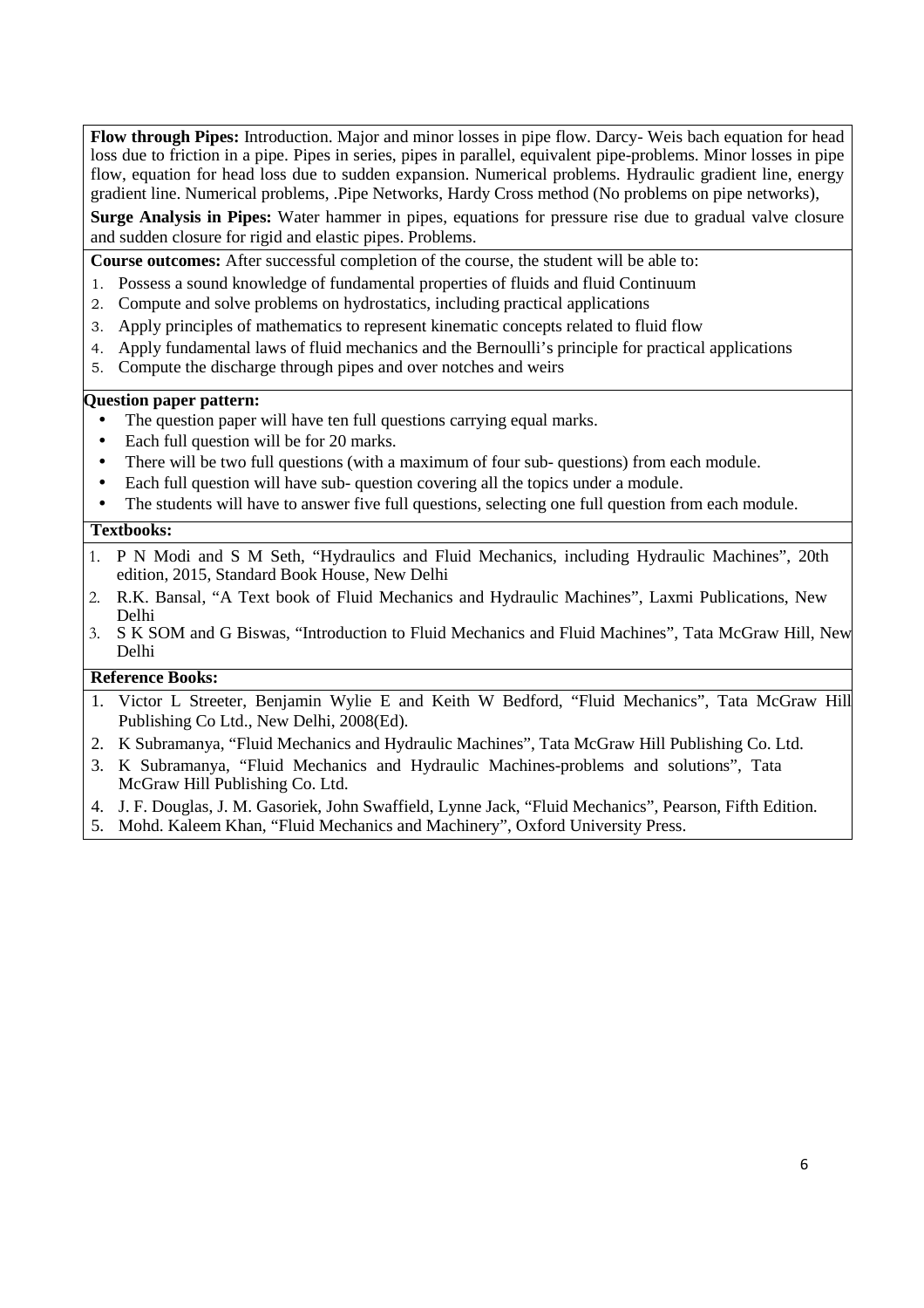## **B. E. CIVIL ENGINEERING Choice Based Credit System (CBCS) and Outcome Based Education (OBE) SEMESTER - III BUILDING MATERIALS AND CONSTRUCTION**  Course Code **18CV34** CIE Marks 40 Teaching Hours/Week(L:T:P)  $(3:0:0)$  SEE Marks 60 Credits 1 03 Exam Hours 1 03

**Course Learning Objectives:** This course will develop a student;

1. To recognize good construction materials based on properties.

2. To investigate soil properties and design suitable foundation.

3. To understand the types and properties of masonry materials and supervise masonry construction.

4. To gain knowledge of structural components like lintels, arches, staircase and roofs.

5. To understand the finishes in construction like flooring, plastering, paining.

#### **Module-1**

**Building Materials**: Stone as building material; Requirement of good building stones, Dressing of stones, Deterioration and Preservation of stone work. Bricks; Classification, Manufacturing of clay bricks, Requirement of good bricks. Field and laboratory tests on bricks; compressive strength, water absorption, efflorescence, dimension and warpage.

Cement Concrete blocks, Autoclaved Aerated Concrete Blocks, Sizes, requirement of good blocks. Timber as construction material.

Fine aggregate: Natural and manufactured: Sieve analysis, zoning, specify gravity, bulking, moisture content, deleterious materials.

Coarse aggregate: Natural and manufactured: Importance of size, shape and texture. Grading of aggregates, Sieve analysis, specific gravity, Flakiness and elongation index, crushing, impact and abrasion tests.

#### **Module-2**

**Foundation:** Preliminary investigation of soil, safe bearing capacity of soil, Function and requirements of good foundation , types of foundation , introduction to spread, combined , strap, mat and pile foundation

**Masonry:** Definition and terms used in masonry. Brick masonry, characteristics and requirements of good brick masonry, Bonds in brick work, Header, Stretcher, English, Flemish bond, Stone masonry, Requirements of good stone masonry, Classification, characteristics of different stone masonry, Joints in stone masonry. Types of walls; load bearing, partition walls, cavity walls.

## **Module-3**

**Lintels and Arches**: Definition, function and classification of lintels, Balconies, chejja and canopy. Arches; Elements and Stability of an Arch.

**Floors and roofs:** Floors; Requirement of good floor, Components of ground floor, Selection of flooring material Procedure for laying of Concrete (VDF), Mosaic, Kota, Slate, Marble, Granite, Tile flooring, Cladding of tiles.

Roof: Requirement of good roof, Types of roof, Elements of a pitched roof, Trussed roof, King post Truss, Queen Post Truss, Steel Truss, Different roofing materials, R.C.C. Roof.

**Module-4** 

**Doors, Windows and Ventilators**: Location of doors and windows, technical terms, Materials for doors and windows: PVC, CPVC and Aluminum. Types of Doors and Windows: Paneled, Flush, Collapsible, Rolling shutter, Paneled and glazed Window, Bay Window, French window. Steel windows, Ventilators. Sizes as per IS recommendations.

Stairs: Definitions, technical terms and types of stairs: Wood, RCC, Metal. Requirements of good stairs. Geometrical design of RCC doglegged and open-well stairs.

**Formwork:** Introduction to form work, scaffolding, shoring, under pinning.

**Module-5**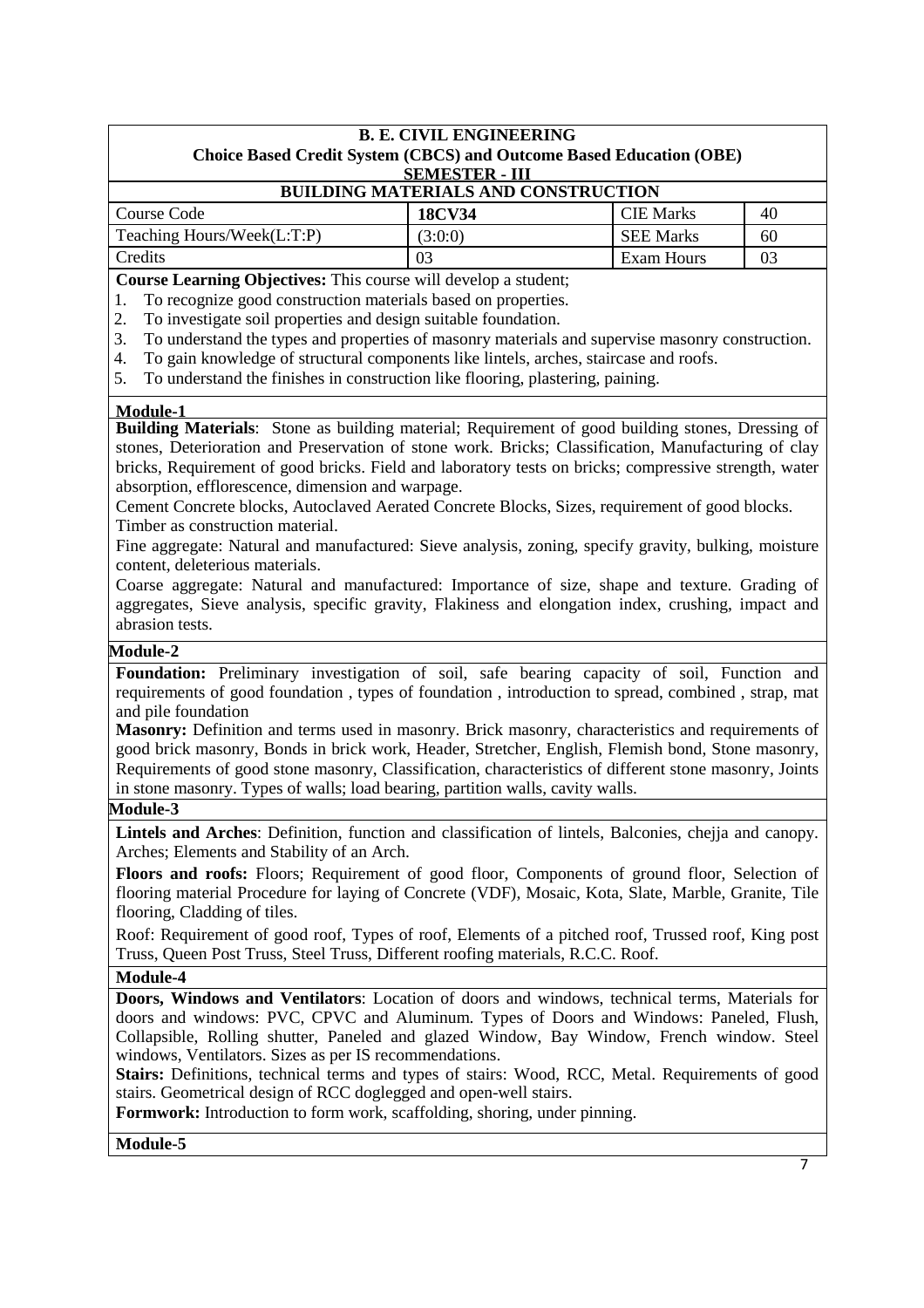**Plastering and Pointing:** Mortar and its types. Purpose, materials and methods of plastering and pointing: Sand faced plastering, Stucco plastering, lathe plastering, defects in plastering . Water proofing with various thicknesses.

**Damp proofing**- causes, effects and methods.

**Paints**- Purpose, types, technical terms, ingredients and defects, Preparation and applications of paints to new and old plastered surfaces, wooden and steel surfaces.

**Course outcomes:** After a successful completion of the course, the student will be able to:

- 1. Select suitable materials for buildings and adopt suitable construction techniques.
- 2. Decide suitable type of foundation based on soil parameters
- 3. Supervise the construction of different building elements based on suitability
- 4. Exhibit the knowledge of building finishes and form work requirements

## **Question paper pattern:**

- The question paper will have ten full questions carrying equal marks.
- Each full question will be for 20 marks.
- There will be two full questions (with a maximum of four sub-questions) from each module.
- Each full question will have sub- question covering all the topics under a module.

## **Textbooks:**

- 1. Sushil Kumar "Building Materials and construction", 20th edition, reprint 2015,StandardPublishers
- 2. Dr. B. C. Punmia, Ashok kumar Jain, Arun Kumar Jain, "Building Construction, Laxmi Publications (P) ltd., New Delhi.
- 3. Rangawala S. C. "Engineering Materials", Charter Publishing House, Anand, India.

- 1. S. K. Duggal, "Building Materials", (Fourth Edition)New Age International (P) Limited, 2016 National Building Code(NBC) of India
- 2. P C Vergese, "Building Materials", PHI Learning Pvt.Ltd
- 3. Building Materials and Components, CBRI, 1990,India
- 4. Jagadish. K.S, "Alternative Building Materials Technology", New Age International,2007.
- 5. M. S. Shetty, "Concrete Technology", S. Chand & Co. New Delhi.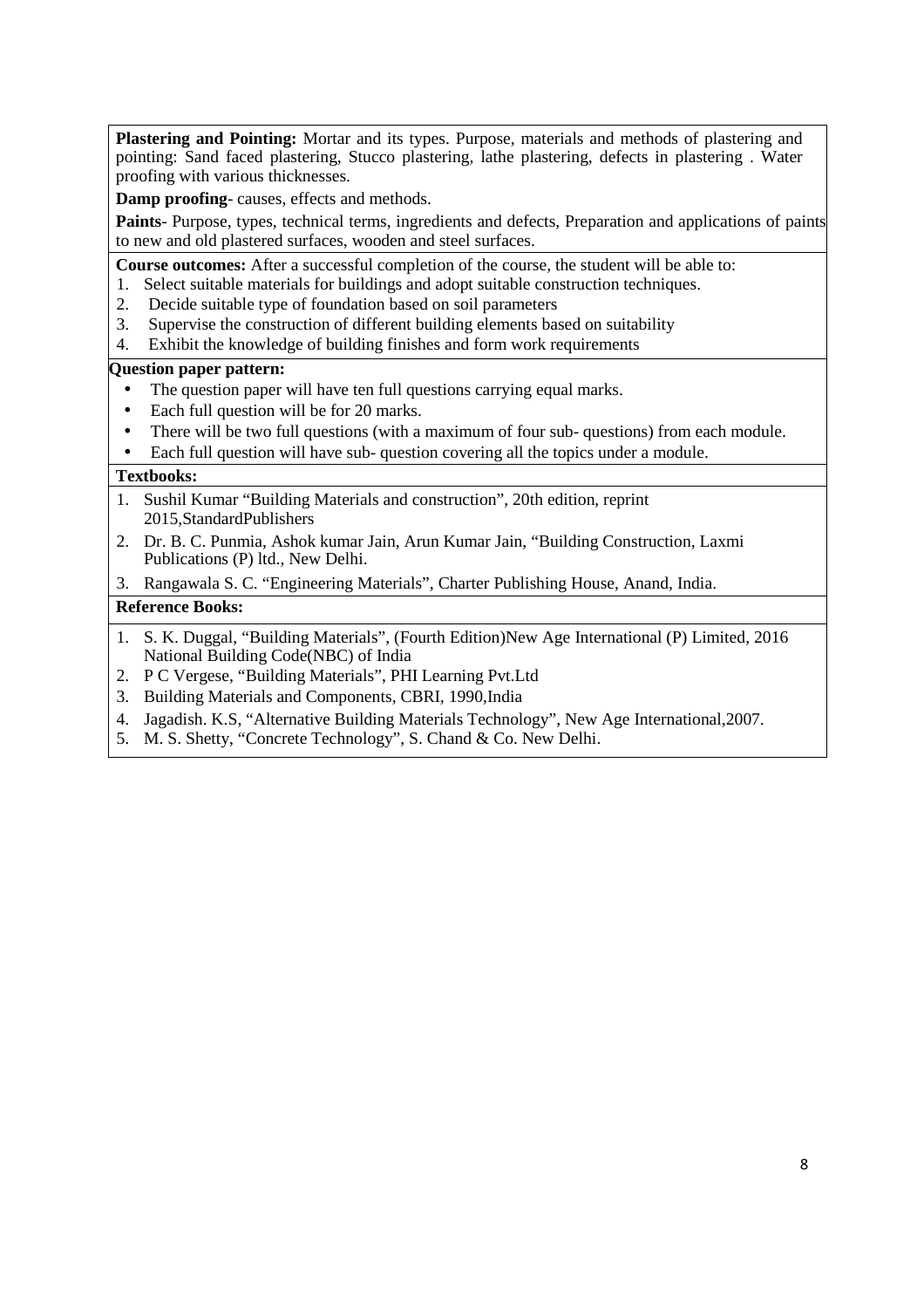| <b>B. E. CIVIL ENGINEERING</b>                                             |                       |                  |    |  |
|----------------------------------------------------------------------------|-----------------------|------------------|----|--|
| <b>Choice Based Credit System (CBCS) and Outcome Based Education (OBE)</b> |                       |                  |    |  |
|                                                                            | <b>SEMESTER - III</b> |                  |    |  |
| <b>BASIC SURVEYING</b>                                                     |                       |                  |    |  |
| Course Code                                                                | <b>18CV35</b>         | <b>CIE</b> Marks | 40 |  |
| Teaching Hours/Week(L:T:P)                                                 | (3:0:0)               | <b>SEE Marks</b> | 60 |  |
| Credits                                                                    | 03                    | Exam Hours       | 03 |  |

**Course Learning Objectives:** This course will enable students to;

- 1. Understand the basic principles of Surveying
- 2. Learn Linear and Angular measurements to arrive at solutions to basic surveying problems.
- 3. Employ conventional surveying data capturing techniques and process the data for computations.
- 4. Analyze the obtained spatial data to compute areas and volumes and draw contours to represent 3D data on plane figures.

## **Module-1**

Introduction: Definition of surveying, Objectives and importance of surveying. Classification of surveys. Principles of surveying. Units of measurements, Surveying measurements and errors, types of errors, precision and accuracy. Classification of maps, map scale, conventional symbols, topographic maps, map layout, Survey of India Map numbering systems.

**Measurement of Horizontal Distances:** Measuring tape and types. Measurement using tapes, Taping on level ground and sloping ground. Errors and corrections in tape measurements, ranging of lines, direct and indirect methods of ranging, Electronic distance measurement, basic principle. Booking of tape survey work, Field book, entries, Conventional symbols, Obstacles in tape survey, Numerical problems.

## **Module-2**

**Measurement of Directions and Angles:** Compass survey: Basic definitions; meridians, bearings, magnetic and True bearings. Prismatic and surveyor's compasses, temporary adjustments, declination. Quadrantal bearings, whole circle bearings, local attraction and related problems

**Traversing:** Traverse Survey and Computations: Latitudes and departures, rectangular coordinates, Traverse adjustments, Bowditch rule and transit rule, Numerical Problems.

## **Module-3**

Leveling: Basic terms and definitions, Methods of leveling, Dumpy level, auto level, digital and laser levels. Curvature and refraction corrections. Booking and reduction of levels. Differential leveling, profile leveling, fly leveling, check leveling, reciprocal leveling.

## **Module-4**

**Plane Table Surveying:** Plane table and accessories, Advantages and limitations of plane table survey, Orientation and methods of orientation, Methods of plotting – Radiation, Intersection, Traversing, Resection method, Two point and three point problems, Solution to two point problem by graphical method, Solution to three point problem Bessel's graphical method, Errors in plane table survey.

## **Module-5**

**Areas and Volumes:** Measurement of area by dividing the area into geometrical figures, area from offsets, mid ordinate rule, trapezoidal and Simpson's one third rule, area from co-ordinates, introduction to planimeter, digital planimeter. Measurement of volumes- trapezoidal and prismoidal formula. **Contouring:** Contours, Methods of contouring, Interpolation of contours, contour gradient, characteristics of contours and uses.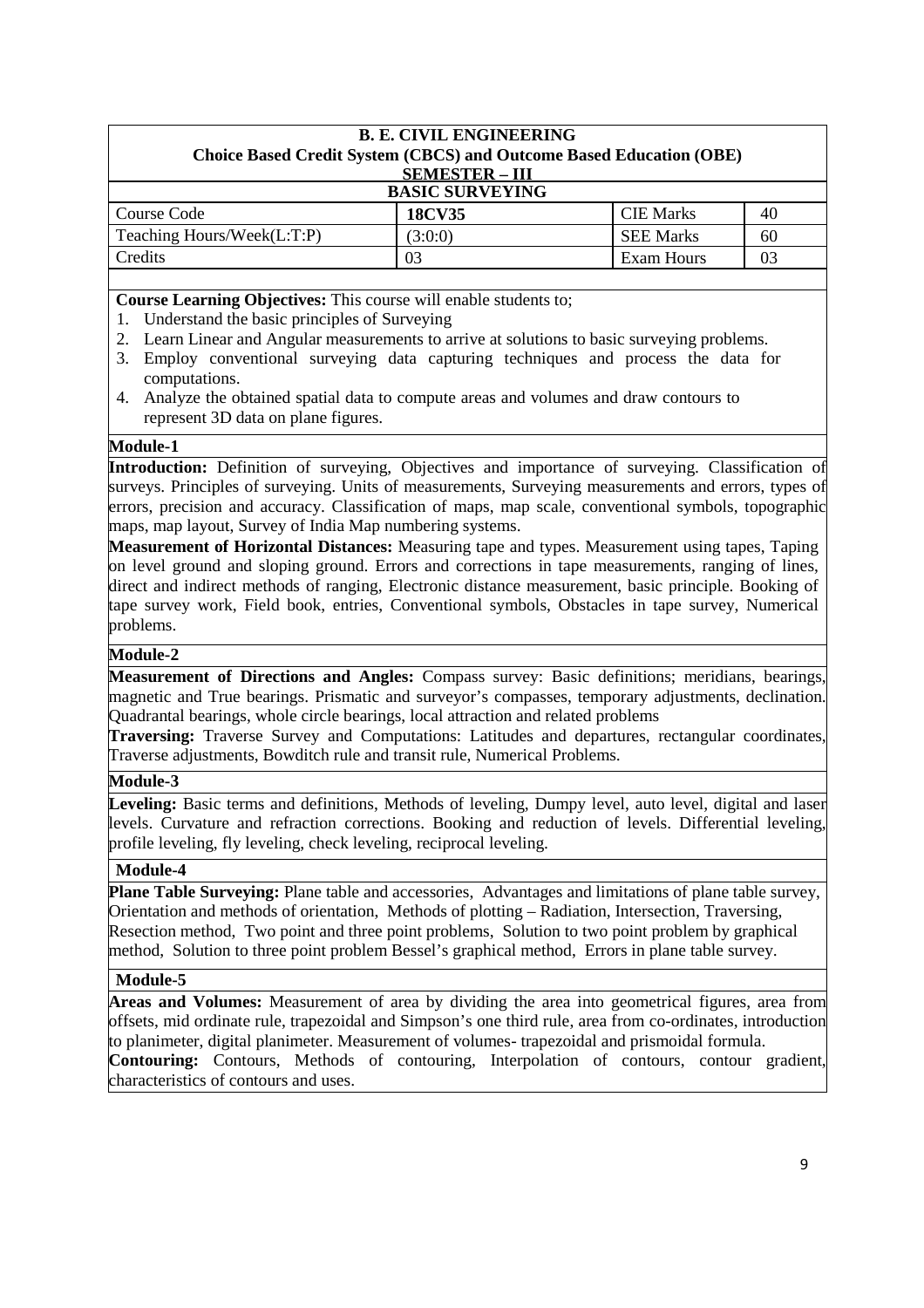**Course outcomes:** After a successful completion of the course, the student will be able to:

- 1. Posses a sound knowledge of fundamental principles Geodetics
- 2. Measurement of vertical and horizontal plane, linear and angular dimensions to arrive at solutions to basic surveying problems.
- 3. Capture geodetic data to process and perform analysis for survey problems]
- 4. Analyse the obtained spatial data and compute areas and volumes. Represent 3D data on plane figures as contours

## **Question paper pattern:**

- The question paper will have ten full questions carrying equal marks.
- Each full question will be for 20 marks.
- There will be two full questions (with a maximum of four sub- questions) from each module.
- Each full question will have sub- question covering all the topics under a module.
- The students will have to answer five full questions, selecting one full question from each module.

## **Textbooks:**

- 1. B.C. Punmia, "Surveying Vol.1", Laxmi Publications pvt. Ltd., New Delhi –2009.
- 2. Kanetkar T P and S V Kulkarni , Surveying and Leveling Part I, Pune VidyarthiGrihaPrakashan,1988

- 1. S.K. Duggal, "Surveying Vol.1", Tata McGraw Hill Publishing Co. Ltd. New Delhi.2009.
- 2. K.R. Arora, "Surveying Vol. 1" Standard Book House, New Delhi. –2010
- 3. R Subramanian, Surveying and Leveling, Second edition, Oxford University Press, NewDelhi
- 4. A. Bannister, S. Raymond , R. Baker, "Surveying", Pearson, 7th ed., NewDelhi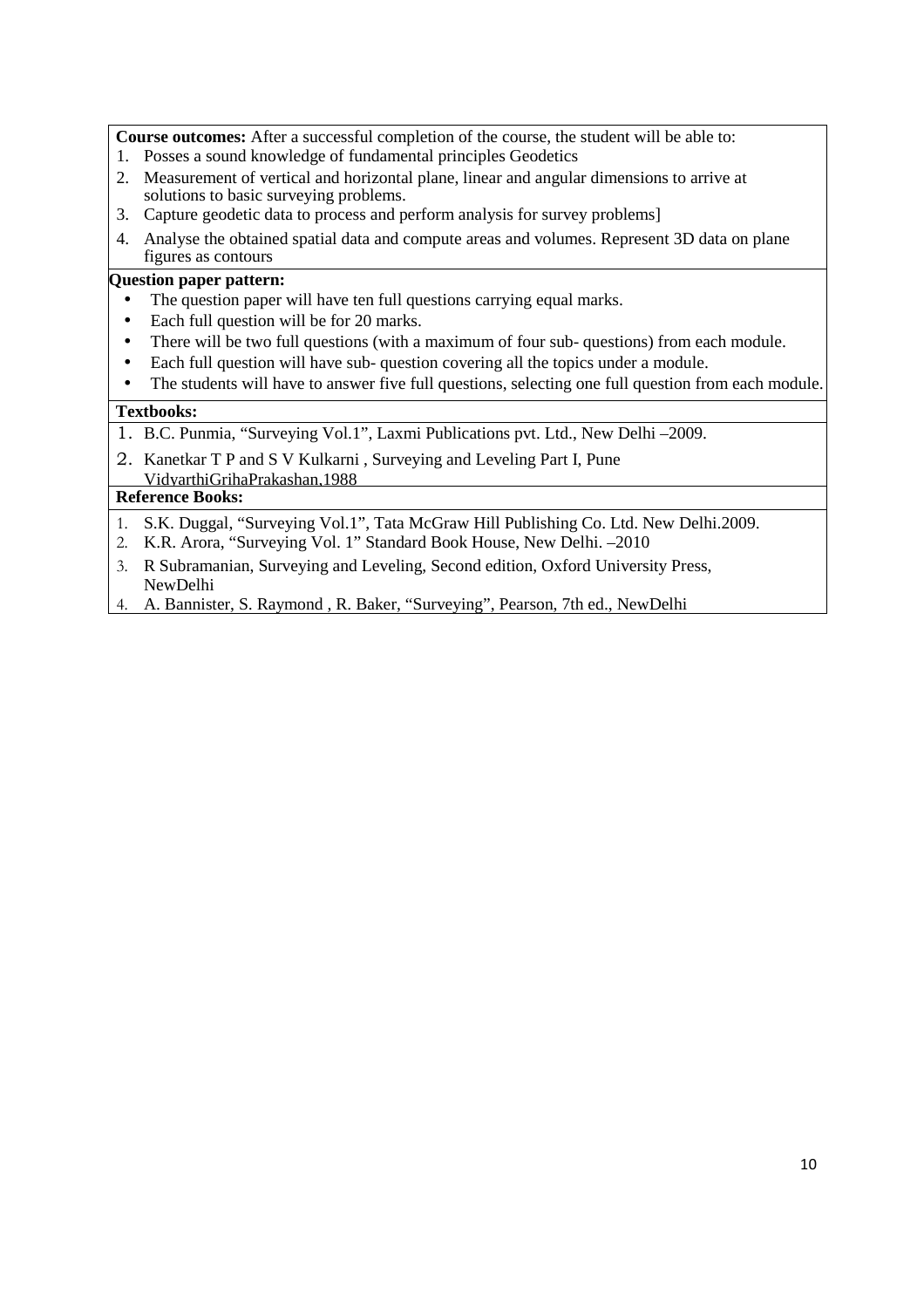## **B. E. CIVIL ENGINEERING Choice Based Credit System (CBCS) and Outcome Based Education (OBE) SEMESTER - III**

| <b>ENGINEERING GEOLOGY</b> |               |                  |    |  |
|----------------------------|---------------|------------------|----|--|
| Course Code                | <b>18CV36</b> | <b>CIE</b> Marks | 40 |  |
| Teaching Hours/Week(L:T:P) | 3:0:0         | <b>SEE Marks</b> | 60 |  |
| Credits                    | 03            | Exam Hours       | 03 |  |
|                            |               |                  |    |  |

**Course Learning Objectives:** This course will enable students;

- 1. To inculcate the importance of earth's interior and application of Geology in civil engineering. Attempts are made to highlight the industrial applications of minerals.
- 2. To create awareness among Civil engineers regarding the use of rocks as building materials.
- 3. To provide knowledge on dynamic Geology and its importance in modifying the physical character of rocks which cause rocks suitable or unsuitable in different civil engineering projects such as Dams, bridges, tunnels and highways.
- 4. To educate the ground water management regarding diversified geological formations, climatologically dissimilarity which are prevailed in the country. To highlight the concept of rain water harvesting.
- 5. To understand the application of Remote Sensing and GIS, Natural disaster and management and environmental awareness.

## **Module-1**

**Introduction:** Application of Geology in Civil Engineering Practices, Understanding the earth, internal structure and composition.

**Mineralogy:** Mineral properties, composition and their use in the manufacture of construction materials – Quartz Group (Glass); Feldspar Group (Ceramic wares and Flooring tiles); Kaolin (Paper, paint and textile); Asbestos (AC sheets); Carbonate Group ( Cement) ; Gypsum (POP, gypsum sheets, cement); Mica Group (Electrical industries); Ore minerals - Iron ores (Steel); Chro mite (Alloy); Bauxite (aluminum); Chalcopyrite (copper).

## **Module-2**

**Petrology & Geomorphology:** Formation, Classification and Engineering Properties of: **Igneous rocks-**Types of Granite, Dolerite, Basalt, Pumice, Granite Porphyry. **Sedimentary Rocks**- Sandstone, Limestone, Shale, Late rite, Conglomerate. **Metamorphic Rocks**- Gneiss, Slate, Muscovite & Biotite schist, Marble, Quartzite. Rock weathering: types and their effects on Civil Engineering Projects. Landforms, Drainage pattern and types. Soil formation and soil profile. The apprehension of Index properties of rocks: Porosity, Density, Permeability, and Durability. Selection of rocks as materials for construction, as a foundation, Decorative, Flooring, and Roofing, Concrete Aggregate, Road Metal, Railway Ballast with examples.

## **Module-3**

**Structural Geology & Rock Mechanics:** Structural aspects of rocks like Outcrop, Dip and strike, Folds, Faults, Joints, Unconformities and their influence on Engineering Projects/structures like dam, tunnels, slope treatment; ground improvement, recognition of the structures in field and their types/classification. Rock Quality Determination (RQD) & Rock Structure Rating (RSR). Geological site characterization: Dam foundations and rock Foundation treatment for dams and Reservoirs heavy structures by grouting and rock reinforcement. Tunnels: Basic terminology and application, site investigations, Coastlines and their engineering considerations.

**Module-4** 

**Hydrogeology:** Hydrological cycle, Vertical distribution of groundwater, artesian groundwater in soil and rock. Water Bearing Formations, Aquifer and its types – Aquitard, Aquifuge, and Aquiclude. Porosity, Specific yield and retention, Permeability, Transmissibility and Storage Coefficient. Determination of Quality - SAR, RSC and TH of Groundwater. Groundwater Exploration- Electrical Resistivity and Seismic methods, Artificial Recharge of Groundwater, Rain water harvesting and methods, Seawater intrusion in coastal areas and remedies. Groundwater Pollution. Floods and its control, Cyclone and its effects.

## **Module-5**

Earthquakes, Earthquake intensity, Richter scale, Seismograph, Seismic zones- World and India. Tsunami<sup>1</sup> causes **Seismology and Geodesy:** Earthquake - Causes and Effects, Seismic waves, engineering problems related to and effects, Volcanic Eruptions. Landslides (Mass movements) causes, types and remedial measures –stability assessment for soil and rock slopes. Study of Topographic maps and Contour maps; Remote Sensing – Concept, Application and its Limitations; Geographic Information System (GIS) and Global Positioning System (GPS) –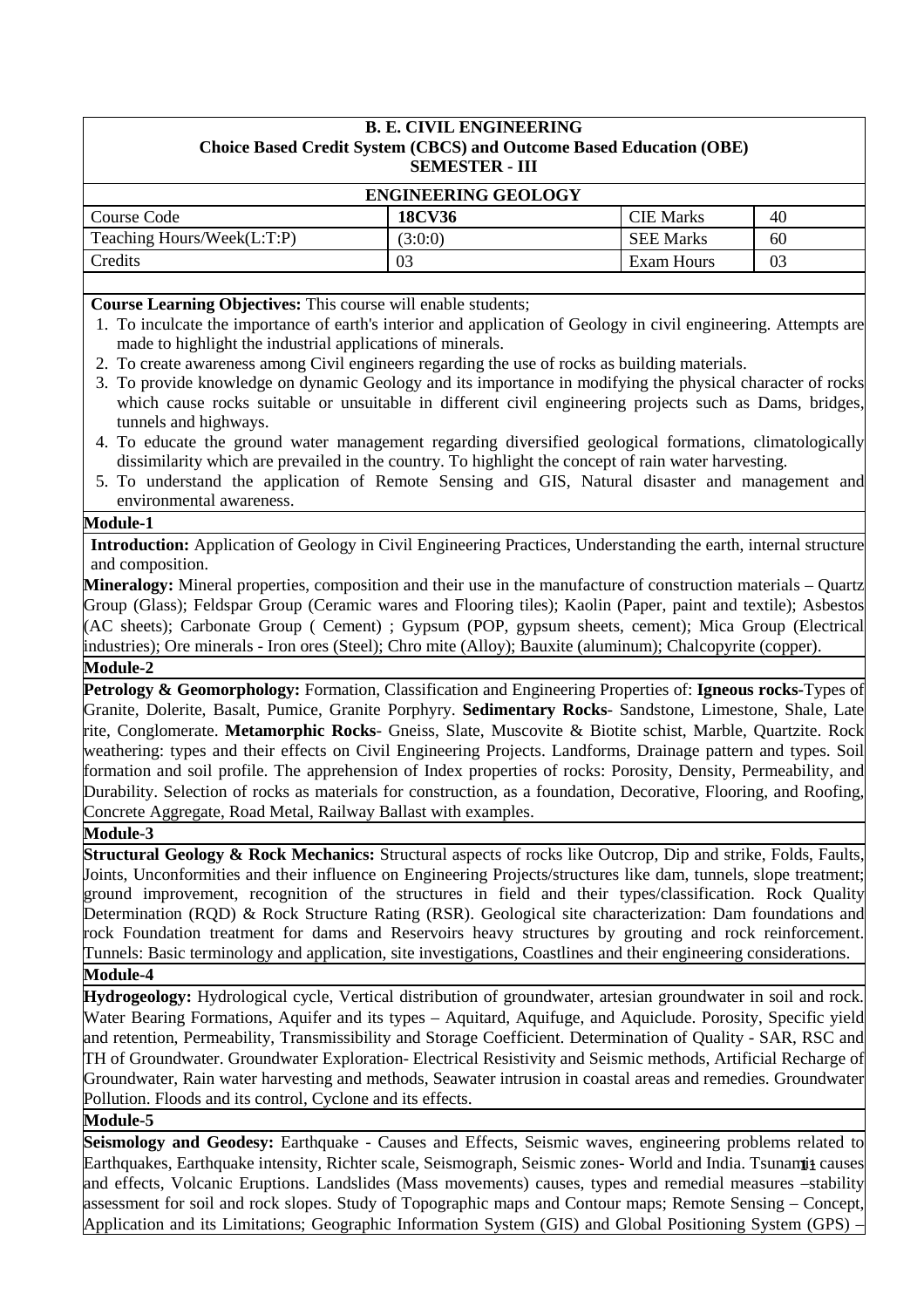Concept and their use resource mapping. Aerial Photography, LANDSAT Imagery – Definition and its use. Impact of Mining, Quarrying and Reservoirs on Environment. Natural Disasters and their mitigation

**Course outcomes:** After a successful completion of the course, the student will be able to:

- 1. Apply geological knowledge in different civil engineering practice.
- 2. Students will acquire knowledge on durability and competence of foundation rocks, and confidence enough to use the best building materials.
- 3. Civil Engineers are competent enough for the safety, stability, economy and life of the structures that they construct.
- 4. Able to solve various issues related to ground water exploration, build up dams, bridges, tunnels which are often confronted with ground water problems.
- 5. Intelligent enough to apply GIS, GPS and remote sensing as a latest tool in different civil engineering construction.

## **Question paper pattern:**

- The question paper will have ten full questions carrying equal marks.
- Each full question will be for 20 marks.
- There will be two full questions (with a maximum of four sub-questions) from each module.
- Each full question will have sub- question covering all the topics under a module.

The students will have to answer five full questions, selecting one full question from each module.

## **Textbooks:**

- 1. P.K. Mukerjee, "A Text Book of Geology", World Press Pvt., Ltd.Kolkatta.
- 2. Parbin Singh, "Text Book of Engineering and General Geology", Published by S.K.Kataria and Sons, New Dehli.

- 1. Earthquake Tips Learning Earthquake Design and Construction C V R Murthy Published by National Information Centre of Earthquake Engineering, Indian Institute of Technology, Kanpur. Dimitri P Krynine and William R Judd, "Principles of Engineering Geology and Geotechnics", CBS Publishers and Distributors, New Delhi.
- 2. K V G K Gokhale, "Principles of Engineering Geology", B S Publications, Hyderabad.
- 3. M Anji Reddy, "Text book of Remote Sensing and Geographical Information System", BS Publications, Hyderabad.
- 4. 5. M Anji Reddy, "Text book of Remote Sensing and Geographical Information System", BS Publications, Hyderabad.
- 6. Ground water Assessment, development and Management by K.R. Karanth, Tata Mc Graw Hills
- 7. K. Todd, "Groundwater Hydrology", Tata Mac Grow Hill, NewDelhi.
- 8. D. Venkata Reddy, "Engineering Geology", New Age International Publications, NewDelhi.
- 9. S.K Duggal, H.K Pandey and N Rawal, "Engineering Geology", McGrawHill Education (India) Pvt, Ltd. Ne Delhi.
- 10. M.P Billings, "Structural Geology", CBS Publishers and Distributors, New Delhi.
- 11. K. S. Valdiya, "Environmental Geology",, Tata Mc Grew Hills.
- 12. M. B. Ramachandra Rao, "Outlines of Geophysical Prospecting- A Manual for Geologists", Prasaranga, University of Mysore, Mysore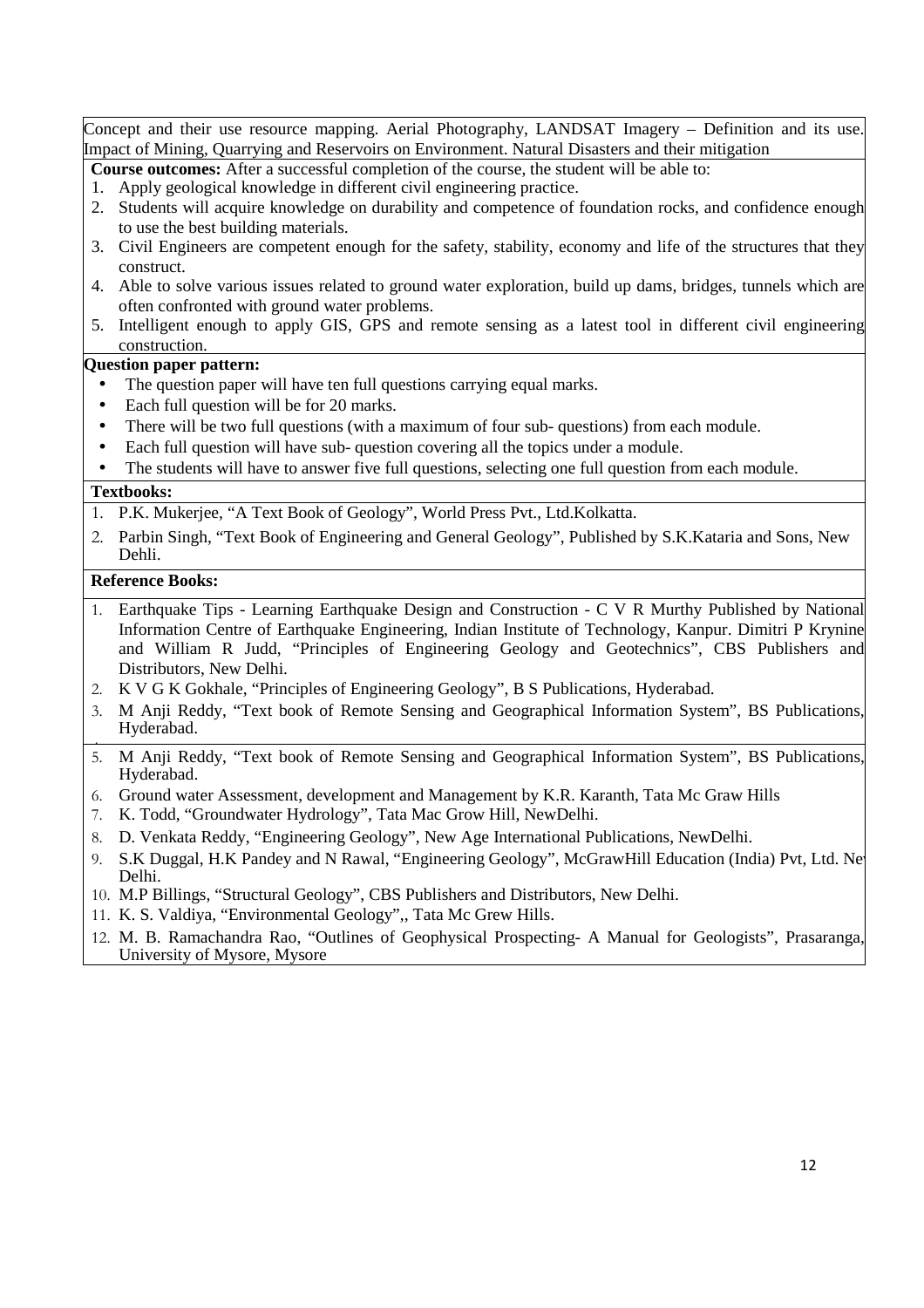#### **B. E. CIVIL ENGINEERING Choice Based Credit System (CBCS) and Outcome Based Education (OBE) SEMESTER - III**

| <b>COMPUTER AIDED BUILDING PLANNING AND DRAWING</b> |                |                  |     |  |  |
|-----------------------------------------------------|----------------|------------------|-----|--|--|
| Course Code                                         | <b>18CVL37</b> | <b>CIE Marks</b> | 40  |  |  |
| Teaching Hours/Week(L:T:P)                          | (0:2:2)        | <b>SEE Marks</b> | -60 |  |  |
| <b>Total Number of Lecture/Practice Hours</b>       | 02             | Exam Hours       | -03 |  |  |
|                                                     |                |                  |     |  |  |

**Course Learning Objectives:** Provide students with a basic understanding

- 1. Achieve skill sets to prepare computer aided engineering drawings
- 2. Understand the details of construction of different building elements.
- 3. Visualize the completed form of the building and the intricacies of construction based on the engineering drawings.

## **Module:1**

**Drawing Basics:** Selection of scales for various drawings, thickness of lines, dimensioning, abbreviations and conventional representations as per IS: 962.

**Simple engineering drawings with CAD drawing tools** : Lines, Circle, Arc, Poly line, Multiline, Polygon, Rectangle, Spline, Ellipse, Modify tools: Erase, Copy, Mirror, Offset, Array, Move, Rotate, Scale, Stretch, Lengthen, Trim, Extend, Break, Chamfer and Fillet, Using Text: Single line text, Multiline text, Spelling, Edit text, Special Features: View tools, Layers concept, Dimension tools, Hatching, Customizing toolbars, Working with multiple drawings.

## **Module:2**

Drawings Related to Different Building Elements:

- Following drawings are to be prepared for the data given using CAD Software
- a) Cross section of Foundation, masonry wall, RCC columns with isolated & combined footings.
- b) Different types of bonds in brick masonry.
- c) Different types of staircases Dog legged, Open well.
- d) Lintel and chajja.
- e) RCC slabs and beams.
- f) Cross section of a pavement.
- g) Septic Tank and sedimentation Tank.
- h) Layout plan of Rainwater recharging and harvesting system.
- i) Cross sectional details of a road for a Residential area with provision for all services.¸
- j) Steel truss (connections Bolted).

**Note:** Students should sketch to dimension the above in a sketch book before doing the computer drawing.

## **Module -3:**

**Building Drawings:** Principles of planning, Planning regulations and building bye-laws, factors affecting site selection, Functional planning of residential and public buildings, design aspects for different public buildings. Recommendations of NBC.

Drawing of Plan, elevation and sectional elevation including electrical, plumbing and sanitary services using CAD software for:

- 1. Single and double story residential building.
- 2. Hostel building.
- 3. Hospital building.
- 4. School building.

Submission drawing (sanction drawing) of two storied residential building with access to terrace including all details and statements as per the local bye-laws

Note:

- Students should sketch to dimension the above in a sketch book before doing the computer drawing
- One compulsory field visit/exercise to be carried out.
- Single line diagrams to be given in the examination.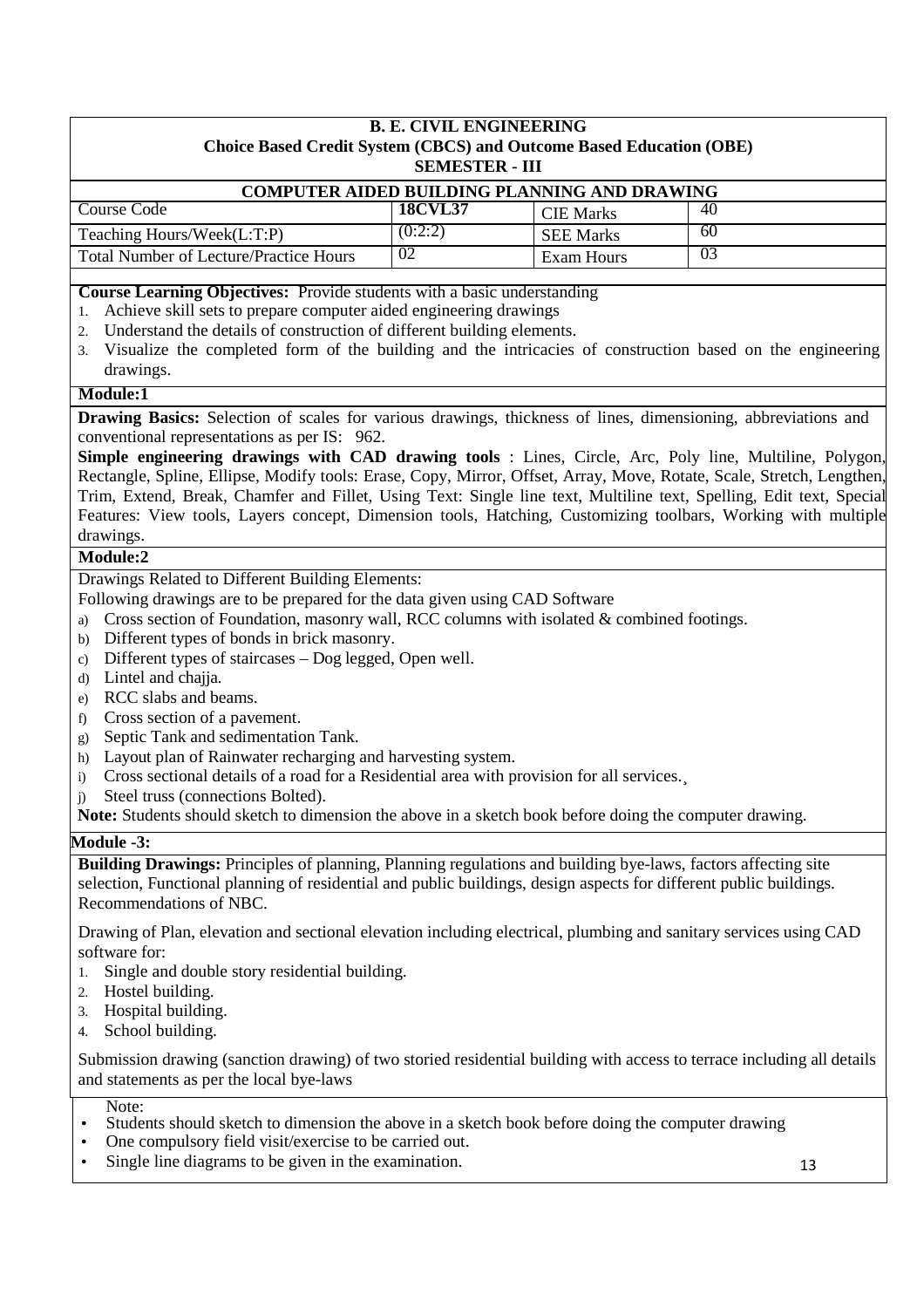#### **Course Outcomes:** After studying this course, students will be able to

- 1. Prepare, read and interpret the drawings in a professional set up.<br>2. KnowthenroceduresofsubmissionofdrawingsandDevelopworking
- 2. KnowtheproceduresofsubmissionofdrawingsandDevelopworkingandsubmissiondrawingsforbuilding.
- 3. Plananddesignaresidentialorpublicbuildingasperthegivenrequirements.

## **Question paper pattern:**

- There will be four full questions with sub divisions if necessary from Module2 with each full question carrying twenty five marks. Students have to answer any two questions.
- There will be two full questions from Module 3 with each full question carrying fifty marks. Students have to answer any one question. The conduction of examination and question paper format of should be in lines of 1st year CAED drawing. It's a drawing paper but the exam will be conducted by batches in the computer labs. Question papers should be given in batches.

#### **Textbook:**

- 1. MG Shah, CM Kale, SY Patki, "Building drawing with an integrated approach to Built Environment Drawing" , Tata McGraw Hill Publishing co. Ltd., New Delhi
- 2. Gurucharan Singh, "Building Construction", Standard Publishers, & distributors, New Delhi.
- 3. Malik R S and Meo G S, "Civil Engineering Drawing", Asian Publishers/Computech Publications Pvt Ltd.

- 1. Time Saver Standard by Dodge F. W., F. W. Dodge Corp.
- 2. IS: 962-1989 (Code of practice for architectural and building drawing).
- 3. National Building Code, BIS, New Delhi.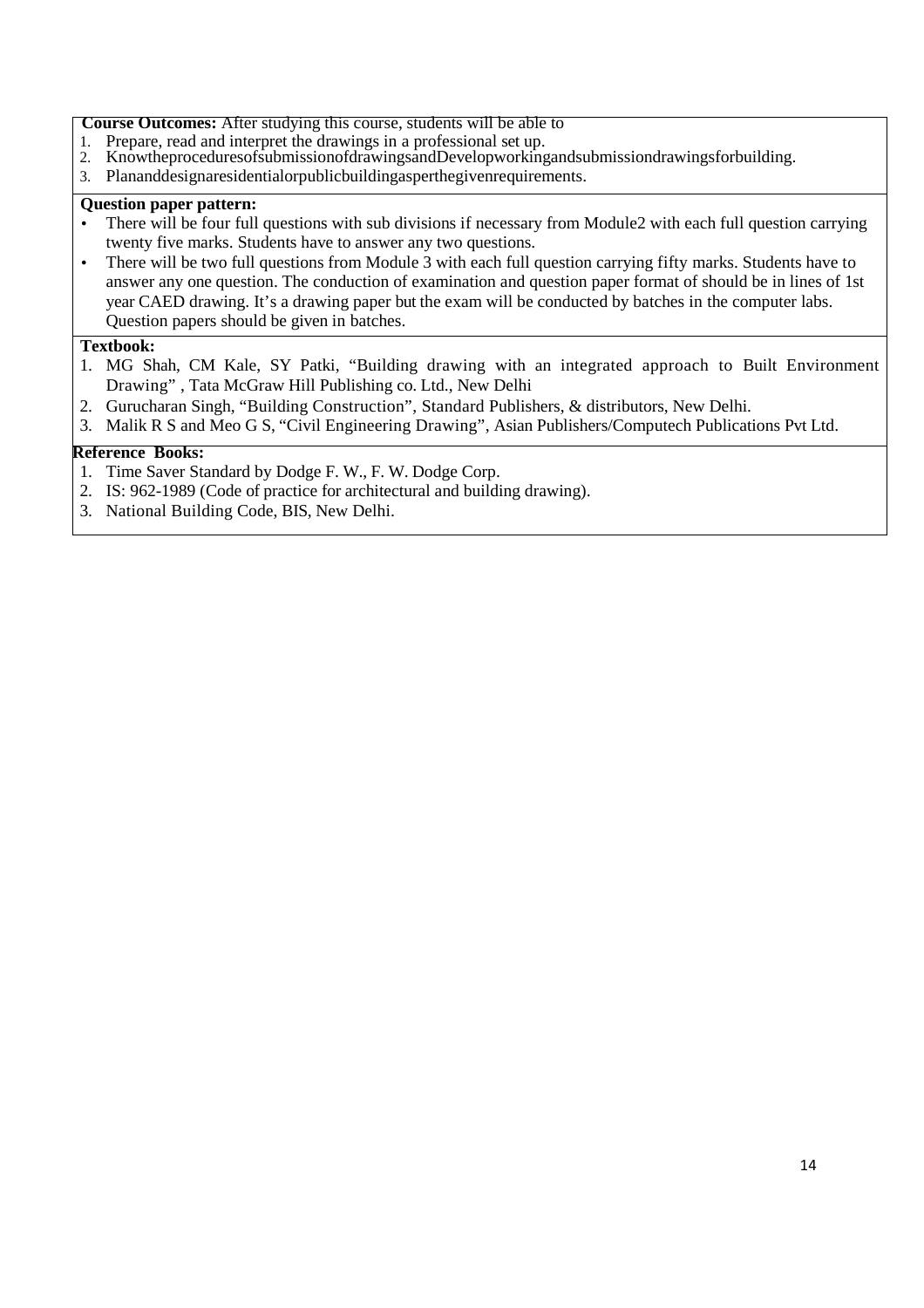| <b>B. E. CIVIL ENGINEERING</b><br><b>Choice Based Credit System (CBCS) and Outcome Based Education (OBE)</b>                                                                                                                                                                                                                                                                                                                                                                                                                                                                                                                                                                                                                                                                                                                                                                                                                                                                                                                                                                                                                                                                                                                                                                                    |                                                                       |                   |                |  |
|-------------------------------------------------------------------------------------------------------------------------------------------------------------------------------------------------------------------------------------------------------------------------------------------------------------------------------------------------------------------------------------------------------------------------------------------------------------------------------------------------------------------------------------------------------------------------------------------------------------------------------------------------------------------------------------------------------------------------------------------------------------------------------------------------------------------------------------------------------------------------------------------------------------------------------------------------------------------------------------------------------------------------------------------------------------------------------------------------------------------------------------------------------------------------------------------------------------------------------------------------------------------------------------------------|-----------------------------------------------------------------------|-------------------|----------------|--|
|                                                                                                                                                                                                                                                                                                                                                                                                                                                                                                                                                                                                                                                                                                                                                                                                                                                                                                                                                                                                                                                                                                                                                                                                                                                                                                 | <b>SEMESTER - III</b><br><b>BUILDING MATERIALS TESTING LABORATORY</b> |                   |                |  |
| <b>Course Code</b>                                                                                                                                                                                                                                                                                                                                                                                                                                                                                                                                                                                                                                                                                                                                                                                                                                                                                                                                                                                                                                                                                                                                                                                                                                                                              | <b>18CVL38</b>                                                        | <b>CIE Marks</b>  | 40             |  |
| <b>Teaching Hours/Week(L:T:P)</b>                                                                                                                                                                                                                                                                                                                                                                                                                                                                                                                                                                                                                                                                                                                                                                                                                                                                                                                                                                                                                                                                                                                                                                                                                                                               | (0:2:2)                                                               | <b>SEE Marks</b>  | 60             |  |
| <b>Credits</b>                                                                                                                                                                                                                                                                                                                                                                                                                                                                                                                                                                                                                                                                                                                                                                                                                                                                                                                                                                                                                                                                                                                                                                                                                                                                                  | 02                                                                    | <b>Exam Hours</b> | 0 <sub>3</sub> |  |
|                                                                                                                                                                                                                                                                                                                                                                                                                                                                                                                                                                                                                                                                                                                                                                                                                                                                                                                                                                                                                                                                                                                                                                                                                                                                                                 |                                                                       |                   |                |  |
| Course Learning Objectives: The objectives of this course is to make students to learn:<br>1. Ability to apply knowledge of mathematics and engineering in calculating the mechanical properties<br>of structural materials.                                                                                                                                                                                                                                                                                                                                                                                                                                                                                                                                                                                                                                                                                                                                                                                                                                                                                                                                                                                                                                                                    |                                                                       |                   |                |  |
| 2. Ability to function on multi-disciplinary teams in the area of materials testing.                                                                                                                                                                                                                                                                                                                                                                                                                                                                                                                                                                                                                                                                                                                                                                                                                                                                                                                                                                                                                                                                                                                                                                                                            |                                                                       |                   |                |  |
| 3. Ability to use the techniques, skills and modern engineering tools necessary for engineering.                                                                                                                                                                                                                                                                                                                                                                                                                                                                                                                                                                                                                                                                                                                                                                                                                                                                                                                                                                                                                                                                                                                                                                                                |                                                                       |                   |                |  |
| 4. Understanding of professional and ethical responsibility in the areas of material testing.<br>5. Ability to communicate effectively the mechanical properties of materials.                                                                                                                                                                                                                                                                                                                                                                                                                                                                                                                                                                                                                                                                                                                                                                                                                                                                                                                                                                                                                                                                                                                  |                                                                       |                   |                |  |
| <b>Experiments:</b>                                                                                                                                                                                                                                                                                                                                                                                                                                                                                                                                                                                                                                                                                                                                                                                                                                                                                                                                                                                                                                                                                                                                                                                                                                                                             |                                                                       |                   |                |  |
| 1. Tension test on mild steel and HYSD bars.<br>2. Compression test on mild steel, cast iron and wood.<br>3. Torsion test on mild steel circular sections.<br>4. Bending Test on Wood Under two point loading.<br>5. Shear Test on Mild steel- single and double shear.<br>6. Impact test on Mild Steel (Charpy & Izod).<br>7. Hardness tests on ferrous and non-ferrous metals-Brinell's, Rockwell and Vicker's.<br>8. Tests on Bricks, Tiles and Concrete Blocks.<br>9. Tests on Fine aggregates-Moisture content, Specific gravity, Bulk density, Sieve analysis and Bulking.<br>10. Tests on Coarse aggregates-Absorption, Moisture content, specific gravity, Bulk density and Sieve<br>analysis.<br>11. Demonstration of Strain gauges and Strain indicators.<br>NOTE: All tests to be carried out as per relevant latest BIS Codes<br>Course Outcomes: After successful completion of the course, the students will be able to:<br>1. Reproduce the basic knowledge of mathematics and engineering in finding the strength in tension,<br>compression, shear and torsion.<br>2. Identify, formulate and solve engineering problems of structural elements subjected to flexure.<br>3. Evaluate the impact of engineering solutions on the society and also will be aware of contemporary |                                                                       |                   |                |  |
| issues regarding failure of structures due to unsuitable materials.<br><b>Question paper pattern:</b>                                                                                                                                                                                                                                                                                                                                                                                                                                                                                                                                                                                                                                                                                                                                                                                                                                                                                                                                                                                                                                                                                                                                                                                           |                                                                       |                   |                |  |
| Group experiments - Tension test, compression test, torsion test and bending test.<br>$\bullet$                                                                                                                                                                                                                                                                                                                                                                                                                                                                                                                                                                                                                                                                                                                                                                                                                                                                                                                                                                                                                                                                                                                                                                                                 |                                                                       |                   |                |  |
| Individual Experiments - Remaining tests.<br>$\bullet$                                                                                                                                                                                                                                                                                                                                                                                                                                                                                                                                                                                                                                                                                                                                                                                                                                                                                                                                                                                                                                                                                                                                                                                                                                          |                                                                       |                   |                |  |
| Two questions are to be set - One from group experiments and the other as individual experiment.                                                                                                                                                                                                                                                                                                                                                                                                                                                                                                                                                                                                                                                                                                                                                                                                                                                                                                                                                                                                                                                                                                                                                                                                |                                                                       |                   |                |  |
| Instructions as printed on the cover page of answer script for split up of marks to be strictly<br>●<br>followed.                                                                                                                                                                                                                                                                                                                                                                                                                                                                                                                                                                                                                                                                                                                                                                                                                                                                                                                                                                                                                                                                                                                                                                               |                                                                       |                   |                |  |
| All exercises are to be included for practical examination.<br>$\bullet$                                                                                                                                                                                                                                                                                                                                                                                                                                                                                                                                                                                                                                                                                                                                                                                                                                                                                                                                                                                                                                                                                                                                                                                                                        |                                                                       |                   |                |  |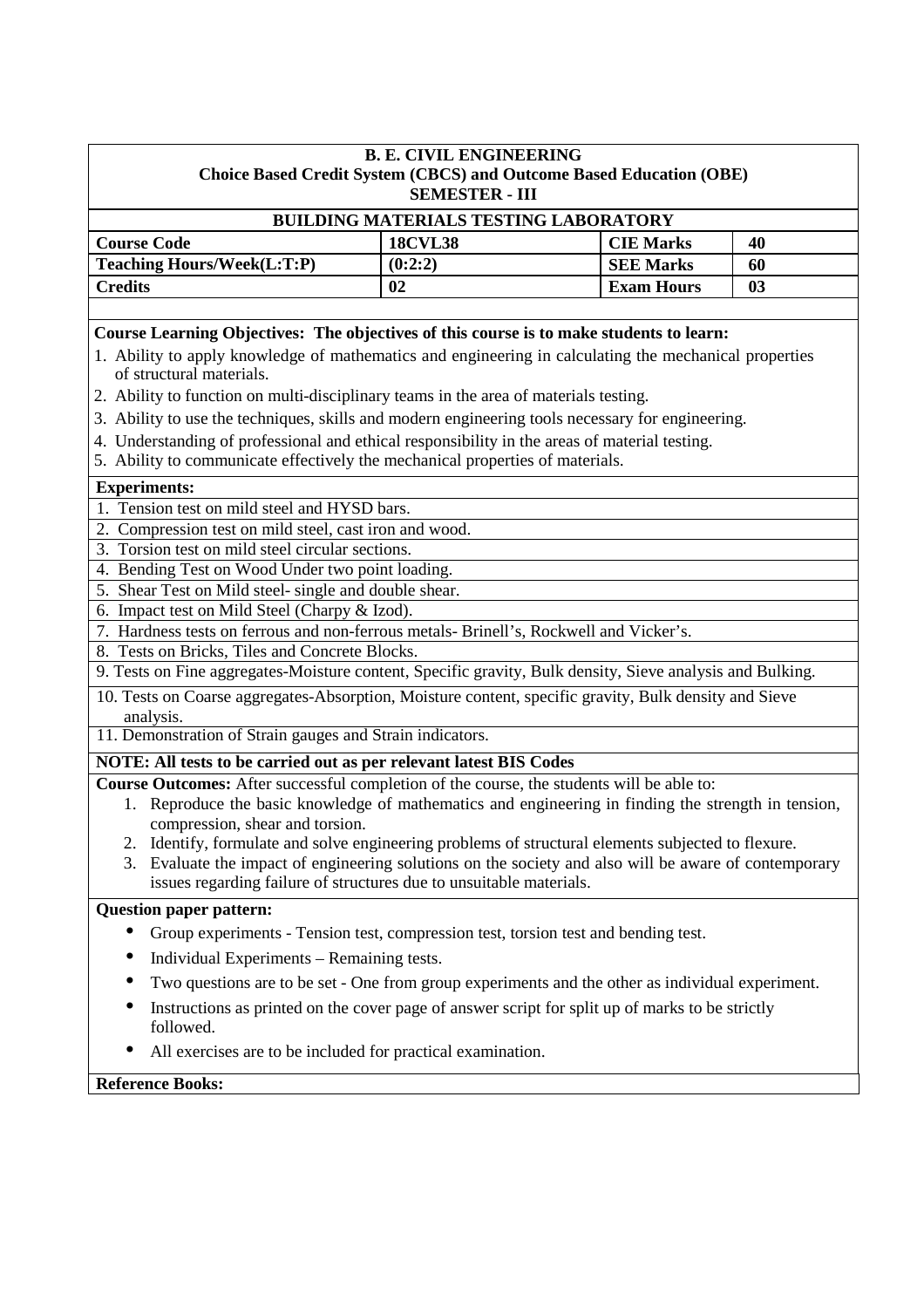- 1. Davis, Troxell and Hawk, "Testing of Engineering Materials", International Student Edition McGraw Hill Book Co. New Delhi.
- 2. M L Gambhir and Neha Jamwal, "Building and construction materials-Testing and quality control", McGraw Hill education (India)Pvt. Ltd.,2014.
- 3. Fenner, "Mechanical Testing of Materials", George Newnes Ltd. London.
- 4. Holes K A, "Experimental Strength of Materials", English Universities Press Ltd. London.
- 5. Suryanarayana A K, "Testing of Metallic Materials", Prentice Hall of India Pvt. Ltd. New Delhi.
- 6. Kukreja C B, Kishore K. and Ravi Chawla "Material Testing Laboratory Manual", Standard Publishers & Distributors<sup>1996</sup>.
- 7. Relevant **latest IS Codes.**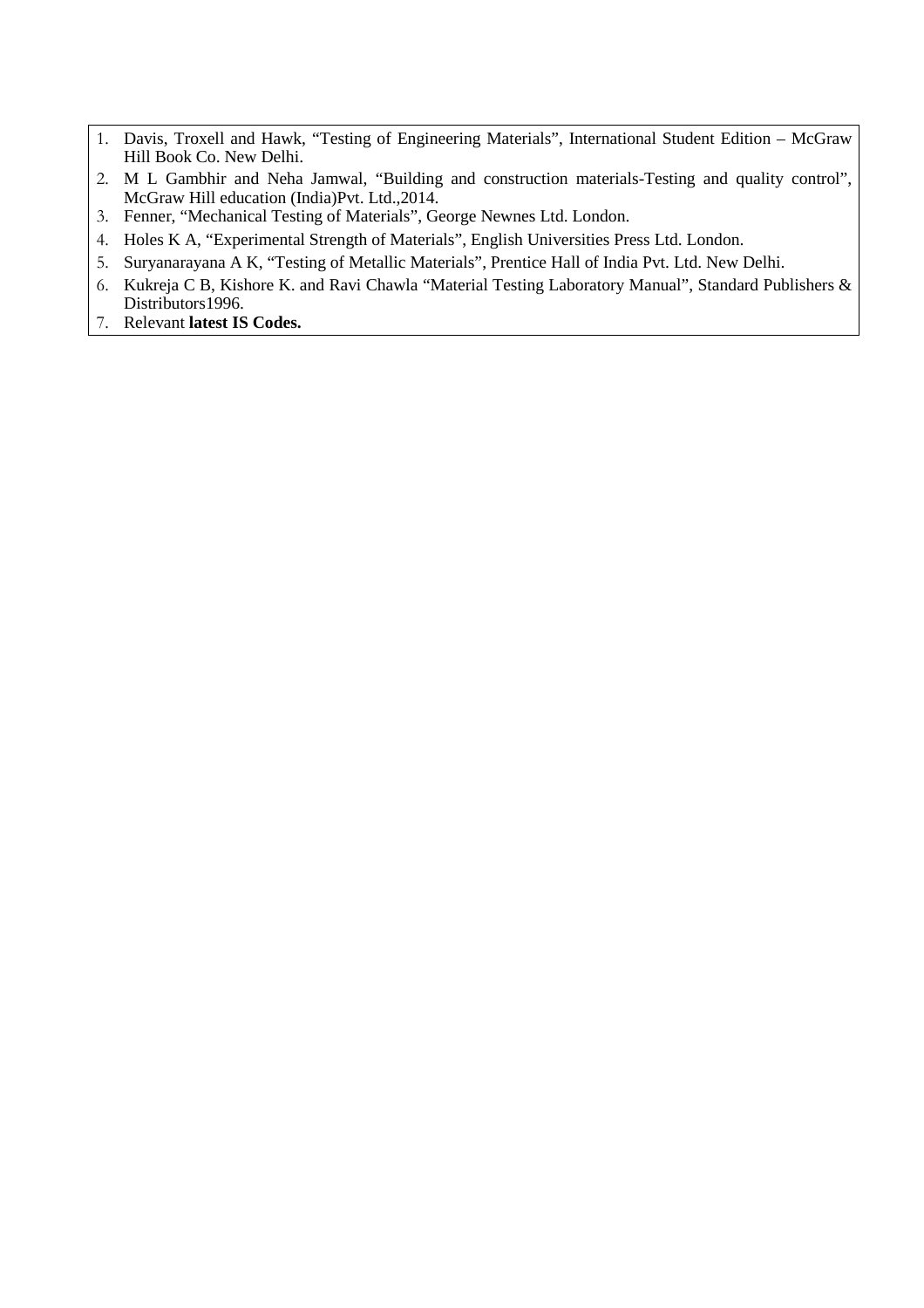| <b>B. E. (Common to all Programmes)</b><br>Outcome Based Education (OBE) and Choice Based Credit System (CBCS)<br>SEMESTER-II / III / IV |                                                                                  |           |     |  |
|------------------------------------------------------------------------------------------------------------------------------------------|----------------------------------------------------------------------------------|-----------|-----|--|
|                                                                                                                                          | Aadalitha Kannada                                                                |           |     |  |
| Course Code                                                                                                                              | 18KAK28/39/49                                                                    |           |     |  |
| Teaching Hours/Week (L:T:P)                                                                                                              | (0:2:0)                                                                          | CIE Marks | 100 |  |
| Credits                                                                                                                                  | 01                                                                               |           |     |  |
| ಆಡಳಿತ ಕನ್ನಡ ಕಲಿಕೆಯ ಉದ್ದೇಶಗಳು:                                                                                                            |                                                                                  |           |     |  |
|                                                                                                                                          | ಪದವಿ ವಿದ್ಯಾರ್ಥಿಳಾಗಿರುವುದರಿಂದ ಆಡಳಿತ ಕನ್ನಡದ ಪರಿಚಯ ಮಾಡಿಕೊಡುವುದು.                    |           |     |  |
|                                                                                                                                          | ವಿದ್ಯಾರ್ಥಿಗಳಲ್ಲಿ ಕನ್ನಡ ಭಾಷೆಯ ವ್ಯಾಕರಣದ ಬಗ್ಗೆ ಅರಿವು ಮೂಡಿಸುವುದು.                    |           |     |  |
| ಕನ್ನಡ ಭಾಷಾ ರಚನೆಯಲ್ಲಿನ ನಿಯಮಗಳನ್ನು ಪರಿಚಯಿಸುವುದು.                                                                                           |                                                                                  |           |     |  |
| ಪರಿಚಯಿಸುವುದು.                                                                                                                            | ಕನ್ನಡ ಭಾಷಾ ಬರಹದಲ್ಲಿ ಕಂಡುಬರುವ ದೋಷಗಳು ಹಾಗೂ ಅವುಗಳ ನಿವಾರಣೆ. ಮತ್ತು ಲೇಖನ ಚಿಹ್ನೆಗಳನ್ನು  |           |     |  |
|                                                                                                                                          | ಸಾಮಾನ್ಯ ಅರ್ಜಿಗಳು, ಸರ್ಕಾರಿ ಮತ್ತು ಅರೆ ಸರ್ಕಾರಿ ಪತ್ರವ್ಯವಹಾರದ ಬಗ್ಗೆ ಅರಿವು ಮೂಡಿಸುವುದು. |           |     |  |
| ಭಾಷಾಂತರ ಮತ್ತು ಪ್ರಬಂಧ ರಚನೆ ಬಗ್ಗೆ ಅಸಕ್ತಿ ಮೂಡಿಸುವುದು.                                                                                       |                                                                                  |           |     |  |
|                                                                                                                                          | ಕನ್ನಡ ಭಾಷಾಭ್ಯಾಸ ಮತ್ತು ಸಾಮಾನ್ಯ ಕನ್ನಡ ಹಾಗೂ ಆಡಳಿತ ಕನ್ನಡದ ಪದಗಳ ಪರಿಚಯ ಮಾಡಿಕೊಡುವುದು.   |           |     |  |
| ಪರಿವಿಡಿ (ಪಠ್ಯಮಸ್ತಕದಲ್ಲಿರುವ ವಿಷಯಗಳ ಪಟ್ಟಿ)                                                                                                 |                                                                                  |           |     |  |
| ಅಧ್ಯಾಯ - 1 ಕನ್ನಡಭಾಷೆ - ಸಂಕ್ಷಿಪ್ತ ವಿವರಣೆ.                                                                                                 |                                                                                  |           |     |  |
| ಅಧ್ಯಾಯ – 2 ಭಾಷಾ ಪ್ರಯೋಗದಲ್ಲಾಗುವ ಲೋಪದೋಷಗಳು ಮತ್ತು ಅವುಗಳ ನಿವಾರಣೆ.                                                                            |                                                                                  |           |     |  |
| ಅಧ್ಯಾಯ – 3 ಲೇಖನ ಚಿಹ್ನೆಗಳು ಮತ್ತು ಅವುಗಳ ಉಪಯೋಗ.                                                                                             |                                                                                  |           |     |  |
| ಅಧ್ಯಾಯ – 4 ಪತ್ರ ವ್ಯವಹಾರ.                                                                                                                 |                                                                                  |           |     |  |
| ಅಧ್ಯಾಯ – 5 ಆಡಳಿತ ಪತ್ರಗಳು.                                                                                                                |                                                                                  |           |     |  |
| ಅಧ್ಯಾಯ – 6 ಸರ್ಕಾರದ ಆದೇಶ ಪತ್ರಗಳು.                                                                                                         |                                                                                  |           |     |  |
|                                                                                                                                          |                                                                                  |           |     |  |
| ಅಧ್ಯಾಯ – 7 ಸಂಕ್ಷಿಪ್ತ ಪ್ರಬಂಧ ರಚನೆ (ಪ್ರಿಸೈಸ್ ರೈಟಿಂಗ್), ಪ್ರಬಂಧ ಮತ್ತು ಭಾಷಾಂತರ.                                                               |                                                                                  |           |     |  |
| ಅಧ್ಯಾಯ – 8 ಕನ್ನಡ ಶಬ್ದಸಂಗ್ರಹ.                                                                                                             |                                                                                  |           |     |  |
| ಅಧ್ಯಾಯ – 9 ಕಂಪ್ಯೂಟರ್ ಹಾಗೂ ಮಾಹಿತಿ ತಂತ್ರಜ್ಞಾನ.                                                                                             |                                                                                  |           |     |  |
| ಅಧ್ಯಾಯ – 10 ಪಾರಿಭಾಷಿಕ ಆಡಳಿತ ಕನ್ನಡ ಪದಗಳು ಮತ್ತು ತಾಂತ್ರಿಕ/ ಕಂಪ್ಯೂಟರ್ ಪಾರಿಭಾಷಿಕ ಪದಗಳು.                                                       |                                                                                  |           |     |  |
| ಆಡಳಿತ ಕನ್ನಡ ಕಲಿಕೆಯ ಫಲಿತಾಂಶ'ಗಳು:                                                                                                          |                                                                                  |           |     |  |
| ಆಡಳಿತ ಭಾಷೆ ಕನ್ನಡದ ಪರಿಚಯವಾಗುತ್ತದೆ.                                                                                                        |                                                                                  |           |     |  |
|                                                                                                                                          |                                                                                  |           |     |  |
|                                                                                                                                          | ವಿದ್ಯಾರ್ಥಿಗಳಲ್ಲಿ ಕನ್ನಡ ಭಾಷೆಯ ವ್ಯಾಕರಣದ ಬಗ್ಗೆ ಅರಿವು ಮೂಡುತ್ತದೆ.                     |           |     |  |
|                                                                                                                                          | ಕನ್ನಡ ಭಾಷಾ ರಚನೆಯಲ್ಲಿನ ನಿಯಮಗಳು ಮತ್ತು ಲೇಖನ ಚಿಹ್ನೆಗಳು ಪರಿಚಯಿಸಲ್ಪಡುತ್ತವೆ.            |           |     |  |
|                                                                                                                                          | ಸಾಮಾನ್ಯ ಅರ್ಜಿಗಳು, ಸರ್ಕಾರಿ ಮತ್ತು ಅರೆ ಸರ್ಕಾರಿ ಪತ್ರವ್ಯವಹಾರದ ಬಗ್ಗೆ ಅರಿವು ಮೂಡುತ್ತದೆ.  |           |     |  |
| ಭಾಷಾಂತರ ಮತ್ತು ಪ್ರಬಂಧ ರಚನೆ ಬಗ್ಗೆ ಅಸಕ್ತಿ ಮೂಡುತ್ತದೆ.                                                                                        |                                                                                  |           |     |  |
| ಕನ್ನಡ ಭಾಷಾಭ್ಯಾಸ ಮತ್ತು ಸಾಮಾನ್ಯ ಕನ್ನಡ ಹಾಗೂ ಆಡಳಿತ ಕನ್ನಡದ ಪದಗಳು ಪರಿಚಯಿಸಲ್ಪಡುತ್ತವೆ.                                                           |                                                                                  |           |     |  |
| ಪರೀಕ್ಷ್ಮೆಯ ವಿಧಾನ : ನಿರಂತರ ಆಂತರಿಕ ಮೌಲ್ಯಮಾಪನ – ಅಖಇ (ಅಡುಣುಟಿಣಾ ಖಟಿಣಜಾಟಿಚಿಟ ಇತುಿಟೆಣುಣುಚು):                                                   |                                                                                  |           |     |  |
|                                                                                                                                          | ಕಾಲೇಜು ಮಟ್ಟದಲ್ಲಿಯೆ ಆಂತರಿಕ ಪರೀಕ್ನೆಯನ್ನು 100 ಅಂಕಗಳಿಗೆ ವಿಶ್ವವಿದ್ಯಾಲಯದ               |           |     |  |
|                                                                                                                                          | ನಿಯಮಗಳು ಮತ್ತು ನಿರ್ದೇಶನದಂತೆ ನಡೆಸತಕ್ಕದ್ದು.                                         |           |     |  |
| ಪಠೈಪುಸ್ತಕ : ಆಡಳಿತ ಕನ್ನಡ ಪಠ್ಯ ಮಸ್ತಕ (ಏಚಿಟಿಟಿಚಿಜಚಿ ಜಿಡಿ ಂಜಟುಭಾಡಿಚಿಣುಟಿ)<br>ಸೆಂಪಾದಕರು                                                       |                                                                                  |           |     |  |
| ಡಾ. ಎಲ್. ತಿಮ್ಮೇಶ                                                                                                                         |                                                                                  |           |     |  |
| ಪ್ರೊ. ವಿ. ಕೇಶವಮೂರ್ತಿ                                                                                                                     |                                                                                  |           |     |  |
|                                                                                                                                          | ಪ್ರಕಟಣೆ : ಪ್ರಸಾರಾಂಗ, ವಿಶ್ವೇಶ್ವರಯ್ಯ ತಾಂತ್ರಿಕ ವಿಶ್ವವಿದ್ಯಾಲಯ, ಬೆಳಗಾವಿ.              |           |     |  |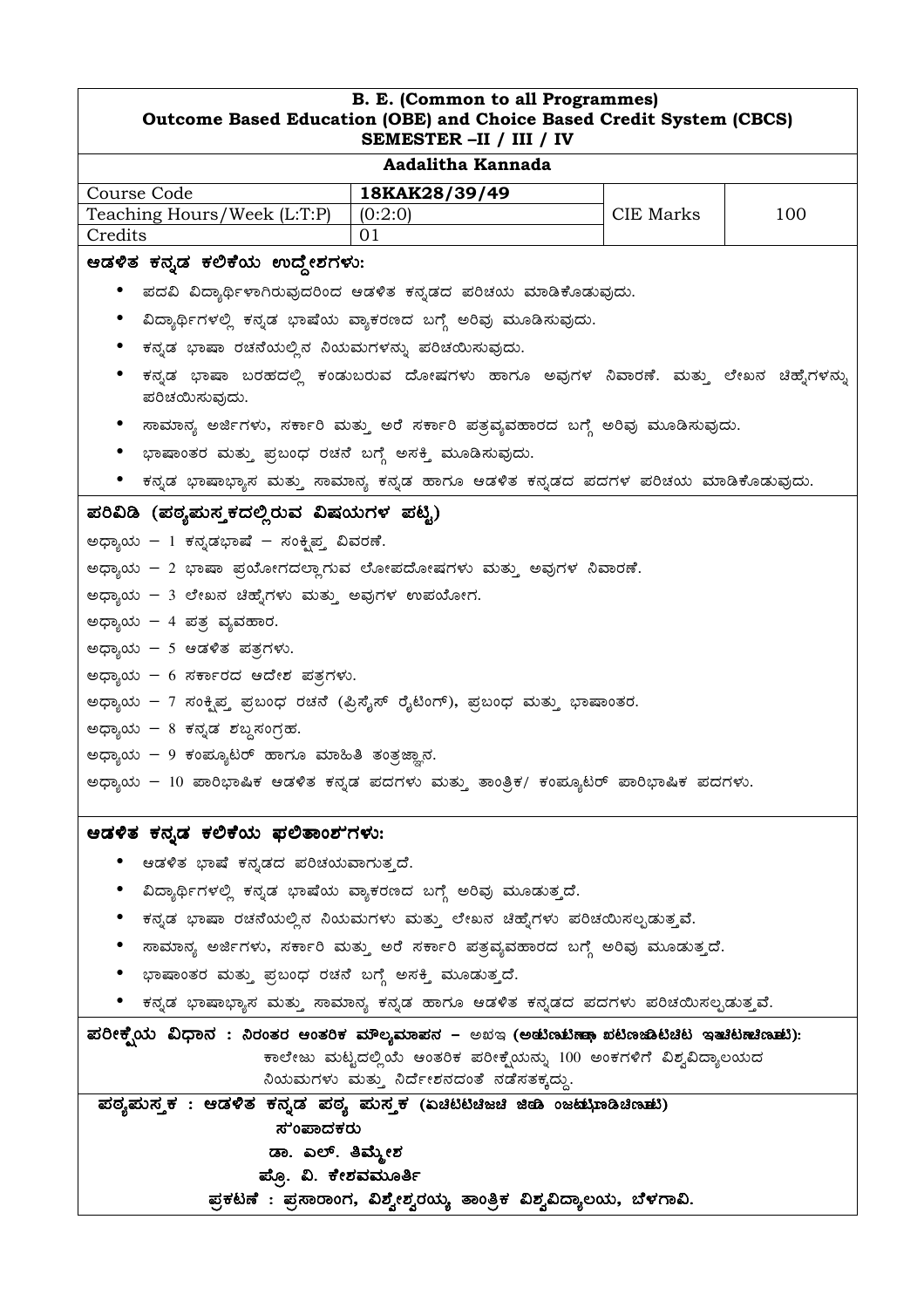| <b>B. E. (Common to all Programmes)</b><br>Outcome Based Education (OBE) and Choice Based Credit System (CBCS)<br>SEMESTER - II & III/IV                                                                                                                                                                                                                                                                                                                                                                                      |                                                                     |                  |     |  |
|-------------------------------------------------------------------------------------------------------------------------------------------------------------------------------------------------------------------------------------------------------------------------------------------------------------------------------------------------------------------------------------------------------------------------------------------------------------------------------------------------------------------------------|---------------------------------------------------------------------|------------------|-----|--|
|                                                                                                                                                                                                                                                                                                                                                                                                                                                                                                                               | Vyavaharika Kannada                                                 |                  |     |  |
| Course Code                                                                                                                                                                                                                                                                                                                                                                                                                                                                                                                   | 18KVK28/39/49                                                       |                  |     |  |
| Teaching Hours/Week (L:T:P)                                                                                                                                                                                                                                                                                                                                                                                                                                                                                                   | (0:2:0)                                                             | <b>CIE Marks</b> | 100 |  |
| Credits                                                                                                                                                                                                                                                                                                                                                                                                                                                                                                                       | 01                                                                  |                  |     |  |
| <b>Course Learning Objectives:</b>                                                                                                                                                                                                                                                                                                                                                                                                                                                                                            |                                                                     |                  |     |  |
| The course will enable the students to understand Kannada and communicate in                                                                                                                                                                                                                                                                                                                                                                                                                                                  |                                                                     |                  |     |  |
| Kannada language.                                                                                                                                                                                                                                                                                                                                                                                                                                                                                                             |                                                                     |                  |     |  |
| <b>Table of Contents:</b>                                                                                                                                                                                                                                                                                                                                                                                                                                                                                                     |                                                                     |                  |     |  |
| Chapter - 1: Vyavaharika kannada – Parichaya (Introduction to Vyavaharika<br>Kannada).<br>Chapter - 2: Kannada Aksharamale haagu uchcharane (Kannada Alpabets and<br>Pronunciation).<br>Chapter - 3: Sambhashanegaagi Kannada Padagalu (Kannada Vocabulary for<br>Communication).<br>Chapter - 4: Kannada Grammar in Conversations (Sambhashaneyalli<br>Kannada Vyakarana).<br>Chapter - 5: Activities in Kannada.<br><b>Course Outcomes:</b><br>At the end of the course, the student will be able to understand Kannada and |                                                                     |                  |     |  |
| communicate in Kannada<br>language.                                                                                                                                                                                                                                                                                                                                                                                                                                                                                           |                                                                     |                  |     |  |
| ಪರೀಕ್ಸೆಯ ವಿಧಾನ : ನಿರಂತರ ಆಂತರಿಕ ಮೌಲ್ಯಮಾಪನ – ಅಖಇ (ಅಡುಣಟಿಷ್ ಖಟೆಣಚಾಟಿಚಿಟ ಇತುಿಟಿಷುಣುಟು):                                                                                                                                                                                                                                                                                                                                                                                                                                           |                                                                     |                  |     |  |
|                                                                                                                                                                                                                                                                                                                                                                                                                                                                                                                               | ಕಾಲೇಜು ಮಟ್ಟದಲ್ಲಿಯೆ ಆಂತರಿಕ ಪರೀಕ್ಷೆಯನ್ನು 100 ಅಂಕಗಳಿಗೆ ವಿಶ್ವವಿದ್ಯಾಲಯದ  |                  |     |  |
| ನಿಯಮಗಳು ಮತ್ತು ನಿರ್ದೇಶನದಂತೆ ನಡೆಸತಕ್ಕದ್ದು.                                                                                                                                                                                                                                                                                                                                                                                                                                                                                      |                                                                     |                  |     |  |
| ಖಿಜ಼ಾೕಾ (ಪಠ್ಯಮನ್ತಕ): ವ್ಯಾವಹಾರಿಕ ಕನ್ನಡ ಪಠ್ಯ ಮನ್ತಕ (ಗಿಥಿಚಿತುಸಿಚಿಡಿಸುಚಿ ಏಚಿಟಿಟಿಚಿಜಚಿ ಖಿಜ಼ಾ ಃಹಾಌ)                                                                                                                                                                                                                                                                                                                                                                                                                                 |                                                                     |                  |     |  |
| ಸುಂಪಾದಕರು                                                                                                                                                                                                                                                                                                                                                                                                                                                                                                                     |                                                                     |                  |     |  |
| ಡಾ. ಎಲ್. ತಿಮ್ಮೇಶ                                                                                                                                                                                                                                                                                                                                                                                                                                                                                                              |                                                                     |                  |     |  |
| ಪ್ರೊ. ವಿ. ಕೇಶವಮೂರ್ತಿ                                                                                                                                                                                                                                                                                                                                                                                                                                                                                                          |                                                                     |                  |     |  |
|                                                                                                                                                                                                                                                                                                                                                                                                                                                                                                                               | ಪ್ರಕಟಣೆ : ಪ್ರಸಾರಾಂಗ, ವಿಶ್ವೇಶ್ವರಯ್ಯ ತಾಂತ್ರಿಕ ವಿಶ್ವವಿದ್ಯಾಲಯ, ಬೆಳಗಾವಿ. |                  |     |  |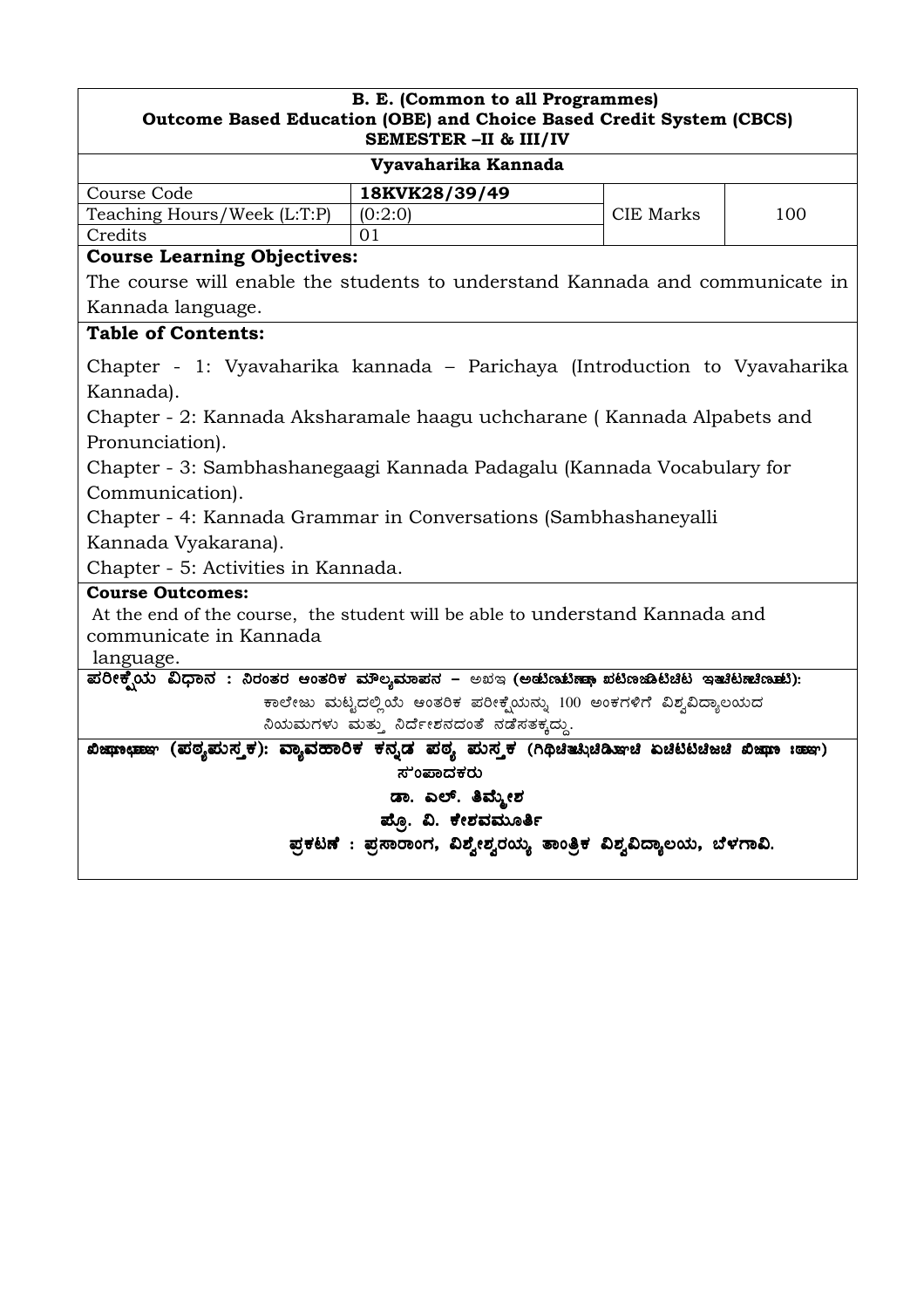| <b>B. E. AUTOMOBILE ENGINEERING</b><br><b>Outcome Based Education (OBE) and Choice Based Credit System (CBCS)</b>                                                                                                      |                                                                                                                                                                                                                                |                   |    |  |
|------------------------------------------------------------------------------------------------------------------------------------------------------------------------------------------------------------------------|--------------------------------------------------------------------------------------------------------------------------------------------------------------------------------------------------------------------------------|-------------------|----|--|
|                                                                                                                                                                                                                        | <b>SEMESTER - III</b>                                                                                                                                                                                                          |                   |    |  |
|                                                                                                                                                                                                                        | CONSTITUTION OF INDIA, PROFESSIONAL ETHICS AND CYBER LAW (CPC)                                                                                                                                                                 |                   |    |  |
| <b>Course Code</b>                                                                                                                                                                                                     | 18CPC39/49                                                                                                                                                                                                                     | <b>CIE Marks</b>  | 40 |  |
| Teaching Hours/Week (L:T:P)                                                                                                                                                                                            | (1:0:0)                                                                                                                                                                                                                        | <b>SEE Marks</b>  | 60 |  |
| Credits                                                                                                                                                                                                                | 01                                                                                                                                                                                                                             | <b>Exam Hours</b> | 02 |  |
| <b>Course Learning Objectives: To</b>                                                                                                                                                                                  |                                                                                                                                                                                                                                |                   |    |  |
|                                                                                                                                                                                                                        | know the fundamental political codes, structure, procedures, powers, and duties of Indian government<br>institutions, fundamental rights, directive principles, and the duties of citizens                                     |                   |    |  |
| $\bullet$                                                                                                                                                                                                              | Understand engineering ethics and their responsibilities; identify their individual roles and ethical                                                                                                                          |                   |    |  |
| responsibilities towards society.                                                                                                                                                                                      |                                                                                                                                                                                                                                |                   |    |  |
|                                                                                                                                                                                                                        | Know about the cybercrimes and cyber laws for cyber safety measures.                                                                                                                                                           |                   |    |  |
| Module-1                                                                                                                                                                                                               |                                                                                                                                                                                                                                |                   |    |  |
| Introduction to Indian Constitution: The Necessity of the Constitution, The Societies before and after the                                                                                                             |                                                                                                                                                                                                                                |                   |    |  |
| Constitution adoption. Introduction to the Indian constitution, The Making of the Constitution, The Role of the                                                                                                        |                                                                                                                                                                                                                                |                   |    |  |
| Constituent Assembly - Preamble and Salient features of the Constitution of India. Fundamental Rights and its                                                                                                          |                                                                                                                                                                                                                                |                   |    |  |
| Restriction and limitations in different Complex Situations. Directive Principles of State Policy (DPSP)                                                                                                               |                                                                                                                                                                                                                                |                   |    |  |
| and its present relevance in our society with examples. Fundamental Duties and its Scope and significance                                                                                                              |                                                                                                                                                                                                                                |                   |    |  |
| in Nation building.                                                                                                                                                                                                    |                                                                                                                                                                                                                                |                   |    |  |
| Module-2                                                                                                                                                                                                               |                                                                                                                                                                                                                                |                   |    |  |
| Union Executive and State Executive: Parliamentary System, Federal System, Centre-State Relations. Union                                                                                                               |                                                                                                                                                                                                                                |                   |    |  |
| Executive – President, Prime Minister, Union Cabinet, Parliament - LS and RS, Parliamentary Committees,                                                                                                                |                                                                                                                                                                                                                                |                   |    |  |
| Important Parliamentary Terminologies. Supreme Court of India, Judicial Reviews and Judicial Activism.                                                                                                                 |                                                                                                                                                                                                                                |                   |    |  |
| State Executives – Governor, Chief Minister, State Cabinet, State Legislature, High Court and Subordinate                                                                                                              |                                                                                                                                                                                                                                |                   |    |  |
| Courts, Special Provisions (Articles 370.371,371J) for some States.                                                                                                                                                    |                                                                                                                                                                                                                                |                   |    |  |
| Module-3                                                                                                                                                                                                               |                                                                                                                                                                                                                                |                   |    |  |
| Elections, Amendments and Emergency Provisions: Elections, Electoral Process, and Election Commission                                                                                                                  |                                                                                                                                                                                                                                |                   |    |  |
| of India, Election Laws. Amendments - Methods in Constitutional Amendments (How and Why) and                                                                                                                           |                                                                                                                                                                                                                                |                   |    |  |
| Important Constitutional Amendments. Amendments – 7,9,10,12,42,44, 61, 73,74, 75, 86, and                                                                                                                              |                                                                                                                                                                                                                                |                   |    |  |
| 91,94,95,100,101,118 and some important Case Studies. Emergency Provisions, types of Emergencies and                                                                                                                   |                                                                                                                                                                                                                                |                   |    |  |
| its consequences.                                                                                                                                                                                                      |                                                                                                                                                                                                                                |                   |    |  |
| <b>Constitutional special provisions:</b> Special Provisions for SC and ST, OBC, Women, Children and Backward                                                                                                          |                                                                                                                                                                                                                                |                   |    |  |
| Classes.                                                                                                                                                                                                               |                                                                                                                                                                                                                                |                   |    |  |
| Module-4                                                                                                                                                                                                               |                                                                                                                                                                                                                                |                   |    |  |
| Professional / Engineering Ethics: Scope & Aims of Engineering & Professional Ethics - Business Ethics,                                                                                                                |                                                                                                                                                                                                                                |                   |    |  |
| Corporate Ethics, Personal Ethics.<br>Engineering and Professionalism, Positive and Negative Faces of                                                                                                                  |                                                                                                                                                                                                                                |                   |    |  |
|                                                                                                                                                                                                                        | Engineering Ethics, Code of Ethics as defined in the website of Institution of Engineers (India): Profession,<br>Professionalism, and Professional Responsibility. Clash of Ethics, Conflicts of Interest. Responsibilities in |                   |    |  |
|                                                                                                                                                                                                                        |                                                                                                                                                                                                                                |                   |    |  |
| Engineering Responsibilities in Engineering and Engineering Standards, the impediments to Responsibility.<br>Trust and Reliability in Engineering, IPRs (Intellectual Property Rights), Risks, Safety and liability in |                                                                                                                                                                                                                                |                   |    |  |
| Engineering                                                                                                                                                                                                            |                                                                                                                                                                                                                                |                   |    |  |
| Module-5                                                                                                                                                                                                               |                                                                                                                                                                                                                                |                   |    |  |
| Internet Laws, Cyber Crimes and Cyber Laws: Internet and Need for Cyber Laws, Modes of Regulation of                                                                                                                   |                                                                                                                                                                                                                                |                   |    |  |
| Internet, Types of cyber terror capability, Net neutrality, Types of Cyber Crimes, India and cyber law, Cyber                                                                                                          |                                                                                                                                                                                                                                |                   |    |  |
| Crimes and the information Technology Act 2000, Internet Censorship. Cybercrimes and enforcement                                                                                                                       |                                                                                                                                                                                                                                |                   |    |  |
| agencies.                                                                                                                                                                                                              |                                                                                                                                                                                                                                |                   |    |  |
| <b>Course Outcomes:</b> On completion of this course, students will be able to,                                                                                                                                        |                                                                                                                                                                                                                                |                   |    |  |
| CO1: Have constitutional knowledge and legal literacy.                                                                                                                                                                 |                                                                                                                                                                                                                                |                   |    |  |
|                                                                                                                                                                                                                        | CO2: Understand Engineering and Professional ethics and responsibilities of Engineers.                                                                                                                                         |                   |    |  |
| ٠                                                                                                                                                                                                                      | CO3: Understand the the cybercrimes and cyber laws for cyber safety measures.                                                                                                                                                  |                   |    |  |
| Question paper pattern for SEE and CIE:                                                                                                                                                                                |                                                                                                                                                                                                                                |                   |    |  |
|                                                                                                                                                                                                                        | The SEE question paper will be set for 100 marks and the marks scored by the students will                                                                                                                                     |                   |    |  |
|                                                                                                                                                                                                                        | proportionately be reduced to 60. The pattern of the question paper will be objective type (MCQ).                                                                                                                              |                   |    |  |
|                                                                                                                                                                                                                        | For the award of 40 CIE marks, refer the University regulations 2018.                                                                                                                                                          |                   |    |  |
|                                                                                                                                                                                                                        |                                                                                                                                                                                                                                |                   |    |  |

| Sl. | <b>Title of the Book</b> | Name of the | Name of the      | <b>Edition and Year</b> |
|-----|--------------------------|-------------|------------------|-------------------------|
| No. |                          | Author/s    | <b>Publisher</b> |                         |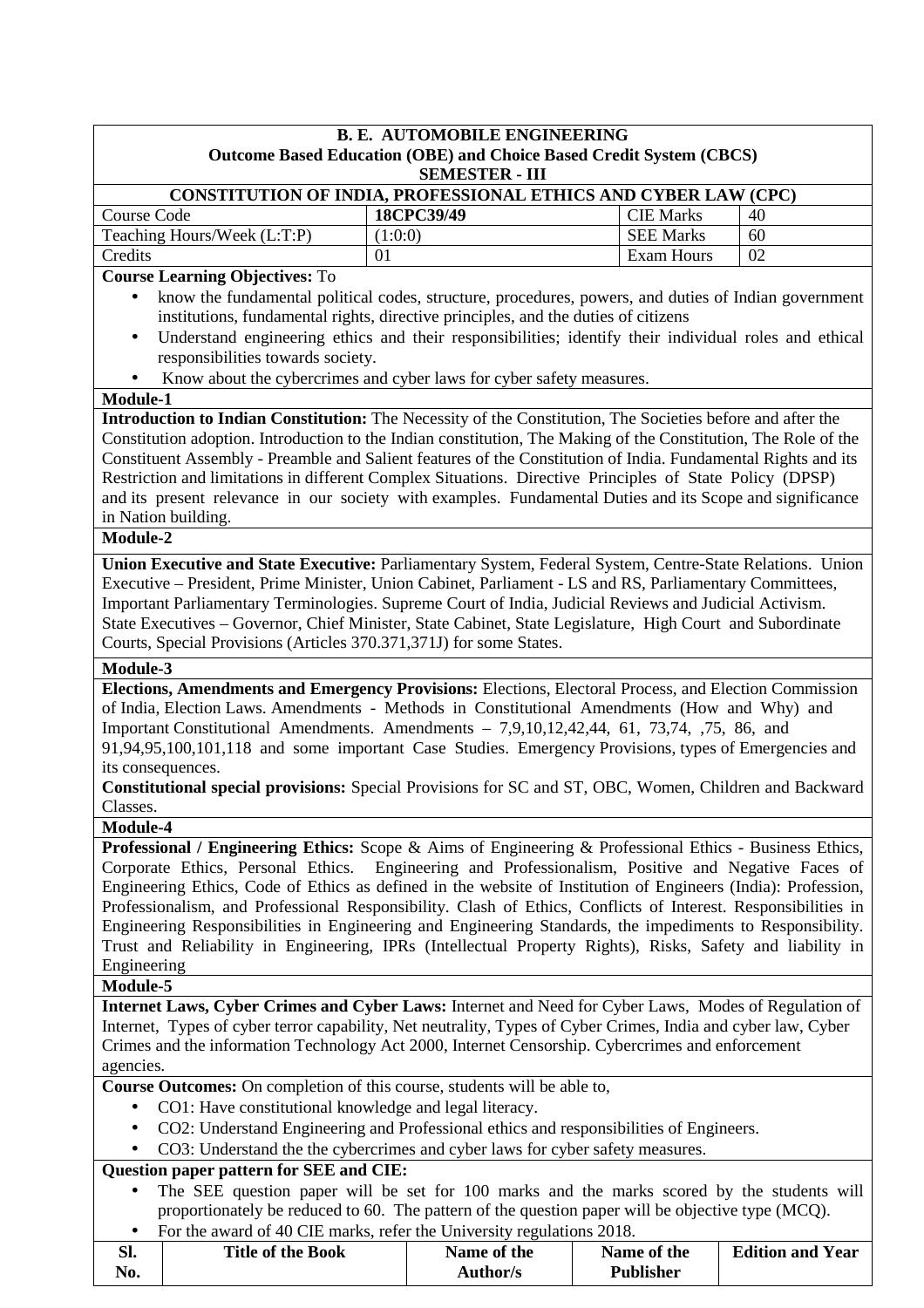| <b>Textbooks</b> |                                      |                     |                  |       |
|------------------|--------------------------------------|---------------------|------------------|-------|
|                  | Constitution of India,               | Shubham Singles,    |                  | 2018  |
|                  | Professional Ethics and Human        | Charles E. Haries,  | Cengage Learning |       |
|                  | Rights                               | and et al           | India            |       |
| $\overline{2}$   | <b>Cyber Security and Cyber Laws</b> | Alfred Basta and et | Cengage Learning | 2018  |
|                  |                                      | al                  | India            |       |
|                  | <b>Reference Books</b>               |                     |                  |       |
| 3                | Introduction to the                  | Durga Das Basu      | Prentice -Hall,  | 2008. |
|                  | Constitution of India                |                     |                  |       |
| $\overline{4}$   | <b>Engineering Ethics</b>            | M. Govindarajan,    | Prentice -Hall,  | 2004  |
|                  |                                      | S. Natarajan,       |                  |       |
|                  |                                      | V. S. Senthilkumar  |                  |       |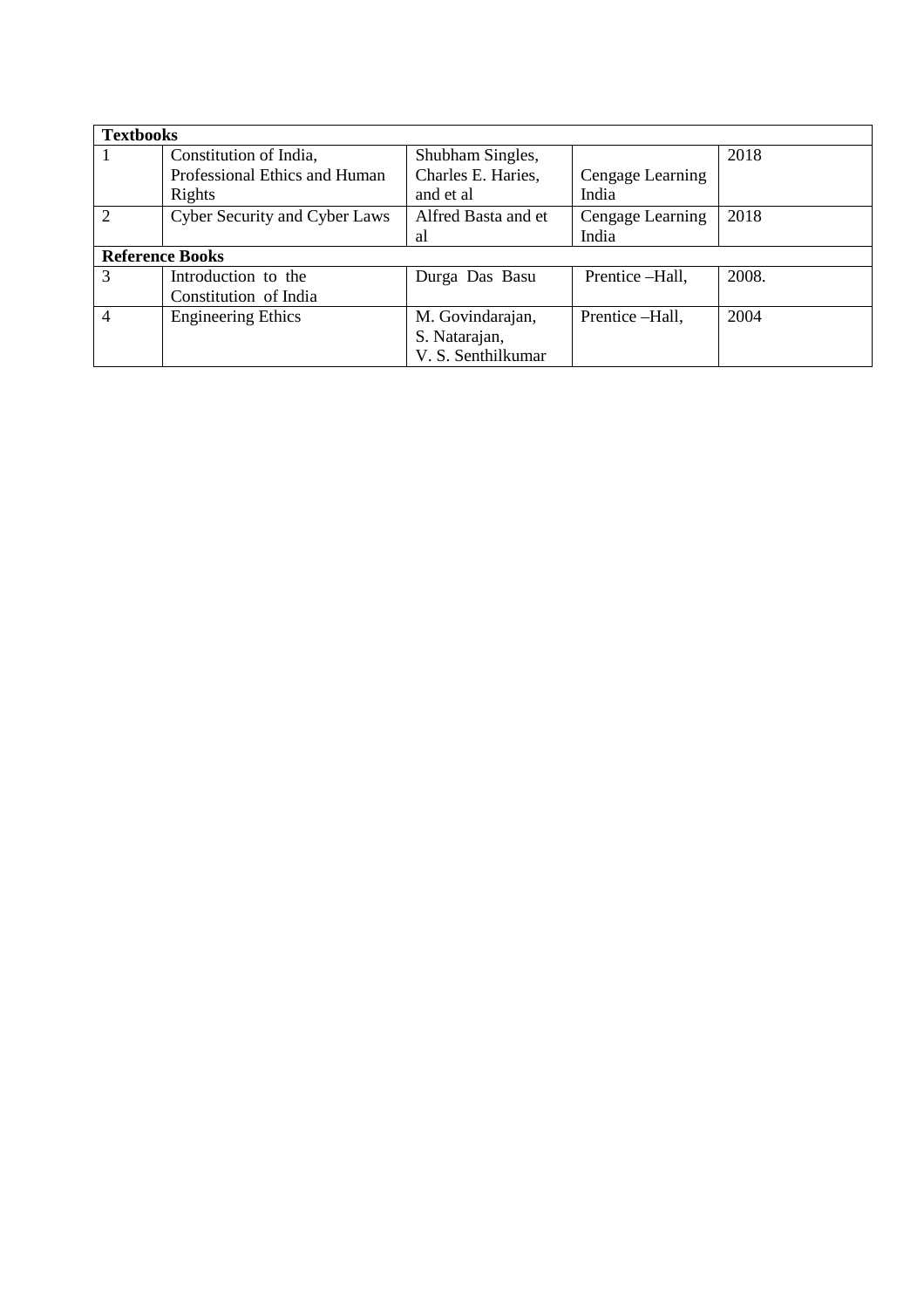|             |                                                                                                                                       | <b>B. E. Common to all Programmes</b>                                                        |                   |                    |
|-------------|---------------------------------------------------------------------------------------------------------------------------------------|----------------------------------------------------------------------------------------------|-------------------|--------------------|
|             |                                                                                                                                       | <b>Choice Based Credit System (CBCS) and Outcome Based Education (OBE)</b>                   |                   |                    |
|             |                                                                                                                                       | <b>SEMESTER - III</b>                                                                        |                   |                    |
|             |                                                                                                                                       | <b>ADDITIONAL MATHEMATICS - I</b><br>(Mandatory Learning Course: Common to All Programmes)   |                   |                    |
|             | (A Bridge course for Lateral Entry students under Diploma quota to BE/B. Tech programmes)                                             |                                                                                              |                   |                    |
| Course Code |                                                                                                                                       | 18MATDIP31                                                                                   | <b>CIE Marks</b>  | 40                 |
|             | Teaching Hours/Week (L:T:P)                                                                                                           | (2:2:0)                                                                                      | <b>SEE Marks</b>  | 60                 |
| Credits     |                                                                                                                                       | $\boldsymbol{0}$                                                                             | <b>Exam Hours</b> | 03                 |
|             | <b>Course objectives:</b>                                                                                                             |                                                                                              |                   |                    |
|             | To provide basic concepts of complex trigonometry, vector algebra, differential and integral calculus.                                |                                                                                              |                   |                    |
| $\bullet$   | To provide an insight into vector differentiation and first order ODE's.                                                              |                                                                                              |                   |                    |
|             |                                                                                                                                       |                                                                                              |                   |                    |
| Module-1    |                                                                                                                                       |                                                                                              |                   |                    |
|             | <b>Complex Trigonometry:</b> Complex Numbers: Definitions and properties. Modulus and amplitude of a                                  |                                                                                              |                   |                    |
|             | complex number, Argand's diagram, De-Moivre's theorem (without proof).                                                                |                                                                                              |                   |                    |
|             | Vector Algebra: Scalar and vectors. Addition and subtraction and multiplication of vectors- Dot and Cross<br>products, problems.      |                                                                                              |                   |                    |
| Module-2    |                                                                                                                                       |                                                                                              |                   |                    |
|             | <b>Differential Calculus:</b>                                                                                                         | Review of successive differentiation-illustrative examples. Maclaurin's series               |                   |                    |
|             | expansions-Illustrative examples. Partial Differentiation: Euler's theorem-problems on first order derivatives                        |                                                                                              |                   |                    |
|             | only. Total derivatives-differentiation of composite functions. Jacobians of order two-Problems.                                      |                                                                                              |                   |                    |
|             |                                                                                                                                       |                                                                                              |                   |                    |
| Module-3    |                                                                                                                                       |                                                                                              |                   |                    |
|             | Vector Differentiation: Differentiation of vector functions. Velocity and acceleration of a particle moving on                        |                                                                                              |                   |                    |
|             | a space curve. Scalar and vector point functions. Gradient, Divergence, Curl-simple problems. Solenoidal and                          |                                                                                              |                   |                    |
|             | irrotational vector fields-Problems.                                                                                                  |                                                                                              |                   |                    |
| Module-4    |                                                                                                                                       |                                                                                              |                   |                    |
|             | Integral Calculus: Review of elementary integral calculus. Reduction formulae for sin <sup>n</sup> x, cos <sup>n</sup> x (with proof) |                                                                                              |                   |                    |
|             | and sin <sup>m</sup> x cos <sup>n</sup> x (without proof) and evaluation of these with standard limits-Examples. Double and triple    |                                                                                              |                   |                    |
|             | integrals-Simple examples.                                                                                                            |                                                                                              |                   |                    |
| Module-5    |                                                                                                                                       |                                                                                              |                   |                    |
|             | Ordinary differential equations (ODE's. Introduction-solutions of first order and first degree differential                           |                                                                                              |                   |                    |
|             | equations: exact, linear differential equations. Equations reducible to exact and Bernoulli's equation.                               |                                                                                              |                   |                    |
|             | <b>Course outcomes:</b> At the end of the course the student will be able to:                                                         |                                                                                              |                   |                    |
|             |                                                                                                                                       |                                                                                              |                   |                    |
|             |                                                                                                                                       |                                                                                              |                   |                    |
| $\bullet$   |                                                                                                                                       | CO1: Apply concepts of complex numbers and vector algebra to analyze the problems arising in |                   |                    |
|             | related area.                                                                                                                         |                                                                                              |                   |                    |
|             | CO2: Use derivatives and partial derivatives to calculate rate of change of multivariate functions.                                   |                                                                                              |                   |                    |
| ٠           | CO3: Analyze position, velocity and acceleration in two and three dimensions of vector valued                                         |                                                                                              |                   |                    |
|             | functions.                                                                                                                            |                                                                                              |                   |                    |
|             | CO4: Learn techniques of integration including the evaluation of double and triple integrals.                                         |                                                                                              |                   |                    |
|             | CO5: Identify and solve first order ordinary differential equations.                                                                  |                                                                                              |                   |                    |
|             | <b>Question paper pattern:</b>                                                                                                        |                                                                                              |                   |                    |
|             | The question paper will have ten full questions carrying equal marks.                                                                 |                                                                                              |                   |                    |
| $\bullet$   | Each full question will be for 20 marks.                                                                                              |                                                                                              |                   |                    |
|             | There will be two full questions (with a maximum of four sub-questions) from each module.                                             |                                                                                              |                   |                    |
| ٠           | Each full question will have sub- question covering all the topics under a module.                                                    |                                                                                              |                   |                    |
| ٠           | The students will have to answer five full questions, selecting one full question from each module.                                   |                                                                                              |                   |                    |
|             |                                                                                                                                       |                                                                                              |                   |                    |
| Sl No       | <b>Title of the Book</b>                                                                                                              | Name of the                                                                                  | Name of the       | <b>Edition and</b> |

|                 |                                       | Auuivi <i>is</i> | <b>Publisher</b>  | T<br>í ear                                   |
|-----------------|---------------------------------------|------------------|-------------------|----------------------------------------------|
| <b>Textbook</b> |                                       |                  |                   |                                              |
|                 | <b>Higher Engineering Mathematics</b> | B.S.<br>Grewal   | Khanna Publishers | $42^{\circ}$ rd<br>Edition.<br><sup>40</sup> |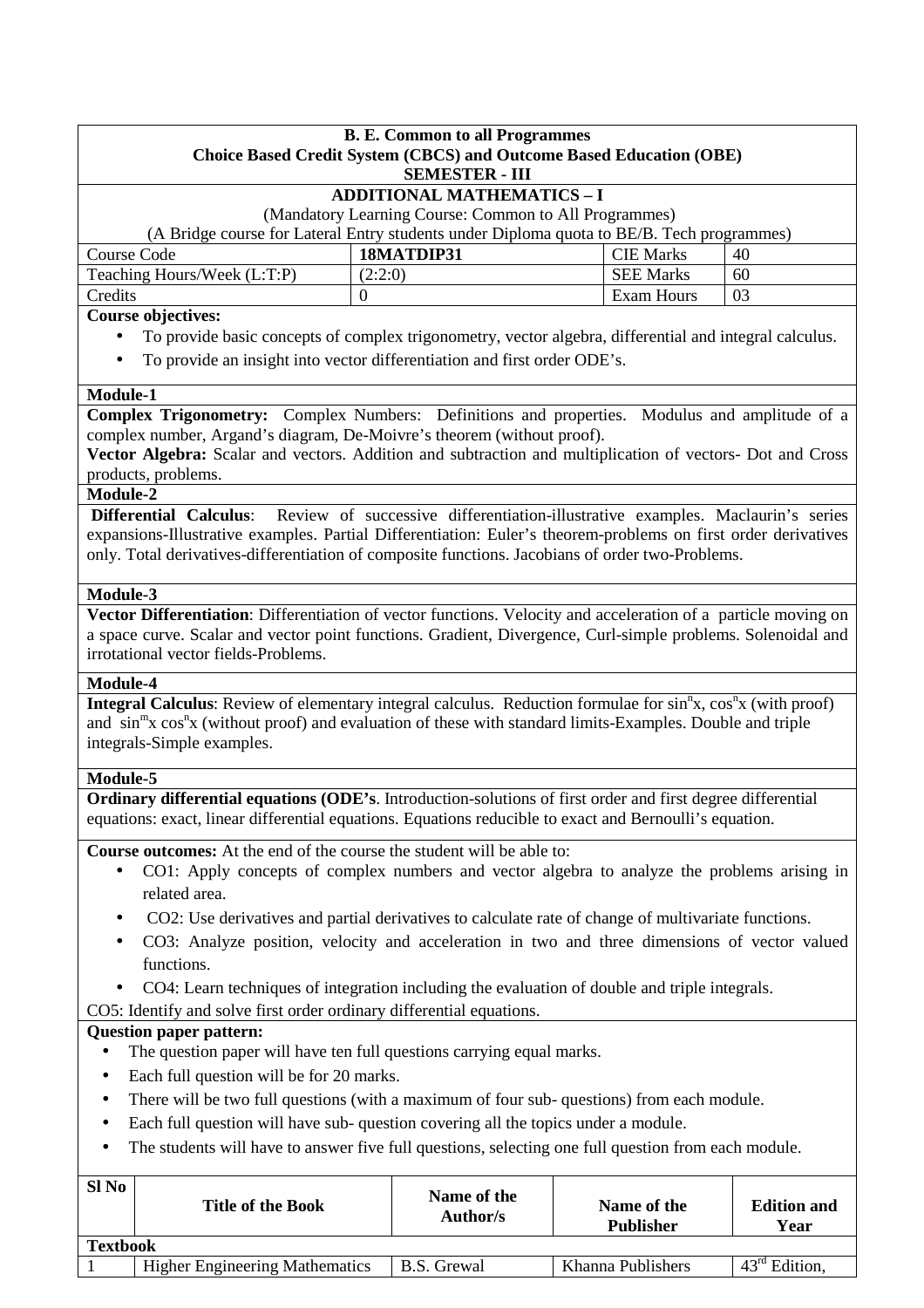|   |                                      |                     |                   | 2015                     |
|---|--------------------------------------|---------------------|-------------------|--------------------------|
|   | <b>Reference Books</b>               |                     |                   |                          |
|   | <b>Advanced Engineering</b>          | E. Kreyszig         | John Wiley & Sons | $10th$ Edition,          |
|   | <b>Mathematics</b>                   |                     |                   | 2015                     |
| 2 | <b>Engineering Mathematics</b>       | N.P.Bali and Manish | Laxmi Publishers  | 7th Edition,             |
|   |                                      | Goyal               |                   | 2007                     |
| 3 | <b>Engineering Mathematics Vol.I</b> | Rohit Khurana       | Cengage Learning  | 1 <sup>st</sup> Edition, |
|   |                                      |                     |                   | 2015                     |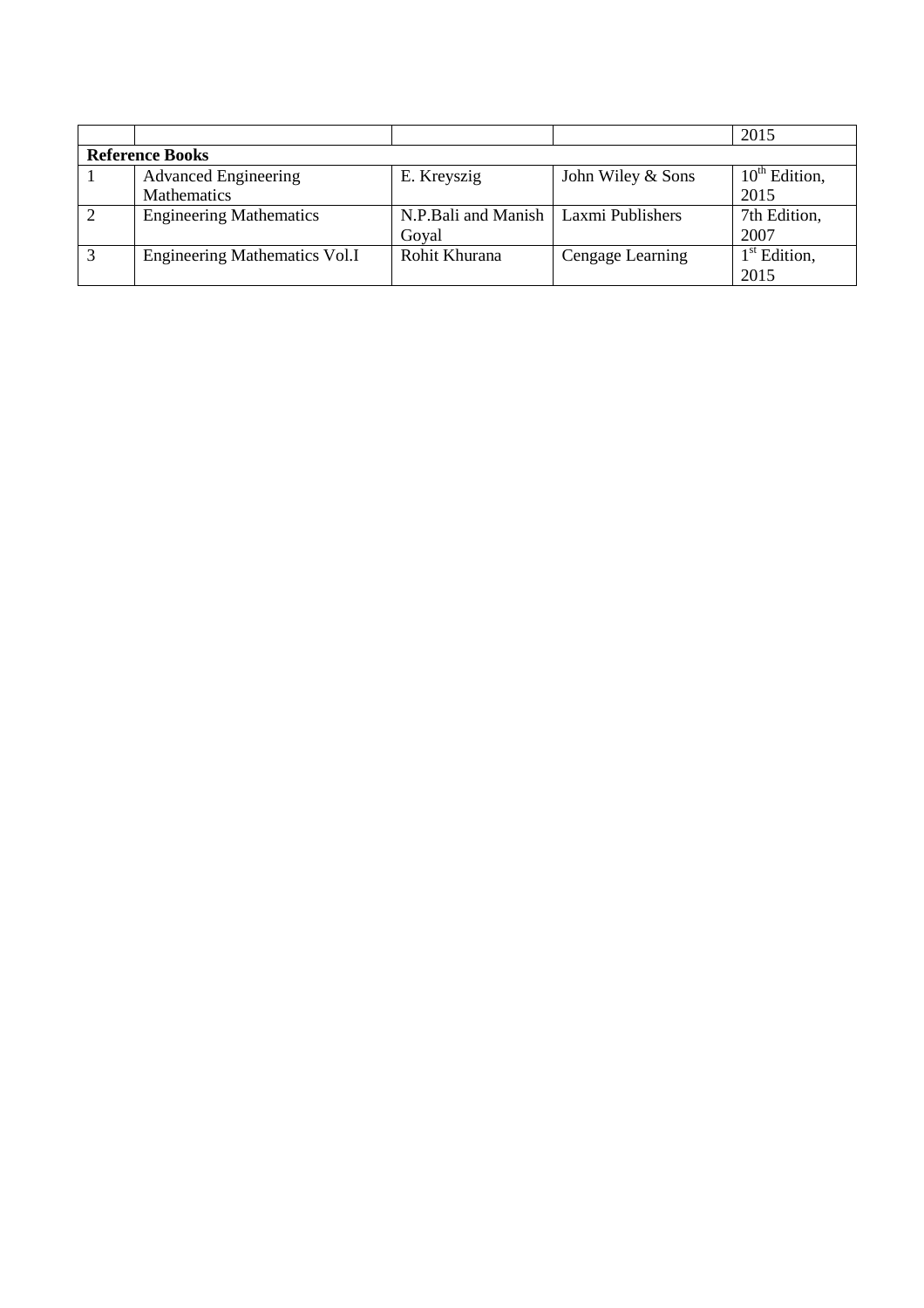| <b>B. E. Common to all Programmes</b><br><b>Outcome Based Education (OBE) and Choice Based Credit System (CBCS)</b><br><b>SEMESTER - IV</b>                                                                                                                                                   |                                                                                                        |                   |    |  |  |
|-----------------------------------------------------------------------------------------------------------------------------------------------------------------------------------------------------------------------------------------------------------------------------------------------|--------------------------------------------------------------------------------------------------------|-------------------|----|--|--|
|                                                                                                                                                                                                                                                                                               | COMPLEX ANALYSIS, PROBABILITY AND STATISTICAL METHODS                                                  |                   |    |  |  |
|                                                                                                                                                                                                                                                                                               | (Common to all Programmes)                                                                             |                   |    |  |  |
|                                                                                                                                                                                                                                                                                               | [As per Choice Based Credit System (CBCS) scheme]                                                      |                   |    |  |  |
| Course Code                                                                                                                                                                                                                                                                                   | <b>18MAT41</b>                                                                                         | <b>CIE Marks</b>  | 40 |  |  |
| Teaching Hours/Week (L:T:P)                                                                                                                                                                                                                                                                   | (2:2:0)                                                                                                | <b>SEE Marks</b>  | 60 |  |  |
| Credits                                                                                                                                                                                                                                                                                       |                                                                                                        | <b>Exam Hours</b> | 03 |  |  |
| <b>Course Learning Objectives:</b>                                                                                                                                                                                                                                                            |                                                                                                        |                   |    |  |  |
|                                                                                                                                                                                                                                                                                               | To provide an insight into applications of complex variables, conformal mapping and special functions  |                   |    |  |  |
|                                                                                                                                                                                                                                                                                               | arising in potential theory, quantum mechanics, heat conduction and field theory.                      |                   |    |  |  |
|                                                                                                                                                                                                                                                                                               | To develop probability distribution of discrete, continuous random variables and joint probability     |                   |    |  |  |
|                                                                                                                                                                                                                                                                                               | distribution occurring in digital signal processing, design engineering and microwave engineering.     |                   |    |  |  |
| Module-1                                                                                                                                                                                                                                                                                      |                                                                                                        |                   |    |  |  |
| Calculus of complex functions: Review of function of a complex variable, limits, continuity, and                                                                                                                                                                                              |                                                                                                        |                   |    |  |  |
| differentiability. Analytic functions: Cauchy-Riemann equations in Cartesian and polar forms and consequences.                                                                                                                                                                                |                                                                                                        |                   |    |  |  |
| Construction of analytic functions: Milne-Thomson method-Problems.                                                                                                                                                                                                                            |                                                                                                        |                   |    |  |  |
| Module-2                                                                                                                                                                                                                                                                                      |                                                                                                        |                   |    |  |  |
|                                                                                                                                                                                                                                                                                               |                                                                                                        |                   |    |  |  |
| <b>Conformal transformations:</b> Introduction. Discussion of transformations: $w = z^2$ , $w = e^z$ , $w = z + \frac{1}{z}$ , $(z \neq 0)$                                                                                                                                                   |                                                                                                        |                   |    |  |  |
| . Bilinear transformations- Problems.                                                                                                                                                                                                                                                         |                                                                                                        |                   |    |  |  |
| Complex integration: Line integral of a complex function-Cauchy's theorem and Cauchy's integral formula and                                                                                                                                                                                   |                                                                                                        |                   |    |  |  |
| problems.                                                                                                                                                                                                                                                                                     |                                                                                                        |                   |    |  |  |
| Module-3                                                                                                                                                                                                                                                                                      |                                                                                                        |                   |    |  |  |
| Probability Distributions: Review of basic probability theory. Random variables (discrete and continuous),<br>probability mass/density functions. Binomial, Poisson, exponential and normal distributions- problems (No<br>derivation for mean and standard deviation)-Illustrative examples. |                                                                                                        |                   |    |  |  |
|                                                                                                                                                                                                                                                                                               |                                                                                                        |                   |    |  |  |
| Module-4                                                                                                                                                                                                                                                                                      |                                                                                                        |                   |    |  |  |
| Curve Fitting: Curve fitting by the method of least squares- fitting the curves of the form-                                                                                                                                                                                                  |                                                                                                        |                   |    |  |  |
| $y = ax + b$ , $y = ax^b$ & $y = ax^2 + bx + c$ .                                                                                                                                                                                                                                             |                                                                                                        |                   |    |  |  |
| Statistical Methods: Correlation and regression-Karl Pearson's coefficient of correlation and rank correlation-                                                                                                                                                                               |                                                                                                        |                   |    |  |  |
| problems. Regression analysis-lines of regression -problems.                                                                                                                                                                                                                                  |                                                                                                        |                   |    |  |  |
| Module-5                                                                                                                                                                                                                                                                                      |                                                                                                        |                   |    |  |  |
| Joint probability distribution: Joint Probability distribution for two discrete random variables, expectation and                                                                                                                                                                             |                                                                                                        |                   |    |  |  |
| covariance.                                                                                                                                                                                                                                                                                   |                                                                                                        |                   |    |  |  |
| Sampling Theory: Introduction to sampling distributions, standard error, Type-I and Type-II errors. Test of                                                                                                                                                                                   |                                                                                                        |                   |    |  |  |
| hypothesis for means, student's t-distribution, Chi-square distribution as a test of goodness of fit.                                                                                                                                                                                         |                                                                                                        |                   |    |  |  |
| Course outcomes: At the end of the course the student will be able to:                                                                                                                                                                                                                        |                                                                                                        |                   |    |  |  |
|                                                                                                                                                                                                                                                                                               |                                                                                                        |                   |    |  |  |
| electromagnetic field theory.                                                                                                                                                                                                                                                                 | CO1: Use the concepts of analytic function and complex potentials to solve the problems arising in     |                   |    |  |  |
|                                                                                                                                                                                                                                                                                               | CO2: Utilize conformal transformation and complex integral arising in aerofoil theory, fluid flow      |                   |    |  |  |
| visualization and image processing.                                                                                                                                                                                                                                                           |                                                                                                        |                   |    |  |  |
| $\bullet$                                                                                                                                                                                                                                                                                     | CO3: Apply discrete and continuous probability distributions in analyzing the probability models       |                   |    |  |  |
| arising in engineering field.                                                                                                                                                                                                                                                                 |                                                                                                        |                   |    |  |  |
|                                                                                                                                                                                                                                                                                               | CO4: Make use of the correlation and regression analysis to fit a suitable mathematical model for the  |                   |    |  |  |
| statistical data.                                                                                                                                                                                                                                                                             | CO5: Construct joint probability distributions and demonstrate the validity of testing the hypothesis. |                   |    |  |  |
|                                                                                                                                                                                                                                                                                               |                                                                                                        |                   |    |  |  |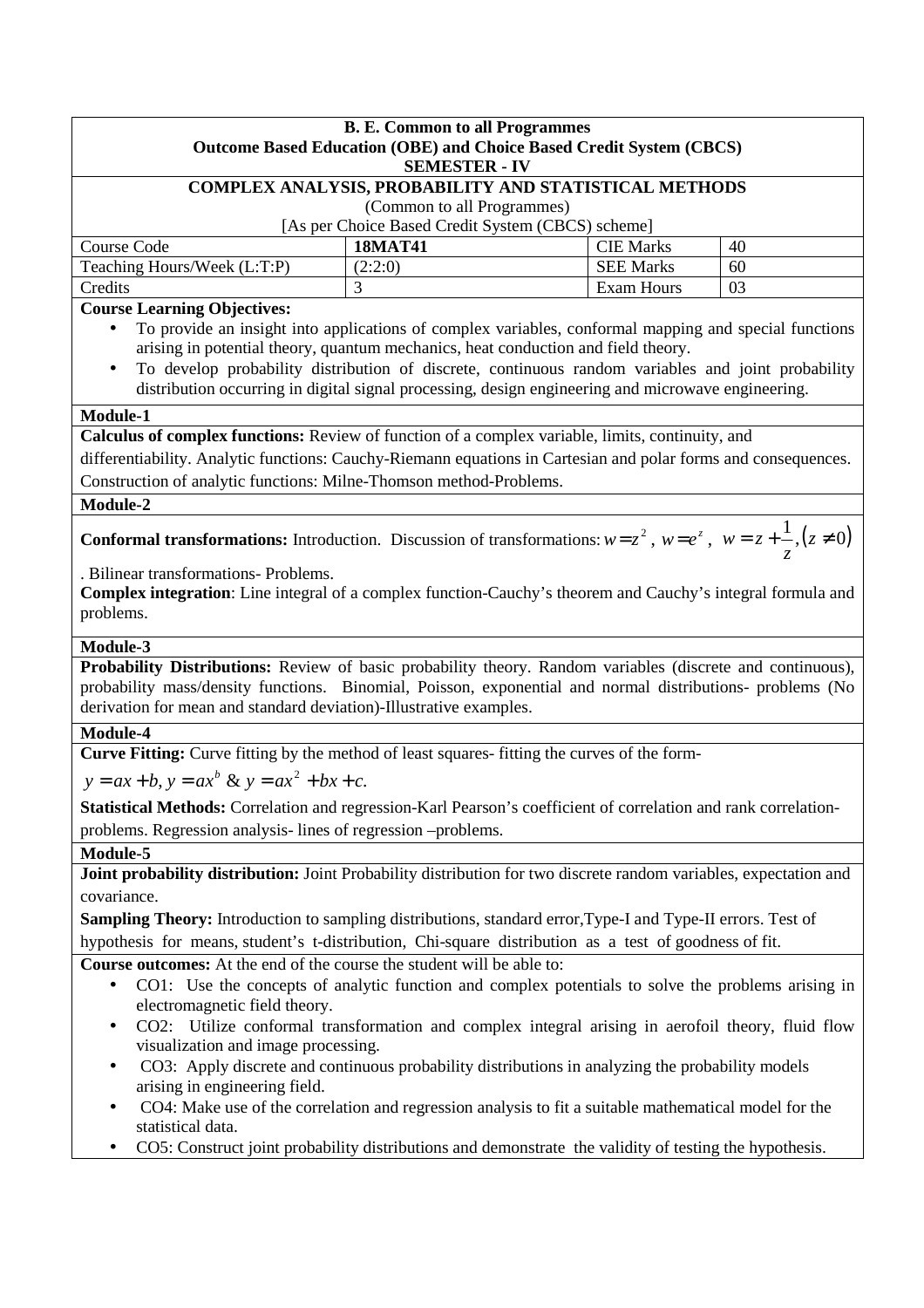## **Question paper pattern:**

- The question paper will have ten full questions carrying equal marks.
- Each full question will be for 20 marks.
- There will be two full questions (with a maximum of four sub- questions) from each module.
- Each full question will have sub- question covering all the topics under a module.
- The students will have to answer five full questions, selecting one full question from each module.

| <b>Sl</b><br>N <sub>0</sub>                           | <b>Title of the Book</b>                           | <b>of</b><br><b>Name</b><br>the<br>Author/s | of<br><b>Name</b><br>the<br><b>Publisher</b> | <b>Edition and Year</b>        |  |
|-------------------------------------------------------|----------------------------------------------------|---------------------------------------------|----------------------------------------------|--------------------------------|--|
|                                                       | <b>Textbooks</b>                                   |                                             |                                              |                                |  |
| 1                                                     | <b>Advanced Engineering Mathematics</b>            | E. Kreyszig                                 | John Wiley & Sons                            | $10^{th}$ Edition, 2016        |  |
| $\overline{2}$                                        | <b>Higher Engineering Mathematics</b>              | B. S. Grewal                                | Khanna Publishers                            | 44 <sup>th</sup> Edition, 2017 |  |
| 3                                                     | <b>Engineering Mathematics</b>                     | Srimanta Pal et al                          | Oxford University                            | $3rd$ Edition, 2016            |  |
|                                                       |                                                    |                                             | Press                                        |                                |  |
|                                                       | <b>Reference Books</b>                             |                                             |                                              |                                |  |
| 1                                                     | <b>Advanced Engineering Mathematics</b>            | Wylie,<br>C.<br>Ray                         | McGraw-Hill                                  | $6th$ Edition 1995             |  |
|                                                       |                                                    | Louis C. Barrett                            |                                              |                                |  |
| $\overline{2}$                                        | Introductory Methods of Numerical                  | S. S. Sastry                                | Hall<br>of<br>Prentice                       | $4th$ Edition 2010             |  |
|                                                       | Analysis                                           |                                             | India                                        |                                |  |
| 3                                                     | <b>Higher Engineering Mathematics</b>              | B.V. Ramana                                 | McGraw-Hill                                  | $11th$ Edition, 2010           |  |
| $\overline{4}$                                        | Textbook<br>Engineering<br>A<br>of                 | Bali<br>N. P.<br>and                        | Laxmi Publications                           | $6th$ Edition, 2014            |  |
|                                                       | <b>Mathematics</b>                                 | Manish Goyal                                |                                              |                                |  |
| 5                                                     | <b>Advanced Engineering Mathematics</b>            | Chandrika<br>Prasad                         | Khanna Publishing,                           | 2018                           |  |
|                                                       |                                                    | and Reena Garg                              |                                              |                                |  |
| <b>Web links and Video Lectures:</b>                  |                                                    |                                             |                                              |                                |  |
|                                                       | 1. http://nptel.ac.in/courses.php?disciplineID=111 |                                             |                                              |                                |  |
| $2.$ http://www.alass.control.com/subject/moth(MOOCs) |                                                    |                                             |                                              |                                |  |

2. http://www.class-central.com/subject/math(MOOCs)

3. http://academicearth.org/

4. VTU EDUSAT PROGRAMME - 20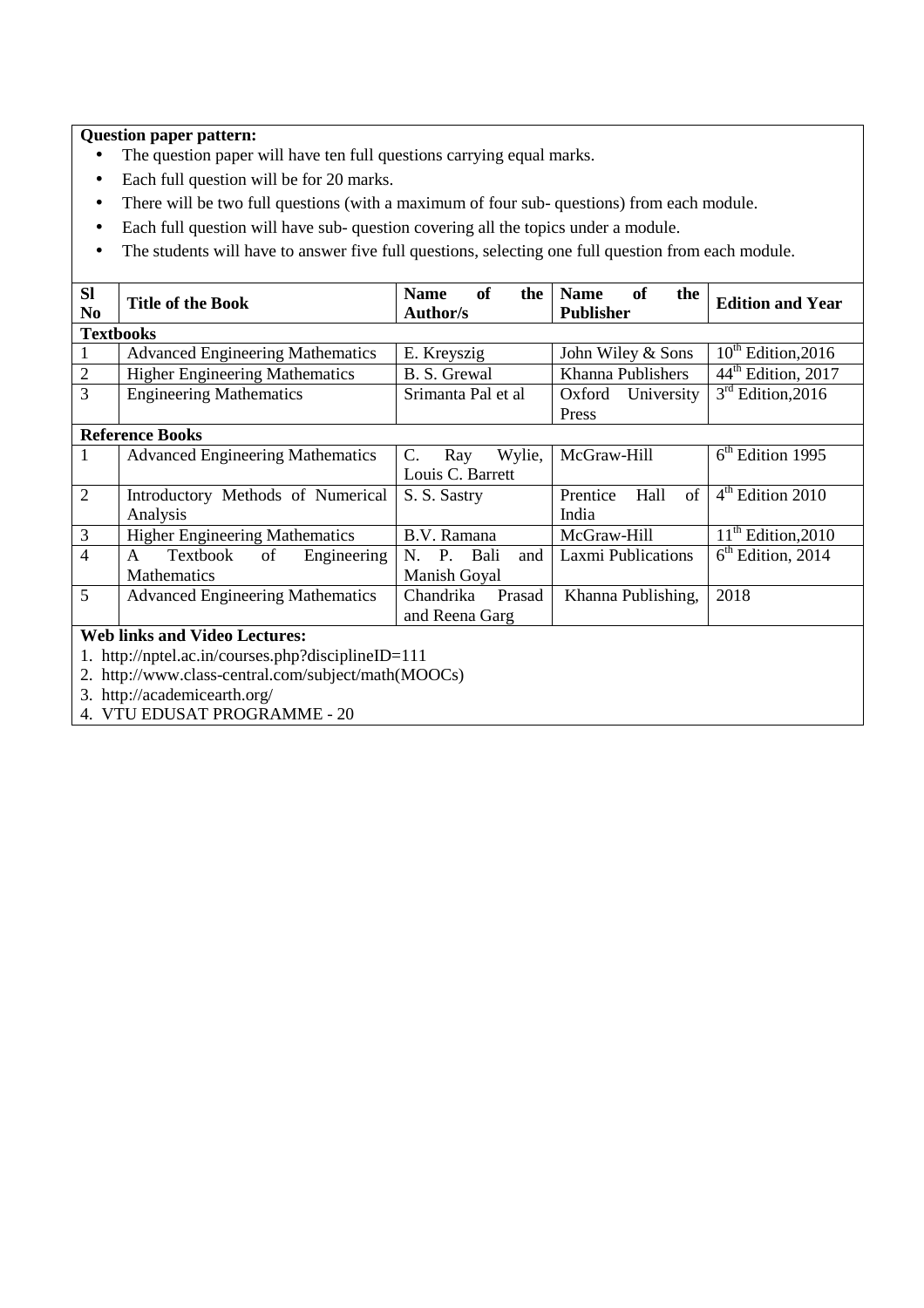## **B. E. CIVIL ENGINEERING Outcome Based Education (OBE) and Choice Based Credit System (CBCS) SEMESTER – IV**

## **ANALYSIS OF DETERMINATE STRUCTURES**

| Course Code                | <b>18CV42</b> | <b>CIE Marks</b>  | 40 |
|----------------------------|---------------|-------------------|----|
| Teaching Hours/Week(L:T:P) | (3:2:0)       | <b>SEE Marks</b>  | 60 |
| Credits                    | 04            | <b>Exam Hours</b> | 03 |

**Course Learning Objectives:** This course will enable students to

- 1. To understand different forms of structural systems.
- 2. To understand concept of ILD and moving loads.
- 3. To determine slopes and deflections of beams and trusses.
- 4. To analyse arches and cables.

## **Module-1**

**Introduction and Analysis of Plane Trusses:** Structural forms, Conditions of equilibrium, Compatibility conditions, Degree of freedom, Linear and non linear analysis, Static and kinematic indeterminacies of structural systems.

**Influence Lines:** Concepts of influence lines-ILD for reactions, SF and BM for determinate beams-ILD for axial forces in determinate trusses and numerical problems.

**Module-2** 

**Moving Loads:** Reactions, BM and SF in determinate beams, axial forces in determinate trusses for rolling loads using ILD (Max. values and absolute max. values for beams subjected to multiple loads).

#### **Module-3**

**Deflection of Beams:** Moment area method: Derivation, Mohr's theorems, Sign conventions, Application of moment area method for determinate prismatic beams, Beams of varying section, Use of moment diagram by parts. Conjugate beam method: Real beam and conjugate beam, conjugate beam theorems, Application of conjugate beam method of determinate beams of variable cross sections

## **Module-4**

**Energy Principles and Energy Theorems:** Principle of virtual displacements, Principle of virtual forces, Strain energy and complimentary energy, Strain energy due to axial force, bending, shear and torsion, Deflection of determinate beams and trusses using total strain energy, Deflection at the point of application of single load, Castig liano's theorems and its application to estimate the deflections of trusses, bent frames, Special applications-Dummy unit load method.

## **Module-5**

**Arches and Cable Structures:** Three hinged parabolic and circular arches with supports at the same and different levels. Determination of normal thrust, radial shear and bending moment. Analysis of cables under point loads and UDL. Length of cables for supports at same and at different levels- Stiffening trusses for suspension cables.

**Course Outcomes:** After studying this course, students will be able to:

- 1. Identify different forms of structural systems.
- 2. Construct ILD and analyse the beams and trusses subjected to moving loads
- 3. Understand the energy principles and energy theorems and its applications to determine the deflections of trusses and beams.
- 4. Determine the stress resultants in arches and cables.

## **Question paper pattern:**

- The question paper will have ten full questions carrying equal marks.
- Each full question will be for 20 marks.
- There will be two full questions (with a maximum of four sub- questions) from each module.
- Each full question will have sub- question covering all the topics under a module.

## The students will have to answer five full questions, selecting one full question from each module.

## **Textbooks:**

- 1. Reddy C S, Basic Structural Analysis, Tata McGraw Hill, New Delhi.
- 2. Muthu K U. etal, Basic Structural Analysis, 2nd edition, IK International Pvt. Ltd., NewDelhi,2015.
- 3. Bhavikatti, Structual Analysis, Vikas Publishing House Pvt. Ltd, New Delhi,2002.

## **Reference Books:**

1. Hibbeler R C, Structural Analysis, Prentice Hall, 9th edition,2014.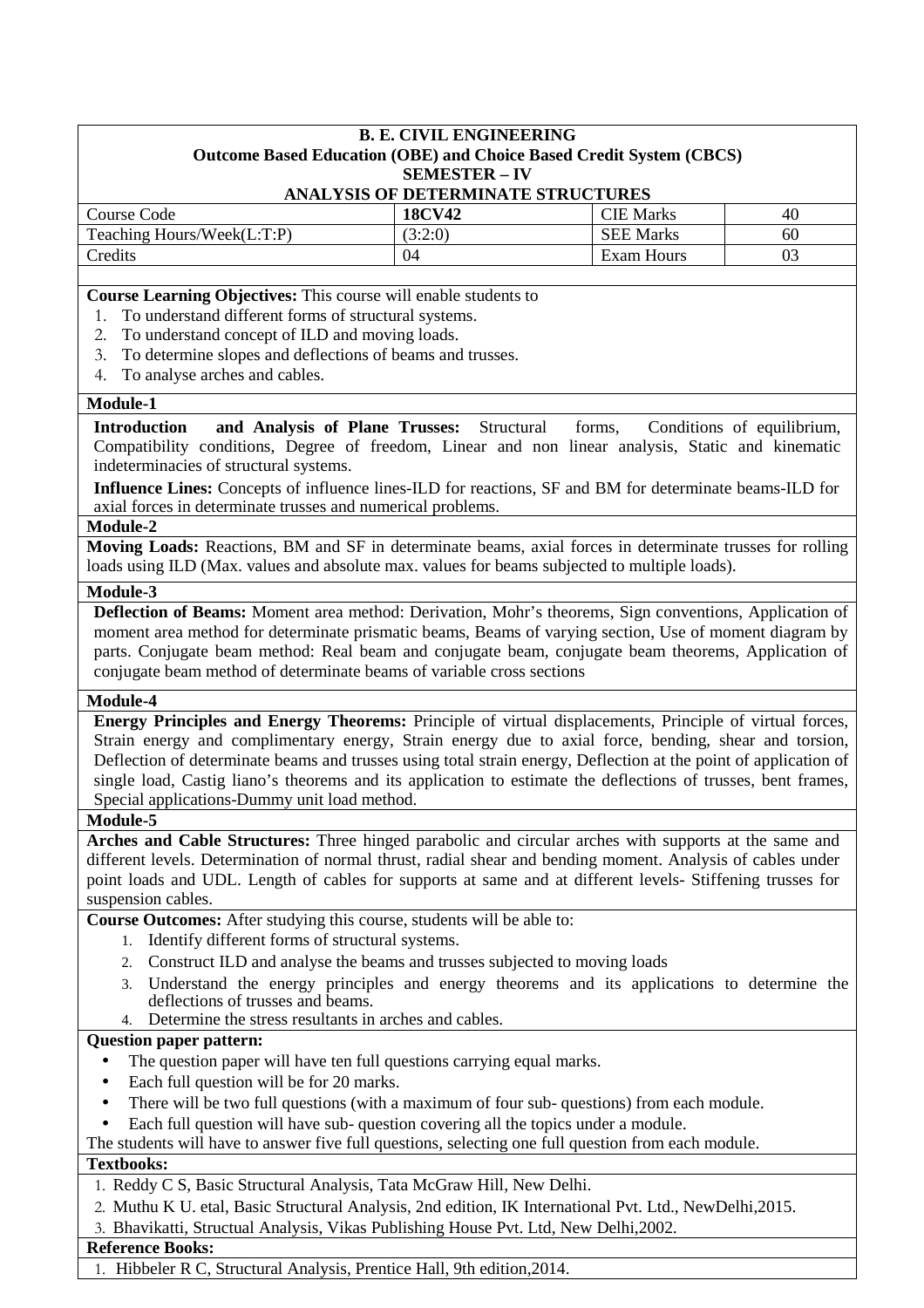- 2. Devadoss Menon, Structural Analysis, Narosa Publishing House, New Delhi,2008.
- 3. Prakash Rao D S, Structural Analysis, University Press Pvt. Ltd,2007.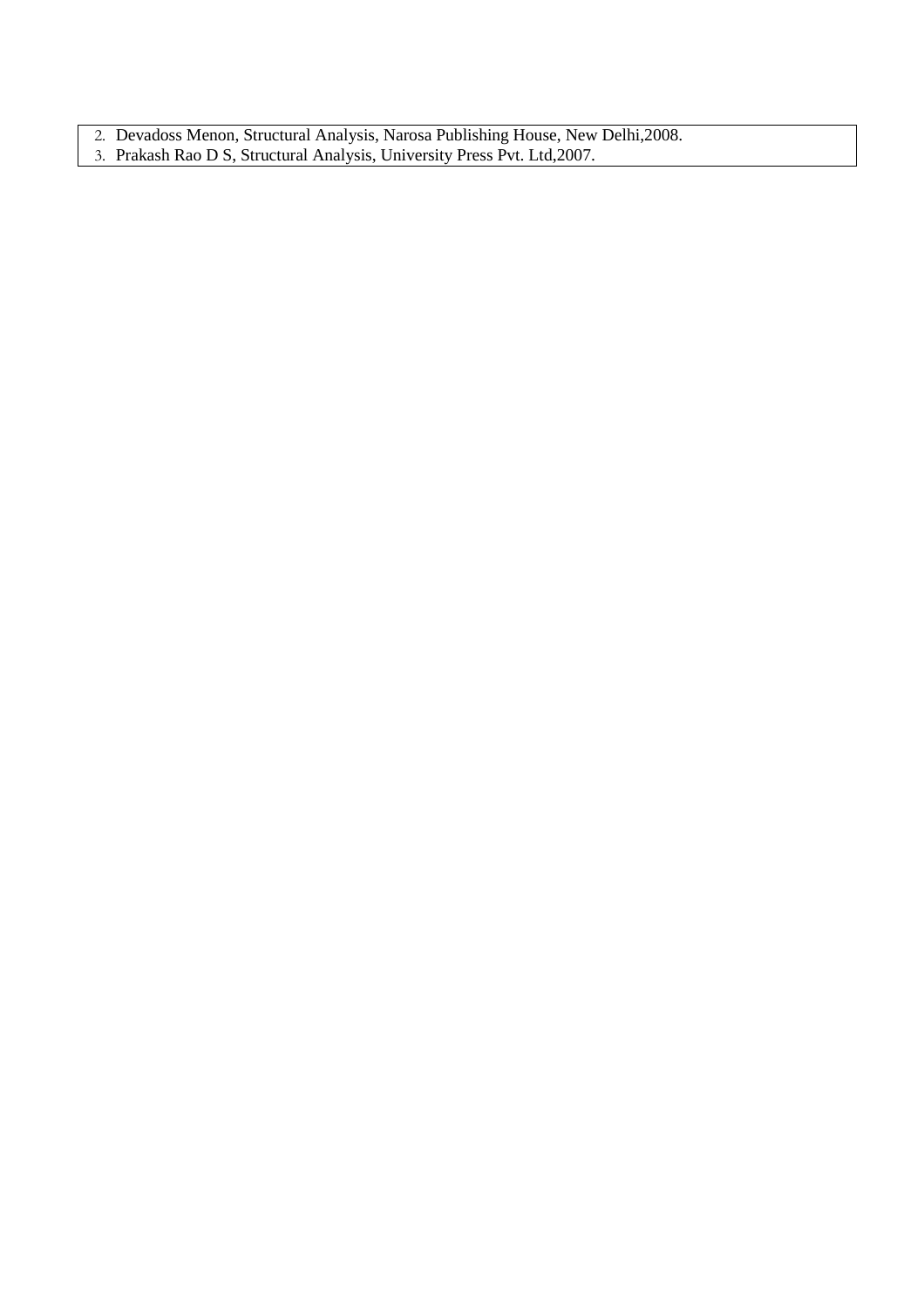| <b>CIVIL ENGINEERING</b><br><b>Choice Based Credit System (CBCS) and Outcome Based Education (OBE)</b> |                           |                  |    |  |  |
|--------------------------------------------------------------------------------------------------------|---------------------------|------------------|----|--|--|
|                                                                                                        | <b>SEMESTER - IV</b>      |                  |    |  |  |
|                                                                                                        | <b>APPLIED HYDRAULICS</b> |                  |    |  |  |
| Course Code                                                                                            | <b>18CV43</b>             | <b>CIE Marks</b> | 40 |  |  |
| Teaching Hours/Week(L:T:P)                                                                             | (3:0:0)                   | <b>SEE Marks</b> | 60 |  |  |
| Credits                                                                                                | 03                        | Exam Hours       | 03 |  |  |

**Course Learning Objectives:** The objectives of this course is to make students to learn:

- 1. Principles of dimensional analysis to design hydraulic models and Design of various models.
- 2. Design the open channels of various cross sections including design of economical sections.
- 3. Energy concepts of fluid in open channel, Energy dissipation, Water surface profiles at different conditions.
- 4. The working principles of the hydraulic machines for the given data and analyzing the performance of Turbines for various design data.

## **Module-1**

**Dimensional analysis:** Dimensional analysis and similitude: Dimensional homogeneity, Non Dimensional parameter, Rayleigh methods and Buckingham ð theorem, dimensional analysis, choice of variables, examples on various applications. **Model analysis:** Model analysis, similitude, types of similarities, force ratios, similarity laws, model classification, Reynolds model, Froude's model, Euler's Model, Webber's model, Mach model, scale effects, Distorted models. Numerical problems on Reynolds's, and Froude's Model

**Buoyancy and Flotation:** Buoyancy, Force and Centre of Buoyancy, Meta centre and Meta centric height, Stability of submerged and floating bodies, Determination of Meta centric height, Experimental and theoretical method, Numerical problems.

## **Module-2**

**Open Channel Flow Hydraulics:** Uniform Flow: Introduction, Classification of flow through channels, Chezy's and Manning's equation for flow through open channel, Most economical channel sections, Uniform flow through Open channels, Numerical Problems. Specific Energy and Specific energy curve, Critical flow and corresponding critical parameters, Numerical Problems

## **Module-3**

**Non-Uniform Flow:** Hydraulic Jump, Expressions for conjugate depths and Energy loss, Numerical Problems Gradually varied flow, Equation, Back water curve and afflux, Description of water curves or profiles, Mild, steep, critical, horizontal and adverse slope profiles, Numerical problems on identifying the flow profiles

## **Module-4**

**Impact of jet on Curved vanes:** Introduction, Impulse-Momentum equation. Direct impact of a jet on stationary and moving curved vanes, Introduction to concept of velocity triangles, impact of jet on a series of curved vanes- Problems.

**Turbines – Impulse Turbines:** Introduction to turbines, General lay out of a hydro- electric plant, Heads and Efficiencies, classification of turbines. Pelton wheel- components, working principle and velocity triangles. Maximum power, efficiency, working proportions – Numerical problems.

## **Module-5**

**Reaction Turbines and Pumps:** Radial flow reaction turbines: (i) Francis turbine- Descriptions, working proportions and design, Numerical problems. (ii) Kaplan turbine- Descriptions, working proportions and design, Numerical problems. Draft tube theory and unit quantities. (No problems)

Centrifugal pumps: Components and Working of centrifugal pumps, Types of centrifugal pumps, Work done by the impeller, Heads and Efficiencies, Minimum starting speed of centrifugal pump, Numerical problems, Multi-stage pumps.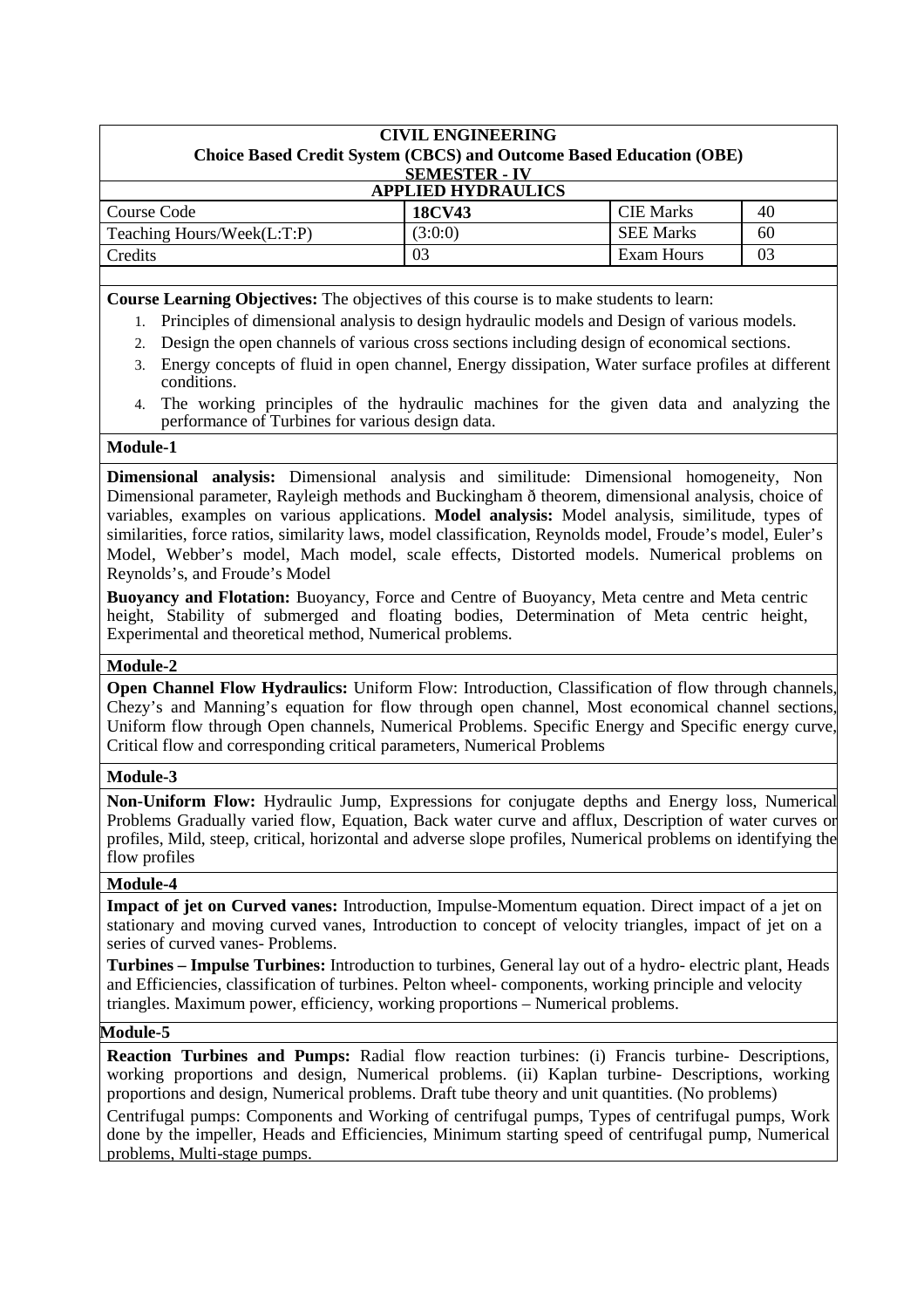**Course outcomes:** After a successful completion of the course, the student will be able to:

- 1. Apply dimensional analysis to develop mathematical modeling and compute the parametric values in prototype by analyzing the corresponding model parameters
- 2. Design the open channels of various cross sections including economical channel sections
- 3. Apply Energy concepts to flow in open channel sections, Calculate Energy dissipation,
- 4. Compute water surface profiles at different conditions
- 5. Design turbines for the given data, and to know their operation characteristics under different operating conditions

## **Question paper pattern:**

- The question paper will have ten full questions carrying equal marks.
- Each full question will be for 20 marks.
- There will be two full questions (with a maximum of four sub- questions) from each module.
- Each full question will have sub- question covering all the topics under a module.
- The students will have to answer five full questions, selecting one full question from each module.

#### **Textbooks:**

- 1. P N Modi and S M Seth, "Hydraulics and Fluid Mechanics, including Hydraulic Machines", 20th edition, 2015, Standard Book House, NewDelhi
- 2. R.K. Bansal, "A Text book of Fluid Mechanics and Hydraulic Machines", Laxmi Publications, New Delhi
- 3. S K SOM and G Biswas, "Introduction to Fluid Mechanics and Fluid Machines", Tata McGraw Hill, New Delhi.

- 1. K Subramanya, "Fluid Mechanics and Hydraulic Machines", Tata McGraw Hill Publishing Co.Ltd.
- 2. Mohd. Kaleem Khan, "Fluid Mechanics and Machinery", Oxford UniversityPress.
- 3. C.S.P. Ojha, R. Berndtsson, and P.N. Chandramouli, "Fluid Mechanics and Machinery", Oxford University Publication –2010.
- 4. J.B. Evett, and C. Liu, "Fluid Mechanics and Hydraulics", McGraw-Hill Book Company.-2009.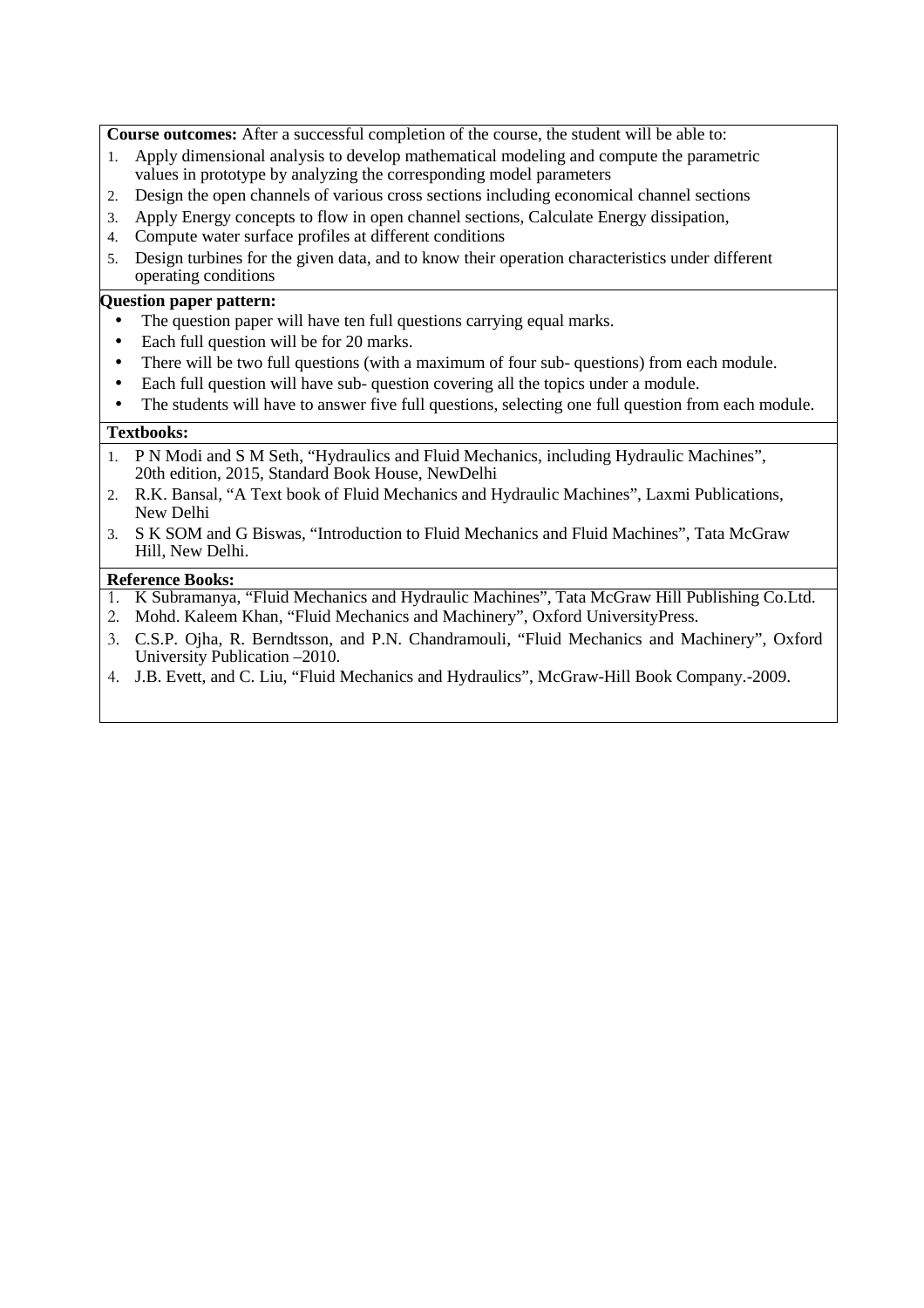| <b>CIVIL ENGINEERING</b><br><b>Choice Based Credit System (CBCS) and Outcome Based Education (OBE)</b><br><b>SEMESTER - IV</b> |               |                  |    |  |  |
|--------------------------------------------------------------------------------------------------------------------------------|---------------|------------------|----|--|--|
| <b>CONCRETE TECHNOLOGY</b>                                                                                                     |               |                  |    |  |  |
| Course Code                                                                                                                    | <b>18CV44</b> | <b>CIE Marks</b> | 40 |  |  |
| Teaching Hours/Week(L:T:P)                                                                                                     | (3:0:0)       | <b>SEE Marks</b> | 60 |  |  |
| Exam Hours<br>03<br>03<br>Credits                                                                                              |               |                  |    |  |  |
|                                                                                                                                |               |                  |    |  |  |

**Course Learning Objectives:** This course will enable students to:

- 1. To recognize material characterization of ingredients of concrete and its influence on properties of concrete
- 2. Proportion ingredients of Concrete to arrive at most desirable mechanical properties of Concrete.
- 3. Ascertain and measure engineering properties of concrete in fresh and hardened state which meet the requirement of real time structures.

## **Module-1**

**Concrete Ingredients** Cement – Cement manufacturing process, steps to reduce carbon footprint, chemical composition and their importance, hydration of cement, types of cement. Testing of cement. Fine aggregate: Functions, requirement, Alternatives to River sand, M-sand introduction and manufacturing. Coarse aggregate: Importance of size, shape and texture. Grading and blending of aggregate. Testing on aggregate, requirement. Recycled aggregates Water – qualities of water. Chemical admixtures plasticizers, accelerators, retarders and air entraining agents. Mineral admixtures – Pozzolanic and cementitious materials, Fly ash, GGBS, silica fumes, Metakaolin and rice huskash.

## **Module-2**

**Fresh Concrete** Workability-factors affecting workability. Measurement of workability–slump, Compaction factor and Vee-Bee Consistometer tests, flow tests. Segregation and bleeding. Process of manufacturing of concrete- Batching, Mixing, Transporting, Placing and Compaction. Curing – Methods of curing – Water curing, membrane curing, steam curing, accelerated curing, self- curing. Good and Bad practices of making and using fresh concrete and Effect of heat of hydration during mass concreting at project sites.

## **Module-3**

**Hardened Concrete** Factors influencing strength, W/C ratio, gel/space ratio, Maturity concept, Testing of hardened concrete, Creep –facto rs affecting creep. Shrinkage of concrete – plastic shrinking and drying shrinkage, Factors affecting shrinkage. Definition and significance of durability. Internal and external factors influencing durability, Mechanisms- Sulphate attack – chloride attack, carbonation, freezing and thawing. Corrosion, Durability requirements as per IS-456, In situ testing of concrete- Penetration and pull out test, rebound hammer test, ultrasonic pulse velocity, core extraction – Principal, applications and limitations.

**Module-4**

## **Concrete Mix Proportioning**

Concept of Mix Design with and without admixtures, variables in proportioning and Exposure conditions, Selection criteria of ingredients used for mix design, Procedure of mix proportioning. Numerical Examples of Mix Proportioning using **IS-**10262:2019.

## **Module-5**

## **Special Concretes**

RMC- manufacture and requirement as per QCI-RMCPCS, properties, advantages and disadvantages. Self-Compacting concrete- concept, materials, tests, properties, application and typical mix Fiber reinforced concrete - Fibers types, properties, application of FRC. Light weight concrete-material properties and types. Typical light weight concrete mix and applications, materials, requirements, mix proportion and properties of Geo polymer Concrete, High Strength Concrete and High Performance Concrete.

**Course outcomes:** After studying this course, students will be able to:

- 1. Relate material characteristics and their influence on microstructure of concrete.
- 2. Distinguish concrete behavior based on its fresh and hardened properties.
- 3. Illustrate proportioning of different types of concrete mixes for required fresh and hardened properties using professional codes.
- 4. Adopt suitable concreting methods to place the concrete based on requirement.
- 5. Select a suitable type of concrete based on specific application.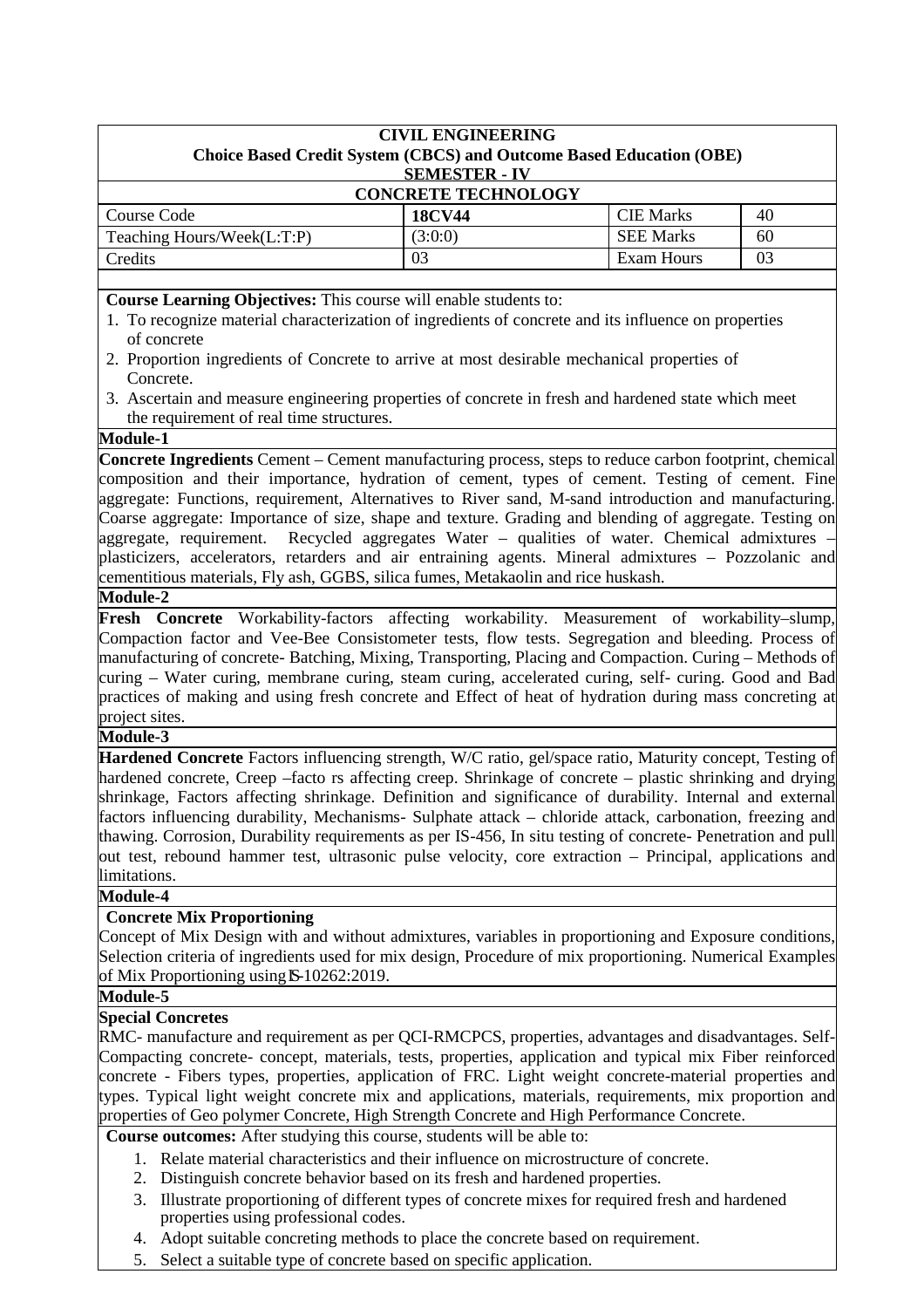**Question paper pattern:** 

- The question paper will have ten full questions carrying equal marks.
- Each full question will be for 20 marks.
- There will be two full questions (with a maximum of four sub-questions) from each module.
- Each full question will have sub- question covering all the topics under a module.

• The students will have to answer five full questions, selecting one full question from each module.

## **Textbooks:**

- 1. Neville A.M. "Properties of Concrete"-4th Ed., Longman.
- 2. M.S. Shetty, Concrete Technology Theory and Practice Published by S. Chand and Company, New Delhi.
- 3. Kumar Mehta. P and Paulo J.M. Monteiro "Concrete-Microstructure, Property and Materials", 4th Edition, McGraw Hill Education, 2014
- 4. A.R. Santha Kumar, "Concrete Technology", Oxford Un iversity Press, New Delhi (NewEdition).

- 1. M L Gambir, "Concrete Technology", McGraw Hill Education,2014.
- 2. N. V. Nayak, A. K. Jain Handbook on Advanced Concrete Technology, ISBN: 978-81-8487-186-9
- 3. Job Thomas, "Concrete Technology", CENGAGE Learning,2015.
- 4. IS 4926 (2003): Code of Practice Ready-Mixed Concrete [CED 2: Cement and Concrete] Criteria for RMC Production Control, Basic Level Certification for Production Control of Ready Mixed Concrete-BMTPC.
- 5. Specification and Guidelines for Self-Compacting Concrete, EFNARC, Association House.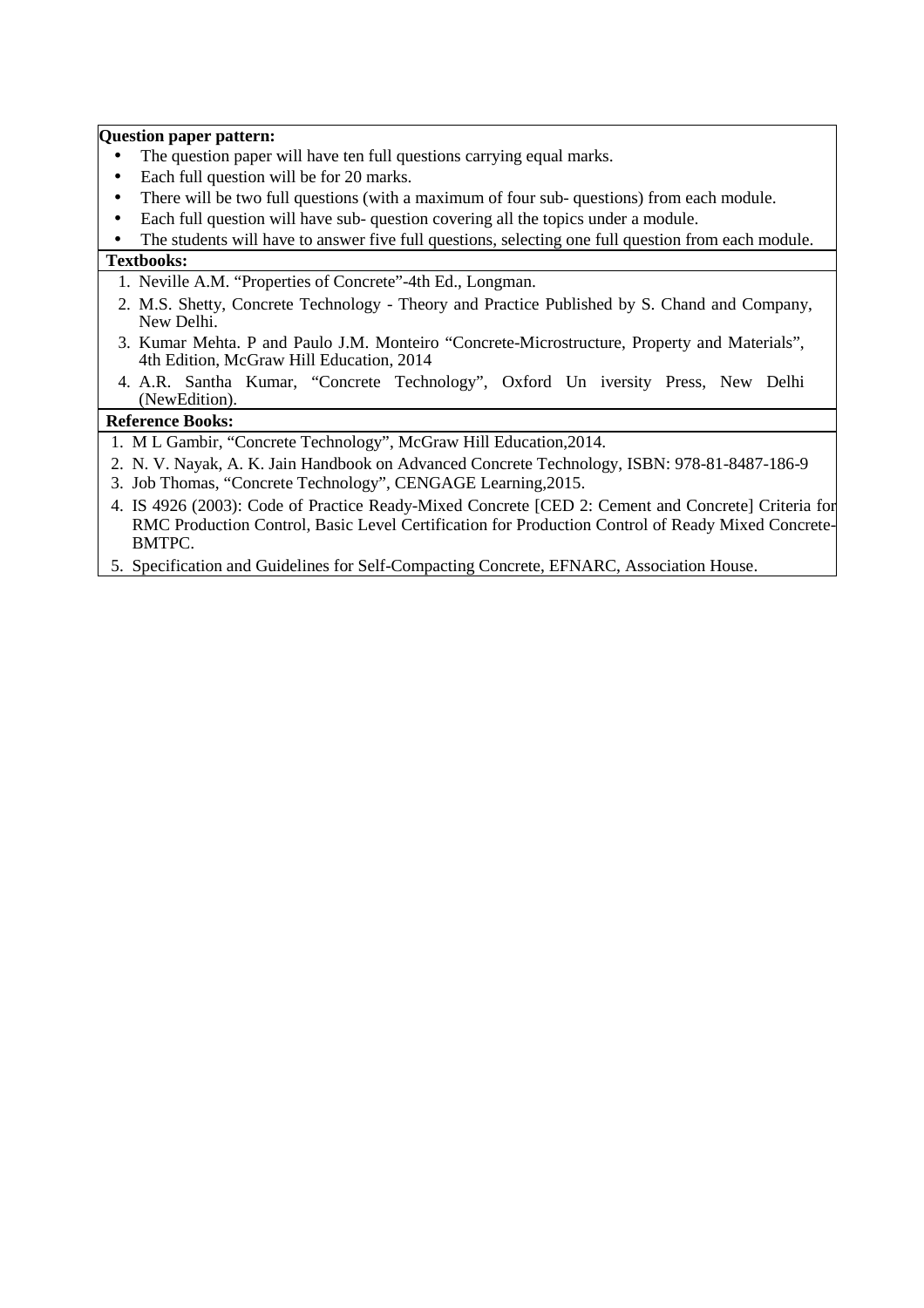| <b>B. E. CIVIL ENGINEERING</b><br>Choice Based Credit System (CBCS) and Outcome Based Education (OBE)<br><b>SEMESTER - IV</b><br><b>ADVANCED SURVEYING</b> |         |                  |    |  |  |
|------------------------------------------------------------------------------------------------------------------------------------------------------------|---------|------------------|----|--|--|
|                                                                                                                                                            |         |                  |    |  |  |
| Teaching Hours/Week(L:T:P)                                                                                                                                 | (3:0:0) | <b>SEE Marks</b> | 60 |  |  |
| Exam Hours<br>03<br>03                                                                                                                                     |         |                  |    |  |  |
| Credits                                                                                                                                                    |         |                  |    |  |  |

**Objectives:** This course will enable students to

- 1. Apply geometric principles to arrive at solutions to surveying problems.
- 2. Analyze spatial data using appropriate computational and analytical techniques.
- 3. Design proper types of curves for deviating type of alignments.
- 4. Use the concepts of advanced data capturing methods necessary for engineering practice

## **Module-1**

**Theodolite Survey and Instrument Adjustment:** Theodolite and types, Fundamental axes and parts of Transit theodolite, uses of theodolite, Temporary adjustments of transit theodolite, measurement of horizontal and vertical angles, step by step procedure for obtaining permanent adjustment of Transit theodolite.

**Trigonometric Levelling**: Trigonometric leveling (heights and distances-single plane and double plane methods).

## **Module-2**

**Tacheometry:** Basic principle, types of tacheometry, distance equation for horizontal and inclined line of sight in fixed hair method, problems.

**Geodetic Surveying**: Principle and Classification of triangulation system, Selection of base line and stations, Orders of triangulation, Triangulation figures, Reduction to Centre, Selection and marking of stations. **Module-3**

## **Curve Surveying:**

Curves – Necessity – Types, Simple curves, Elements , Designation of curves, Setting out simple curves by linear methods (numerical problems on offsets from long chord & chord produced method), Setting out curves by Rankines deflection angle method (Numerical problems). Compound curves, Elements, Design of compound curves, Setting out of compound curves (numerical problems). Reverse curve between two Parallel straights (numerical problems on Equal radius and unequal radius). Transition curves Characteristics, numerical problems on Length of Transition curve, Vertical curves & Types – (theory).

## **Module-4**

## **Aerial Photogrammetry**

Introduction, Uses, Aerial photographs, Definitions, Scale of vertical and tilted photograph (simple problem Ground Co-ordinates (simple problems), Relief Displacements (Derivation), Ground control, Procedure of ae survey, overlaps and mosaics, Stereoscopes, Derivation Parallax.

## **Module-5**

## **Modern Surveying Instruments**

Introduction, Electromagnetic spectrum, Electromagnetic distance measurement, Total station, Lidar scanners for topographical survey.

**Remote Sensing:** Introduction, Principles of energy interaction in atmosphere and earth surface features, Image interpretation techniques, visual interpretation. Digital image processing, Global Positioning system **Geographical Information System:** Definition of GIS, Key Components of GIS, Functions of GIS, Spatial data, spatial information system Geospatial analysis, Integration of Remote sensing and GIS and Applications in Civil Engineering(transportation, town planning).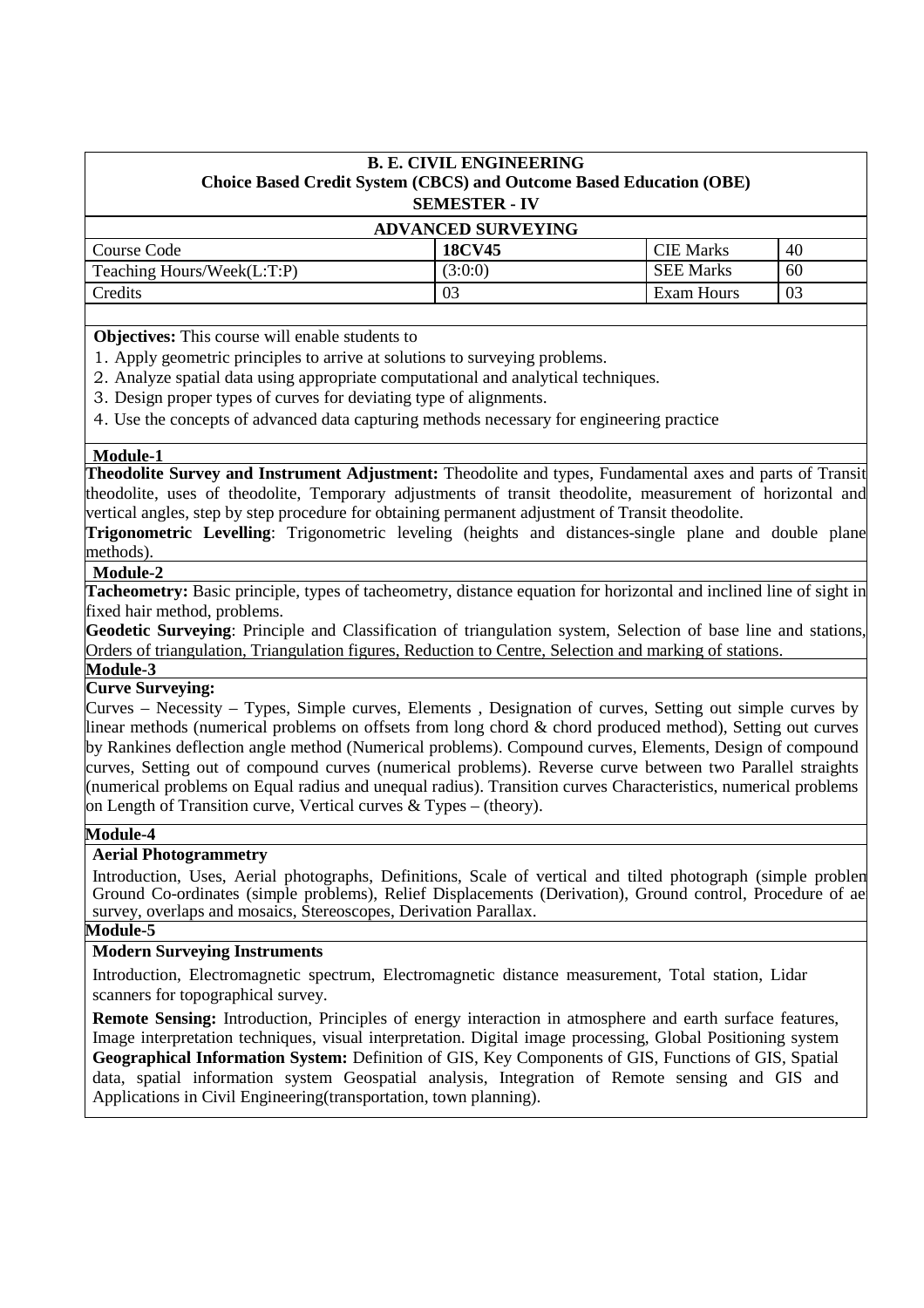**Course outcomes:** After a successful completion of the course, the student will be able to:

- 1. Apply the knowledge of geometric principles to arrive at surveying problems
- 2. Use modern instruments to obtain geo-spatial data and analyse the same to appropriate engineering problems.
- 3. Capture geodetic data to process and perform analysis for survey problems with the use of electronic instruments;

4. Design and implement the different types of curves for deviating type of alignments.

## **Question paper pattern:**

- The question paper will have ten full questions carrying equal marks.
- Each full question will be for 20 marks.
- There will be two full questions (with a maximum of four sub- questions) from each module.
- Each full question will have sub-question covering all the topics under a module.
- The students will have to answer five full questions, selecting one full question from each module.

## **Textbooks:**

- 1. B.C. Punmia, "Surveying Vol.2", Laxmi Publications pvt. Ltd., New Delhi.
- 2. Kanetkar T P and S V Kulkarni , Surveying and Leveling Part 2, Pune Vidyarthi Griha Prakashan,
- 3. K.R. Arora, "Surveying Vol. 1" Standard Book House, New Delhi.
- 4. SateeshGopi, Global Positioning System, Tata McGraw Hill Publishing Co. Ltd. New Delhi.

- 1. S.K. Duggal, "Surveying Vol. I & II", Tata McGraw Hill Publishing Co. Ltd. New Delhi.
- 2. R Subramanian, Surveying and Leveling, Second edition, Oxford University Press, New Delhi.
- 3. David Clerk, Plane and Geodetic Surveying Vol1 and Vol2, CBSpublishers
- 4. B Bhatia, Remote Sensing and GIS, Oxford University Press, New Delhi.
- 5. T.M Lillesand, R.W Kiefer,. and J.W Chipman, Remote sensing and Image interpretation , 5th edition, John Wiley and SonsIndia
- 6. James M Anderson and Adward M Mikhail, Surveying theory and practice, 7th Edition, Tata McGraw HillPublication.
- 7. Kang-tsung Chang, Introduction to geographic information systems, McGraw Hill HigherEducation.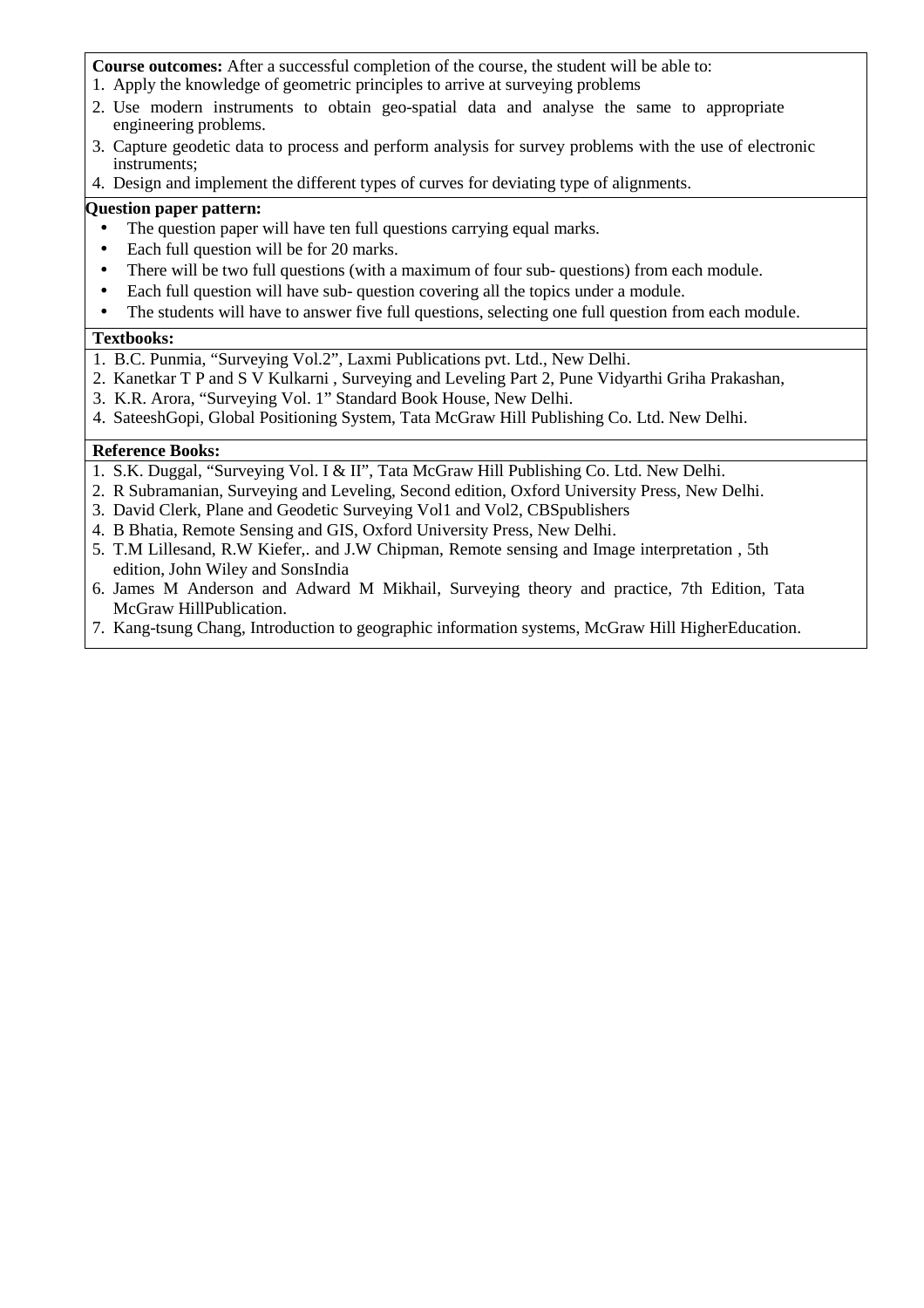#### **B. E. CIVIL ENGINEERING Choice Based Credit System (CBCS) and Outcome Based Education (OBE) SEMESTER - IV**

| WATER SUPPLY AND TREATMENT ENGINEERING |                       |                  |    |  |  |  |
|----------------------------------------|-----------------------|------------------|----|--|--|--|
| Course Code                            | <b>18CV46</b>         | <b>CIE</b> Marks | 40 |  |  |  |
| Teaching Hours/Week(L:T:P)             | 3:0:0                 | <b>SEE Marks</b> | 60 |  |  |  |
| redits                                 | 03<br>Exam Hours<br>U |                  |    |  |  |  |

**Course Learning Objectives:** This course will enable students to

1. Analyze the variation of water demand and to estimate water requirement for a community.

2. Evaluate the sources and conveyance systems for raw and treated water.

3. Study drinking water quality standards and to illustrate qualitative analysis of water.

4. Design physical, chemical and biological treatment methods to ensure safe and potable water Supply.

**Module -1**

**Introduction**: Need for protected water supply. Demand of Water: Types of water demands -domestic demand, industrial, institutional and commercial, public use, fire demand estimation, factors affecting per capita demand, Variations in demand of water, Peak factor.

**Design period** and factors governing design period. Methods of population forecasting and numerical problems

## **Module -2**

**Water Treatment**: Objectives, Unit flow diagrams – significance of each unit: Sources and Characteristics of surface and subsurface sources and Suitability. Sampling : Objectives, methods and preservation techniques. Drinking water quality standards as per BIS. Effect of water quality parameters.

**Intake structures** – types. Factors to be considered in selection of site for intake structures. Aeration process, limitations, types and two film theory.

## **Module -3**

**Sedimentation** -theory, settling tanks, types and design. Coagulation and flocculation, Clarriflocculators (circular and rectangular). theory, types of coagulants, coagulant feeding devices. Jar test apparatus and estimation of coagulants.

**Filtration**: mechanism, theory of filtration, types of filters: slow sand, rapid sand and pressure filters. Operation, cleaning. Operational problems in filters. Design of slow and rapid sand filter without under drainage system

## **Module -4**

**Disinfection**: Theory of disinfection. Methods of disinfection with merits and demerits. Chlorination: Break point chlorination and determination of chlorine demand. Estimation of quantity bleaching powder.

**Miscellaneous treatment Process:** Softening: Lime soda and Zeolite process. Estimation of Hardness. Fluoridation and De-fluoridation, Nalagonda Technique. RO and Nano filtration process with merits and demerits.

#### **Module -5**

**Collection and Conveyance of water**: Types of pumps with working principles and numerical Problems. Design of the economical diameter for the rising main.

Pipe appurtenances, Valves, Fire hydrants and different Pipe materials with their advantages and disadvantages. Factors affecting selection of pipe material.

**Distribution system**: Methods: Gravity, Pumping and Combined gravity and pumping system. Types of Distribution system. Service reservoirs and their capacity determination plant units and distribution system with population forecasting for the given city.

**Course Outcomes:** After studying this course, students will be able to:

- 1. Estimate average and peak water demand for a community.
- 2. Evaluate available sources of water, quantitatively and qualitatively and make appropriate choice for a community.
- 3. Evaluate water quality and environmental significance of various parameters and plan suitable treatment system.
- 4. Design a comprehensive water treatment and distribution system to purify and distribute water to the required quality standards.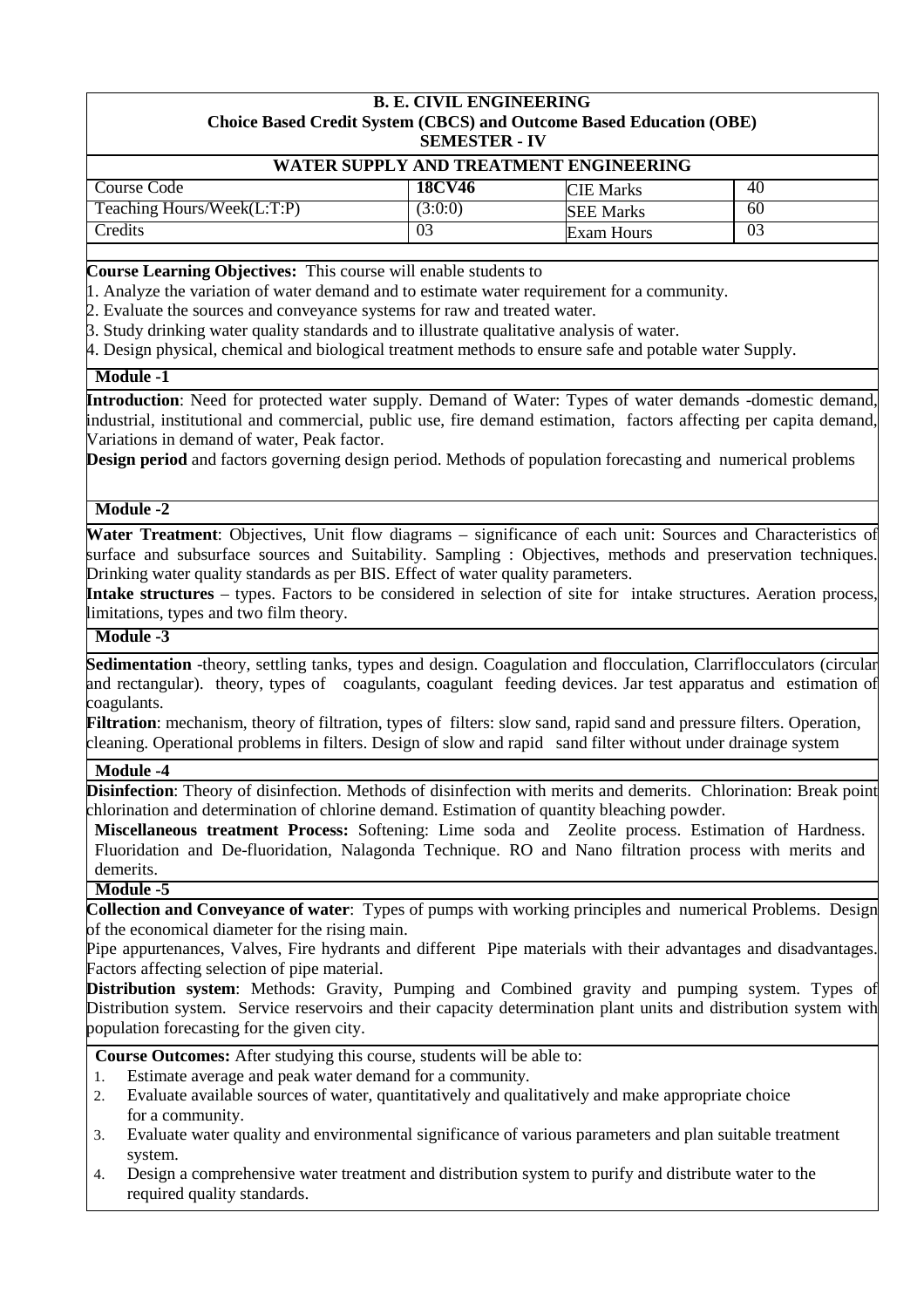## **Question paper pattern:**

- The question paper will have ten full questions carrying equal marks.
- Each full question will be for 20 marks.
- There will be two full questions (with a maximum of four sub-questions) from each module.
- Each full question will have sub- question covering all the topics under a module.
- The students will have to answer five full questions, selecting one full question from each module. **Textbooks:**
- 1. Howard S. Peavy, Donald R. Rowe, George T , Environmental Engineering McGraw Hill International Edition. New York,2000
- 2. S. K. Garg, Environmental Engineering vol-I, Water supply Engineering M/s Khanna Publishers, New Delhi2010
- 3. B.C. Punmia and Ashok Jain, Environmental Engineering I-Water Supply Engineering, Laxmi Publications (P) Ltd., New Delhi2010.

- 1. CPHEEO Manual on water supply and treatment engineering, Ministry of Urban Development, Government of India, New Delhi.
- 2. Mark.J Hammer, Water & Waste Water Technology, John Wiley & Sons Inc., New York,2008.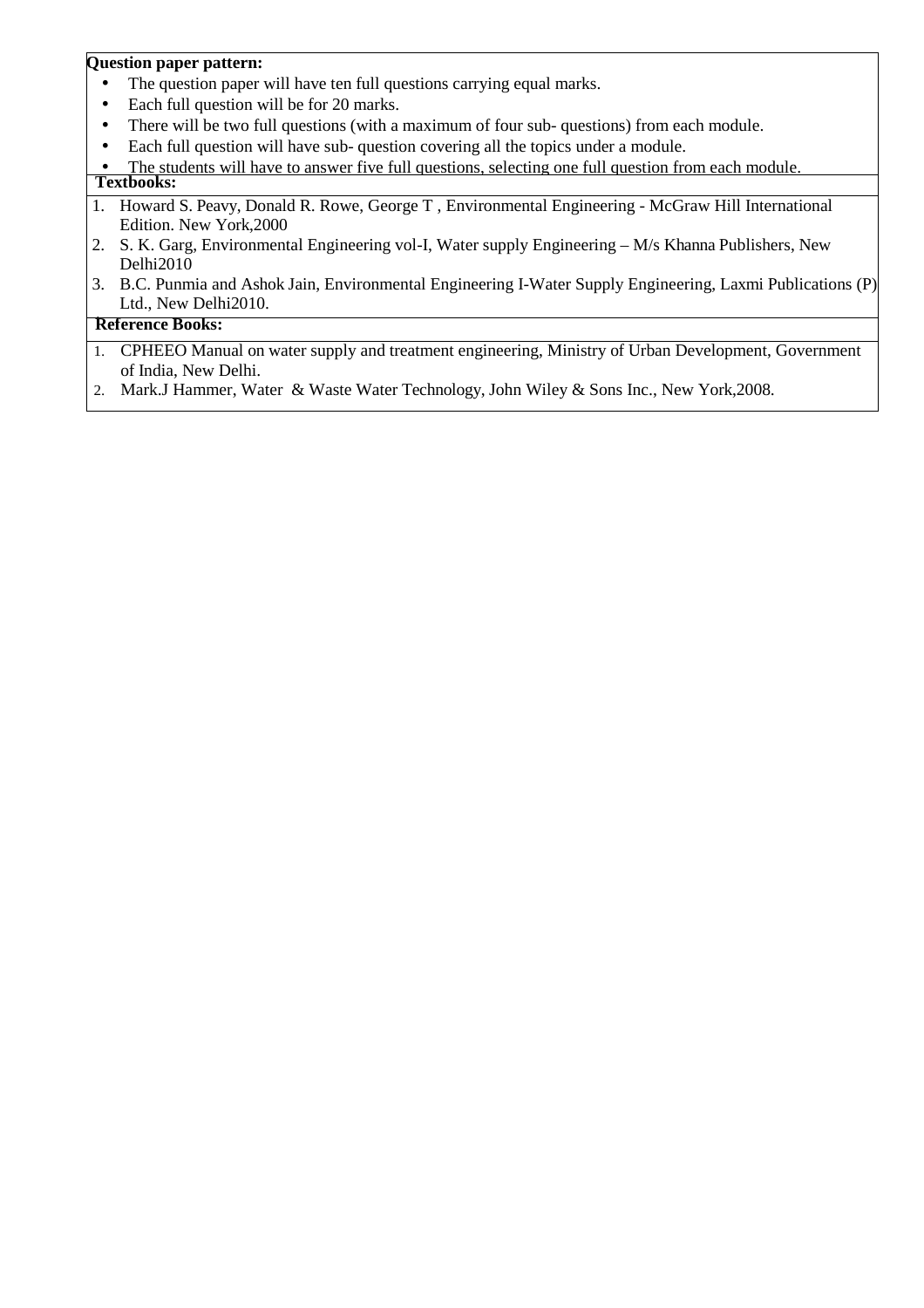## **B. E. CIVIL ENGINEERING Choice Based Credit System (CBCS) and Outcome Based Education (OBE) SEMESTER - IV**

|                                                                                                                                                                                                                                                                                                                                                                                                                                                                                                                                                                                                                              |                    | ENGINEERING GEOLOGY LABORATORY |    |  |  |
|------------------------------------------------------------------------------------------------------------------------------------------------------------------------------------------------------------------------------------------------------------------------------------------------------------------------------------------------------------------------------------------------------------------------------------------------------------------------------------------------------------------------------------------------------------------------------------------------------------------------------|--------------------|--------------------------------|----|--|--|
| <b>Course Code</b>                                                                                                                                                                                                                                                                                                                                                                                                                                                                                                                                                                                                           | <b>18CVL47</b>     | <b>CIE Marks</b>               | 40 |  |  |
| Teaching Hours/Week(L:T:P)                                                                                                                                                                                                                                                                                                                                                                                                                                                                                                                                                                                                   | (0:2:2)            | <b>SEE Marks</b>               | 60 |  |  |
| Credits                                                                                                                                                                                                                                                                                                                                                                                                                                                                                                                                                                                                                      | 02                 | Exam Hours                     | 03 |  |  |
|                                                                                                                                                                                                                                                                                                                                                                                                                                                                                                                                                                                                                              |                    |                                |    |  |  |
| Course Learning Objectives: This course will enable students<br>To expose the students to identify the minerals and rocks based on their inherent properties and uses in<br>1.<br>civil engineering,<br>To educate the students in the interpretation of the geological maps related to civil engineering projects.<br>2.<br>Students will learn the dip and strike, thickness of strata, Bore hole problems related to geological<br>3.<br>formation related to foundation, tunnels, reservoirs and mining.<br>Students will understand the Field knowledge by visiting the site like problems Faults, Folds, Joints,<br>4. |                    |                                |    |  |  |
| Unconformity etc.                                                                                                                                                                                                                                                                                                                                                                                                                                                                                                                                                                                                            |                    |                                |    |  |  |
| 1. Physical properties of minerals: Identification of                                                                                                                                                                                                                                                                                                                                                                                                                                                                                                                                                                        | <b>Experiments</b> |                                |    |  |  |
| i. Rock Forming minerals - Quartz group, Feldspar group, Garnet group, Mica group & Talc, Chlorite,<br>Olivine, Asbestos, Calcite, Gypsum, etc<br>ii. Ore forming minerals- Magnetite, Hematite, Pyrite, Pyralusite, Graphite, Chromite, etc                                                                                                                                                                                                                                                                                                                                                                                 |                    |                                |    |  |  |
| 2. Engineering Properties of Rocks: Identification of<br>i. Igneous rocks-Types of Granites, Dolerite, Granite Porphyry, Basalt, Pumice etc<br>ii. Sedimentary rocks- Sandstone, Lime stone, Shale, Laterite, Breccia etc<br>iii. Metamorphic rocks- Gneiss, Slate, Schist, Marble, Quartzite etc                                                                                                                                                                                                                                                                                                                            |                    |                                |    |  |  |
| 3. Borehole problems: Determination of subsurface behavior of rocks, their attitude related to foundation,<br>tunnels, reservoirs and mining. Triangular and Square methods. (2 methods)                                                                                                                                                                                                                                                                                                                                                                                                                                     |                    |                                |    |  |  |
| 4. Dip and Strike problems. Determine Apparent dip and True dip. (2 methods)                                                                                                                                                                                                                                                                                                                                                                                                                                                                                                                                                 |                    |                                |    |  |  |
| 5. Calculation of Vertical, True thickness and width of the outcrops. (3 methods)                                                                                                                                                                                                                                                                                                                                                                                                                                                                                                                                            |                    |                                |    |  |  |
| 6. Study of Toposheets and Interpretation, Extraction of Drainage Basin and its Morphometric<br>Analysis. (3Toposheets)                                                                                                                                                                                                                                                                                                                                                                                                                                                                                                      |                    |                                |    |  |  |
| 7. Interpretation and drawing of sections for geological maps showing tilted beds, faults, unconformities<br>etc. $(10$ Maps)                                                                                                                                                                                                                                                                                                                                                                                                                                                                                                |                    |                                |    |  |  |
| 8. Interpretation of Satellite Images. (2 Satellite images)                                                                                                                                                                                                                                                                                                                                                                                                                                                                                                                                                                  |                    |                                |    |  |  |
| 9. Field work-To identify Minerals, Rocks, Geomorphology and Structural features with related to the<br>Civil Engineering projects.                                                                                                                                                                                                                                                                                                                                                                                                                                                                                          |                    |                                |    |  |  |
| Course outcomes: During this course, students will develop expertise in;<br>The students able to identify the minerals, rocks and utilize them effectively in civil engineering<br>1.<br>practices.                                                                                                                                                                                                                                                                                                                                                                                                                          |                    |                                |    |  |  |
| The students will interpret and understand the geological conditions of the area for implementation of<br>2.<br>civil engineering projects.                                                                                                                                                                                                                                                                                                                                                                                                                                                                                  |                    |                                |    |  |  |
| The students will interpret subsurface information such as thickness of soil, weathered zone, depth of<br>3.<br>hard rock and saturated zone by using geophysical methods.                                                                                                                                                                                                                                                                                                                                                                                                                                                   |                    |                                |    |  |  |
| The students will learn the techniques in the interpretation of LANDSAT Imageries to find out the<br>4.<br>lineaments and other structural features for the given area.<br>The students will be able to identify the different structures in the field.<br>5.                                                                                                                                                                                                                                                                                                                                                                |                    |                                |    |  |  |
| <b>Reference Books:</b>                                                                                                                                                                                                                                                                                                                                                                                                                                                                                                                                                                                                      |                    |                                |    |  |  |
| MP Billings, Structural Geology, CBS Publishers and Distributors, New Delhi.<br>1.                                                                                                                                                                                                                                                                                                                                                                                                                                                                                                                                           |                    |                                |    |  |  |
| B.S. Satyanarayana Swamy, Engineering Geology Laboratory Manual, Dhanpat Rai Sons, New Delhi.<br>2.<br>LRA Narayan, remote sensing and its applications, UniversityPress.<br>3.<br>P.K.MUKERJEE, Textbook of Geology, WorldPress Pvt. Ltd., Kolkatta<br>4.<br>JohnI Plattand John Challinor, Simple Geological Structures, ThomasMurthy&Co, London.<br>5.                                                                                                                                                                                                                                                                    |                    |                                |    |  |  |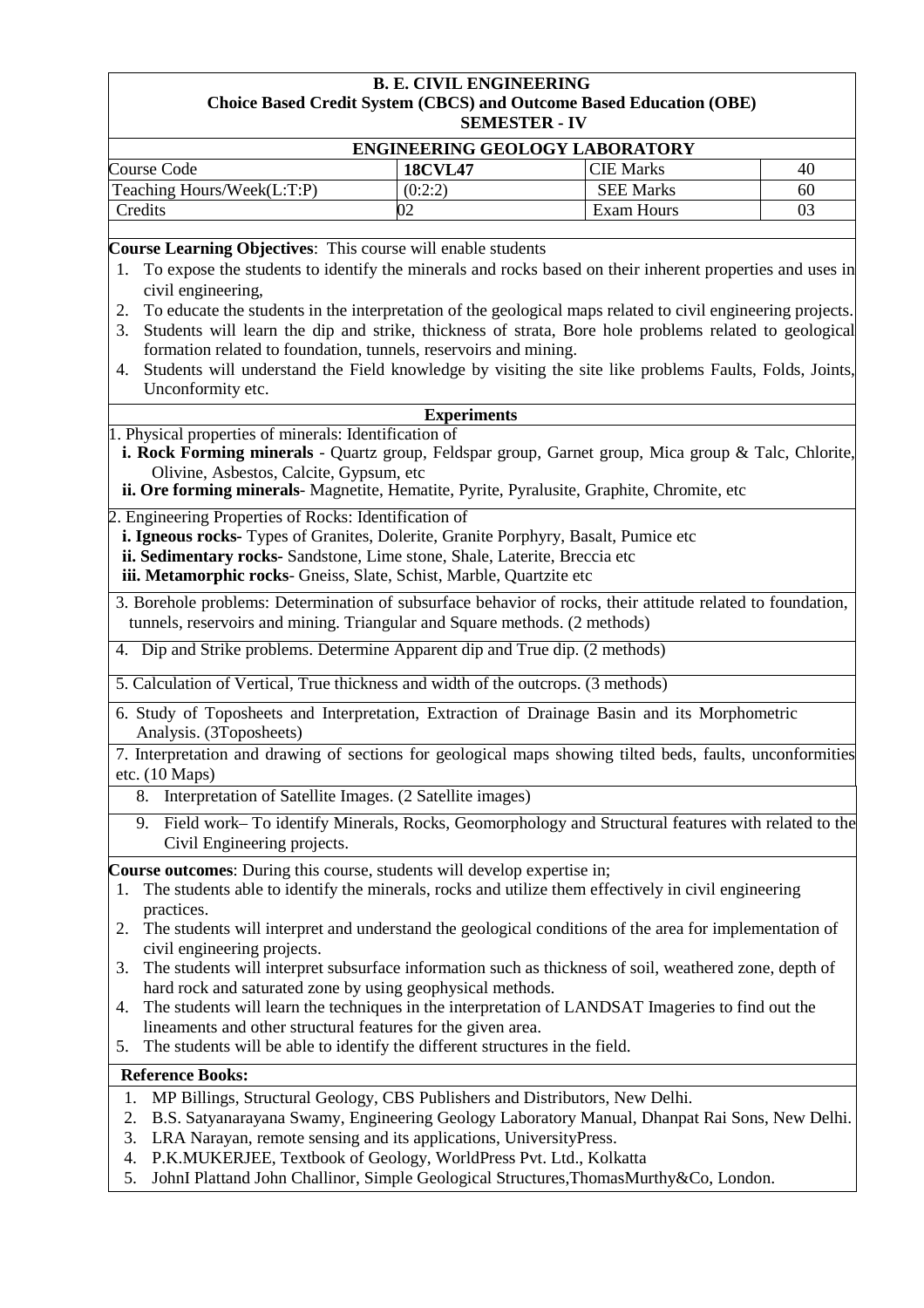#### **B. E. CIVIL ENGINEERING Choice Based Credit System (CBCS) and Outcome Based Education (OBE) SEMESTER - IV**

| D                                                        |                  |    |
|----------------------------------------------------------|------------------|----|
| <b>FLUID MECHANICS AND HYDRAULIC MACHINES LABORATORY</b> |                  |    |
| <b>18CVL48</b>                                           | <b>CIE</b> Marks | 40 |
| (0:2:2)                                                  | <b>SEE Marks</b> | 60 |
|                                                          | Exam Hours       | 03 |
|                                                          |                  |    |

**Course Learning Objectives:** This course will enable students to;

- 1. calibrate flow measuring devices
- 2. determine the force exerted by jet of water on vanes
- 3. measure discharge and head losses in pipes
- 4. understand the fluid flow pattern

## **Experiments:**

- 1. Verification of Bernoulli's equation.
- 2. Determination of Cd for Venturimeter and Orifice meter.
- 3. Determination of hydraulic coefficients of small vertical orifice.
- 4. Determination of  $C_d$  for Rectangular and Triangular notch
- 5. Determination of  $C_d$  for Ogee and Broad crested weir
- 6. Determination of  $C_d$  for Venturiflume
- 7. Determination of force exerted by a jet on flat and curved vanes.
- 8. Determination of efficiency of Pelton wheel turbine
- 9. Determination of efficiency of Francis turbine
- 10.Determination of efficiency of Kaplan turbine
- 11.Determination of efficiency of centrifugal pump
- 12.Determination of Major Loss in Pipes

13. Determination of Minor losses in pipe due to sudden enlargement, sudden contraction and bend.

- **Course outcomes:** During the course of study students will develop understanding of:
- 1. Properties of fluids and the use of various instruments for fluid flow measurement.
- 2. Working of hydraulic machines under various conditions of working and their characteristics.
- All experiments are to be included in the examination except demonstration exercises.
- Candidate to perform experiment assigned to him.
- Marks are to be allotted as per the split up of marks shown on the cover page of answer script.

- 1. Sarbjit Singh , Experiments in Fluid Mechanics PHI Pvt. Ltd.- New Delhi
- 2. Mohd. Kaleem Khan, "Fluid Mechanics and Machinery", Oxford University Press
- 3. Hydraulics and Fluid Mechanics' Dr. P.N. Modi& D r S.M. Seth, Standard Book House-
- New Delhi. 2009Edition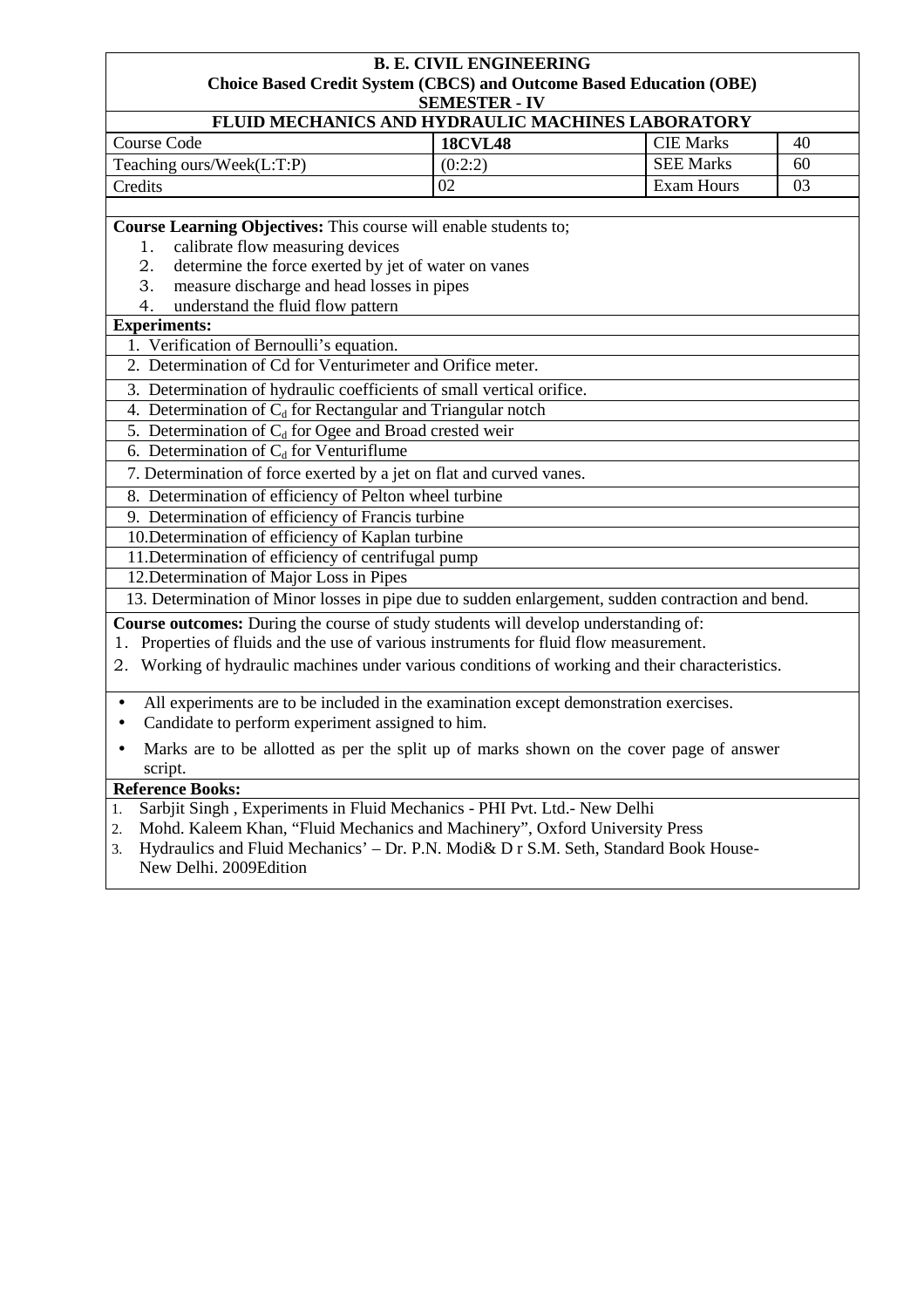#### **B. E. CIVIL ENGINEERING Outcome Based Education (OBE) and Choice Based Credit System (CBCS) SEMESTER - IV**

## **ADDITIONAL MATHEMATICS – II**

(Mandatory Learning Course: Common to All Branches)

(A Bridge course for Lateral Entry students under Diploma quota to BE/B. Tech programmes)

| Course Code                 | 18MATDIP41 | <b>CIE Marks</b> | 40 |
|-----------------------------|------------|------------------|----|
| Teaching Hours/Week (L:T:P) | (2:1:0)    | <b>SEE Marks</b> | 60 |
| Credits                     | 00         | Exam Hours       | 03 |

## **Course Learning Objectives:**

- To provide essential concepts of linear algebra, second & higher order differential equations along with methods to solve them.
- To provide an insight into elementary probability theory and numerical methods.

### **Module-1**

**Linear Algebra:** Introduction - rank of matrix by elementary row operations - Echelon form. Consistency of system of linear equations - Gauss elimination method. Eigen values and Eigen vectors of a square matrix. Problems.

### **Module-2**

**Numerical Methods:** Finite differences. Interpolation/extrapolation using Newton's forward and backward difference formulae (Statements only)-problems. Solution of polynomial and transcendental equations – Newton-Raphson and Regula-Falsi methods (only formulae)- Illustrative examples. Numerical integration: Simpson's one third rule and Weddle's rule (without proof) Problems.

### **Module-3**

**Higher order ODE's:** Linear differential equations of second and higher order equations with constant coefficients. Homogeneous /non-homogeneous equations. Inverse differential operators.[Particular Integral restricted to  $R(x) = e^{ax}$ ,  $\frac{\sin ax}{\cos ax}$  $\frac{sinax}{cosax}$ ,  $x^n$  f or  $f(D)y = R(x)$ .

### **Module-4**

**Partial Differential Equations (PDE's):** Formation of PDE's by elimination of arbitrary constants and functions. Solution of non-homogeneous PDE by direct integration. Homogeneous PDEs involving derivative with respect to one independent variable only.

### **Module-5**

**Probability:** Introduction. Sample space and events. Axioms of probability. Addition & multiplication theorems. Conditional probability, Bayes's theorem, problems.

**Course Outcomes:** At the end of the course the student will be able to:

- Solve systems of linear equations using matrix algebra.
- Apply the knowledge of numerical methods in modelling and solving of engineering problems.
- Apply the knowledge of numerical methods in modelling and solving of engineering problems.
- Classify partial differential equations and solve them by exact methods.
- Apply elementary probability theory and solve related problems.

### **Question paper pattern:**

- The question paper will have ten full questions carrying equal marks.
- Each full question will be for 20 marks.

| SI.<br>No. | <b>Title of the Book</b>                          | Name of the<br><b>Author/s</b> | Name of the Publisher | <b>Edition and Year</b>        |
|------------|---------------------------------------------------|--------------------------------|-----------------------|--------------------------------|
|            | <b>Textbook</b>                                   |                                |                       |                                |
|            | <b>Higher Engineering Mathematics</b>             | <b>B.S.</b> Grewal             | Khanna Publishers     | $43^{\text{rd}}$ Edition, 2015 |
|            | <b>Reference Books</b>                            |                                |                       |                                |
|            | <b>Advanced Engineering</b><br><b>Mathematics</b> | E. Kreyszig                    | John Wiley & Sons     | $10^{th}$ Edition, 2015        |
| 2          | Engineering Mathematics Vol. I                    | Rohit Khurana                  | Cengage Learning      | 2015.                          |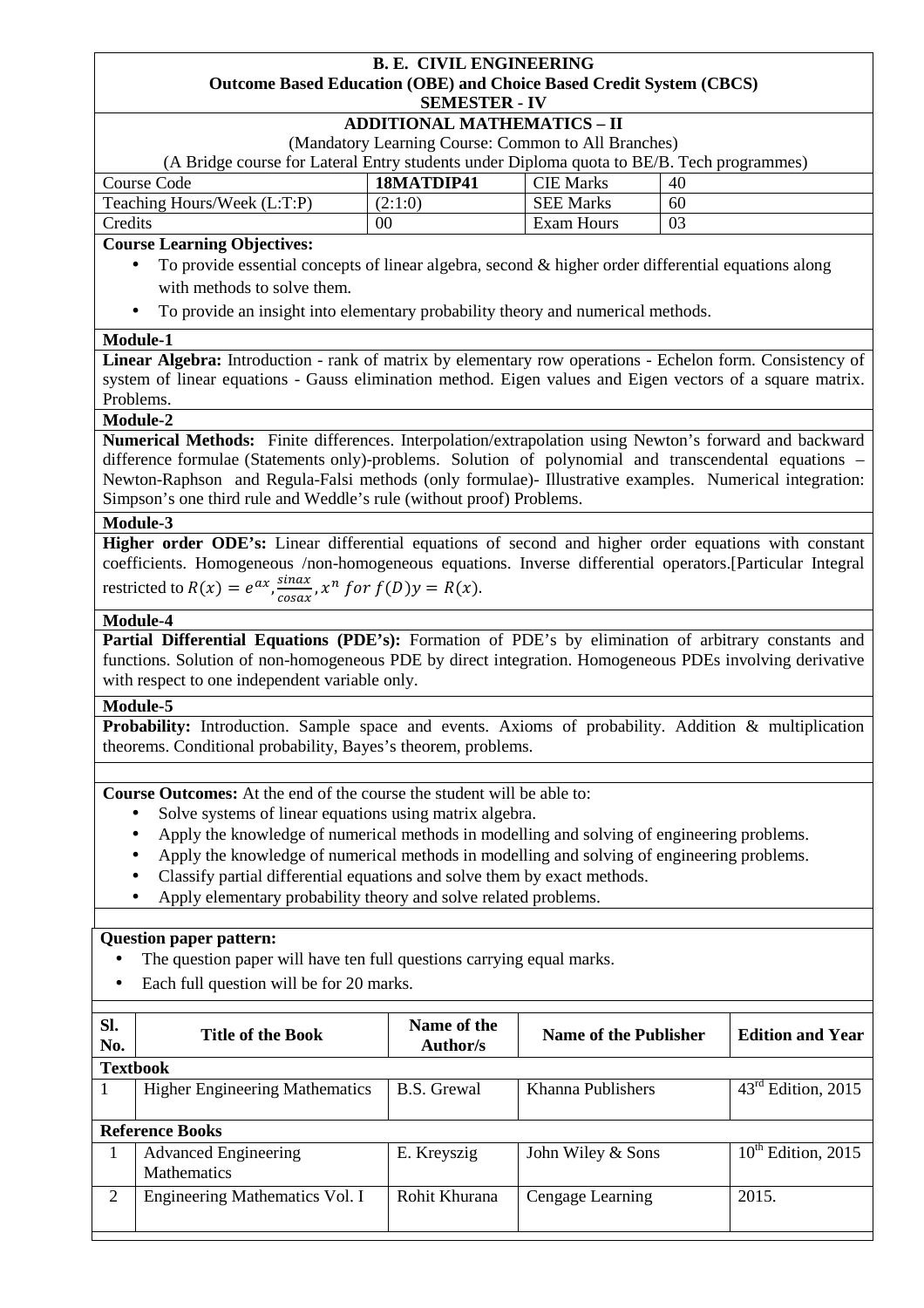| <b>CONSTRUCTION MANAGEMENT AND ENTREPRENEURSHIP</b> |               |                  |    |  |  |
|-----------------------------------------------------|---------------|------------------|----|--|--|
| Course Code                                         | <b>18CV51</b> | <b>CIE Marks</b> | 40 |  |  |
| Teaching Hours/Week(L:T:P)                          | 2:2:0         | <b>SEE Marks</b> | 60 |  |  |
| Credits                                             | 03            | Exam Hours       |    |  |  |

**Course Learning Objectives:** This course will enable students to

1. Understand the concept of planning, scheduling, cost and quality control, safety during construction, organization and use of project information necessary for construction project.

- 2. Inculcate Human values to grow as responsible human beings with proper personality.
- 3. Keep up ethical conduct and discharge professional duties.

### **Module -1**

**Management:** Characteristics of management, functions of management, importance and purpose of planning process, types of plans.

**Construction Project Formulation:** Introduction to construction management, project organization, management functions, management styles.

**Construction Planning and Scheduling:** Introduction, types of project plans, work breakdown structure, Grant Chart, preparation of network diagram- event and activity based and its critical pathcritical path method, PERT method, concept of activity on arrow and activity on node.

# **Module -2**

**Resource Management:** Basic concepts of resource management, class of lab our, Wages & statutory requirement, Labour Production rate or Productivity, Factors affecting labour output or productivity.

**Construction Equipments:** classification of construction equipment, estimation of productivity for: excavator, dozer, compactors, graders and dumpers. Estimation of ownership cost, operational and maintenance cost of construction equipments. Selection of construction equipment and basic concept on equipment maintenance

**Materials:** material management functions, inventory management.

### **Module -3**

### **Construction Quality , safety and Human Values:**

Construction quality process, inspection, quality control and quality assurance, cost of quality, ISO standards. Introduction to concept of Total Quality Management

**HSE: Introduction** to concepts of HSE as applicable to Construction. Importance of safety in construction , Safety measures to be taken during Excavation , Explosives , drilling and blasting , hot bituminous works , scaffolds / platforms / ladder , form work and equipment operation. Storage of materials. Safety through legislation, safety campaign. Insurances.

**Ethics :** Morals, values and ethics, integrity, trustworthiness , work ethics, need of engineering ethics, Professional Duties, Professional and Individual Rights, Confidential and Proprietary Information, Conflict of Interest Confidentiality, Gifts and Bribes, Price Fixing, Whistle Blowing.

#### **Module -4**

**Introduction to engineering economy:** Principles of engineering economics, concept on Micro and macro analysis, problem solving and decision making.

**Interest and time value of money:** concept of simple and compound interest, interest formula for: single payment, equal payment and uniform gradient series. Nominal and effective interest rates, deferred annuities, capitalized cost.

**Comparison of alternatives:** Present worth, annual equivalent, capitalized and rate of return methods, Minimum Cost analysis and break even analysis.

**Module -5**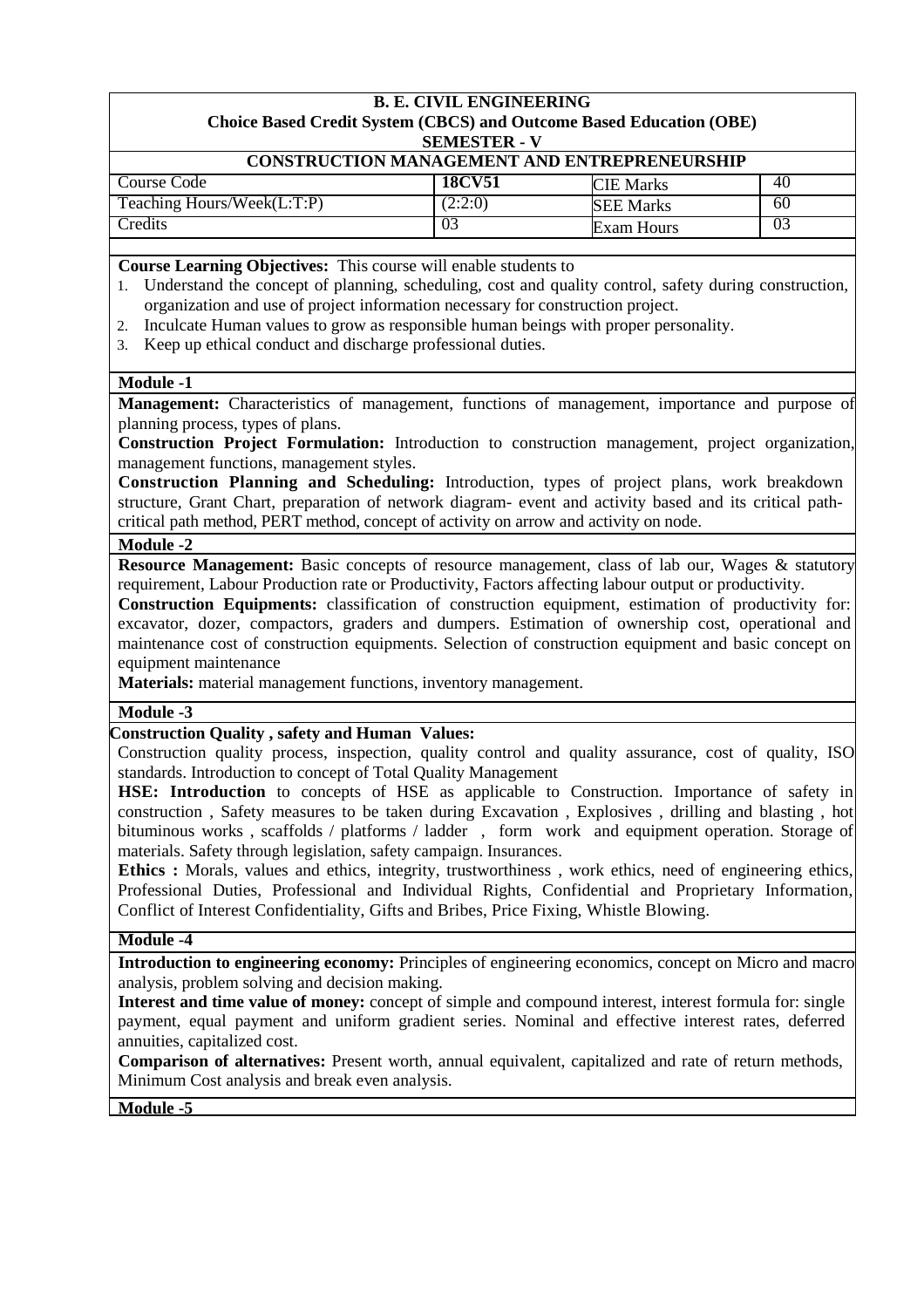**Entrepreneurship:** Evolution of the concept, functions of an entrepreneur, concepts of entrepreneurship, stages in entrepreneurial process, different sources of finance for entrepreneur, central and state level financial institutions.

Micro, Small & Medium Enterprises (MSME): definition, characteristics, objectives, scope, role of MSME in economic development, advantages of MSME, Introduction to different schemes: TECKSOK, KIADB, KSSIDC, DIC, Single Window Agency: SISI, NSIC, SIDBI, KSFC.

**Business Planning Process:** Business planning process, marketing plan, financial plan, project report and feasibility study, guidelines for preparation of model project report for starting a new venture. Introduction to international entrepreneurship opportunities, entry into international business, exporting, direct foreign investment, venture capital.

**Course Outcomes:** After studying this course, students will be able to:

- 1. Prepare a project plan based on requirements and prepare schedule of a project by understanding the activities and their sequence.
- 2. Understand labour output, equipment efficiency to allocate resources required for an activity / project to achieve desired quality and safety.
- 3. Analyze the economics of alternatives and evaluate benefits and profits of a construction activity based on monetary value and time value.
- 4. Establish as an ethical entrepreneur and establish an enterprise utilizing the provisions offered by the federal agencies.

## **Question paper pattern:**

- The question paper will have ten full questions carrying equal marks.
- Each full question will be for 20 marks.
- There will be two full questions (with a maximum of four sub-questions) from each module.
- Each full question will have sub- question covering all the topics under a module.
- The students will have to answer five full questions, selecting one full question from each module.

### **Textbooks:**

- 1. P C Tripathi and P N Reddy, "Principles of Management", Tata McGraw-Hill Education
- 2. Chitkara, K.K, "Construction Project Management: Planning Scheduling and Control", Tata McGraw-Hill Publishing Company, New Delhi.
- 3. Poornima M. Charantimath , "Entrepreneurship Development and Small Business Enterprise", Dorling Kindersley (India) Pvt. Ltd., Licensees of PearsonEducation
- 4. Dr. U.K. Shrivastava "Construction Planning and Management", Galgotia publications Pvt. Ltd. New Delhi.
- 5. Bureau of Indian standards IS 7272 (Part-1)- 1974 : Recommendations for labour output constant for building works:

# **Reference Books:**

edtataMcGrawhill.

- 1. Robert L Peurifoy, Clifford J. Schexnayder, AviadShapira, Robert Schmitt, "Construction Planning, Equipment, and Methods (Civil Engineering), McGraw-HillEducation
- 2. Harold Koontz, Heinz Weihrich, "Essentials of Management: An International, Innovation, and Leadership perspective", T.M.H. Edition, NewDelhi
- 3. Frank Harris, Ronald McCaffer with Francis Edum-Fotwe, " Modern Construction Management", Wiley-Blackwell
- 4. Mike Martin, Roland Schinzinger, "Ethics in Engineering", McGraw-HillEducation
- 5. Chris Hendrickson and Tung Au, "Project Management for Construction Fundamentals Concepts for Owners, Engineers, Architects and Builders", Prentice Hall,Pitsburgh
- 6. James L.Riggs, David D. Bedworth , Sabah U. Randhawa " Engineerng Economics" 4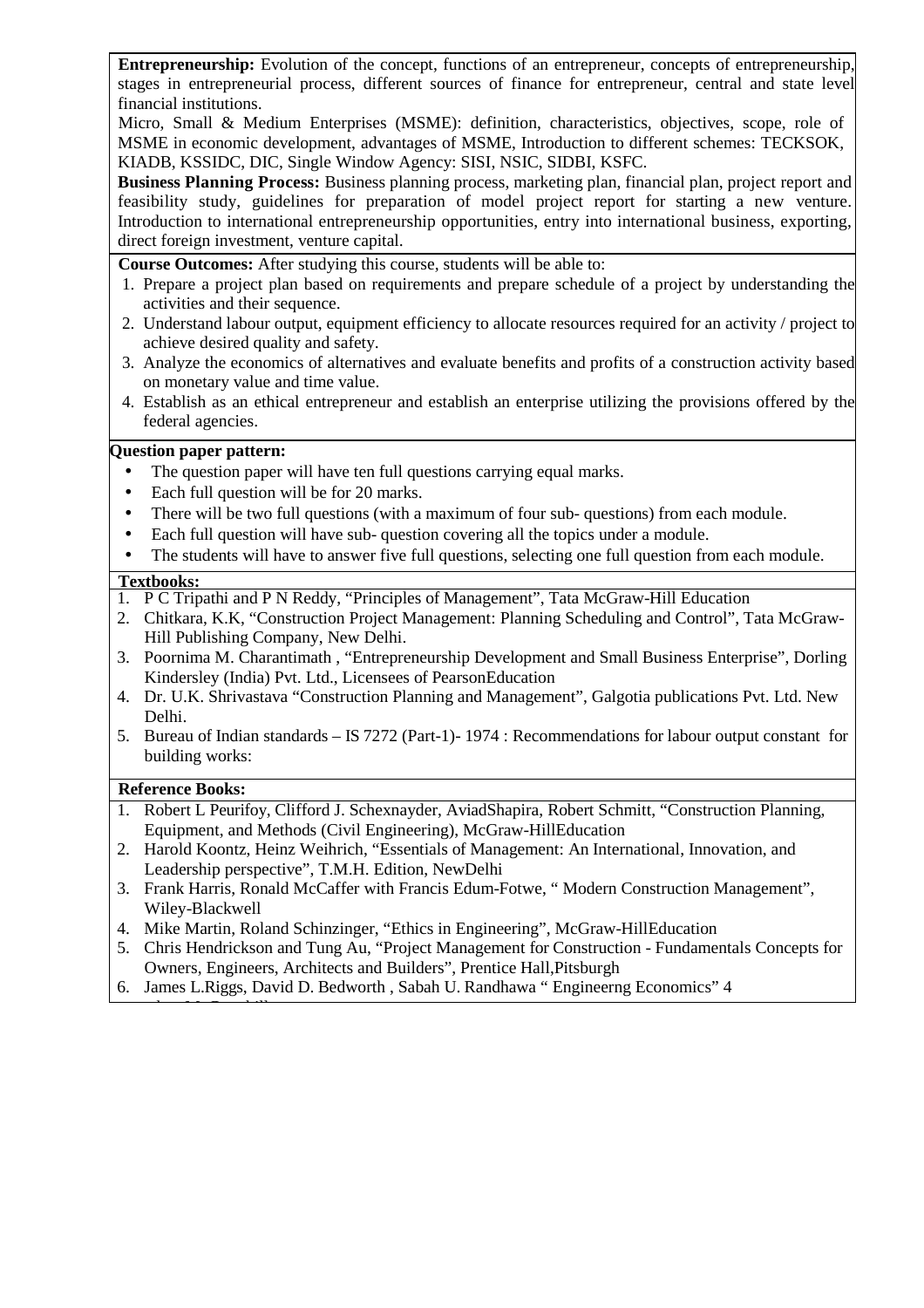| ANALYSIS OF INDETERMINATE STRUCTURES |               |                  |    |  |  |
|--------------------------------------|---------------|------------------|----|--|--|
| Course Code                          | <b>18CV52</b> | <b>CIE</b> Marks | 40 |  |  |
| Teaching Hours/Week(L:T:P)           | (3:2:0)       | <b>SEE Marks</b> | 60 |  |  |
| Credits                              | 04            | Exam Hours       | 03 |  |  |

**Course Learning Objectives:** This course will enable students to

- 1. Apply knowledge of mathematics and engineering in calculating slope, deflection, bending moment and shear force using slope deflection, moment distribution method and Kani's method.
- 2. Identify, formulate and solve problems in structural analysis.
- 3. Analyze structural system and interpret data.
- 4. use the techniques, such as stiffness and flexibility methods to solve engineering problems
- 5. communicate effectively in design of structural elements

## **Module-1**

**Slope Deflection Method:** Introduction, sign convention, development of slope deflection equation, analysis of continuous beams including settlements, Analysis of orthogonal rigid plane frames including sway frames with kinematic indeterminacy≤3.

# **Module-2**

**Moment Distribution Method:** Introduction, Definition of terms, Development of method, Analysis of continuous beams with support yielding, Analysis of orthogonal rigid plane frames including sway frames with kinematic indeterminacy ≤3.

### **Module-3**

**Kani's Method:** Introduction, Concept, Relationships between bending momentand deformations, Analysis of continuous beams with and without settlements, Analysis of frames with and without sway.

### **Module-4**

**Matrix Method of Analysis ( Flexibility Method) :** Introduction, Axes and coordinates, Flexibility matrix, Analysis of continuous beams and plane trusses using system approach, Analysis of simple orthogonal rigid frames using system approach with static indeterminacy  $\leq 3$ .

### **Module-5**

**Matrix Method of Analysis (Stiffness Method):** Introduction, Stiffness matrix, Analysis of continuous beams and plane trusses using system approach, Analysis of simple orthogonal rigid frames using system approach with kinematic indeterminacy  $\leq 3$ .

**Course Outcomes:** After studying this course, students will be able to:

- 1. Determine the moment in indeterminate beams and frames having variable moment of inertia and subsidence using slope defection method
- 2. Determine the moment in indeterminate beams and frames of no sway and sway using moment distribution method.
- 3. Construct the bending moment diagram for beams and frames by Kani's method.
- 4. Construct the bending moment diagram for beams and frames using flexibility method
- 5. Analyze the beams and indeterminate frames by system stiffness method.

## **Question paper pattern:**

- The question paper will have ten full questions carrying equal marks.
- Each full question will be for 20 marks.
- There will be two full questions (with a maximum of four sub-questions) from each module.
- Each full question will have sub- question covering all the topics under a module.
- The students will have to answer five full questions, selecting one full question from each module.

## **Textbooks:**

- 1. Hibbeler R C, **" Structural Analysis",** Pearson Publication
- 2. L S Negi and R S Jangid, **"Structural Analysis",** Tata *McGraw*-*Hill* Publishing Company Ltd.
- 3. D S PrakashRao, **"Structural Analysis: A Unified Approach"** , Universities Press
- 4. K.U. Muthu, H. Narendraetal, **"Indeterminate Structural Analysis",** IK International Publishing Pvt. Ltd.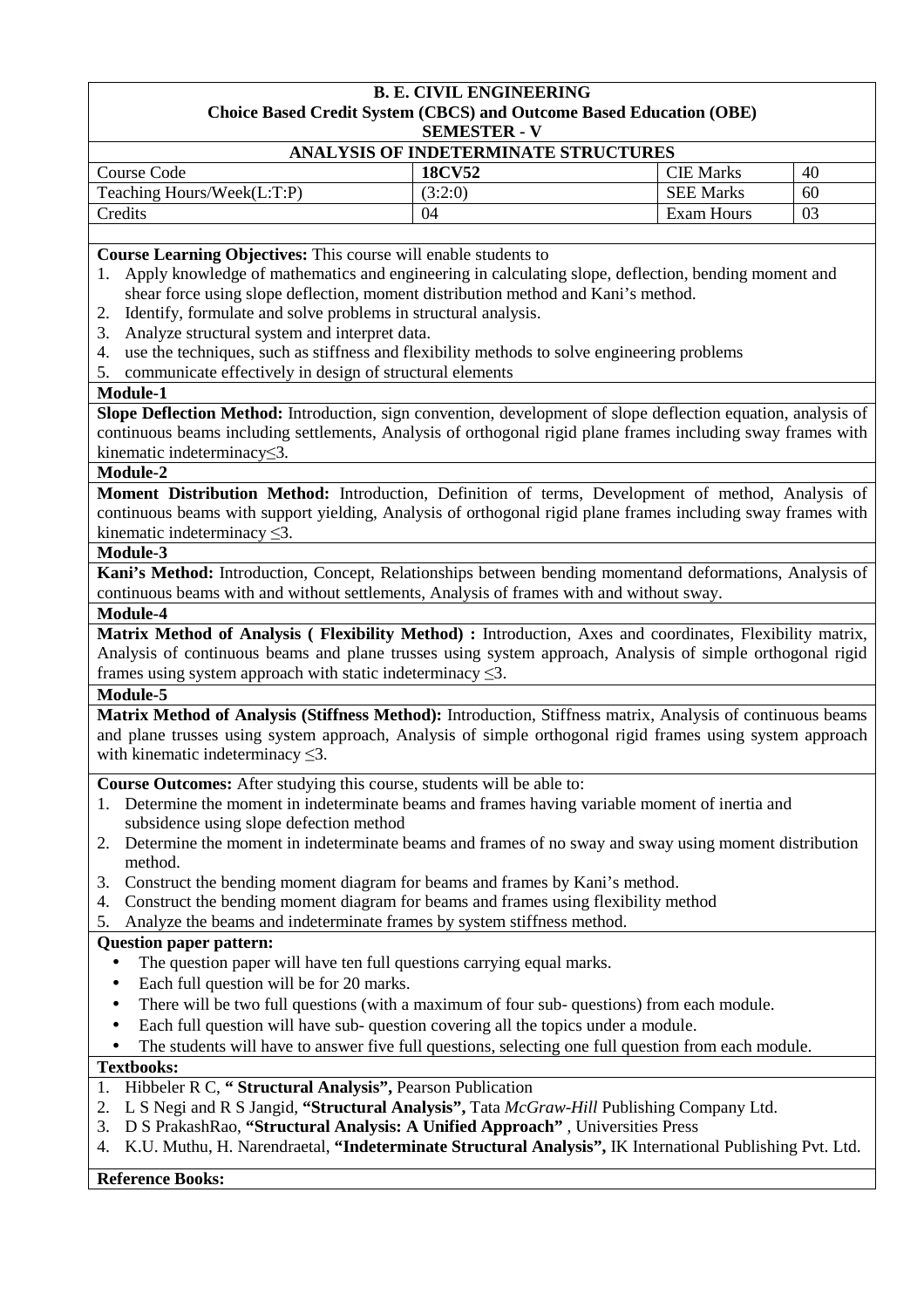- 1. Reddy C S, **"Basic Structural Analysis",**Tata McGraw-Hill Publishing Company Ltd.
- 2. Gupta S P, G S Pundit and R Gupta, **"Theory of Structures"**, Vol II, Tata McGraw Hill Publications company Ltd.
- 3. V N Vazirani and M MRatwani, **"Analysis Of Structures** ", Vol. 2, Khanna Publishers
- 4. Wang C K, **"Intermediate Structural Analysis",** McGraw Hill, International Students Edition.
- 5. S.Rajasekaran and G. Sankarasubramanian, **"Computational Structural Mechanics",** PHI Learning Pvt. Ltd.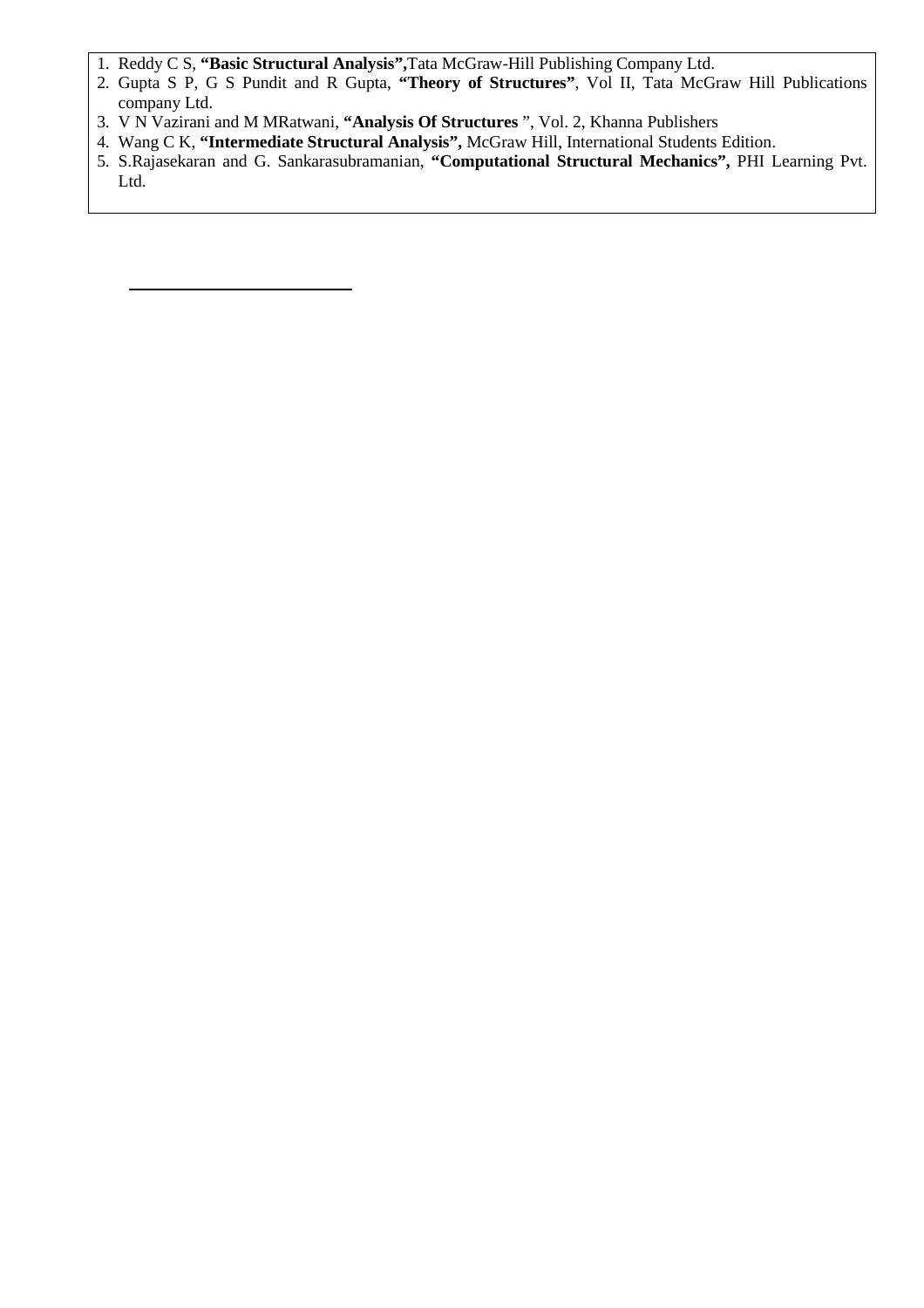| <b>DESIGN OF RC STRUCTURAL ELEMENTS</b> |               |                  |    |  |  |
|-----------------------------------------|---------------|------------------|----|--|--|
| Course Code                             | <b>18CV53</b> | <b>CIE Marks</b> | 40 |  |  |
| Teaching Hours/Week(L:T:P)              | 3:2:0         | <b>SEE Marks</b> | 60 |  |  |
| Credits                                 | 04            | Exam Hours       | 03 |  |  |

**Course Learning Objectives:** This course will enable students to

- 1. Identify, formulate and solve engineering problems of RC elements subjected to different kinds of loading.
- 2. Follow a procedural knowledge in designing various structural RC elements.
- 3. Impart the usage of codes for strength, serviceability and durability.
- 4. Provide knowledge in analysis and design of RC elements.

### **Module-1**

**Introduction to working stress and limit State Design:** Introduction to working stress method, Difference between Working stress and Limit State Method of design, Modular Ratio and Factor of Safety and evaluation of design constants for working stress method.

Philosophy and principle of limit state design with assumptions. Partial Safety factors, Characteristic load and strength. Stress block parameters, concept of balanced section, under reinforced and over reinforced section.

Limiting deflection, short term deflection, long term deflection, Calculation of deflection of singly reinforced beam only. Cracking in reinforced concrete members, calculation of crack width of singly reinforced beam. Side face reinforcement, slender limits of beams for stability.

**Module-2** 

## **Limit State Analysis of Beams:**

Analysis of singly reinforced, doubly reinforced and flanged beams for flexure and shear.

### **Module-3**

**Limit State Design of Beams:** Design of singly and doubly reinforced beams, Design of flanged beams, design for combined bending, shear and torsion as per IS-456.

#### **Module-4**

**Limit State Design of Slabs and Stairs:** Introduction to one way and two way slabs, Design of cantilever, simply supported and one way continuous slab. Design of two way slabs for different boundary conditions. Design of dog legged and open well staircases. Importance of bond, anchorage length and lap length.

# **Module-5**

**Limit State Deign of Columns and Footings:** Analysis and design of short axially loaded RC column. Design of columns with uniaxial and biaxial moments, Design concepts of the footings. Design of Rectangular and square column footings with axial load and also for axial load & moment.

**Course outcomes:** After studying this course, students will be able to:

- 1. Understand the design philosophy and principles.
- 2. Solve engineering problems of RC elements subjected to flexure, shear and torsion.
- 3. Demonstrate the procedural knowledge in designs of RC structural elements such as slabs, columns and footings.
- 4. Owns professional and ethical responsibility.

### **Question paper pattern:**

- The question paper will have ten full questions carrying equal marks.
- Each full question will be for 20 marks.
- There will be two full questions (with a maximum of four sub- questions) from each module.
- Each full question will have sub- question covering all the topics under a module.
- The students will have to answer five full questions, selecting one full question from each module.

• The designs are as per IS-456 and SP (16) relevant charts to be provided in the question paper.

### **Textbooks:**

- 1. Unnikrishnan Pillai and Devdas Menon, " **Reinforced Concrete Design"** , McGraw Hill, New Delhi
- 2. Subramanian, " **Design of Concrete Structures"** , Oxford university Press
- 3. H J Shah, **"Reinforced Concrete Vol. 1 (Elementary Reinforced Concrete)"** , Charotar Publishing House Pvt. Ltd.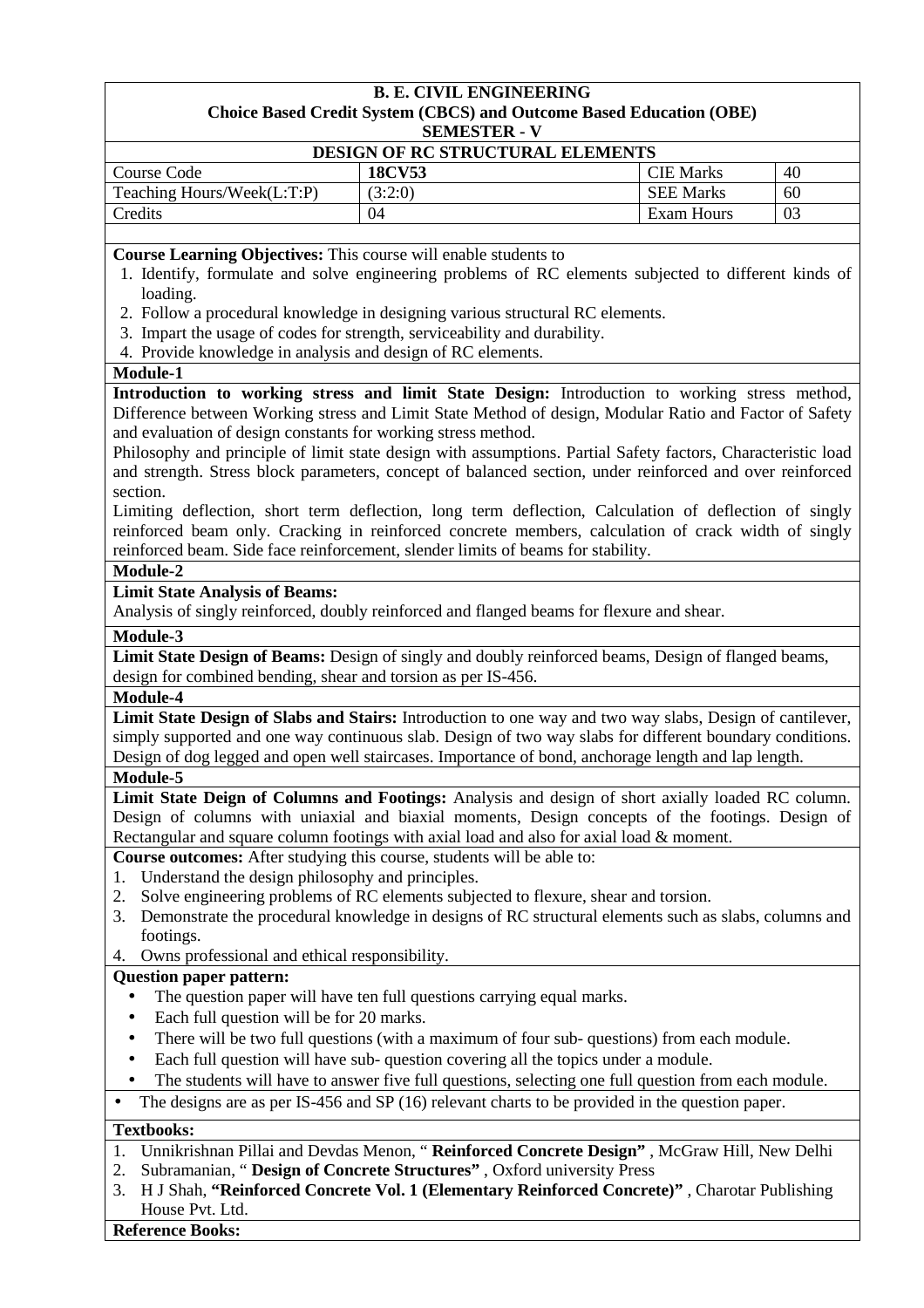- 1. P C Varghese, "Limit State design of reinforced concrete" , PHI, New Delhi.
- 2. W H Mosley, R Husle, J H Bungey, "Reinforced Concrete Design", MacMillan Education, Palgrave publishers.
- 3. Kong and Evans, "Reinforced and Pre-Stressed Concrete", Springer Publications.
- 4. A W Beeby and Narayan R S, "Introduction to Design for Civil Engineers", CRC Press.
- 5. Robert Park and Thomas Paulay, "Reinforced Concrete Structures", John Wiley & Sons, Inc.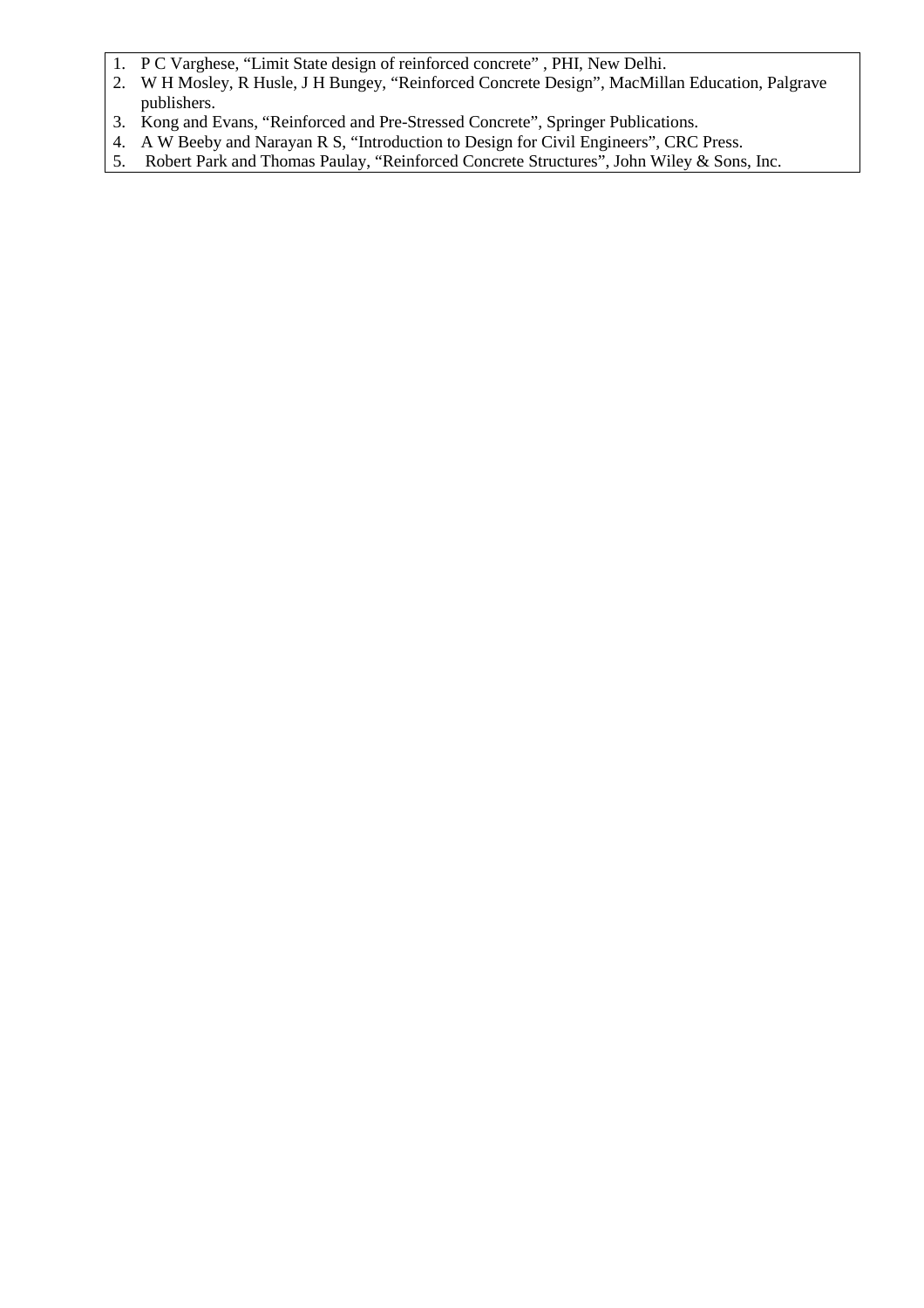| <b>BASIC GEOTECHNICAL ENGINEERING</b> |               |                  |    |  |
|---------------------------------------|---------------|------------------|----|--|
| Course Code                           | <b>18CV54</b> | <b>CIE</b> Marks | 40 |  |
| Teaching Hours/Week(L:T:P)            | (3:0:0)       | <b>SEE Marks</b> | 60 |  |
| Credits                               |               | Exam Hours       | 03 |  |

**Course Learning Objectives:** This course will enable students to

- 1. Appreciate basic concepts of soil mechanics as an integral part in the knowledge of civil engineering.
- 2. Comprehend basic engineering and mechanical properties of different types of soil.
- 3. Become broadly familiar with geotechnical engineering problems such as, flow of water through soil medium and terminologies associated with geotechnical engineering.
- 4. Assesstheimprovementinmechanicalbehaviourbydensificationofsoildeposits using compaction.
- 5. Model and measure strength-deformation characteristics of soils.

### **Module-1**

**Introduction:** Origin and formation of soil, Regional soil deposits in India, Phase Diagram, phase relationships, definitions and their interrelationships.

Determination of Index properties: Specific gravity, water content, in-situ density, relative density, particle size analysis(sieve and Hydrometer analysis)

Atterberg's Limits, consistency indices. Activity of clay, Field identification tests, Plasticity chart, BIS soil classification (IS: 1498-1970).

### **Module-2**

Soil Structure and Clay Mineralogy Single grained, honey combed, flocculent and dispersed structures, Valence bonds, Soil-Water system, Electrical diffuse double layer, adsorbed water, base-exchange capacity, Isomorphous substitution. Common clay minerals in soil and their structures- Kaolinite, Illite and Montmorillonite and their application in Engineering

**Compaction of Soils:** Definition, Principle of compaction, Standard and Modified proctor's compaction tests, factors affecting compaction, effect of compaction on soil properties, Field compaction control-compactive effort & method of compaction, lift thickness and number of passes, Proctor's needle, Compacting equipments and their suitability.

### **Module -3**

Flow through Soils: Darcy's law-assumption and validity, coefficient of permeability and its determination (laboratory and field), factors affecting permeability, permeability of stratified soils, Seepage velocity, superficial velocity and coefficient of percolation, Capillary Phenomena.

**Seepage Analysis:** Laplace equation, assumptions, limitation sand its derivation. Flow netscharacteristics and applications. Flow nets for sheet piles and below the dam section.

Unconfined flow, phreaticline (Casagrande's method–with and without toe filter), flow through dams, design of dam filters.

## **Effective Stress Analysis:**

Geostatic stresses, Effective stress concept-total stress, effective stress and Neutral stress and impact of the effective stress in construction of structures, quick sand phenomena.

### **Module -4**

**Shear Strength of Soil:** Concept of shear strength, Mohr–Coulomb Failure Criterion, Modified Mohr–Coulomb Criterion Total and effective shear strength parameters, factors affecting shear strength of soils. Thixotrophy and sensitivity, Measurement of shear strength parameters - Direct shear test, unconfined compression test, triaxial compression test and field Vane shear test, Test under different drainage conditions.

### **Module-5**

**Consolidation of Soil:** Definition, Mass-spring analogy, Terzaghi's one dimensional consolidationtheory-assumptionsandlimitations.GoverningdifferentialEquation and solution (No derivation).

Consolidation characteristics of soil ( $C_c$ ,  $a_v$ ,  $m_v$  and  $C_v$ ). Laboratory one dimensional consolidation test, characteristics of e-log (σ') curve, Pre-consolidation pressure and its determination by Casagrande's method. Over consolidation ratio, normally consolidated, under consolidated and over consolidated soils.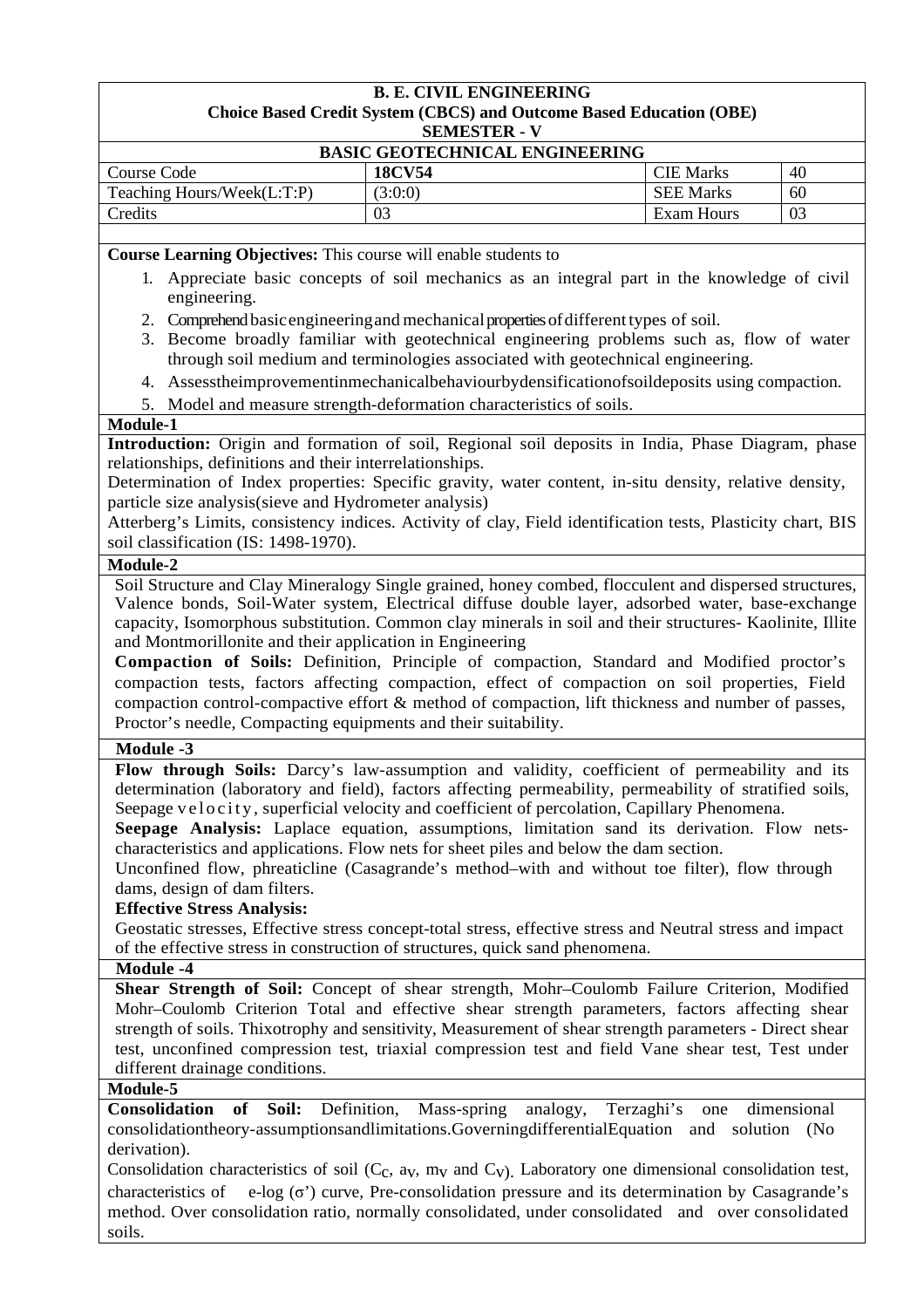Determination of consolidation characteristics of soils- compression index and coefficient of consolidation (square root of time fitting method, logarithmic time fitting method). Primary and secondary consolidation.

**Course outcomes:** On the completion of this course students are expected to attain the following outcomes;

- 1. Ability to plan and execute geotechnical site investigation program for different civil engineering projects
- 2. Understanding of stress distribution and resulting settlement beneath the loaded footings on sand and clayey soils
- 3. Ability to estimate factor of safety against failure of slopes and to compute lateral pressure distribution behind earth retaining structures
- 4. Ability to determine bearing capacity of soil and achieve proficiency in proportioning shallow isolated and combined footings for uniform bearing pressure

# 5. Capable of estimating load carrying capacity of single and group of piles

# **Question paper pattern:**

- The question paper will have ten full questions carrying equal marks.
- Each full question will be for 20 marks.
- There will be two full questions (with a maximum of four sub- questions) from each module.
- Each full question will have sub-question covering all the topics under a module.
- The students will have to answer five full questions, selecting one full question from each module.

# **Textbooks:**

- 1. Gopal Ranjan and Rao A.S.R., Basic and Applied Soil Mechanics, New Age International (P) Ltd., New Delhi.
- 2. Punmia B C, Soil Mechanics and Foundation Engineering, Laxmi Publications co., New Delhi.
- 3. Murthy V.N.S., Principles of Soil Mechanics and Foundation Engineering, UBS Publishers and Distributors, New Delhi.
- 4. Braja, M. Das, Geotechnical Engineering; Thomson Business Information India (P) Ltd., India.

- 1. T.W. Lambe and R.V. Whitman, Soil Mechanics-, John Wiley & Sons.
- 2. Donald P Coduto, Geotechnical Engineering- Phi Learning Private Limited, New Delhi.
- 3. Shashi K. Gulathi & Manoj Datta, Geotechnical Engineering-. , Tata McGraw Hill Publications.
- 4. Debashis Moitra, "Geotechnical Engineering", Universities Press.,
- 5. Malcolm D Bolton, "A Guide to soil mechanics", Universities Press.,
- 6. Bowles J E , Foundation analysis and design, McGraw- Hill Publications.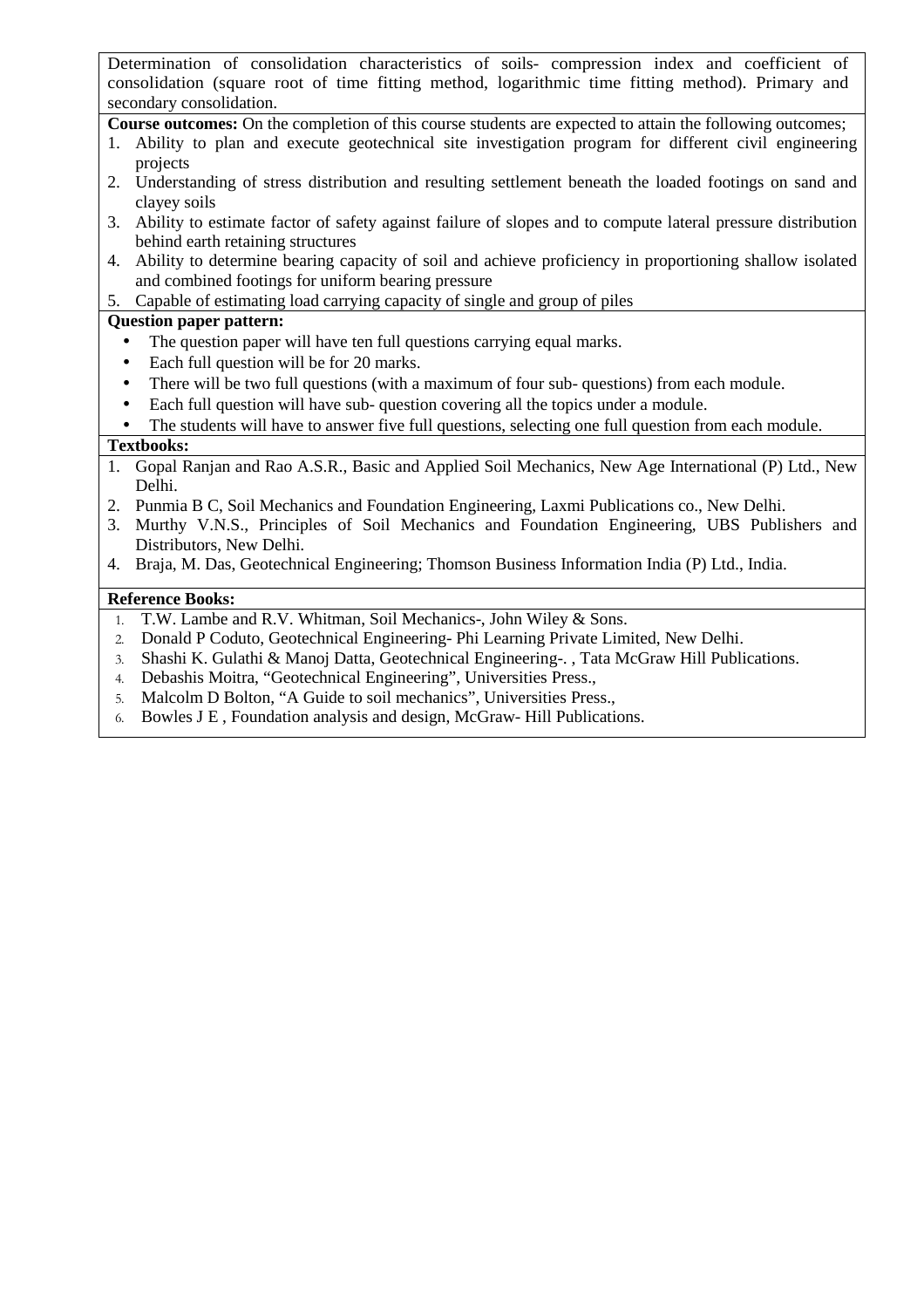| MUNICIPAL WASTEWATER ENGINEERING |               |                  |     |  |
|----------------------------------|---------------|------------------|-----|--|
| Course Code                      | <b>18CV55</b> | CIE Marks        | -46 |  |
| Teaching Hours/Week (L:T:P)      | (3:0:0)       | <b>SEE Marks</b> | -60 |  |
| Credits                          |               | Exam Hours       |     |  |

**Course Learning Objectives:** This course will enable students to;

1. Understand the various water demands and population forecasting methods.

2. Understand and design different unit operations and unit process in involved in wastewater treatment process

3.Understand the concept and design of various physicochemical treatment units

4. Understand the concept and design of various biological treatment units

5. Understand the concept of various advance waste water and low cost treatment processes for rural areas.

**Module-1** 

**Introduction**: Need for sanitation, methods of sewage disposal, types of sewerage systems, dry weather flow, wet weather flow, factors effecting dry and wet weather flow on design of sewerage system, estimation of storm water flow, time of concentration flow, numericals.

**Sewer appurtenances**: Manholes, catch basins, oil and grease traps. P, Q and S traps. Material of sewers, shape of sewers, laying and testing of sewers, ventilation of sewers basic principles of house drainage.

## **Module-2**

**Design of sewers**: Hydraulic formula to determine velocity and discharge. Self cleansing and non scouring velocity. Design of hydraulic elements for circular sewers for full flow and half flow conditions.

**Waste water characteristics**: sampling, significance and techniques, physical, chemical and biological characteristics, flow diagram for municipal waste water

Treatment unit operations and process. Estimation of BOD. Reaction kinetics (zero order, 1<sup>st</sup> order and 2<sup>nd</sup> order).

# **Module-3**

**Treatment of municipal waste water**: Screens: types, disposal. Grit chamber, oil and grease removal. primary and secondary settling tanks.

**Disposal of effluents:** Dilution, self-purification phenomenon, oxygen sag curve, zones of purification, sewage farming, sewage sickness, numerical problems on disposal of effluents. Streeter-Phelps equation.

### **Module-4**

**Biological Treatment Process:** Suspended growth system - conventional activated sludge process and its modifications. Attached growth system – trickling filter, bio-towers and rotating biological contactors. Principle of stabilization ponds, oxidation ditch, Sludge digesters(aerobic and anaerobic), Equalization., thickeners and drying beds.

#### **Module-5**

**Advanced Wastewater Treatment**: Need and technologies used. Nitrification and Denitrification Processes, Phosphorous removal. Advance oxidation processes (AOPs), Electro coagulation.

**Rural sanitation:** Low cost treatment process: Working principal and design of septic tanks for small community in rural and urban areas, two-pit latrines, eco-toilet and soak pits.

**Course outcomes:** After studying this course, the students will be able to:

- 1. Select the appropriate sewer appurtenances and materials in sewer network.
- 2. Design the sewers network and understand the self purification process in flowing water.
- 3.Deisgn the varies physic- chemical treatment units
- 4. Design the various biological treatment units
- 5. Design various AOPs and low cost treatment units.

### **Question paper pattern:**

- The question paper will have ten full questions carrying equal marks.
- Each full question will be for 20 marks.
- There will be two full questions (with a maximum of four sub- questions) from each module.
- Each full question will have sub- question covering all the topics under a module.
- The students will have to answer five full questions, selecting one full question from each module.

**Textbooks**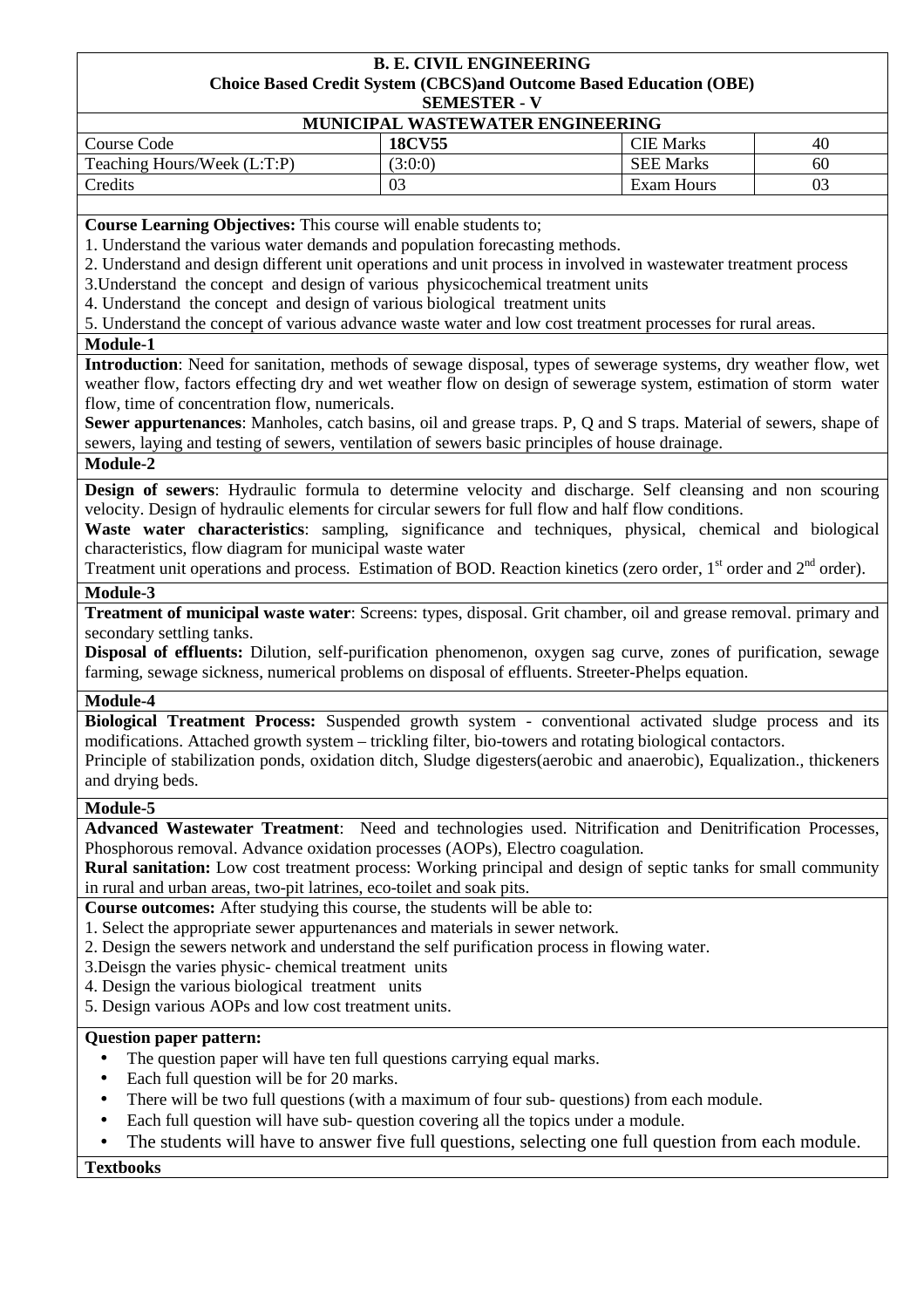- 1. Howard S. Peavy, Donald R. Rowe, George T, "Environmental Engineering" Tata McGraw Hill, New York, Indian Edition, 2013
- 2. B C Punmia, "Environmental Engineering vol-II", Laxmi Publications  $2<sup>nd</sup>$ , 2016
- 3. Karia G.L., and Christian R.A, "Wastewater Treatment Concepts and Design Approach", Prentice Hall of India Pvt. Ltd., New Delhi. 3<sup>rd,</sup> Edition, 2017
- 4. S.K.Garg, "Environmental Engineering vol-II, Water supply Engineering", Khanna Publishers, New Delhi, 28<sup>th</sup> edition and 2017

- 1. CPHEEO manual on sewage treatment, Ministry of Urban Development, Government of India, New Delhi,1999
- 2. Mark.J Hammer, "Water & Waste Water Technology" John Wiley & Sons Inc., New York, 2008
- 3. Benefield R.D., and Randal C.W, "Biological Process Design for Wastewater Treatment", Prentice Hall, Englewood Chiffs, New Jersey 2012
- 4. Metcalf and Eddy Inc, "Wastewater Engineering Treatment and Reuse", Publishing Co. Ltd., New Delhi, 4th Edition, 2009.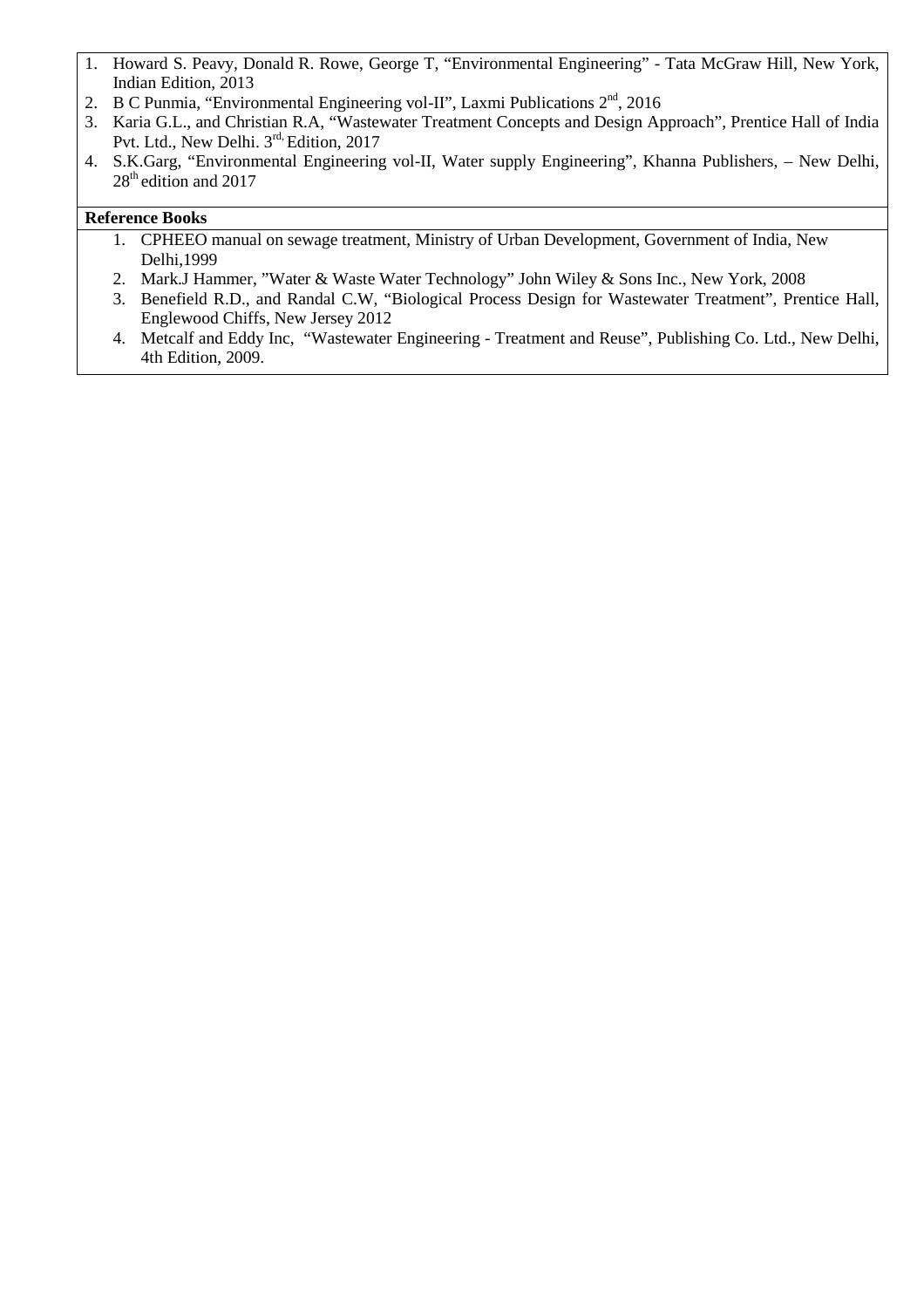| <b>B. E. CIVIL ENGINEERING</b><br><b>Choice Based Credit System (CBCS) and Outcome Based Education (OBE)</b><br><b>SEMESTER - V</b> |                                   |                  |    |  |  |  |
|-------------------------------------------------------------------------------------------------------------------------------------|-----------------------------------|------------------|----|--|--|--|
| <b>HIGHWAY ENGINEERING</b>                                                                                                          |                                   |                  |    |  |  |  |
| Course Code                                                                                                                         | <b>18CV56</b>                     | <b>CIE Marks</b> | 40 |  |  |  |
| Teaching Hours/Week(L:T:P)                                                                                                          | (3:0:0)<br>60<br><b>SEE Marks</b> |                  |    |  |  |  |
| Credits                                                                                                                             | 03<br>03<br><b>Exam Hours</b>     |                  |    |  |  |  |
|                                                                                                                                     |                                   |                  |    |  |  |  |

**Course Learning Objectives:** This course will enable students to;

- 1. Gain knowledge of different modes of transportation systems, history, development of highways and the organizations associated with research and development of the same in INDIA.
- 2. Understand Highway planning and development considering the essential criteria's (engineering and financial aspects, regulations and policies, socio economic impact).
- 3. Get insight to different aspects of geometric elements and train them to design geometric elements of a highway network.
- 4. Understand pavement and its components, pavement construction activities and its requirements.
- 5. Gain the skills of evaluating the highway economics by B/C, NPV, IRR methods and also introduce the students to highway financing concepts.

## **Module -1**

**Principles of Transportation Engineering:** Importance of transportation, Different modes of transportation and comparison, Characteristics of road transport Jayakar committee recommendations, and implementation – Central Road Fund, Indian Roads Congress, Central Road Research Institute.

**Highway Development and Planning:** Road types and classification, road patterns, planning surveys, master plan – saturation system of road planning, phasing road development in India, problems on best alignment among alternate proposals Salient Features of 3rd and 4thtwenty year road development plans and Policies, Present scenario of road development in India (NHDP & PMGSY) and in Karnataka (KSHIP & KRDCL) Road development plan - vision 2021.

**Highway Alignment and Surveys**: Ideal Alignment, Factors affecting the alignment, Engineering surveys-Map study, Reconnaissance, Preliminary and Final location & detailed survey, Reports and drawings for new and re-aligned projects.

## **Module -2**

**Highway Geometric Design of horizontal alignment elements:** Cross sectional elements–width, surface, camber, Sight distances–SSD, OSD, ISD, HSD, Radius of curve, Transition curve, Design of horizontal and vertical alignment–curves, super-elevation, widening, gradients, summit and valley curves.

### **Module -3**

Pavement Materials: Sub grade soil - desirable properties-HRB soil classification-determination of CBR and modulus of sub grade reaction with Problems Aggregates- Desirable properties and tests, Bituminous materials- Explanation on Tar, bitumen, cutback and emulsion-tests on bituminous material Pavement Design: Pavement types, component parts of flexible and rigid pavements and their functions, ESWL and its determination (Graphical method only)-Examples.

### **Module -4**

Pavement Construction: Design of soil aggregate mixes by Rothfuch's method. Uses and properties of bituminous mixes and cement concrete in pavement construction. Earthwork; cutting and Filling, Preparation of subgrade, Specification and construction of i) Granular Sub base, ii) WBM Base iii) WMM base,iv) Bituminous Macadam v) Dense Bituminous Macadam vi) Bituminous Concrete,vii) Dry Lean Concrete sub base and PQC viii) concrete roads.

**Module -5**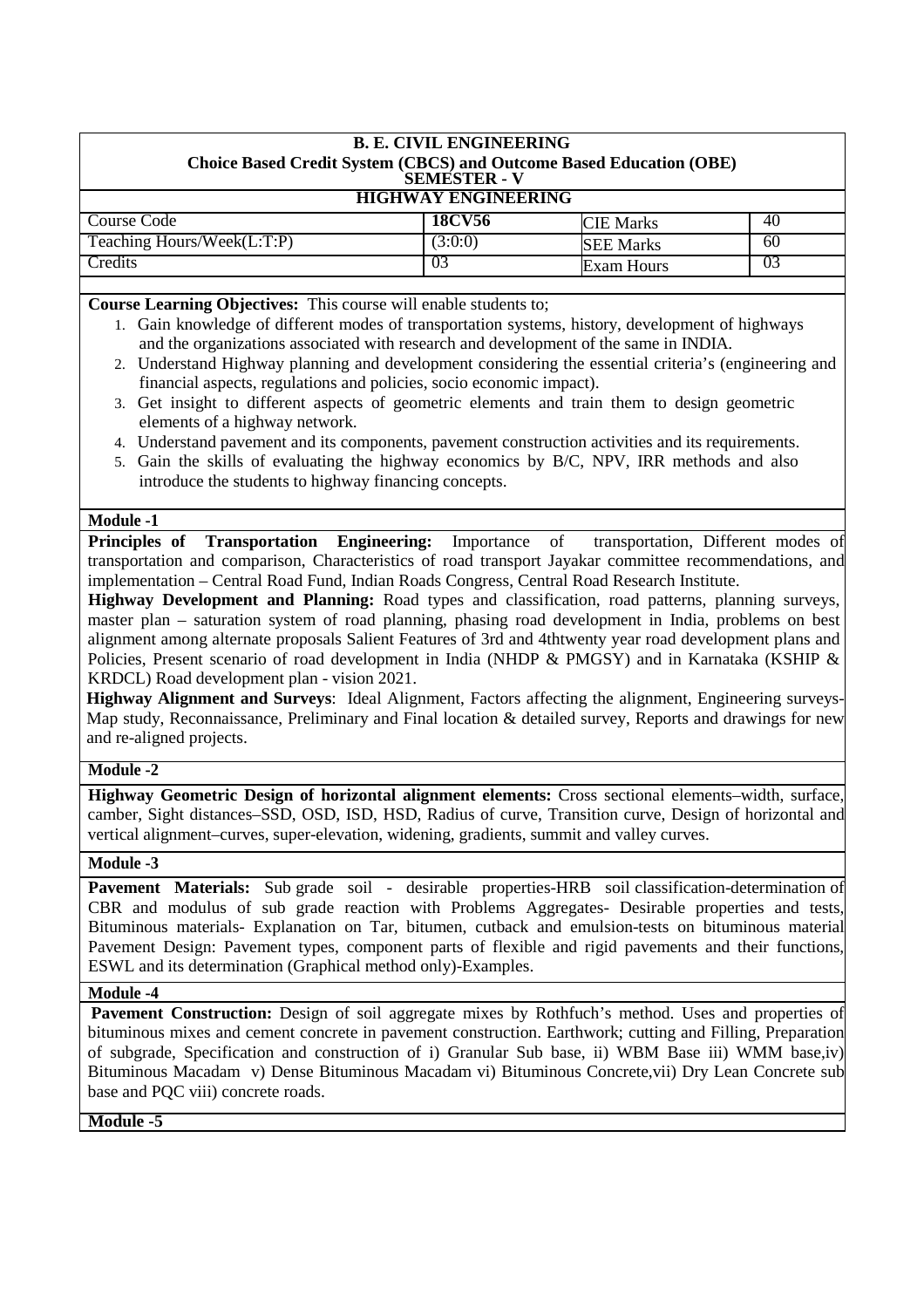**Highway Drainage:** Significance and requirements, Surface drainage system and design-Examples, sub surface drainage system, design of filter materials, Types of cross drainage structures, their choice and location.

**Highway Economics:** Highway user benefits, VOC using charts only-Examples, Economic analysis - annual cost method-Benefit Cost Ratio method-NPV-IRR methods- Examples, Highway financing-BOT-BOOT concepts.

**Course Outcomes:** After studying this course, students will be able to:

- 1. Acquire the capability of proposing a new alignment or re-alignment of existing roads, conduct necessary field investigation for generation of required data.
- 2. Evaluate the engineering properties of the materials and suggest the suitability of the same for pavement construction.
- 3. Design road geometrics, structural components of pavement and drainage.
- 4. Evaluate the highway economics by few select methods and also will have a basic knowledge of various highway financing concepts.

### **Question paper pattern:**

- The question paper will have ten full questions carrying equal marks.
- Each full question will be for 20 marks.
- There will be two full questions (with a maximum of four sub- questions) from each module.
- Each full question will have sub- question covering all the topics under a module.
- The students will have to answer five full questions, selecting one full question from each module.

### **Textbooks:**

- 1. S K Khanna and C E G Justo, "Highway Engineering", Nem Chand Bros, Roorkee.
- 2. L R Kadiyali, "Highway Engineering", Khanna Publishers, New Delhi.
- 3. R Srinivasa Kumar, "Highway Engineering", University Press.
- 4. K. P.Subramanium, "Transportation Engineering", SciTech Publications, Chennai.

- 1. Relevant IRC Codes.
- 2. Specifications for Roads and Bridges-MoR T&H, IRC, New Delhi.
- 3. C. JotinKhisty, B. Kentlal, "Transportation Engineering", PHI Learning Pvt. Ltd. New Delhi.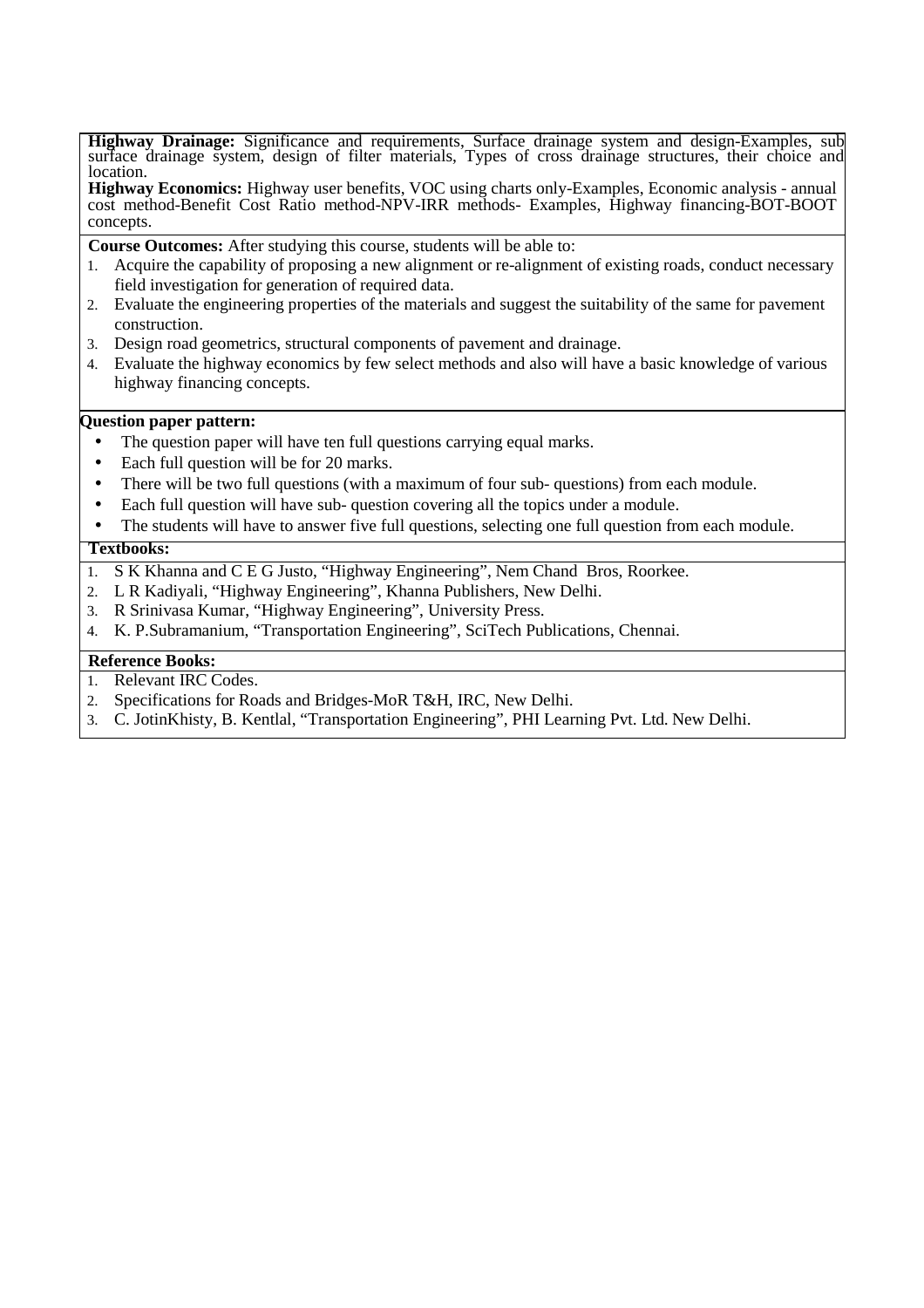| <b>B. E. CIVIL ENGINEERING</b>                                                                                                                                    |                                                  |                   |    |  |  |
|-------------------------------------------------------------------------------------------------------------------------------------------------------------------|--------------------------------------------------|-------------------|----|--|--|
| <b>Choice Based Credit System (CBCS) and Outcome Based Education (OBE)</b>                                                                                        |                                                  |                   |    |  |  |
|                                                                                                                                                                   | <b>SEMESTER - V</b><br><b>SURVEYING PRACTICE</b> |                   |    |  |  |
| <b>Course Code</b><br><b>18CVL57</b><br><b>CIE Marks</b><br>40                                                                                                    |                                                  |                   |    |  |  |
| Teaching Hours/Week(L:T:P)                                                                                                                                        | (0:2:2)                                          | <b>SEE Marks</b>  | 60 |  |  |
| Credits                                                                                                                                                           | 02                                               | <b>Exam Hours</b> | 03 |  |  |
|                                                                                                                                                                   |                                                  |                   |    |  |  |
| Course Learning Objectives: This course will enable students to                                                                                                   |                                                  |                   |    |  |  |
| 1. Apply the basic principles of engineering surveying and measurements                                                                                           |                                                  |                   |    |  |  |
| 2. Followeffectivelyfieldproceduresrequiredforaprofessionalsurveyor                                                                                               |                                                  |                   |    |  |  |
| 3. Use techniques, skills and conventional surveying instruments necessary for engineering practice.                                                              |                                                  |                   |    |  |  |
| 1. a) Measurements of distances using tape along with horizontal planes and slopes, direct                                                                        |                                                  |                   |    |  |  |
| ranging.                                                                                                                                                          |                                                  |                   |    |  |  |
| b) Setting out perpendiculars. Use of cross staff, optical square.                                                                                                |                                                  |                   |    |  |  |
| Measurements of bearings / directions using prismatic compass, setting of geometrical figures<br>2.<br>using prismatic compass.                                   |                                                  |                   |    |  |  |
| Determination of distance between two inaccessible points using compass and<br>3.                                                                                 |                                                  |                   |    |  |  |
| Determination of reduced levels of points using dumpy level/auto level (simple<br>4.                                                                              |                                                  |                   |    |  |  |
| 5. Determination of reduced levels of points using dumpy level/auto level (differential leveling                                                                  |                                                  |                   |    |  |  |
| and inverted leveling).                                                                                                                                           |                                                  |                   |    |  |  |
| To determine the difference in elevation between two points using Reciprocal leveling and to<br>6.<br>determine the collimation error.                            |                                                  |                   |    |  |  |
|                                                                                                                                                                   |                                                  |                   |    |  |  |
| To conduct profile leveling, cross sectioning and block leveling. Plotting profile and cross<br>7.<br>sectioning in excel. Block contour on graph paper to scale. |                                                  |                   |    |  |  |
| Measurement of horizontal angle by repetition and reiteration methods and Measurement of<br>8.                                                                    |                                                  |                   |    |  |  |
| vertical angles using theodolite.                                                                                                                                 |                                                  |                   |    |  |  |
| 9. Determination of horizontal distance and vertical height to a base in accessible object using                                                                  |                                                  |                   |    |  |  |
| theodolite by single plane and double plane method.                                                                                                               |                                                  |                   |    |  |  |
| 10. To determine distance and elevation using tachometric surveying with horizontal and inclined                                                                  |                                                  |                   |    |  |  |
| line of sight.                                                                                                                                                    |                                                  |                   |    |  |  |
| 11. Closed traverse surveying using Theodolite and applying corrections for error of closure by                                                                   |                                                  |                   |    |  |  |
| transit rule and Bowditch rule.                                                                                                                                   |                                                  |                   |    |  |  |
| 12. To locate the points using Radiation and Intersection method of Plane table surveying.                                                                        |                                                  |                   |    |  |  |
| 13. To solve three point problem in plane table using Bessel's graphical solution.                                                                                |                                                  |                   |    |  |  |
| 14. DemonstrationofMinorinstrumentslikeClinometer,CeylonGhattracer,Boxsextant,Hand level,<br>Planimeter, nautical extant and Penta graph.                         |                                                  |                   |    |  |  |
| Course Outcomes: After a successful completion of the course, the student will be able to:                                                                        |                                                  |                   |    |  |  |
| Apply the basic principles of engineering surveying and for linear and angular measurements.<br>ı.                                                                |                                                  |                   |    |  |  |
| Comprehendeffectivelyfieldproceduresrequiredforaprofessionalsurveyor.<br>2.                                                                                       |                                                  |                   |    |  |  |
| 3. Use techniques, skills and conventional surveying<br>for<br>instruments<br>necessary                                                                           |                                                  |                   |    |  |  |
| engineering practice.                                                                                                                                             |                                                  |                   |    |  |  |
| <b>Question paper pattern:</b>                                                                                                                                    |                                                  |                   |    |  |  |
| All are individual experiments.                                                                                                                                   |                                                  |                   |    |  |  |
| Instructions as printed on the cover page of answer script for split up of marks to be strictly<br>$\bullet$                                                      |                                                  |                   |    |  |  |
| followed.<br>All exercises are to be included for practical examination.                                                                                          |                                                  |                   |    |  |  |
| <b>Textbooks:</b>                                                                                                                                                 |                                                  |                   |    |  |  |
| B.C.Punmia, "Surveying Vol.1", LaxmiPublicationspvt.Ltd., New Delhi-2009.<br>1.                                                                                   |                                                  |                   |    |  |  |
| Kanetkar T P and S V Kulkarni, Surveying and Levelling Part I, Pune Vidyarthi Griha<br>2.                                                                         |                                                  |                   |    |  |  |
| Prakashan, 1988.                                                                                                                                                  |                                                  |                   |    |  |  |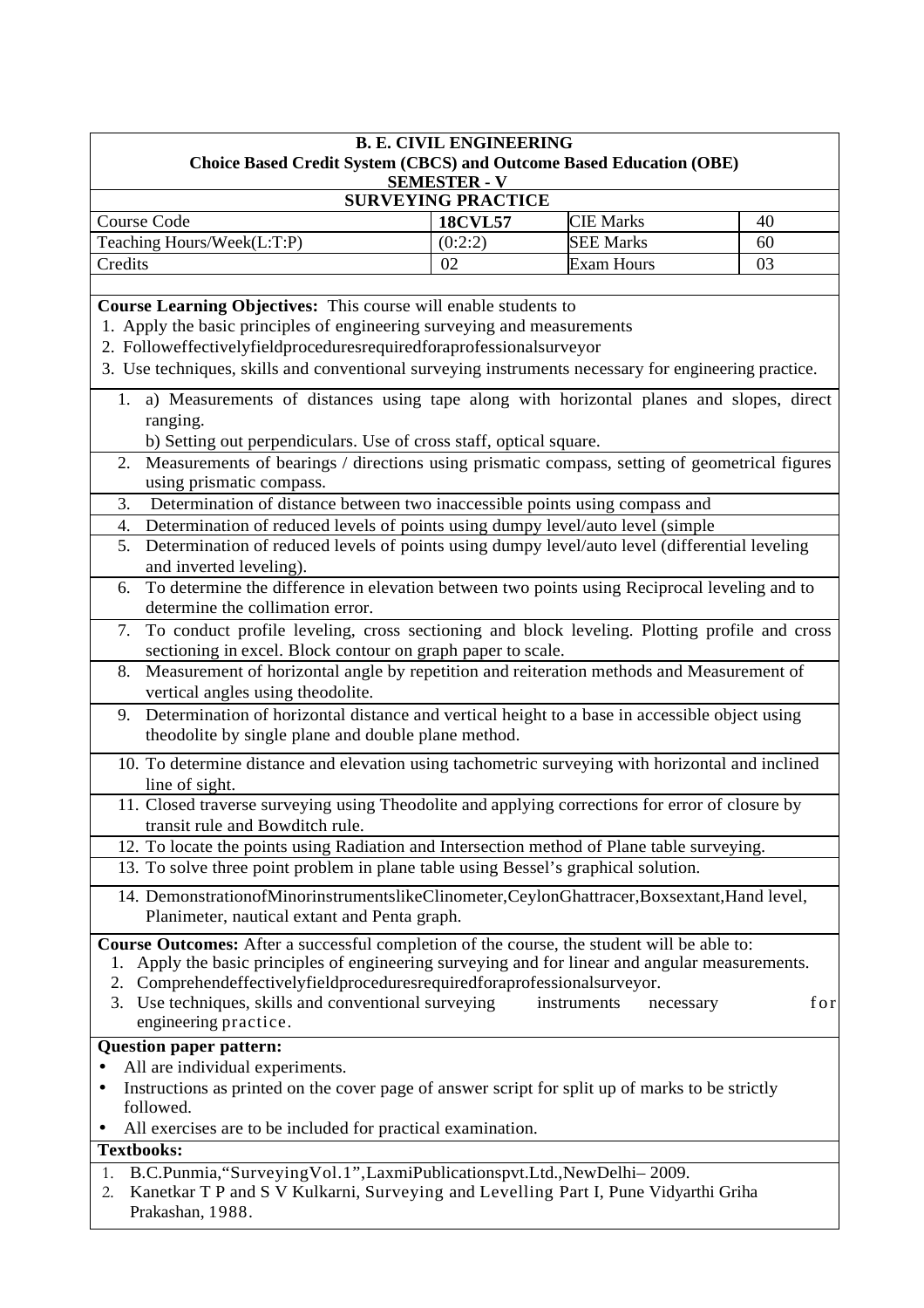# **Reference Books:**

1. S. K. Duggal, "SurveyingVol.1",Tata Mc Graw Hill Publishing Co. Ltd. New Delhi. 2009. 2. K.R.Arora, "SurveyingVol.1" Standard Book House, New Delhi.–2010.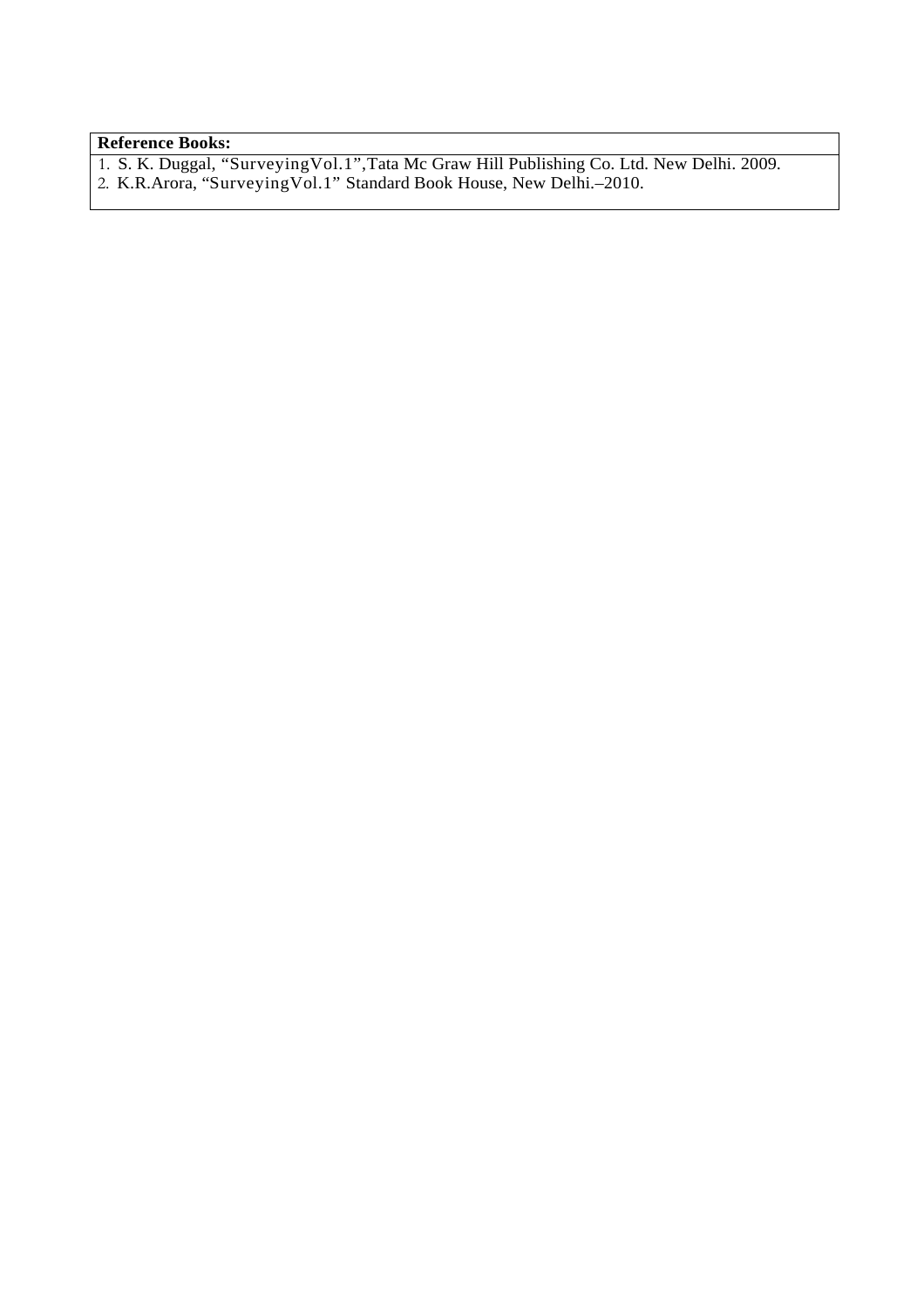| <b>B. E. CIVIL ENGINEERING</b><br><b>Choice Based Credit System (CBCS) and Outcome Based Education (OBE)</b> |                                                              |                  |    |  |  |
|--------------------------------------------------------------------------------------------------------------|--------------------------------------------------------------|------------------|----|--|--|
|                                                                                                              | <b>SEMESTER - V</b>                                          |                  |    |  |  |
|                                                                                                              | CONCRETE AND HIGHWAY MATERIALS LABORATORY                    |                  |    |  |  |
| <b>Course Code</b>                                                                                           | <b>18CVL58</b>                                               | <b>CIE Marks</b> | 40 |  |  |
| Teaching Hours/Week(L:T:P)                                                                                   | (0:2:2)                                                      | <b>SEE Marks</b> | 60 |  |  |
| Credits                                                                                                      | 02                                                           | Exam Hours       | 03 |  |  |
|                                                                                                              |                                                              |                  |    |  |  |
| Course Learning Objectives: This course will enable students                                                 |                                                              |                  |    |  |  |
| 1. To learn the procedure of testing concrete ingredients and properties of concrete as per standard code    |                                                              |                  |    |  |  |
| recommendations.                                                                                             |                                                              |                  |    |  |  |
| 2. To learn the procedure of testing bituminous materials as per standard code recommendations.              |                                                              |                  |    |  |  |
| 3. To relate material characteristics to various application of construction.                                |                                                              |                  |    |  |  |
| <b>Modules</b>                                                                                               |                                                              |                  |    |  |  |
| <b>Part A: Concrete Lab</b>                                                                                  |                                                              |                  |    |  |  |
| 1. Tests on Cement:                                                                                          |                                                              |                  |    |  |  |
| <b>Normal Consistency</b><br>a.                                                                              |                                                              |                  |    |  |  |
| Setting time<br>b.                                                                                           |                                                              |                  |    |  |  |
| Compressive strength<br>c.                                                                                   |                                                              |                  |    |  |  |
| fineness by air permeability test<br>d.                                                                      |                                                              |                  |    |  |  |
| specific gravity<br>e.                                                                                       |                                                              |                  |    |  |  |
| 2. Tests on Concrete:                                                                                        |                                                              |                  |    |  |  |
| Design of concrete mix as per IS-10262<br>a.                                                                 |                                                              |                  |    |  |  |
| Tests on fresh concrete:<br>b.                                                                               |                                                              |                  |    |  |  |
| i. slump,                                                                                                    |                                                              |                  |    |  |  |
| ii. compaction factor and                                                                                    |                                                              |                  |    |  |  |
| iii. Vee Bee test<br>Tests on hardened concrete:<br>$\mathbf{c}$ .                                           |                                                              |                  |    |  |  |
| i. compressive strength test,                                                                                |                                                              |                  |    |  |  |
| ii. split tensile strength test,                                                                             |                                                              |                  |    |  |  |
| iii. flexural strength test                                                                                  |                                                              |                  |    |  |  |
| d. NDT tests by re bound hammer and pulse velocity test.                                                     |                                                              |                  |    |  |  |
| <b>Tests on Self Compacting Concrete:</b><br>3.                                                              |                                                              |                  |    |  |  |
| Design of self compacting concrete, As per Is 10262:2019<br>a.                                               |                                                              |                  |    |  |  |
| slump flow test,<br>b.                                                                                       |                                                              |                  |    |  |  |
| V-funnel test,<br>c.                                                                                         |                                                              |                  |    |  |  |
| J-Ring test,<br>d.                                                                                           |                                                              |                  |    |  |  |
| U Box test and<br>e.                                                                                         |                                                              |                  |    |  |  |
| L Box test<br>$f_{\cdot}$                                                                                    |                                                              |                  |    |  |  |
| Part B: Highway materials Lab                                                                                |                                                              |                  |    |  |  |
| <b>Tests on Aggregates</b>                                                                                   |                                                              |                  |    |  |  |
| <b>Aggregate Crushing value</b><br>a.                                                                        |                                                              |                  |    |  |  |
| b. Los Angeles abrasion test                                                                                 |                                                              |                  |    |  |  |
|                                                                                                              | c. Aggregate impact test                                     |                  |    |  |  |
| d. Aggregate shape tests (combined index and angularity number)<br><b>Tests on Bituminous Materials</b>      |                                                              |                  |    |  |  |
|                                                                                                              |                                                              |                  |    |  |  |
| <b>Penetration test</b><br>a.                                                                                |                                                              |                  |    |  |  |
| b. Ductility test                                                                                            |                                                              |                  |    |  |  |
| c. Softening point test                                                                                      |                                                              |                  |    |  |  |
| d. Specific gravity test<br>e. Viscosity test by tarviscometer                                               |                                                              |                  |    |  |  |
|                                                                                                              | Bituminous Mix Design by Marshal Method (Demonstration only) |                  |    |  |  |
| <b>Tests on Soil</b><br>3.                                                                                   |                                                              |                  |    |  |  |
| Wet sieve analysis<br>a.                                                                                     |                                                              |                  |    |  |  |
| CBR test<br>b.                                                                                               |                                                              |                  |    |  |  |
|                                                                                                              |                                                              |                  |    |  |  |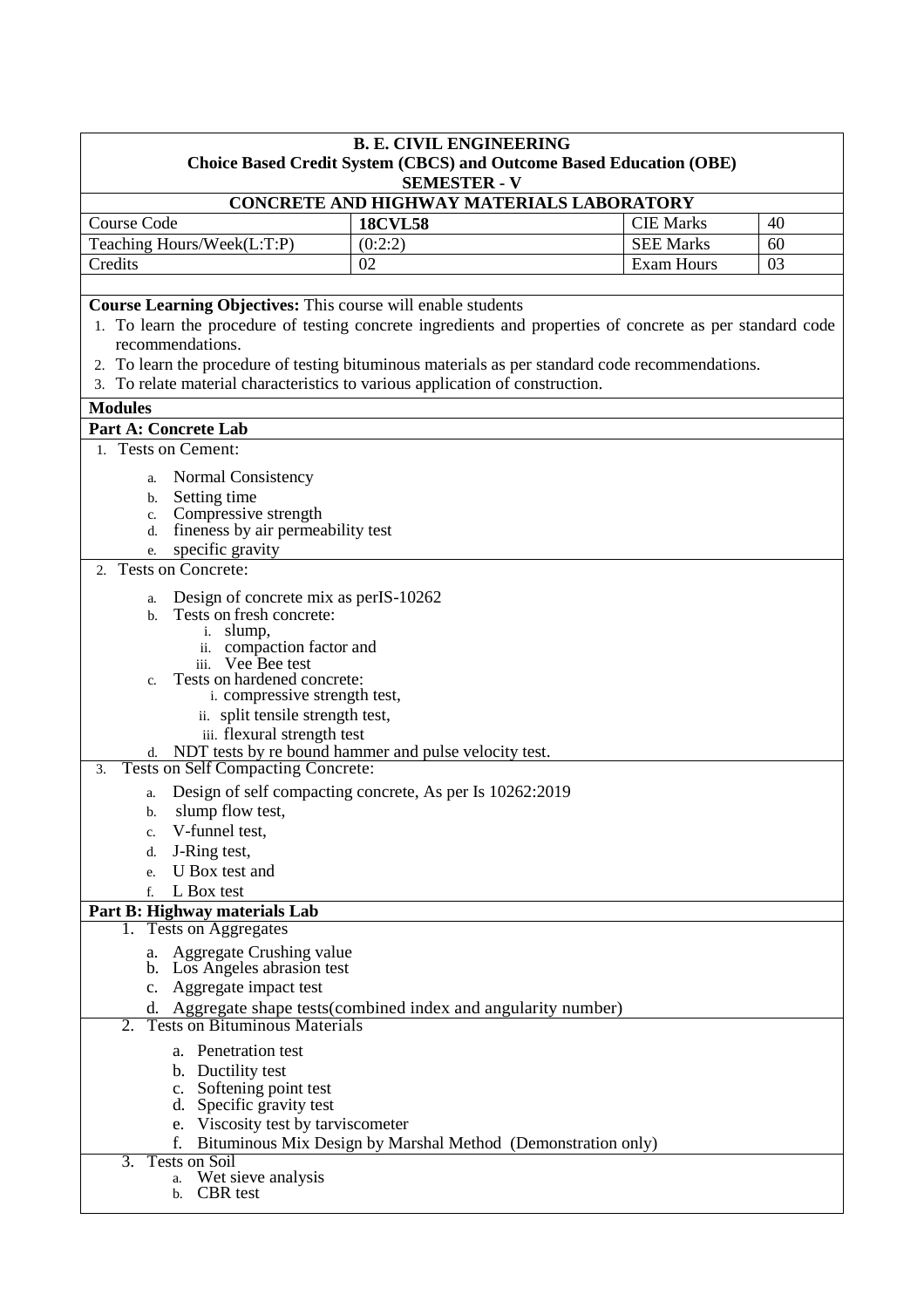**Course Outcomes:** During this course, students will develop expertise in

- 1. Able to interpret the experimental results of concrete and highway materials based on laboratory tests.
- 2. Determine the quality and suitability of cement.
- 3. Design appropriate concrete mix Using Professional codes.
- 4. Determine strength and quality of concrete.
- 5. Evaluate the strength of structural elements using NDT techniques.
- 6. Test the soil for its suitability as sub grade soil for pavements.

# **Question paper pattern:**

- All are individual experiments
- Instructions as printed on the cover page of answer script for split up of marks to be strictly followed.
- All exercises are to be included for practical examination.

- 1. M. L. Gambir, "Concrete Manual", Danpat Rai and sons, New Delhi
- 2. Shetty M.S, "Concrete Technology", S. Chand &Co. Ltd, New Delhi.
- 3. Mehta P.K, "Properties of Concrete", Tata McGraw Hill Publications, New Delhi.
- 4. Neville AM, "Properties of Concrete", ELBS Publications, London.
- 5. Relevant BIS codes.
- 6. S K Khanna, C E G Justo and A Veeraragavan, "Highway Materials Testing Laboratory Manual", Nem Chand Bros, Roorkee.
- 7. L R Kadiyali, "Highway Engineering", Khanna Publishers, New Delhi.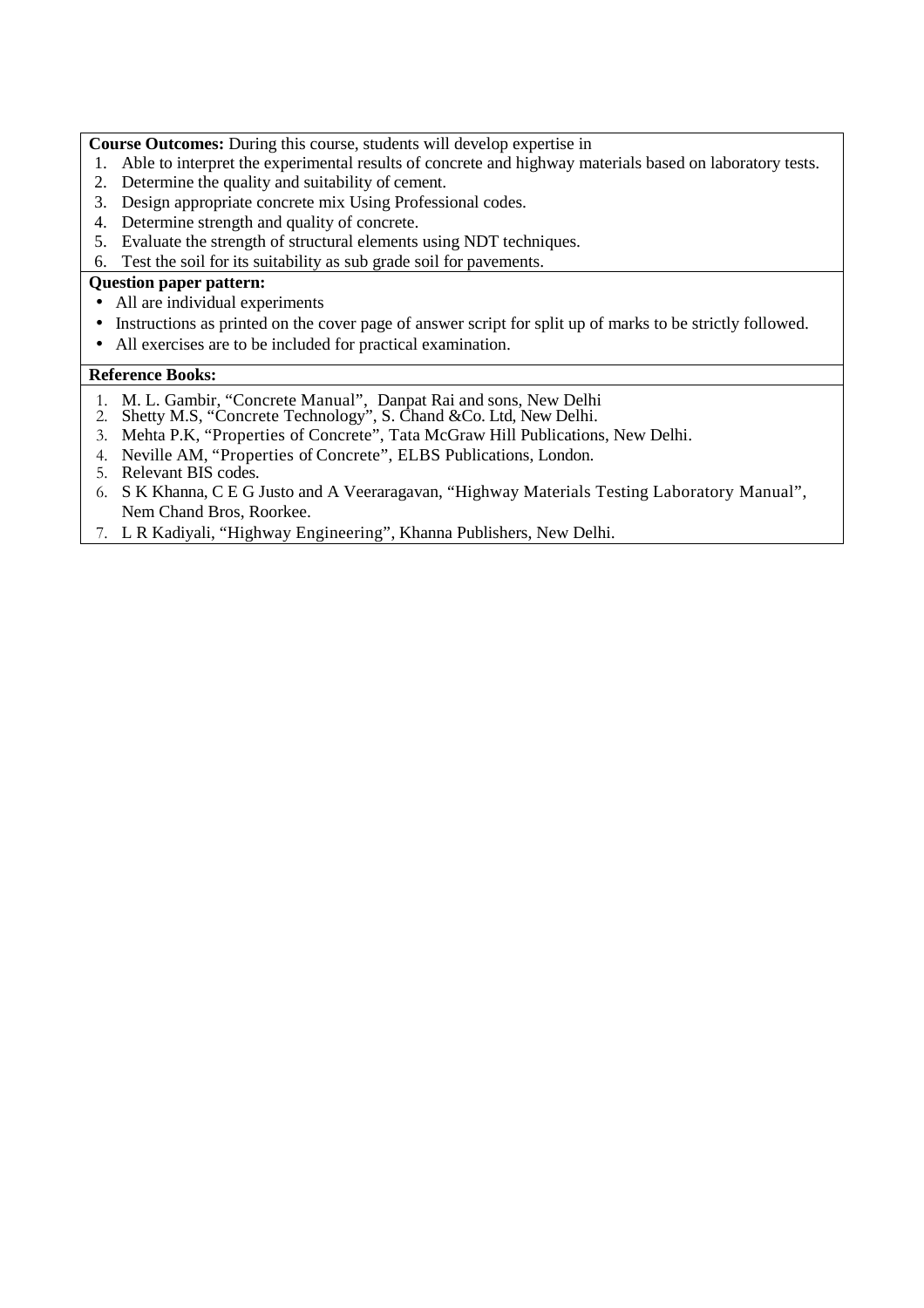## **B.E IN CIVIL ENGINEERING(CV-2018-19) Outcome Based Education (OBE) and Choice Based Credit System (CBCS) SEMESTER – V**

| <b>ENVIRONMENTAL STUDIES</b>                                                                                                                                                                                             |                                                                                                                                                                                                                                                                                                                                                                           |                                |                              |                            |  |
|--------------------------------------------------------------------------------------------------------------------------------------------------------------------------------------------------------------------------|---------------------------------------------------------------------------------------------------------------------------------------------------------------------------------------------------------------------------------------------------------------------------------------------------------------------------------------------------------------------------|--------------------------------|------------------------------|----------------------------|--|
| Course Code                                                                                                                                                                                                              |                                                                                                                                                                                                                                                                                                                                                                           | <b>18CIV59</b>                 | <b>CIE Marks</b>             | 40                         |  |
|                                                                                                                                                                                                                          | Teaching Hours / Week (L:T:P)                                                                                                                                                                                                                                                                                                                                             | (1:0:0)                        | <b>SEE Marks</b>             | 60                         |  |
| Credits                                                                                                                                                                                                                  |                                                                                                                                                                                                                                                                                                                                                                           | 01                             | <b>Exam Hours</b>            | 02                         |  |
| Module - 1                                                                                                                                                                                                               |                                                                                                                                                                                                                                                                                                                                                                           |                                |                              |                            |  |
| Deforestation.                                                                                                                                                                                                           | Ecosystems (Structure and Function): Forest, Desert, Wetlands, Riverine, Oceanic and Lake.<br>Biodiversity: Types, Value; Hot-spots; Threats and Conservation of biodiversity, Forest Wealth, and                                                                                                                                                                         |                                |                              |                            |  |
| Module - 2                                                                                                                                                                                                               |                                                                                                                                                                                                                                                                                                                                                                           |                                |                              |                            |  |
| Tidal and Wind.                                                                                                                                                                                                          | Advances in Energy Systems (Merits, Demerits, Global Status and Applications): Hydrogen, Solar, OTEC,                                                                                                                                                                                                                                                                     |                                |                              |                            |  |
|                                                                                                                                                                                                                          | Natural Resource Management (Concept and case-studies): Disaster Management, Sustainable Mining, Cloud<br>Seeding, and Carbon Trading.                                                                                                                                                                                                                                    |                                |                              |                            |  |
| Module - 3                                                                                                                                                                                                               |                                                                                                                                                                                                                                                                                                                                                                           |                                |                              |                            |  |
| <b>Module - 4</b>                                                                                                                                                                                                        | <b>Environmental Pollution</b> (Sources, Impacts, Corrective and Preventive measures, Relevant Environmental<br>Acts, Case-studies): Surface and Ground Water Pollution; Noise pollution; Soil Pollution and Air Pollution.<br>Waste Management & Public Health Aspects: Bio-medical Wastes; Solid waste; Hazardous wastes; E-wastes;<br>Industrial and Municipal Sludge. |                                |                              |                            |  |
|                                                                                                                                                                                                                          | Global Environmental Concerns (Concept, policies and case-studies): Ground water depletion/recharging,<br>Climate Change; Acid Rain; Ozone Depletion; Radon and Fluoride problem in drinking water; Resettlement and<br>rehabilitation of people, Environmental Toxicology.                                                                                               |                                |                              |                            |  |
| Module - 5                                                                                                                                                                                                               |                                                                                                                                                                                                                                                                                                                                                                           |                                |                              |                            |  |
|                                                                                                                                                                                                                          | Latest Developments in Environmental Pollution Mitigation Tools (Concept and Applications): G.I.S. &<br>Remote Sensing, Environment Impact Assessment, Environmental Management Systems, ISO14001;<br>Environmental Stewardship-NGOs.<br>Field work: Visit to an Environmental Engineering Laboratory or Green Building or Water Treatment Plant or                       |                                |                              |                            |  |
|                                                                                                                                                                                                                          | Waste water treatment Plant; ought to be Followed by understanding of process and its brief documentation.<br>Course outcomes: At the end of the course, students will be able to:                                                                                                                                                                                        |                                |                              |                            |  |
| $\bullet$<br>$\bullet$                                                                                                                                                                                                   | CO1: Understand the principles of ecology and environmental issues that apply to air, land, and water<br>issues on a global scale,<br>CO2: Develop critical thinking and/or observation skills, and apply them to the<br>or question related to the environment.                                                                                                          |                                |                              | analysis of a problem      |  |
|                                                                                                                                                                                                                          | CO3: Demonstrate ecology knowledge of a complex relationship between biotic and a biotic                                                                                                                                                                                                                                                                                  |                                |                              |                            |  |
|                                                                                                                                                                                                                          | components.                                                                                                                                                                                                                                                                                                                                                               |                                |                              |                            |  |
| $\bullet$                                                                                                                                                                                                                | CO4: Apply their ecological knowledge to illustrate and graph a problem and describe the realities that                                                                                                                                                                                                                                                                   |                                |                              |                            |  |
| managers face when dealing with complex issues.<br><b>Question paper pattern:</b>                                                                                                                                        |                                                                                                                                                                                                                                                                                                                                                                           |                                |                              |                            |  |
| The Question paper will have 100 objective questions.<br>Each question will be for 01 marks<br>٠<br>Student will have to answer all the questions in an OMR Sheet.<br>$\bullet$<br>The Duration of Exam will be 2 hours. |                                                                                                                                                                                                                                                                                                                                                                           |                                |                              |                            |  |
| Sl. No.                                                                                                                                                                                                                  | <b>Title of the Book</b>                                                                                                                                                                                                                                                                                                                                                  | Name of the<br><b>Author/s</b> | <b>Name of the Publisher</b> | <b>Edition and</b><br>Year |  |
| Textbook/s                                                                                                                                                                                                               |                                                                                                                                                                                                                                                                                                                                                                           |                                |                              |                            |  |
|                                                                                                                                                                                                                          | <b>Environmental Studies</b>                                                                                                                                                                                                                                                                                                                                              | <b>Benny Joseph</b>            | Tata Mc Graw - Hill.         | $2nd$ Edition, 2012        |  |
|                                                                                                                                                                                                                          |                                                                                                                                                                                                                                                                                                                                                                           |                                |                              |                            |  |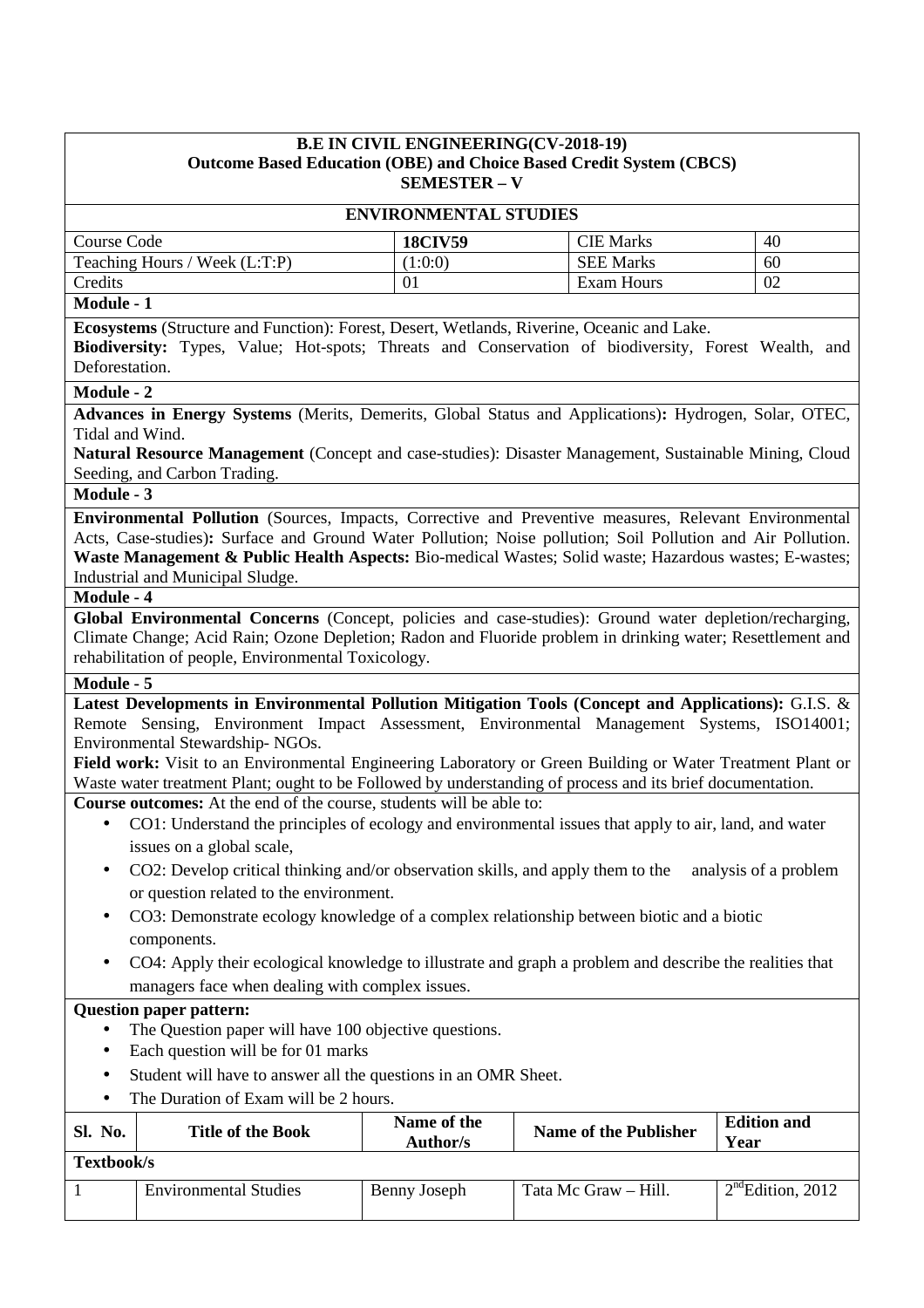| $\overline{2}$ . | <b>Environmental Studies</b>      | S M Prakash        | Pristine Publishing House, | $3rd$ Edition' 2018            |
|------------------|-----------------------------------|--------------------|----------------------------|--------------------------------|
|                  |                                   |                    | Mangalore                  |                                |
| $\overline{3}$   | Environmental Studies –           | R Rajagopalan      | <b>Oxford Publisher</b>    | 2005                           |
|                  | From Crisis to Cure               |                    |                            |                                |
|                  | <b>Reference Books</b>            |                    |                            |                                |
|                  | Principals of Environmental       | Raman Sivakumar    | Cengage learning,          | $2nd$ Edition, 2005            |
|                  | Science and Engineering           |                    | Singapur.                  |                                |
| 2                | Environmental Science -           | G.Tyler Miller Jr. | Thomson Brooks /Cole,      | $11^{\text{th}}$ Edition, 2006 |
|                  | working with the Earth            |                    |                            |                                |
| $\overline{3}$   | <b>Text Book of Environmental</b> | Pratiba Sing,      | Acme Learning Pvt. Ltd.    | $1st$ Edition                  |
|                  | and Ecology                       | AnoopSingh&        | New Delhi.                 |                                |
|                  |                                   | PiyushMalaviya     |                            |                                |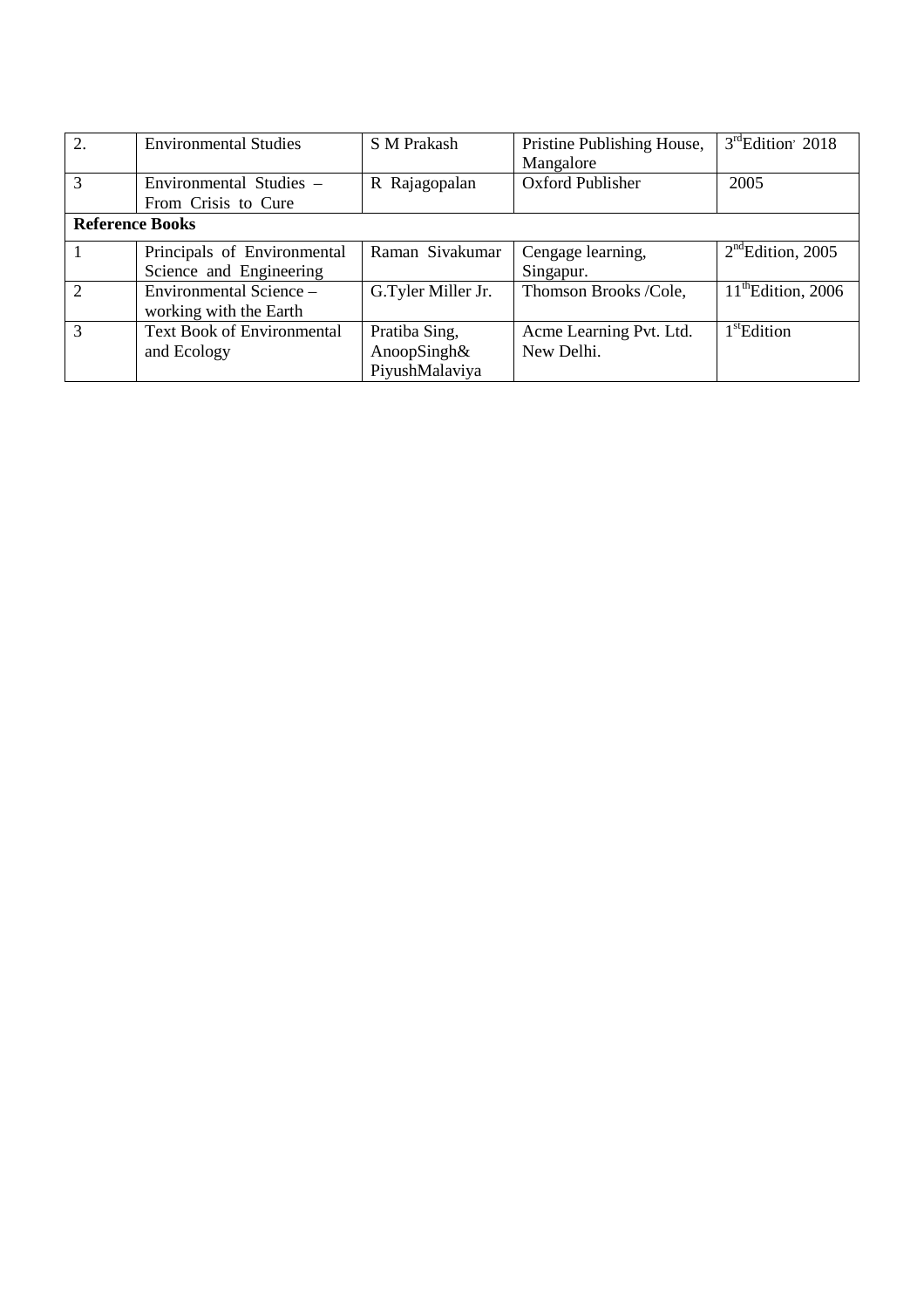| <b>B. E. CIVIL ENGINEERING</b><br>Choice Based Credit System (CBCS) and Outcome Based Education (OBE)<br><b>SEMESTER - VI</b> |               |                   |    |
|-------------------------------------------------------------------------------------------------------------------------------|---------------|-------------------|----|
|                                                                                                                               |               |                   |    |
| Course Code                                                                                                                   | <b>18CV61</b> | <b>CIE Marks</b>  | 40 |
| Teaching Hours/Week(L:T:P)                                                                                                    | (3:2:0)       | <b>SEE Marks</b>  | 60 |
| Credits                                                                                                                       | 04            | <b>Exam Hours</b> | 03 |
|                                                                                                                               |               |                   |    |

**Course Learning Objectives:** This course will enable students to

- 1. Understand advantages and disadvantages of steel structures, steel code provisions, and plastic behaviour of structural steel.
- 2. Learn Bolted connections and Welded connections.
- 3. Design of compression members, built-up columns and columns splices.
- 4. Design of tension members, simple slab base and gusseted base.
- 5. Design of laterally supported and un-supported steel beams.

### **Module -1**

**Introduction:** Advantages and Disadvantages of Steel Structures, Limit state method Limit State of Strength, Structural Stability, Serviceability Limit states, Failure Criteria of steel, Design Consideration, Loading and load combinations, IS code provisions, Specification and Section classification.

**Plastic Behavior of Structural Steel:** Introduction, Plastic theory, Plastic Hinge Concept, Plastic collapse load, load factor, Shape factor, Theorem of plastic collapse, Methods of Plastic analysis, Plastic analysis of Continuous Beams.

## **Module -2**

**Bolted Connections:** Introduction, Types of Bolts, Behavior of bolted joints, Design of High Strength friction Grip (HSFG) bolts, Design of Simple bolted Connections (Lap and Butt joints)and bracket connections.

**Welded Connections:** Introduction, Types and properties of welds, Effective areas of welds, Weld Defects, Simple welded joints for truss member and bracket connections, Advantages and Disadvantages of Bolted and Welded Connections.

## **Module -3**

**Design of Compression Members:** Introduction, Failure modes, Behavior of compression members, Sections used for compression members, Effective length of compression members, Design of compression members and built up Compression members, Design of Laced and Battened Systems.

### **Module -4**

**Design of Tension Members:** Introduction, Types of Tension members, Slenderness ratio, Modes of Failure, Factors affecting the strength of tension members, Design of Tension members and Lug angles, Splices, Gussets.

**Design of Column Bases:** Design of Simple Slab Base and Gusseted Base.

**Module -5** 

**Design of Beams:** Introduction, Beam types, Lateral Stability of beams, factors affecting lateral stability, Behavior of Beams in Bending, Design strength of laterally supported beams in Bending, Design of Laterally unsupported Beams [No Numerical Problems], Shear Strength of Steel Beams.

Beam to Beam Connections, Beam to Column Connection and Column Splices [No Numerical Problems].

**Course Outcomes:** After studying this course, students will be able to:

- 1. Possess knowledge of Steel Structures Advantages and Disadvantages of Steel structures, steel code provisions and plastic behaviour of structural steel.
- 2. Understand the Concept of Bolted and Welded connections.
- 3. Understand the Concept of Design of compression members, built-up columns and columns splices.
- 4. Understand the Concept of Design of tension members, simple slab base and gusseted base.
- 5. Understand the Concept of Design of laterally supported and un-supported steel beams.

# **Question paper pattern:**

- The question paper will have ten full questions carrying equal marks.
- Each full question will be for 20 marks.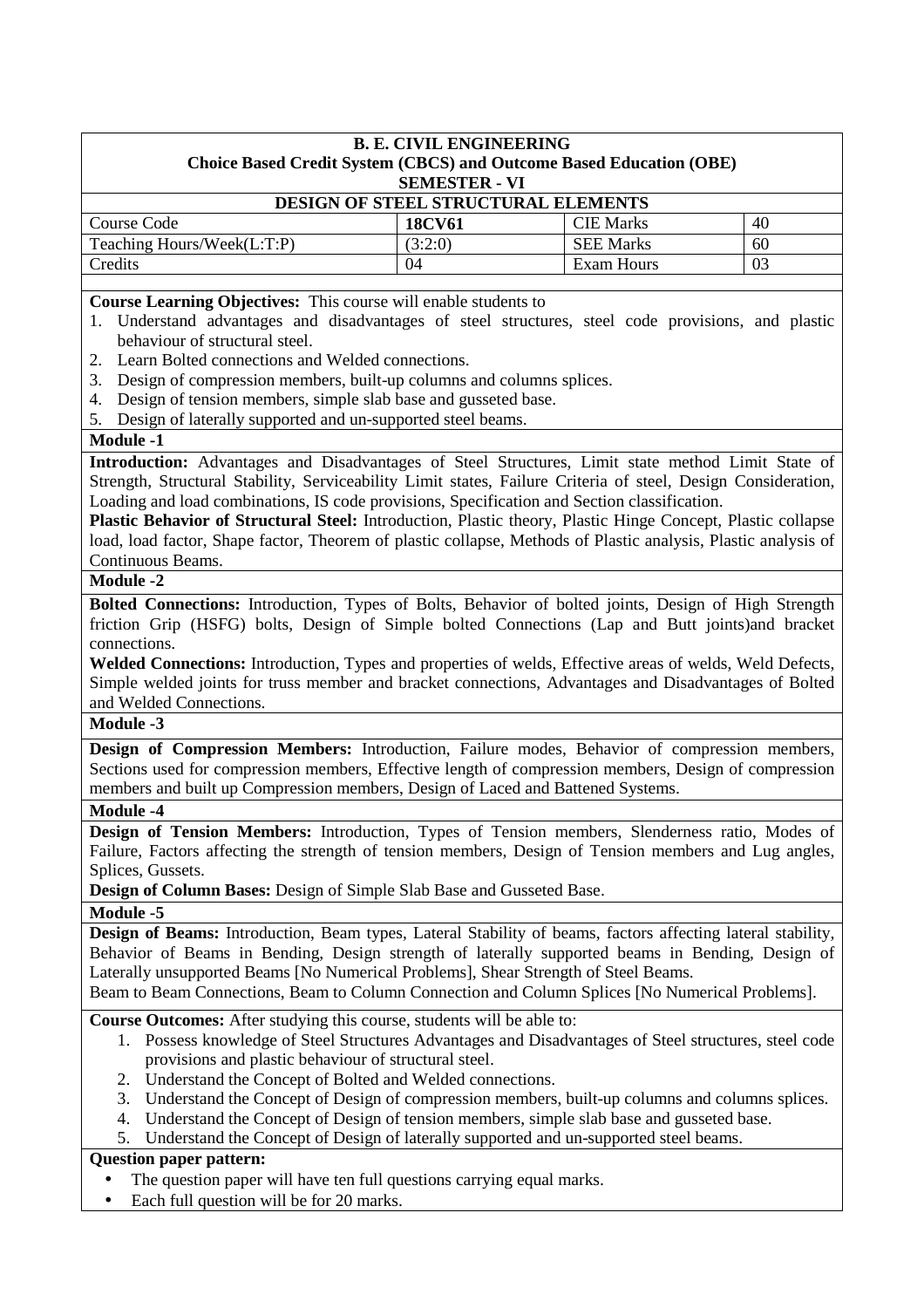- There will be two full questions (with a maximum of four sub- questions) from each module.
- Each full question will have sub- question covering all the topics under a module.
- The students will have to answer five full questions, selecting one full question from each module.

# **Textbooks:**

- 1. N Subramanian., "Design of Steel Structures" (2016), Oxford University Press, New Delhi.
- 2. Duggal S K., "Limit State Method of Design of Steel Structures", Tata McGraw Hill, New Delhi.

- 1. Dayarathnam P, "Design of Steel Structures", Scientific International Pvt. Ltd.
- 2. Kazim S M A and Jindal R S, "Design of Steel Structures", Prentice Hall of India, New Delhi.
- 3. IS 800-2007: General Construction in Steel Code Practice (Third revision), Bureau of Indian Standards, New Delhi.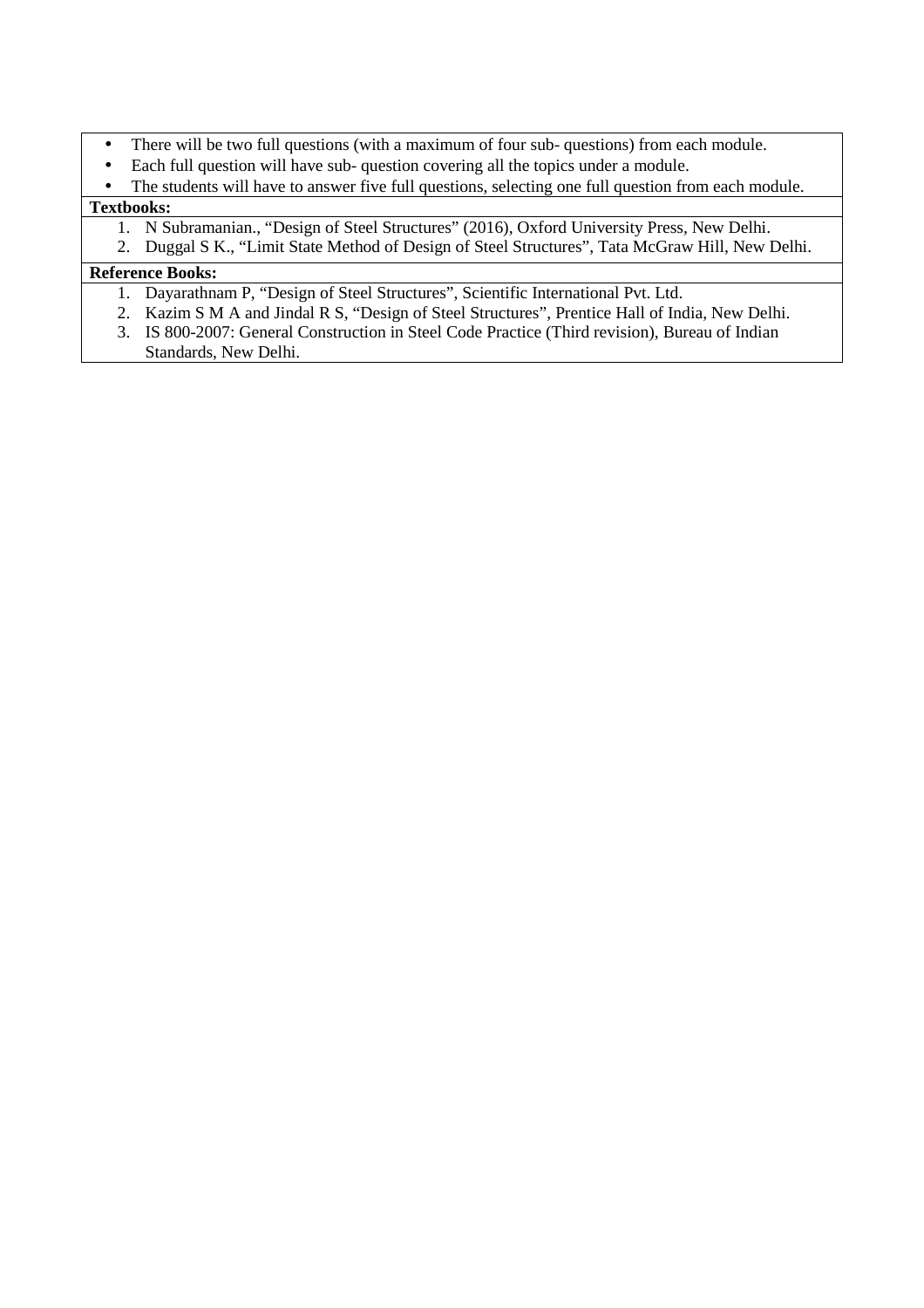| <b>B. E. CIVIL ENGINEERING</b>                                                                                                                                                                                                     |    |  |  |
|------------------------------------------------------------------------------------------------------------------------------------------------------------------------------------------------------------------------------------|----|--|--|
| <b>Choice Based Credit System (CBCS) and Outcome Based Education (OBE)</b><br><b>SEMESTER - VI</b>                                                                                                                                 |    |  |  |
| APPLIED GEOTECHNICAL ENGINEERING                                                                                                                                                                                                   |    |  |  |
| Course Code<br><b>CIE Marks</b><br><b>18CV62</b>                                                                                                                                                                                   | 40 |  |  |
| Teaching Hours/Week(L:T:P)<br><b>SEE Marks</b><br>(3:2:0)                                                                                                                                                                          | 60 |  |  |
| <b>Exam Hours</b><br>Credits<br>04                                                                                                                                                                                                 | 03 |  |  |
|                                                                                                                                                                                                                                    |    |  |  |
| Course Learning Objectives: This course will enable students to                                                                                                                                                                    |    |  |  |
| Appreciate basic concepts of soil mechanics as an integral part in the knowledge of Civil Engineering. Also<br>1.                                                                                                                  |    |  |  |
| to become familiar with foundation engineering terminology and understand how the principles of Geo-                                                                                                                               |    |  |  |
| technology are applied in the design of foundations                                                                                                                                                                                |    |  |  |
| Learn introductory concepts of Geotechnical investigations required for civil engineering projects<br>2.                                                                                                                           |    |  |  |
| emphasizing in situ investigations                                                                                                                                                                                                 |    |  |  |
| Conceptually learn various theories related to bearing capacity of soil and their application in the design of<br>3.                                                                                                               |    |  |  |
| shallow foundations and estimation of load carrying capacity of pile foundation                                                                                                                                                    |    |  |  |
| Estimate internal stresses in the soil mass and application of this knowledge in proportioning of shallow and<br>4.                                                                                                                |    |  |  |
| deep foundation fulfilling settlement criteria                                                                                                                                                                                     |    |  |  |
| 5. Study about assessing stability of slopes and earth pressure on rigid retaining structures                                                                                                                                      |    |  |  |
| Module-1                                                                                                                                                                                                                           |    |  |  |
| Soil Exploration: Introduction, Objectives and Importance, Stages and Methods of exploration- Test pits,<br>Borings, Geophysical methods, stabilization of boreholes, Sampling techniques, Undisturbed, disturbed and              |    |  |  |
| representative samples, Geophysical exploration and Bore hole log. Drainage and Dewatering methods,                                                                                                                                |    |  |  |
| estimation of depth of GWT (Hvorslev's method).                                                                                                                                                                                    |    |  |  |
| Module-2                                                                                                                                                                                                                           |    |  |  |
| Stress in Soils: Introduction, Boussinesq's and Westergaard's theory concentrated load, circular and rectangular                                                                                                                   |    |  |  |
| load, equivalent point load method, pressure distribution diagrams and contact pressure, Newmark's chart.                                                                                                                          |    |  |  |
| Foundation Settlement: Types of settlements and importance, Computation of immediate and consolidation                                                                                                                             |    |  |  |
| settlement, permissible differential and total settlements (IS 8009 part 1).                                                                                                                                                       |    |  |  |
| Module-3                                                                                                                                                                                                                           |    |  |  |
| Lateral Earth Pressure: Active, Passive and earth pressure at rest, Rankine's theory for cohesionless and                                                                                                                          |    |  |  |
| cohesive soils, Coulomb's theory, Rebhann's and Culmann's graphical construction.                                                                                                                                                  |    |  |  |
| Stability of Slopes : Assumptions, infinite and finite slopes, factor of safety, Swedish slip circle method for C                                                                                                                  |    |  |  |
| and C-ø (Method of slices) soils, Fellineous method for critical slip circle, use of Taylor's stability charts.                                                                                                                    |    |  |  |
| Module-4                                                                                                                                                                                                                           |    |  |  |
| Bearing Capacity of Shallow Foundation: Types of foundations, Determination of bearing capacity by                                                                                                                                 |    |  |  |
| Terzaghi's and BIS method (IS: 6403), Modes of shear failure, Factors affecting Bearing capacity of soil. Effect                                                                                                                   |    |  |  |
| of water table and/or eccentricity on bearing capacity of soil, field methods of determining bearing capacity of                                                                                                                   |    |  |  |
| soil: SPT and plate load test.                                                                                                                                                                                                     |    |  |  |
| <b>Module-5</b>                                                                                                                                                                                                                    |    |  |  |
| Pile Foundations: Types and classification of piles, single loaded pile capacity in cohesionless and cohesive                                                                                                                      |    |  |  |
| soils by static and Dynamic formulas, efficiency of Pile group, group capacity of piles in cohesionless and                                                                                                                        |    |  |  |
| cohesive soils, negative skin friction, pile load tests, Settlement of piles, under reamed piles (only introductory                                                                                                                |    |  |  |
| concepts – no derivation).                                                                                                                                                                                                         |    |  |  |
| Course outcomes: On the completion of this course students are expected to attain the following outcomes;                                                                                                                          |    |  |  |
| 1. Ability to plan and execute geotechnical site investigation program for different civil engineering projects<br>2. Understanding of stress distribution and resulting settlement beneath the loaded footings on sand and clayey |    |  |  |
| soils                                                                                                                                                                                                                              |    |  |  |
| Ability to estimate factor of safety against failure of slopes and to compute lateral pressure distribution<br>3.                                                                                                                  |    |  |  |
| behind earth retaining structures                                                                                                                                                                                                  |    |  |  |
| Ability to determine bearing capacity of soil and achieve proficiency in proportioning shallow isolated and<br>4.                                                                                                                  |    |  |  |
| combined footings for uniform bearing pressure                                                                                                                                                                                     |    |  |  |
| Capable of estimating load carrying capacity of single and group of piles<br>5.                                                                                                                                                    |    |  |  |
| <b>Question paper pattern:</b>                                                                                                                                                                                                     |    |  |  |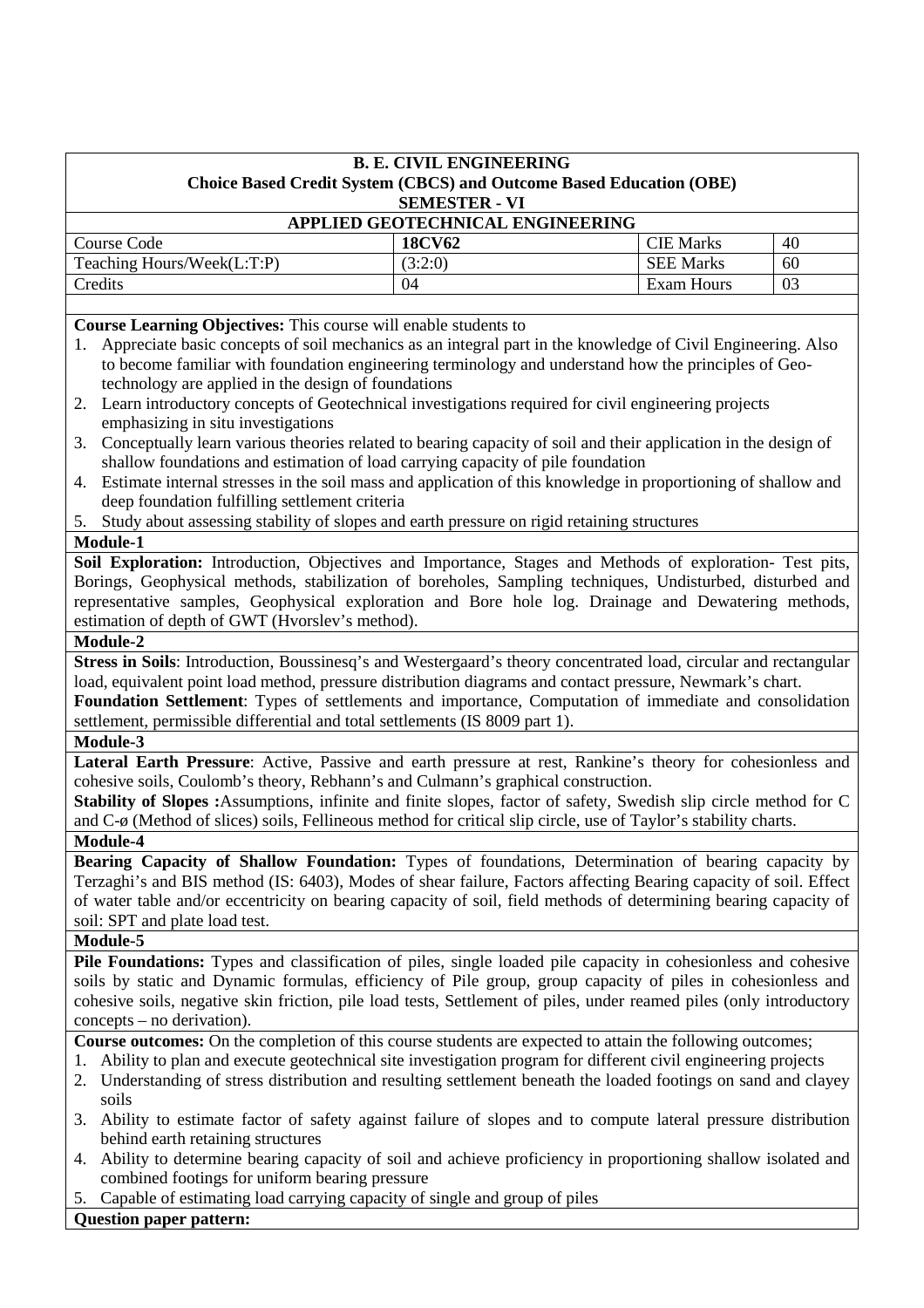### **Question paper pattern:**

- The question paper will have ten full questions carrying equal marks.
- Each full question will be for 20 marks.
- There will be two full questions (with a maximum of four sub-questions) from each module.
- Each full question will have sub-question covering all the topics under a module.

The students will have to answer five full questions, selecting one full question from each module.

### **Textbooks:**

- 1. Murthy V.N.S., Principles of Soil Mechanics and Foundation Engineering, UBS Publishers and Distributors, New Delhi.
- 2. K.R. Arora, Soil Mechanics and Foundation Engineering, Standard Publisher Distributors, New Delhi.
- 3. P C Varghese, Foundation Engineering, PHI India Learning Private Limited, New Delhi.
- 4. Punmia B C, Soil Mechanics and Foundation Engineering-(2017), 16thEdition, Laxmi Publications co., New Delhi.

- 1. T.W. Lambe and R.V. Whitman, Soil Mechanics-, John Wiley & Sons.
- 2. Donald P Coduto, Geotechnical Engineering- Phi Learning Private Limited, New Delhi.
- 3. Shashi K. Gulathi & Manoj Datta, Geotechnical Engineering-. , Tata McGraw Hill Publications.
- 4. Debashis Moitra, "Geotechnical Engineering", Universities Press.,
- 5. Malcolm D Bolton, "A Guide to soil mechanics", Universities Press.,
- 6. Bowles J E , Foundation analysis and design, McGraw- Hill Publications.
- 7. Bureau of Indian Standards: IS-1904, IS-6403, IS-8009, IS-2950, IS-2911 and all other relevant codes.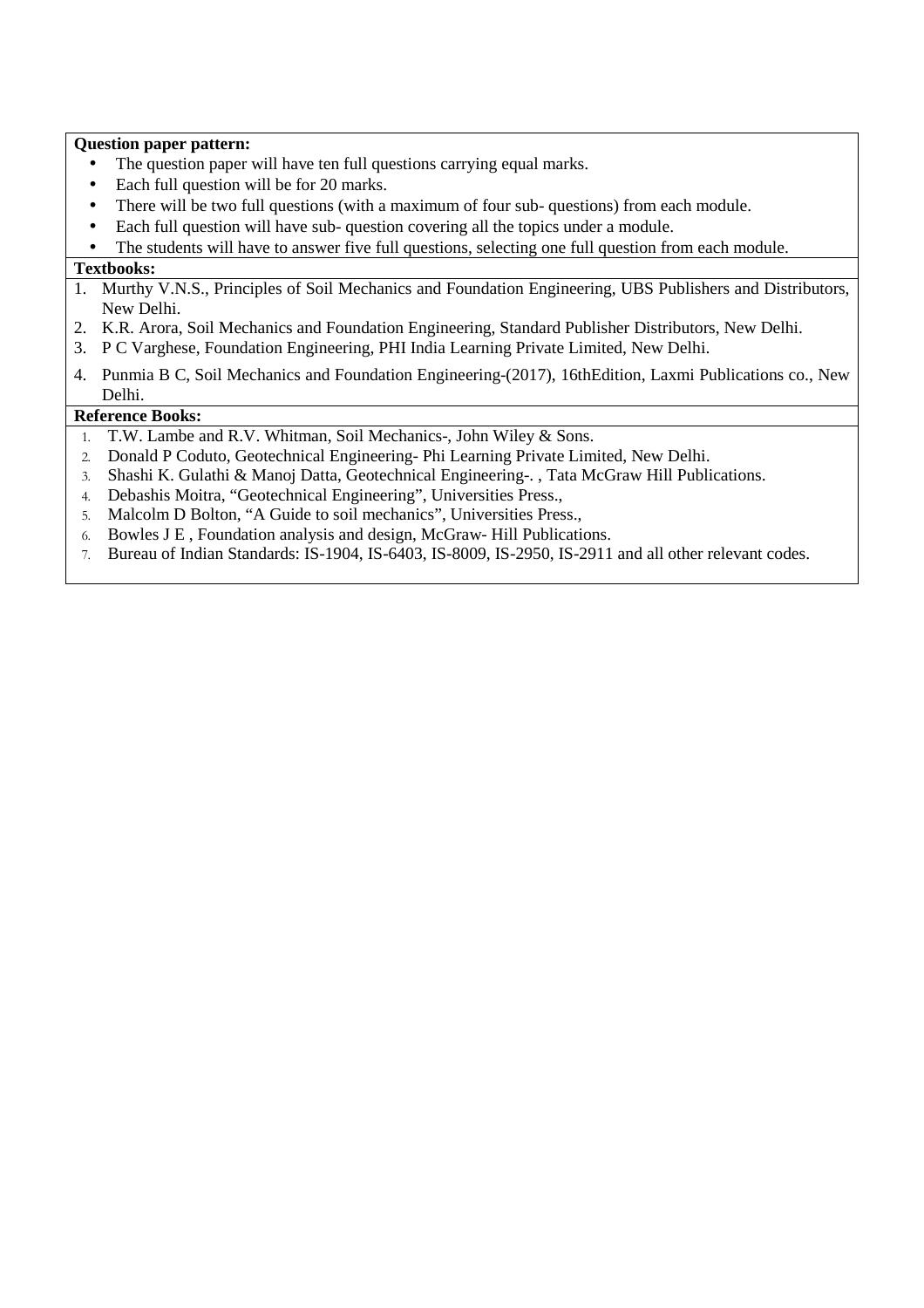| <b>HYDROLOGY AND IRRIGATION ENGINEERING</b> |         |                  |    |
|---------------------------------------------|---------|------------------|----|
| Course Code                                 | 18CV63  | <b>CIE</b> Marks | 40 |
| Teaching Hours/Week(L:T:P)                  | (3:2:0) | <b>SEE Marks</b> | 60 |
| Credits                                     | 04      | Exam Hours       | 03 |
|                                             |         |                  |    |

**Course Learning Objectives:** This course will enable students to

- 1. Understand the concept of hydrology and components of hydrologic cycle such as precipitation, infiltration, evaporation and transpiration.
- 2. Quantify runoff and use concept of unit hydrograph.
- 3. Demonstrate different methods of irrigation, methods of application of water and irrigation procedure.
- 4. Design canals and canal network based on the water requirement of various crops.
- 5. Determine the reservoir capacity.

## **Module -1**

**Hydrology:** Introduction, Importance of hydrology, Global distribution of water and Indian water availability, Practical application of hydrology, Hydrologic cycle (Horton's) qualitative and engineering representation.

**Precipitation:** Definition, Forms and types of precipitation, measurement of rain fall using Symon's and Syphon type of rain gauges, optimum number of rain gauge stations, consistency of rainfall data (double mass curve method), computation of mean rainfall, estimation of missing data, presentation of precipitation data, moving average curve, mass curve, rainfall hyetographs.

## **Module -2**

**Losses: Evaporation:** Introduction, Process, factors affecting evaporation, measurement using IS class-A Pan, estimation using empirical formulae (Meyer's and Rohwer's equations) Reservoir evaporation and control.

**Evapo-transpiration:** Introduction, Consumptive use, AET, PET, Factors affecting, Measurement, Estimation by Blaney-Criddle equation.

**Infiltration:** Introduction, factors affecting infiltration capacity, measurement by double ring infiltrometer, Horton's infiltration equation, infiltration indices.

# **Module -3**

**Runoff:** Definition, concept of catchment, factors affecting runoff, rainfall – runoff relationship using regression analysis.

**Hydrographs:** Definition, components of hydrograph, base flow separation, unit hydrograph, assumption, application and limitations, derivation from simple storm hydrographs, S curve and its computations, Conversion of UH of different durations.

## **Module -4**

**Irrigation:** Definition. Benefits and ill effects of irrigation. System of irrigation: surface and ground water, flow irrigation, lift irrigation, Bandhara irrigation.

**Water Requirements of Crops:** Duty, delta and base period, relationship between them, factors affecting duty of water crops and crop seasons in India, irrigation efficiency, frequency of irrigation.

### **Module -5**

**Canals:** Types of canals. Alignment of canals. Definition of gross command area, cultural command area, intensity of irrigation, time factor, crop factor. Unlined and lined canals. Standard sections. Design of canals by Lacey's and Kennedy's method.

**Reservoirs:** Definition, investigation for reservoir site, storage zones determination of storage capacity using mass curves, economical height of dam.

**Course outcomes:** After studying this course, students will be able to:

- 1. Understand the importance of hydrology and its components.
- 2. Measure precipitation and analyze the data and analyze the losses in precipitation.
- 3. Estimate runoff and develop unit hydrographs.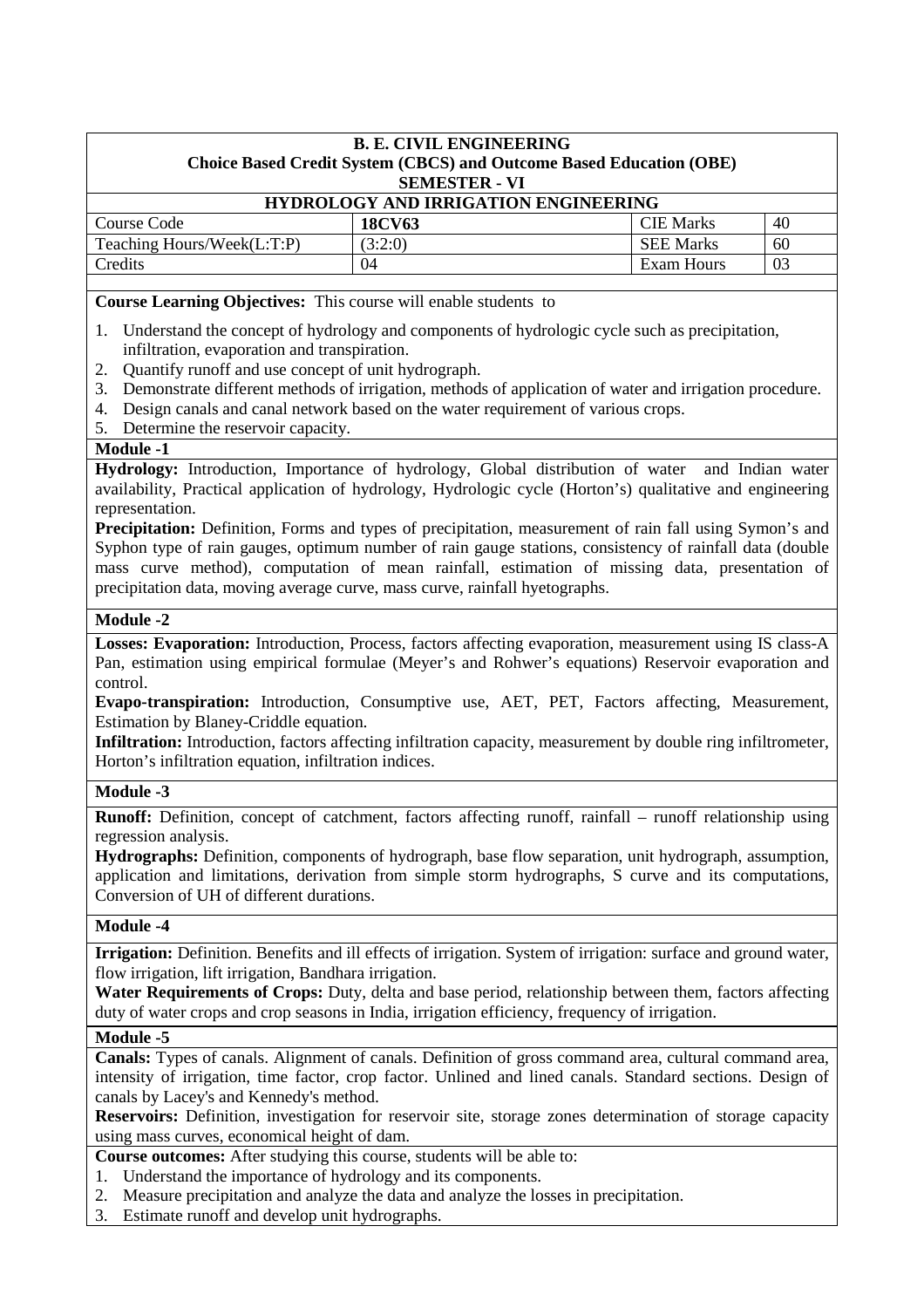- 4. Find the benefits and ill-effects of irrigation.
- 5. Find the quantity of irrigation water and frequency of irrigation for various crops.
- 6. Find the canal capacity, design the canal and compute the reservoir capacity.

## **Question paper pattern:**

- The question paper will have ten full questions carrying equal marks.
- Each full question will be for 20 marks.
- There will be two full questions (with a maximum of four sub- questions) from each module.
- Each full question will have sub- question covering all the topics under a module.
- The students will have to answer five full questions, selecting one full question from each module.

## **Textbooks:**

- 1. K. Subramanya, "Engineering Hydrology", Tata McGraw Hill Publishers, New Delhi.
- 2. Jayarami Reddy, "A Text Book of Hydrology", Lakshmi Publications, New Delhi.
- 3. Punmia and LalPandey, "Irrigation and Water Power Engineering" Lakshmi Publications, New Delhi.

- 1. H.M. Raghunath, "Hydrology", Wiley Eastern Publication, New Delhi.
- 2. Sharma R.K., "Irrigation Engineering and Hydraulics", Oxford & IBH Publishing Co., New Delhi.
- 3. VenTe Chow, "Applied Hydrology", Tata McGraw Hill Publishers, New Delhi.
- 4. Modi P.N "Water Resources and Water Power Engineering"-. Standard book house, Delhi.
- 5. Garg S.K, "Irrigation Engineering and Hydraulic Structures" Khanna publications, New Delhi.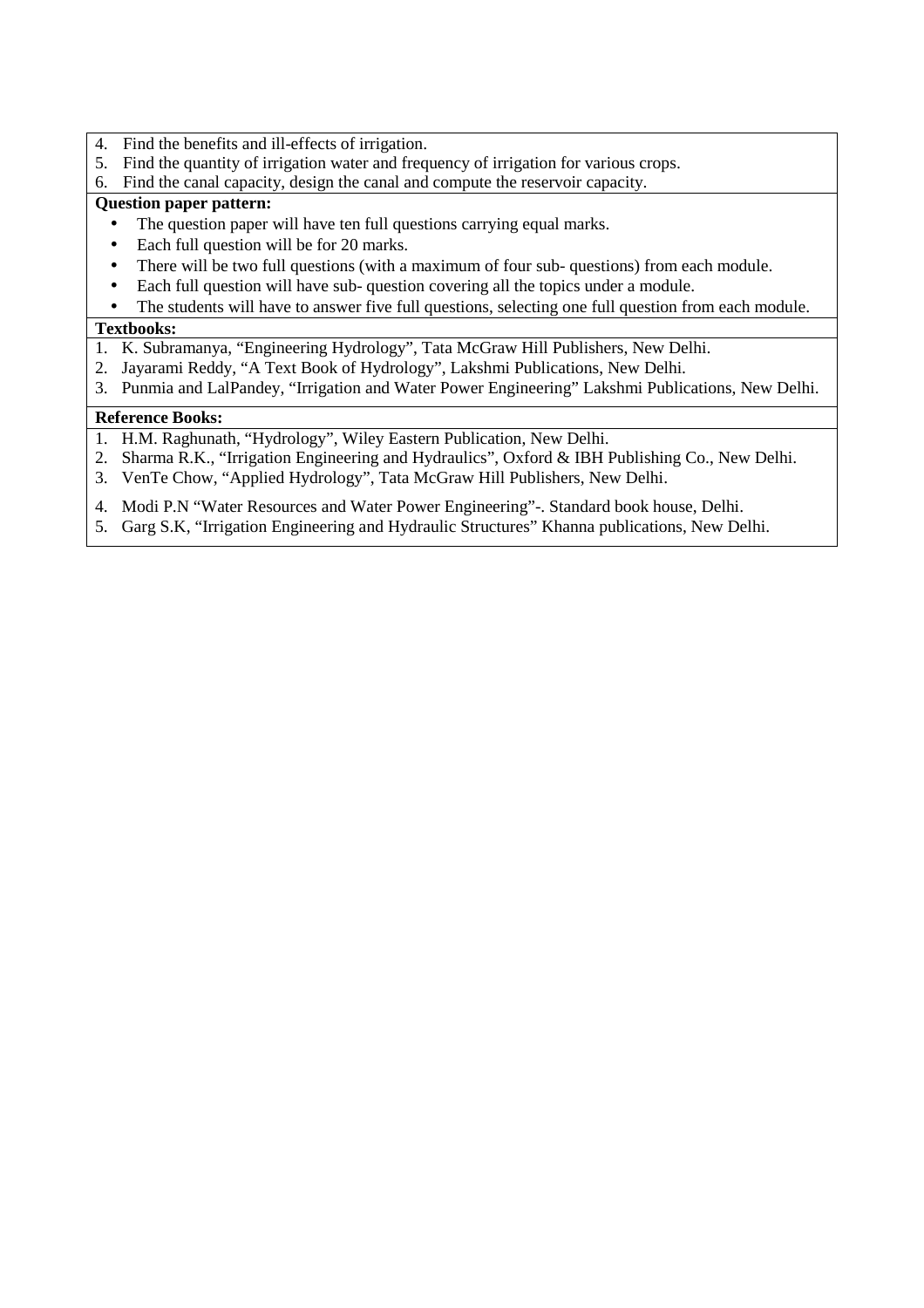# **B. E. CIVIL ENGINEERING Choice Based Credit System (CBCS) and Outcome Based Education (OBE) SEMESTER - VI MATRIX METHOD OF STRUCTURAL ANALYSIS**

| Course Code                | 18CV641 | CIE Marks        | 40  |
|----------------------------|---------|------------------|-----|
| Teaching Hours/Week(L:T:P) | (3:0:0) | <b>SEE Marks</b> | 60  |
| <b>Tredits</b>             | 03      | Exam Hours       | -03 |
|                            |         |                  |     |

**Course Learning Objectives:** This course will enable students to

- 1. Gain basic knowledge of structural systems and application of concepts of flexibility and stiffness matrices for simple elements.
- 2. Understand flexibility and stiffness matrices to solve problems in beams, frames and trusses.
- 3. Gain knowledge of direct stiffness method to solve problems in beams, frames and trusses.
- 4. Gain knowledge of solving problems involving temperature changes and lack of fit.

### **Module -1**

**Introduction:** Structural systems, geometric and material non-linearity, principle of superposition, equilibrium and compatibility conditions, static and kinematic indeterminacy, principle of minimum potential energy and minimum complementary energy, concepts of stiffness and flexibility, flexibility and stiffness matrices of beam and truss elements.

### **Module -2**

**Element Flexibility Method:** Force transformation matrix, global flexibility matrix, analysis of continuous beams, rigid frames and trusses.

### **Module -3**

**Element Stiffness Method:** Displacement transformation matrix, global stiffness matrix, analysis of continuous beams, rigid frames and trusses.

### **Module -4**

**Effects of Temperature Changes and Lack of Fit:** Related numerical problems by flexibility and stiffness method as in Module 2 and Module 3.

# **Module -5**

**Direct Stiffness Method:** Local and global coordinates systems, principle of contra gradience, global stiffness matrices of beam and truss elements, analysis of continuous beams and trusses.

**Course Outcomes:** After studying this course, students will be able to:

- 1. Evaluate the structural systems to application of concepts of flexibility and stiffness matrices for simple problems.
- 2. Identify, formulate and solve engineering problems with respect to flexibility and stiffness matrices as applied to continuous beams, rigid frames and trusses.
- 3. Identify, formulate and solve engineering problems by application of concepts of direct stiffness method as applied to continuous beams and trusses.
- 4. Evaluate secondary stresses.

# **Question paper pattern:**

### **Question paper pattern:**

- The question paper will have ten full questions carrying equal marks.
- Each full question will be for 20 marks.
- There will be two full questions (with a maximum of four sub- questions) from each module.
- Each full question will have sub- question covering all the topics under a module.
- The students will have to answer five full questions, selecting one full question from each module.

### **Textbooks:**

- 1. Weaver W and Gere J H, **"Matrix Analysis of Framed Structures"**, CBS publications, New Delhi.
- 2. Rajasekaran S, **"Computational Structural Mechanics"**, PHI, New Delhi.
- 3. Madhujit Mukhopadhay and Abdul Hamid Sheikh, **"Matrix and Finite Element Analysis of Structures"**, Ane Books Pvt. Ltd.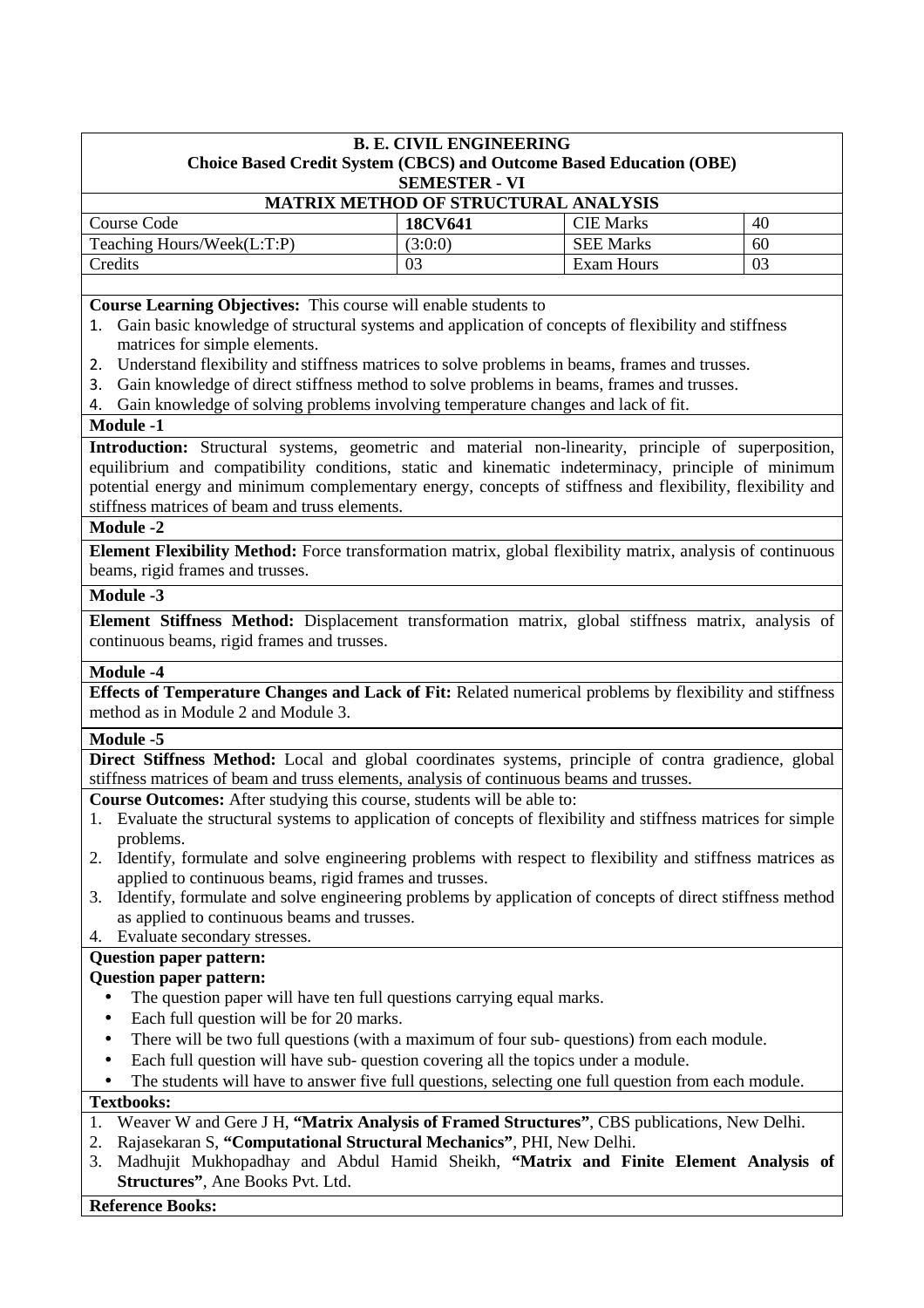- 1. Godbole P N et.al, "Matrix Method of Structural Analysis", PHI ltd, New Delhi.
- 2. Pundit and Gupta, "Theory of Structures Vol II", TMH publications, New Delhi
- 3. A K Jain, "Advanced Structural Analysis", Nemchand Publications, Roorkee.
- 4. Manikaselvam, "Elements of Matrix Analysis and Stability of Structures", Khanna Publishers, New Delhi.
- 5. H C Martin, "Introduction to Matrix Methods in Structural Analysis", International textbook company, McGraw Hill.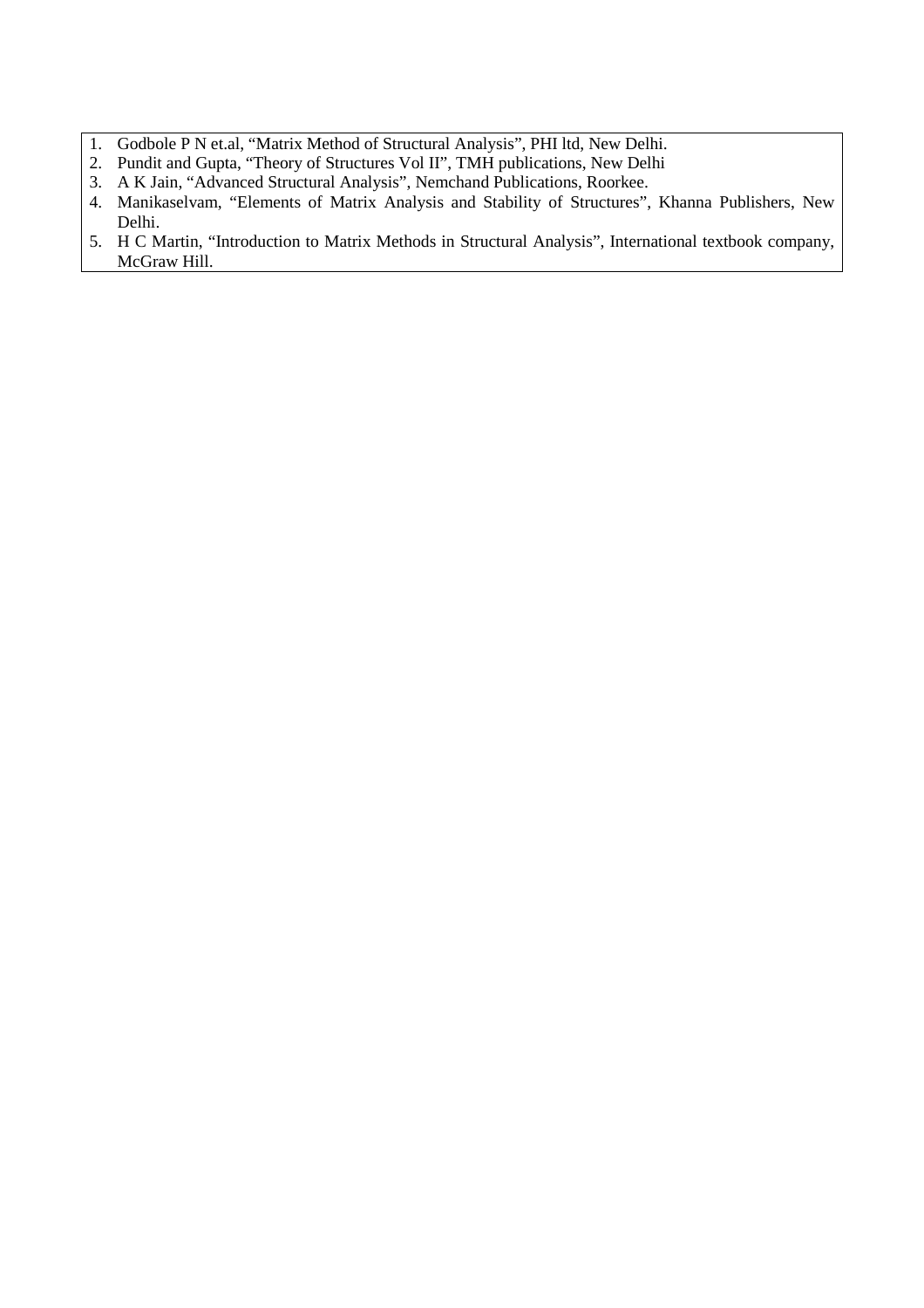| <b>SOLID WASTE MANAGEMENT</b> |         |                  |    |
|-------------------------------|---------|------------------|----|
| Course Code                   | 18CV642 | <b>CIE</b> Marks | 40 |
| Teaching Hours/Week(L:T:P)    | 3:0:0   | <b>SEE Marks</b> | 60 |
| Credits                       | 03      | Exam Hours       | 03 |
|                               |         |                  |    |

**Course Learning Objectives:** This course will enable students to

- 1. Study the present methods of solid waste management system and to analyze their draw backs comparing with statutory rules.
- 2. Understand different elements of solid waste management from generation of solid waste to disposal.
- 3. Analyze different processing technologies and to study conversion of municipal solid waste to compost or biogas.
- 4. Evaluate landfill site and to study the sanitary landfill reactions.

## **Module -1**

**Sources:** Sources of Solid waste, Types of solid waste, Physical and Chemical composition of municipal solid waste. Generation rate, Numerical Problems.

**Collection:** Collection of solid waste- services and systems, equipments,

Transportation: Need of transfer operation, transfer station, transport means and methods, route optimization. Solid waste management 2000 rules with, 2016 amendments.

### **Module -2**

Processing techniques: Purpose of processing, Volume reduction by incineration, Process description, Mechanical volume reduction (compaction), Mechanical size reduction (shredding), component separation (manual and mechanical methods).

## **Module -3**

**Composting Aerobic and anaerobic method** - process description, process microbiology, design consideration, Mechanical composting, Vermi composting, Numerical Problems.

**Sanitary land filling:** Definition, advantages and disadvantages, site selection, methods, reaction occurring in landfill- Gas and Leachate movement, Control of gas and leachate movement, Design of sanitary landfill. Numerical Problems.

## **Module -4**

**Sources, collection, treatment and disposal**:- Biomedical waste,E-waste, construction and demolition waste.

# **Module -5**

Incineration -3Ts factor affecting incineration, types of incinerations, Pyrolsis , Energy recovery technique from solid waste management. Hazardous waste.

**Course outcomes:** After studying this course, students will be able to:

- 1. Analyse existing solid waste management system and to identify their drawbacks.
- 2. Evaluate different elements of solid waste management system.
- 3. Suggest suitable scientific methods for solid waste management elements.
- 4. Design suitable processing system and evaluate disposal sites.

## **Question paper pattern:**

- The question paper will have ten full questions carrying equal marks.
- Each full question will be for 20 marks.
- There will be two full questions (with a maximum of four sub-questions) from each module.
- Each full question will have sub- question covering all the topics under a module.
- The students will have to answer five full questions, selecting one full question from each module.

**Textbooks:**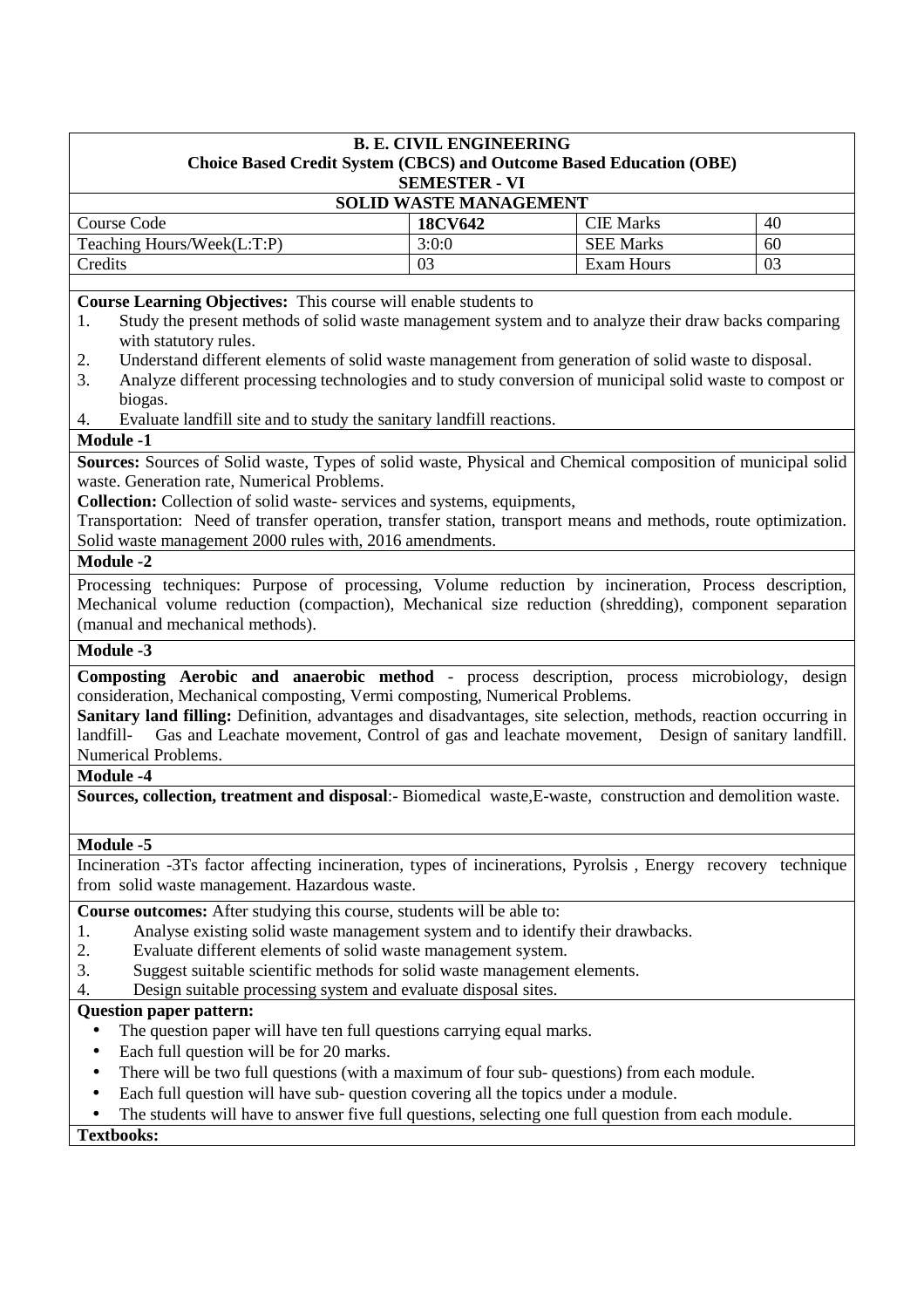- 1. George Tchobanoglous, Hilary Theisen , Samuel A Vigil, "Integrated Solid Waste Management : Engineering principles and management issues", M/c Graw hill Education . Indian edition
- 2. Howard S Peavy, Donald R Rowe and George Tchobanoglous, "Environmental Engineering", Tata Mcgraw Hill Publishing Co ltd.,

- 1. Municipal Solid Wastes (Management and Handling) Rules, 2000.Ministry of Environment and Forests Notification, New Delhi, the 25th September, 2000. Amendment – 1357(E) – 08-04-2016
- 2. Municipal Solid waste management manual, Part II published under Swachh Bharat Mission, Central Public Health and Environmental Engineering Organization (CPHEEO), 2016, Ministry of Urban Development, Government of India.
- **3.** Handbook of Solid waste management, second edition, George Tchobanoglous, Frank Kreith, published by M/c Graw hill Education, 2002, ISBN-13 978-0071356237 ISBN -10 0071356231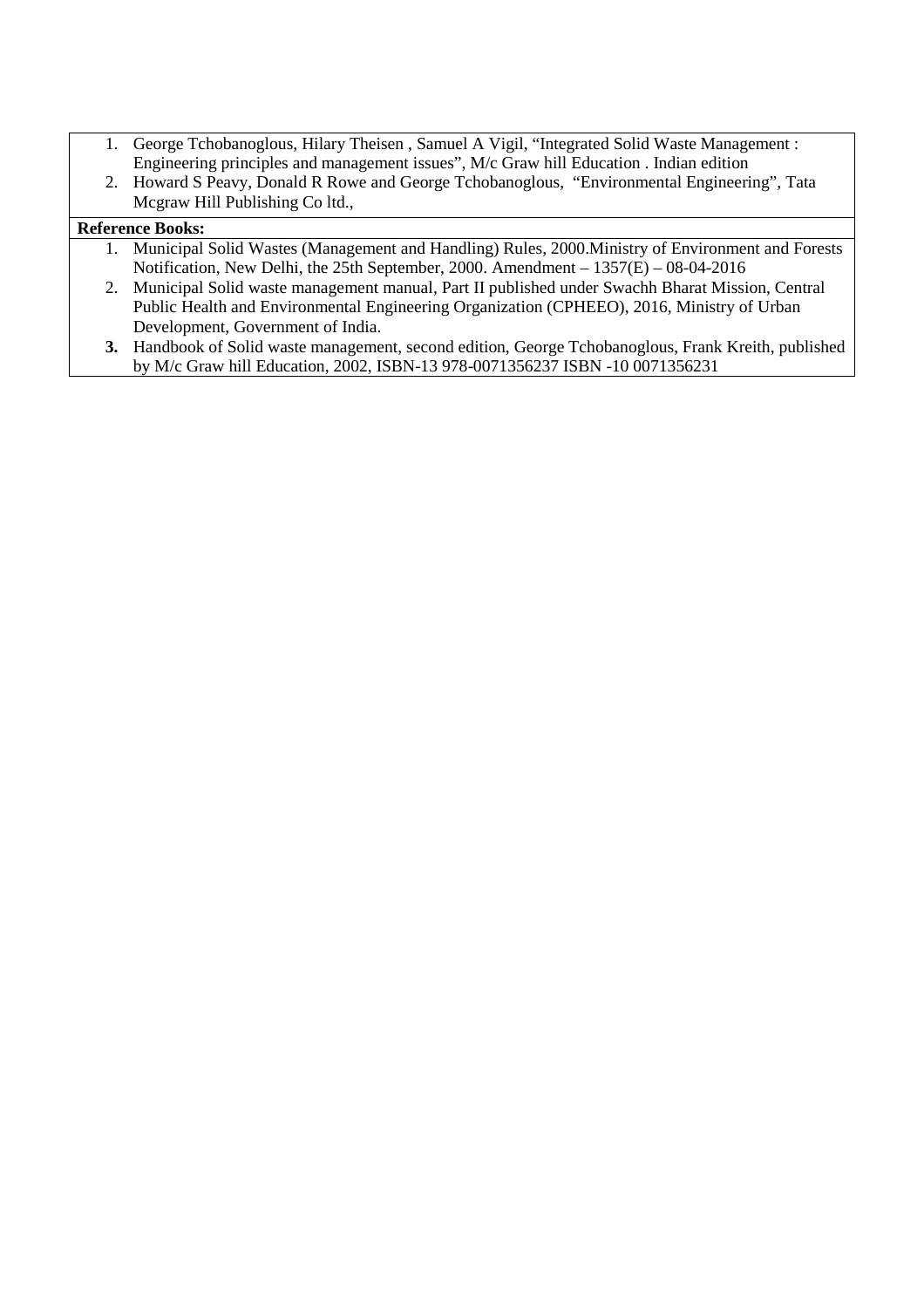| <b>B. E. CIVIL ENGINEERING</b><br>Choice Based Credit System (CBCS) and Outcome Based Education (OBE) |         |                  |    |
|-------------------------------------------------------------------------------------------------------|---------|------------------|----|
| <b>SEMESTER - VI</b>                                                                                  |         |                  |    |
| <b>ALTERNATE BUILDING MATERIALS</b>                                                                   |         |                  |    |
| Course Code                                                                                           | 18CV643 | <b>CIE Marks</b> | 40 |
| Teaching Hours/Week(L:T:P)                                                                            | (3:0:0) | <b>SEE Marks</b> | 60 |
| Credits                                                                                               | 03      | Exam Hours       | 03 |
|                                                                                                       |         |                  |    |

**Course Learning Objectives:** This Course will enable students to:

- 1. understand environmental issues due to building materials and the energy consumption in manufacturing building materials
- 2. study the various masonry blocks, masonry mortar and structural behavior of masonry under compression.
- 3. Study the alternative building materials in the present context.
- 4. understand the alternative building technologies which are followed in present construction field.

# **Module -1**

**Introduction:** Energy in building materials, Environmental issues concerned to building materials, Embodied energy and life-cycle energy, Global warming and construction industry, Green concepts in buildings, Green building ratings – IGBC and LEED manuals – mandatory requirements, Rainwater harvesting & solar passive architecture. Environmental friendly and cost effective building technologies, Requirements for buildings of different climatic regions.

## **Module -2**

**Elements of Structural Masonry :** Elements of Structural Masonry, Masonry materials, requirements of masonry units' characteristics of bricks, stones, clay blocks, concrete blocks, stone boulders, laterite Blocks, Fal- G blocks and Stabilized mud block. Manufacture of stabilized blocks.

**Structural Masonry Mortars:** Mortars, cementations materials, sand, natural & manufactured, types of mortars, classification of mortars as per BIS, characteristics and requirements of mortar, selection of mortar.

Uses of masonry, masonry bonding, Compressive strength of masonry elements, Factors affecting compressive strength, Strength of Prisms/wallets and walls, Effect of brick bond on strength, Bond strength of masonry: Flexure and shear, Elastic properties of masonry materials and masonry, Design of masonry compression elements subjected to axial load.

## **Module -3**

**Alternate Building Materials:** Lime, Pozzolana cements, Raw materials, Manufacturing process, Properties and uses. Fibers- metal and synthetic, Properties and applications. Fiber reinforced plastics, Matrix materials, Fibers organic and synthetic, Properties and applications. Building materials from agro and industrial wastes ,Types of agro wastes, Types of industrial and mine wastes, Properties and applications. Masonry blocks using industrial wastes. Construction and demolition wastes.

### **Module -4**

**Alternate Building Technologies:** Use of arches in foundation, alternatives for wall constructions, composite masonry, confined masonry, cavity walls, rammed earth, Ferro cement and ferroconcrete building components, Materials and specifications, Properties, Construction methods, Applications. Top down construction, Mivan Construction Technique.

**Alternate Roofing Systems:** Concepts, Filler slabs, Composite beam panel roofs, Masonry vaults and domes.

**Module -5**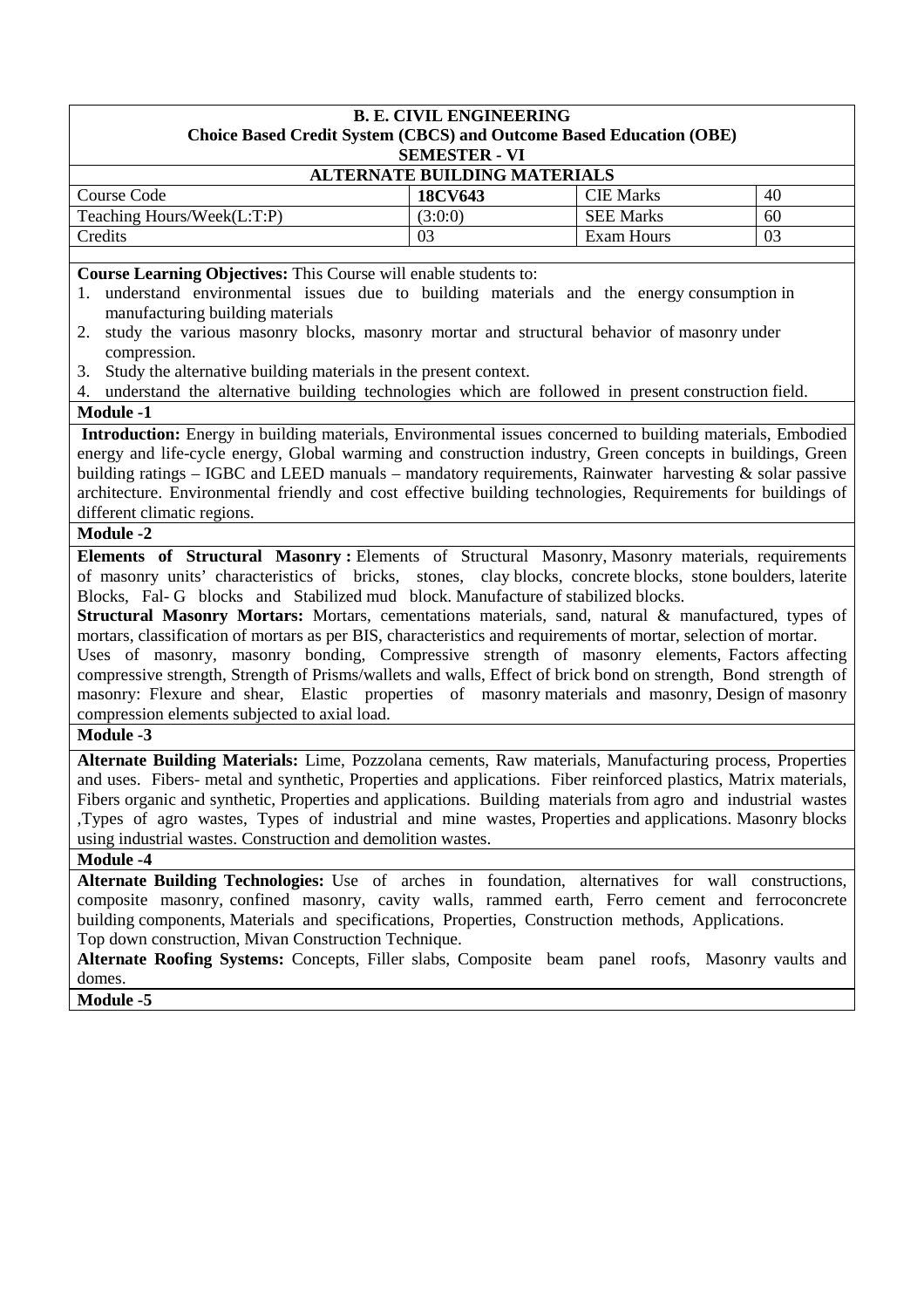**Equipment for Production of Alternate Materials:** Machines for manufacture of concrete, Equipments for production of stabilized blocks, Moulds and methods of production of precast elements, Cost concepts in buildings, Cost saving techniques in planning, design and construction, Cost analysis: Case studies using alternatives.

**Course Outcomes:** After studying this course, students will be able to:

- 1. Solve the problems of Environmental issues concerned to building materials and cost effective building technologies;
- 2. Select appropriate type of masonry unit and mortar for civil engineering constructions; also they are able to Design Structural Masonry Elements under Axial Compression.
- 3. Analyse different alternative building materials which will be suitable for specific climate and in an environmentally sustainable manner. Also capable of suggesting suitable agro and industrial wastes as a building material.
- 4. Recommend various types of alternative building materials and technologies and design a energy efficient building by considering local climatic condition and building material.

## **Question paper pattern:**

- The question paper will have ten full questions carrying equal marks.
- Each full question will be for 20 marks.
- There will be two full questions (with a maximum of four sub-questions) from each module.
- Each full question will have sub- question covering all the topics under a module.
- The students will have to answer five full questions, selecting one full question from each module.

## **Textbooks:**

- 1. KS Jagadish, B V Venkatarama Reddy and K S Nanjunda Rao, "Alternative Building Materials and Technologies", New Age International pub.
- 2. Arnold W Hendry, "Structural Masonry", Macmillan Publishers.

- 1. RJS Spence and DJ Cook, "Building Materials in Developing Countries", Wiley pub.
- 2. LEED India, Green Building Rating System, IGBC pub.
- 3. IGBC Green Homes Rating System, CII pub.
- 4. Relevant IS Codes.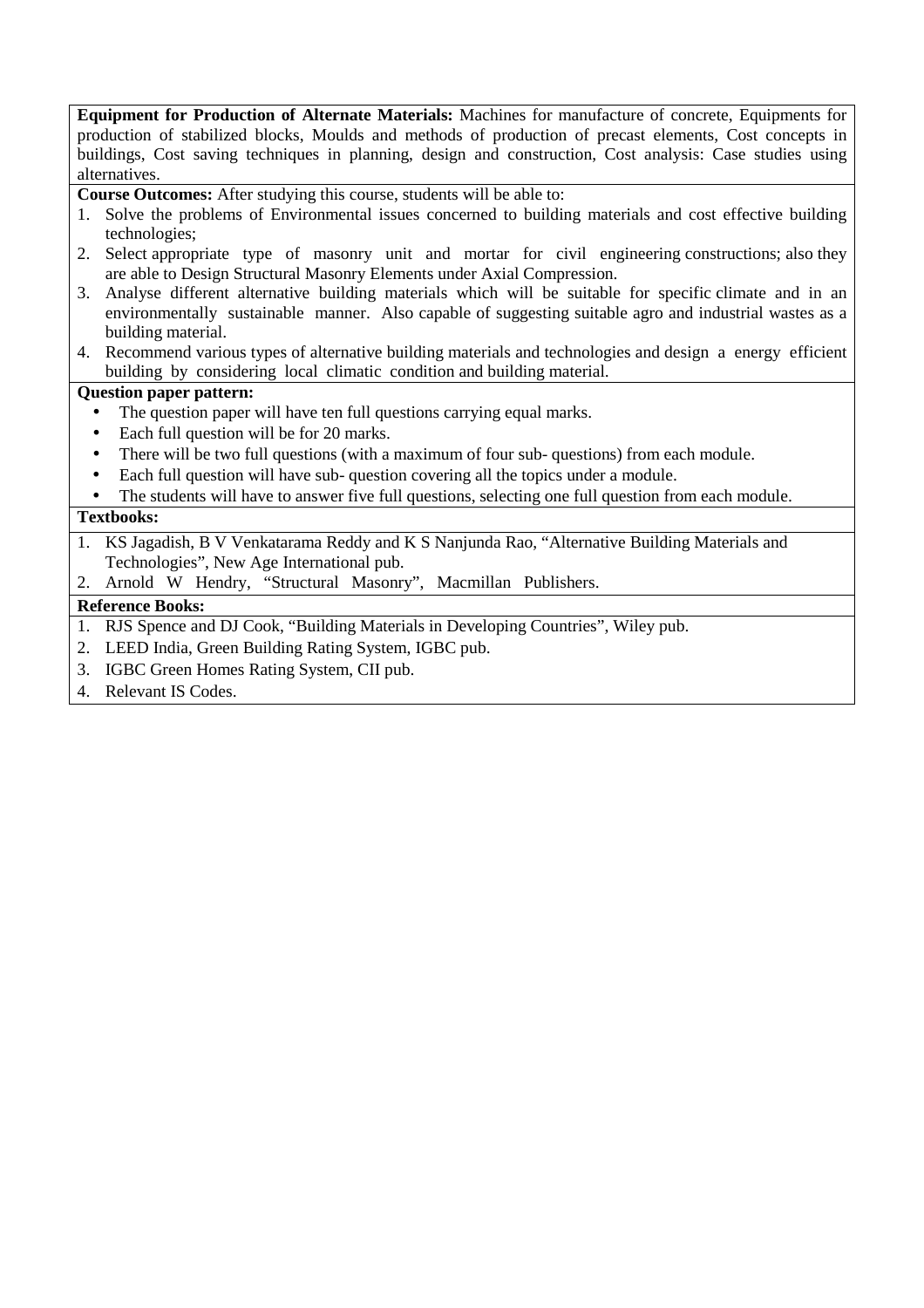| <b>GROUND IMPROVEMENT TECHNIQUES</b> |         |                  |    |
|--------------------------------------|---------|------------------|----|
| Course Code                          | 18CV644 | <b>CIE</b> Marks | 40 |
| Teaching Hours/Week(L:T:P)           | (3:0:0) | <b>SEE Marks</b> | 60 |
| Credits                              | 03      | Exam Hours       | 03 |

**Course Learning Objectives:** This course will enable students to

- 1. Understand the fundamental concepts of ground improvement techniques
- 2. Apply knowledge of mathematics, Science and Geotechnical Engineering to solve problems in the field of modification of ground required for construction of civil engineering structures.
- 3. Understand the concepts of chemical compaction, grouting and other miscellaneous methods.
- 4. Impart the knowledge of geo synthetics, vibration, grouting and Injection.
- **Module -1**

**Formation and Development of Ground :** Introduction, Formation of Rock, soil and soil profile, Soil distribution in India, Alterations of ground after formation, Reclaimed soils, Natural offshore deposits;

Ground Improvement Potential – Hazardous ground conditions, poor ground conditions, favourable ground conditions, Alternative Approaches, Geotechnical processes.

**Compaction:** Introduction, compaction mechanics, Field procedure, surface compaction, Dynamic Compaction, selection of field compaction procedures, compaction quality control.

**Module -2** 

**Drainage Methods:** Introduction, Seepage, filter requirements, ground water and seepage control, methods of dewatering systems, Design of dewatering system including pipe line effects of dewatering. Drains, different types of drains.

**Pre-compression and Vertical Drains:** Importance, Vertical drains, Sand drains, Drainage of slopes, Electro kinetic dewatering, Preloading.

**Module -3** 

**Chemical Modification-I:** Definition, cement stabilization, sandwich technique, admixtures. Hydration – effect of cement stabilization on permeability, Swelling and shrinkage and strength and deformation characteristics. Criteria for cement stabilization. Stabilization using Fly ash.

**Chemical Modification-Ii:** Lime stabilization – suitability, process, criteria for lime stabilization. Other chemicals like chlorides, hydroxides, lignin and hydrofluoric acid. Properties of chemical components, reactions and effects. Bitumen, tar or asphalt in stabilization.

### **Module -4**

**Vibration Methods:** Introduction, Vibro compaction – blasting, vibratory probe, Vibro displacement compaction – displacement piles, vibro flotation, sand compaction piles, stone columns, heavy tamping **Grouting And Injection**: Introduction, Effect of grouting. Chemicals and materials used. Types of grouting. Grouting procedure, Applications of grouting.

**Module -5** 

Geosynthetics: Introduction, Geosynthetic types, properties of Geosynthetics – materials and fibre properties, Geometrical aspects, mechanical properties, Hydraulic properties, Durability ; Applications of Geosynthetics - Separation, Filtration and Fluid Transmission, Reinforcement,

**Miscellaneous Methods (Only Concepts & Uses):** Soil reinforcement, Thermal methods, Ground improvement by confinement – Crib walls, Gabions and Mattresses, Anchors, Rock bolts and soil nailing. Stone Column, Micro piles.

**Course Outcomes:** After studying this course, students will be able to:

- 1. Give solutions to solve various problems associated with soil formations having less strength.
- 2. Use effectively the various methods of ground improvement techniques depending upon the requirements.
- 3. utilize properly the locally available materials and techniques for ground improvement so that economy in the design of foundations of various civil engineering structures

### **Question paper pattern:**

The question paper will have ten full questions carrying equal marks.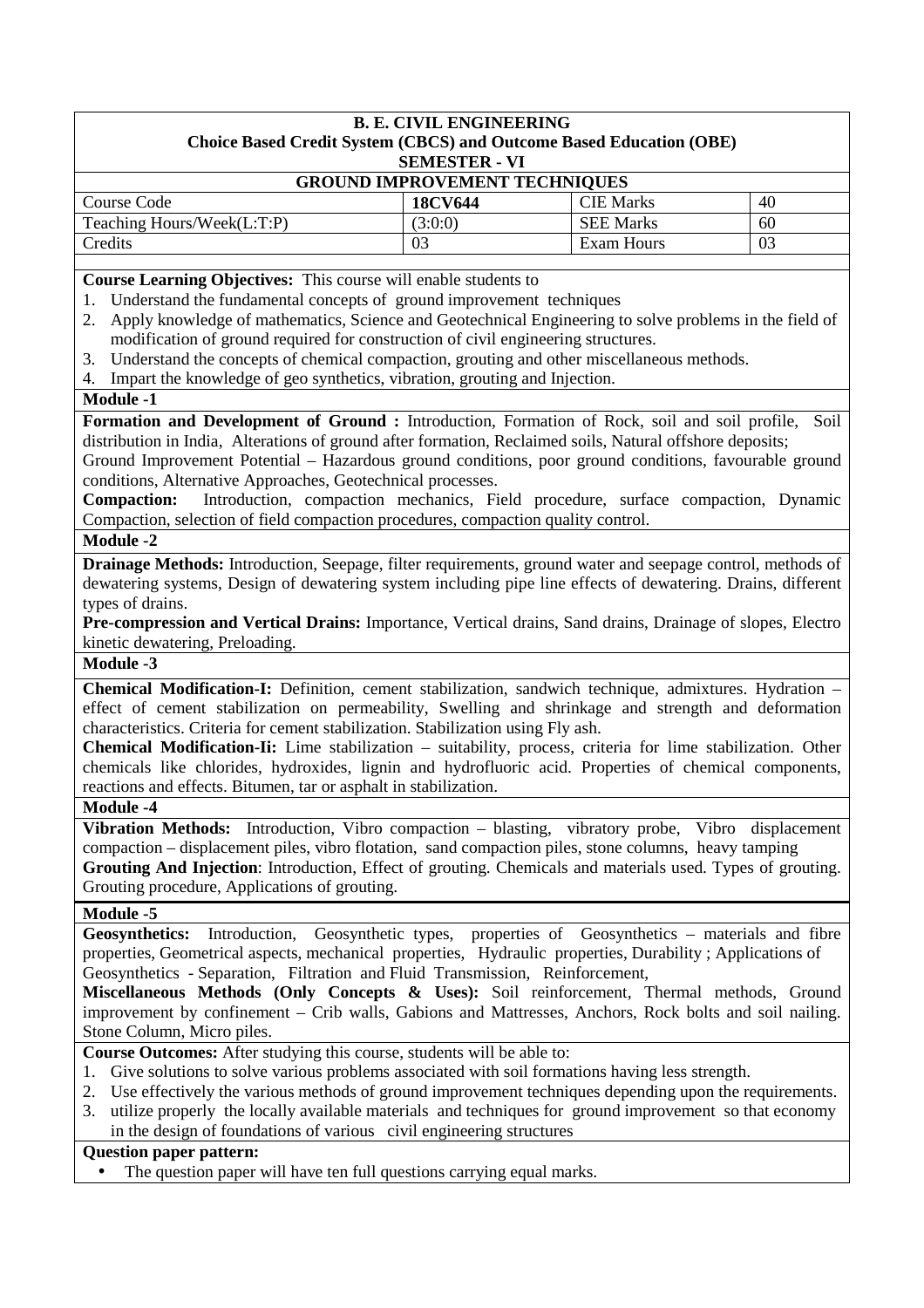- Each full question will be for 20 marks.
- There will be two full questions (with a maximum of four sub- questions) from each module.
- Each full question will have sub-question covering all the topics under a module.
- The students will have to answer five full questions, selecting one full question from each module.

## **Textbooks:**

- 1. Purushothama Raj P, "Ground Improvement Techniques", Laxmi Publications, New Delhi.
- 2. Koerner R.M, "Construction and Geotechnical Method in Foundation Engineering", McGraw Hill Pub. Co.

- 1. Bell, F.G., "Methods of treatment of unstable ground", Butterworths, London.
- 2. Nelson J.D. and Miller D.J, "Expansive soils", John Wiley and Sons.
- 3. Ingles. C.G. and Metcalf J.B , "Soil Stabilization; Principles and Practice", Butterworths
- 4. Manfred Hausmann , "Engineering principles of ground modification", McGraw Hill Pub. Co.,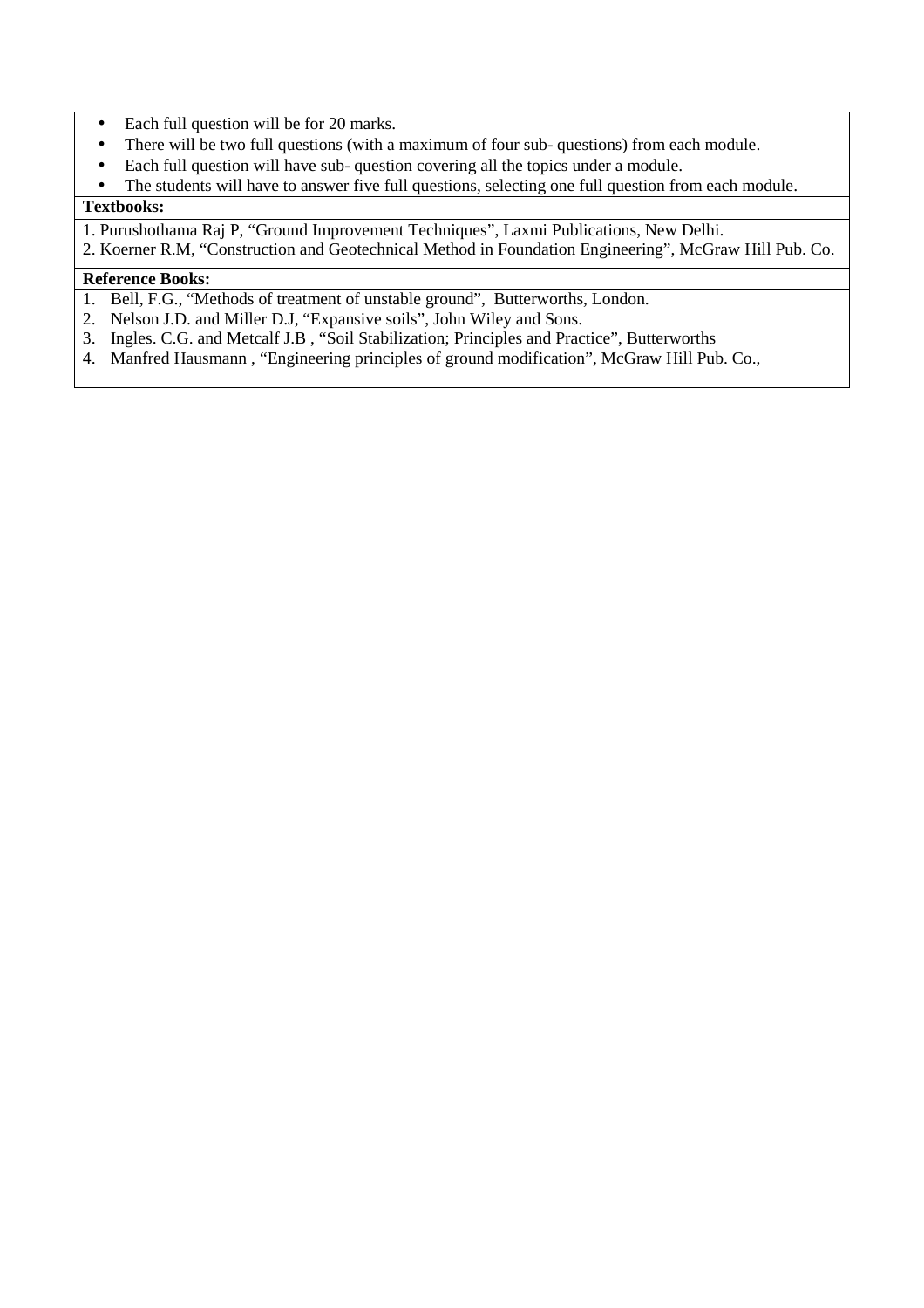# **RAILWAYS, HARBOUR, TUNNELING AND AIRPORTS**

| Code<br>Course             | 18CV645 | CIE Marks           | 40 |
|----------------------------|---------|---------------------|----|
| Teaching Hours/Week(L:T:P) | (3:0:0) | <b>SEE</b><br>Marks | 60 |
| Credits                    | 03      | <b>Exam Hours</b>   | 03 |

**Course Learning Objectives:** This course will enable students to

- 1. Understand the history and development, role of railways, railway planning and development based on essential criteria's.
- 2. Learndifferenttypesofstructuralcomponents,engineeringpropertiesofthematerials,tocalculatethematerial quantities required for construction
- 3. Understand various aspects of geometrical elements, points and crossings, significance of maintenance of tracks.
- 4. Design and plan airport layout, design facilities required for runway, taxiway and impart knowledge about visual aids
- 5. Apply design features of tunnels, harbors, dock and necessary navigational aids; also expose them to various methods of tunneling and tunnel accessories.

## **Module-1**

**Railway Planning:** Significance of Road, Rail, Air and Water transports – Coordination of all modes to achieve sustainability – Elements of permanent way

– Rails, Sleepers, Ballast, rail fixtures and fastenings, – Track Stress, coning of wheels, creep in rails, defects in rails – Route alignment surveys, conventional and modern methods- – Soil suitability analysis – Geometric design of railways, gradient, super elevation, widening of gauge on curves- Points and Crossings(Explanation & Sketches of Right and Left hand turnouts only).

# **Module-2**

**Railway Construction and Maintenance:** Earthwork – Stabilization of track on poor soil, Calculation of Materials required for track laying – Construction and maintenance of tracks – Modern methods of construct ion & maintenance – Railway stations and yards and passenger amenities- Urban rail – Infrastructure for Metro, Mono and underground railways.

### **Module-3**

**Harbour and Tunnel Engineering:** Definition of Basic Terms: Planning and Design of Harbours: Requirements, Classification, Location and Design

Principles – Harbour Layout and Terminal Facilities , Coastal Structures, Inland Water Transport – Wave action on Coastal Structures and Coastal Protection Works.

Tunneling: Introduction, size and shape of the tunnel, tunneling methods in soils, tunnel lining, tunnel drainage and ventilation.

# **Module-4**

**Airport Planning:** Air transport characteristics, airport classification, air port planning: objectives, components, layout characteristics, and socio-economic characteristics of the catchment area, criteria for airport site selection and ICAO stipulations, typical airport layouts, Parking and circulation area.

### **Module-5**

**Airport Design:** Runway Design: Orientation, Wind Rose Diagram, Runway length, Problems on basic and Actual Length, Geometric design of runways, Configuration and Pavement Design Principles, Elements ofTaxiway Design, Airport Zones, Passenger Facilities and Services, Runway and Taxiway Markings and lighting.

**Course outcomes:** After studying this course, students will be able to:

- 1. Acquires capability of choosing alignment and also design geometric aspects of railway system, runway and taxiway.
- 2. Suggest and estimate the material quantity required for laying a railway track and also will be able to determine the hauling capacity of a locomotive.
- 3. Develop layout plan of airport, harbor, dock and will be able relate the gained knowledge to identify required type of visual and/or navigational aids for the same.
- Apply the knowledge gained to conduct surveying, understand the tunneling activities.

# **Question paper pattern:**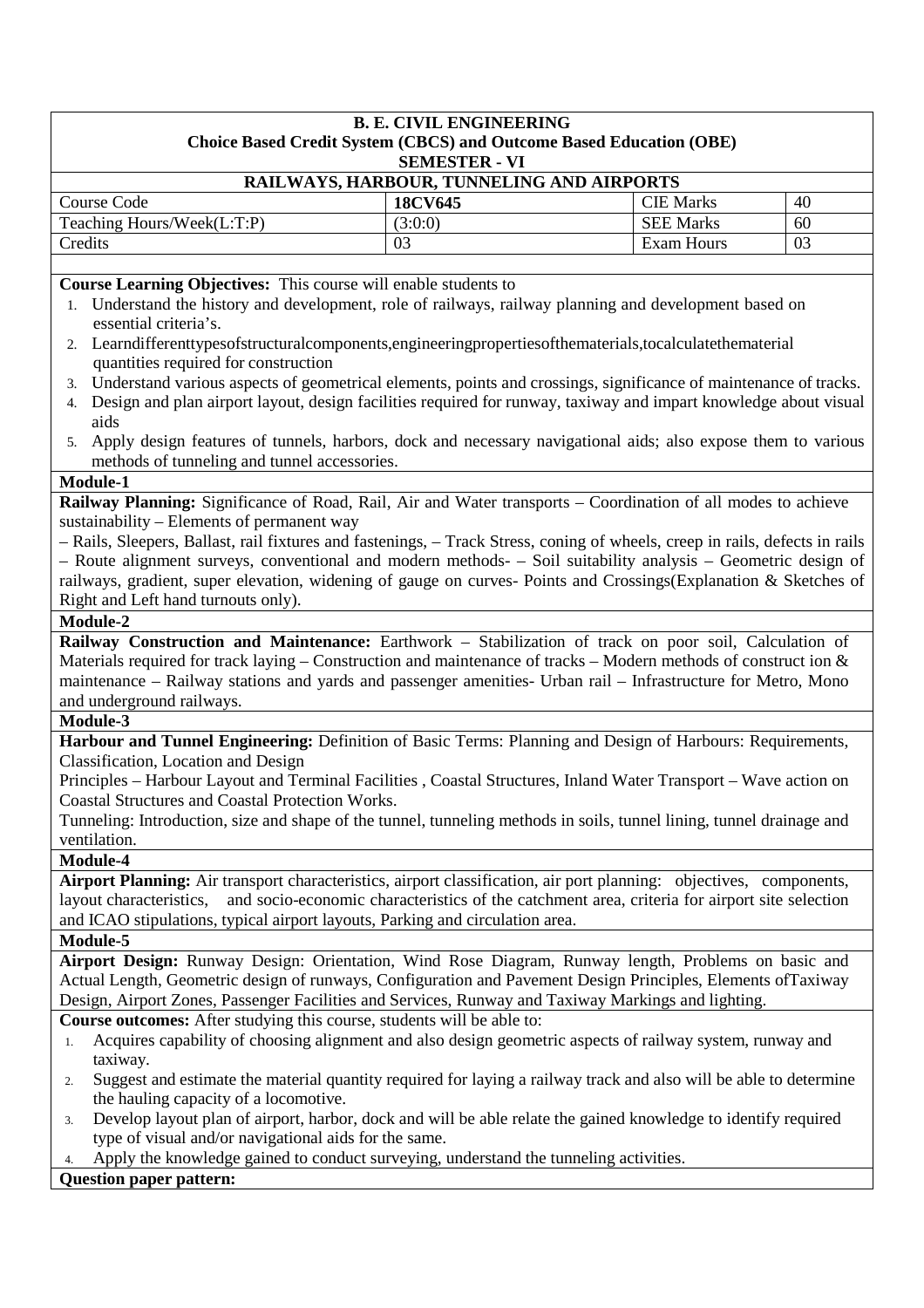- The question paper will have ten full questions carrying equal marks.
- Each full question will be for 20 marks.
- There will be two full questions (with a maximum of four sub-questions) from each module.
- Each full question will have sub- question covering all the topics under a module.
- The students will have to answer five full questions, selecting one full question from each module.

### **Textbook:**

- 1. Saxena Subhash C and Satyapal Arora, "A Course in Railway Engineering", Dhanpat Rai and Sons, Delhi.
- 2. Satish Chandra and Agarwal M. M, "Railway Engineering", 2<sup>nd</sup> Edition, Oxford University Press, New Delhi.
- 3. Khanna S K, Arora M G and Jain S S,"Airport Planning and Design", Nemch and and Brothers, Roorkee.
- 4. CVenkatramaiah,"TransportationEngineering",VolumeII:Railways,Airports,DocksandHarbours,Bridgesand Tunnels, Universities Press.
- 5. Bindra S P, "A Course in Docks and Harbour Engineering", Dhanpat Rai and Sons, New Delhi.

- 1. Oza.H.P.andOza.G.H.,"AcourseinDocks&HarbourEngineering".Charotar Publishing Co.,
- 2. Mundrey J. S. "A course in Railway Track Engineering".Tata Mc Graw Hill.
- **3.** Srinivasan R. Harbour," Dock and TunnelEngineering",26thEdition2013.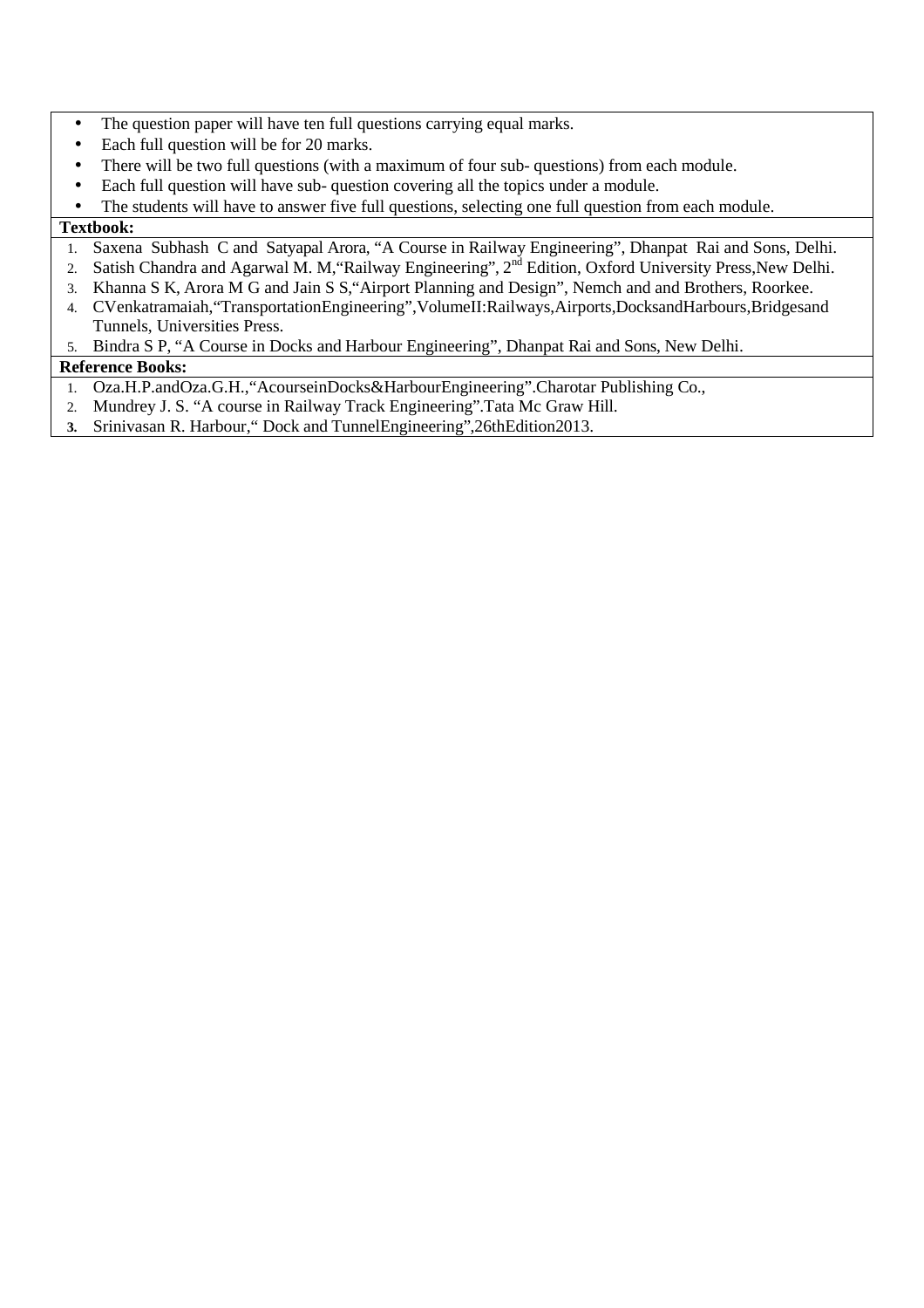| <b>REMOTE SENSING AND GIS</b> |                  |    |  |  |
|-------------------------------|------------------|----|--|--|
| 18CV651                       | <b>CIE Marks</b> | 40 |  |  |
| (3:0:0)                       | <b>SEE Marks</b> | 60 |  |  |
| 03                            | Exam Hours       | 03 |  |  |
|                               |                  |    |  |  |

**Course Learning Objectives:** This course will enable students to

- 1. Understand the basic concepts of remote sensing.
- 2. Analyze satellite imagery and extract the required units.
- 3. Extract the GIS data and prepare the thematic maps.
- 4. Use the thematic camps for various applications.

### **Module-1**

**Remote Sensing:** Basic concept of Remote sensing, Data and Information, Remote sensing data collection, Remote sensing advantages & Limitations, Remote Sensing process. Electromagnetic Spectrum, Energy interactions with atmosphere and with earth surface features (soil, water, and vegetation), Resolution, image registration and Image and False color composite, elements of visual interpretation techniques.

### **Module-2**

**Remote Sensing Platforms and Sensors:** Indian Satellites and Sensors characteristics, Remote Sensing Platforms, Sensors and Properties of Digital Data, Data Formats: Introduction, platforms-IRS, Landsat, SPOT, Cartosat, Ikonos, Envisat etc. sensors, sensor resolutions (spatial, spectral, radiometric and temporal). Basics of digital image processing- introduction to digital data, systematic errors(Scan Skew, Mirror-Scan Velocity, Panoramic Distortion, Platform Velocity , Earth Rotation) and non-systematic [random] errors(Altitude, Attitude), Image enhancements(Gray Level Thresholding, level slicing, contrast stretching),image filtering.

### **Module-3**

**Geographic Information System**: Introduction to GIS; components of a GIS; Geographically Referenced Data, Spatial Data- Attribute data-Joining Spatial and attribute data, GIS Operations: Spatial Data Input – Attribute data Management, Geographic coordinate System, Datum; Map Projections: Types of Map Projections, Projected coordinate Systems. UTM Zones.

### **Module-4**

**Data Models:** Vector data model: Representation of simple features – Topology and its importance; coverage and its data structure, Shape file; Relational Database, Raster Data Model: Elements of the Raster data model, Types of Raster Data, Raster Data Structure, and Data conversion.

### **Module-5**

**Integrated Applications of Remote sensing and GIS:** Applications in land use land cover analysis, change detection, water resources, urban planning, environmental planning, Natural resource management and Traffic management. Location Based Services And Its Applications.

**Course outcomes:** After studying this course, students will be able to:

- 1. Collectdataanddelineatevariouselementsfromthesatelliteimageryusingtheirspectralsignature.
- 2. Analyze different features of ground information to create raster or vector data.
- 3. Perform digital classificationandcreatedifferentthematicmapsforsolvingspecificproblems

4. Make decision based on the GIS analysis on thematic maps.

### **Question paper pattern:**

- The question paper will have ten full questions carrying equal marks.
- Each full question will be for 20 marks.
- There will be two full questions (with a maximum of four sub-questions) from each module.
- Each full question will have sub- question covering all the topics under a module.
- The students will have to answer five full questions, selecting one full question from each module.

**Textbooks:**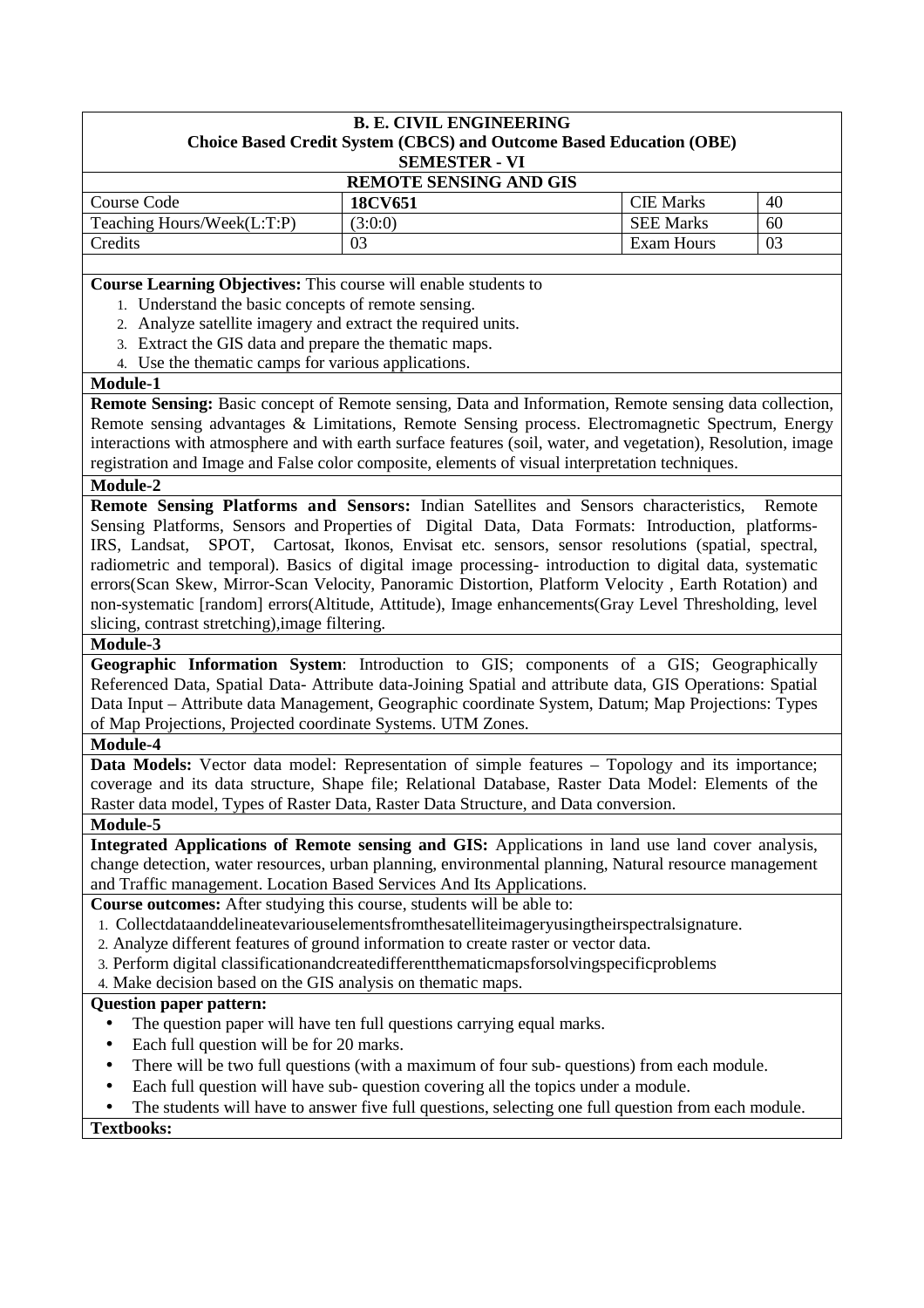- 1. Narayan Panigrahi, "Geographical Information Science", and ISBN 10: 8173716285 / ISBN 13: 9788173716287, University Press2008.
- 2. Basudeb Bhatta, "Remote sensing and GIS" , ISBN:9780198072393, Oxford University Press2011
- 3. Kang T surg Chang, "Introduction to Geographic Information System". Tata McGraw Hill Education Private Limited2015.
- 4. Lilles and, Kiefer, Chipman,"RemoteSensingandImageInterpretation",Wiley2011.

- 1. Chor Pang Lo and Albert K.W Yeung, "Concepts &Techniques of GIS", PHI,2006
- 2. John R. Jensen, "Remote sensing of the environment", an earth resources perspective– $2^{nd}$  edition– by Pearson Education2007.
- 3. Anji Reddy M., "Remote sensing and Geographical information system", B. S. Publications2008.
- 4. Peter A. Burrough, Rachael A. McDonnell, and Christopher D. Lloyd, "Principals of Geo physical Information system", Oxford Publications2004.
- **5.** S Kumar,"Basics of remote sensing & GIS", Laxmi publications 2005.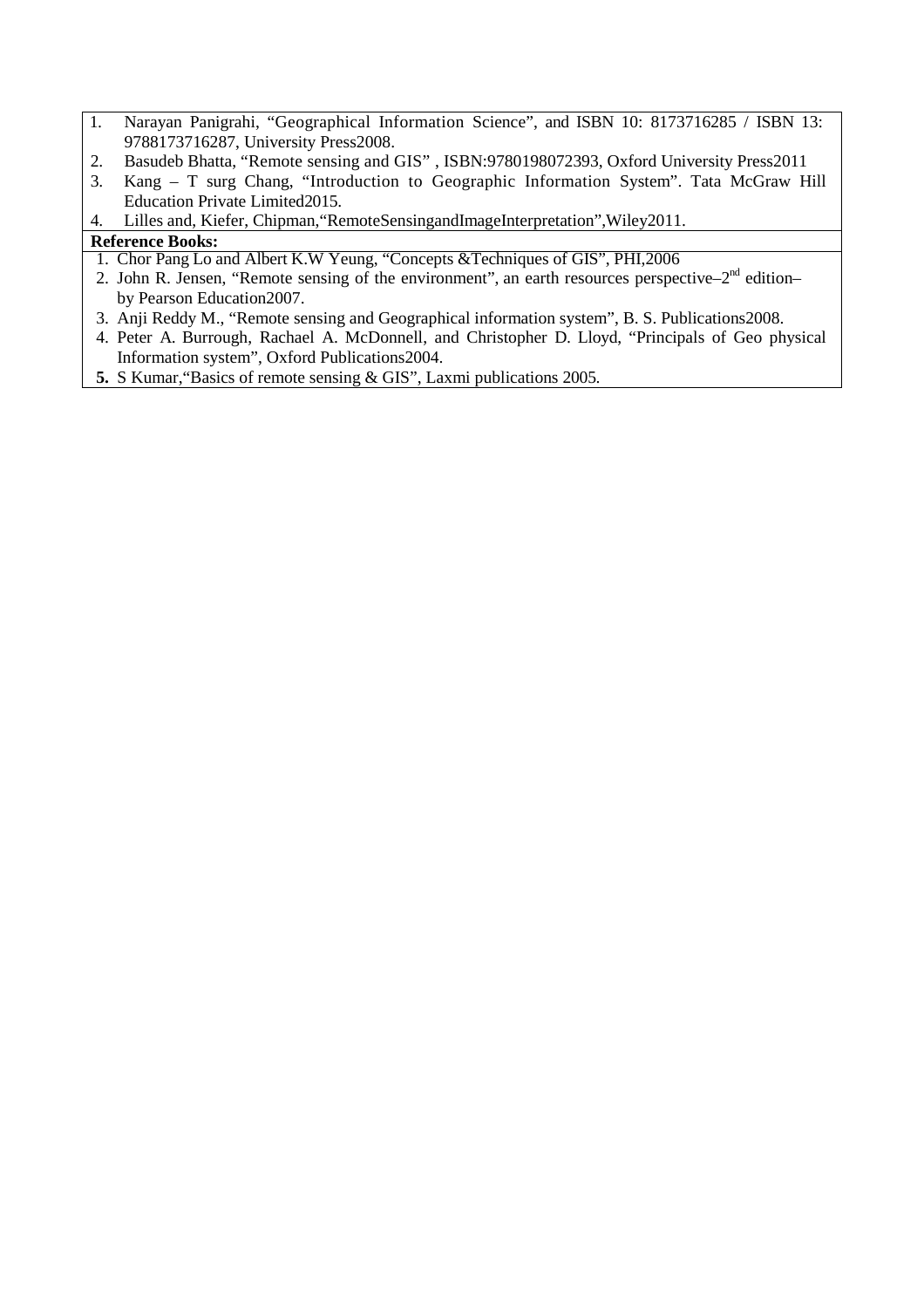#### **B. E. CIVIL ENGINEERING Choice Based Credit System (CBCS) and Outcome Based Education (OBE) SEMESTER - VI**

| <b>TRAFFIC ENGINEERING</b> |                |                  |    |  |  |
|----------------------------|----------------|------------------|----|--|--|
| Course Code                | <b>18CV652</b> | <b>CIE</b> Marks | 40 |  |  |
| Teaching Hours/Week(L:T:P) | (3:0:0)        | <b>SEE Marks</b> | 60 |  |  |
| Credits                    | 03             | Exam Hours       | 03 |  |  |

**Course Learning Objectives:** This course will enable students to

- 1. Understand fundamental knowledge of traffic engineering, scope and its importance.
- 2. Describe basic techniques for collecting and analyzing traffic data, diagnosing problems, designing appropriate remedial treatment, and assessing its effectiveness.
- 3. Apply probabilistic and queuing theory techniques for the analysis of traffic flow situations and emphasis the interaction of flow efficiency and traffic safety.
- 4. Understand and analyse traffic issues including safety, planning, design, operation and control.
- 5. Apply intelligent transport system and its applications in the present traffic scenario.

#### **Module-1**

**Traffic Planning and Characteristics**: Road Characteristics-Road user characteristics, PIEV theory, Vehicle Performance characteristics, Fundamentals of Traffic Flow, Urban Traffic problems in India, Integrated planning of town, country, regional and all urban infrastructures, Sustainable approach- land use & transport and modal integration.

#### **Module-2**

**Traffic Surveys:** Traffic Surveys- Speed, journey time and delay surveys, Vehicles Volume Survey including non-motorized transports, Methods and interpretation, Origin Destination Survey, Methods and presentation, Parking Survey, Accident analyses-Methods, interpretation and presentation, Statistical applications in traffic studies and traffic forecasting, Level of service-Concept, applications and significance.

#### **Module-3**

**Traffic Design and Visual Aids:** Intersection Design- channelization, Rotary intersection design, Signal design, Coordination of signals, Grade separation, Traffic signs including VMS and road markings, Significant roles of traffic control personnel, Networking pedestrian facilities & cycle tracks.

#### **Module-4**

**Traffic Safety and Environment**: Road accidents, Causes, effect, prevention, and cost, Street lighting, Traffic and environment hazards, Air and Noise Pollution, causes, abatement measures, Promotion and integration of public transportation, Promotion of non-motorized transport.

#### **Module-5**

**Traffic Management:** Area Traffic Management System, Traffic System Management (TSM) with IRC standards, Traffic Regulatory Measures, Travel Demand Management (TDM), Direct and indirect methods, Congestion and parking pricing, All segregation methods- Coordination among different agencies, Intelligent Transport System for traffic management, enforcement and education.

**Course outcomes:** After studying this course, students will be able to:

- 1. Understandthehumanfactorsandvehicularfactorsintrafficengineeringdesign.
- 2. Conductdifferenttypesoftrafficsurveysandanalysisofcollecteddatausingstatisticalconcepts.
- 3. Useanappropriatetrafficflowtheoryandtocomprehendthecapacity&signalizedintersectionanalysis.
- 4. Understand the basic knowledge of Intelligent Transportation System.

#### **Question paper pattern:**

- The question paper will have ten full questions carrying equal marks.
- Each full question will be for 20 marks.
- There will be two full questions (with a maximum of four sub- questions) from each module.
- Each full question will have sub- question covering all the topics under a module.
- The students will have to answer five full questions, selecting one full question from each module. **Textbooks:**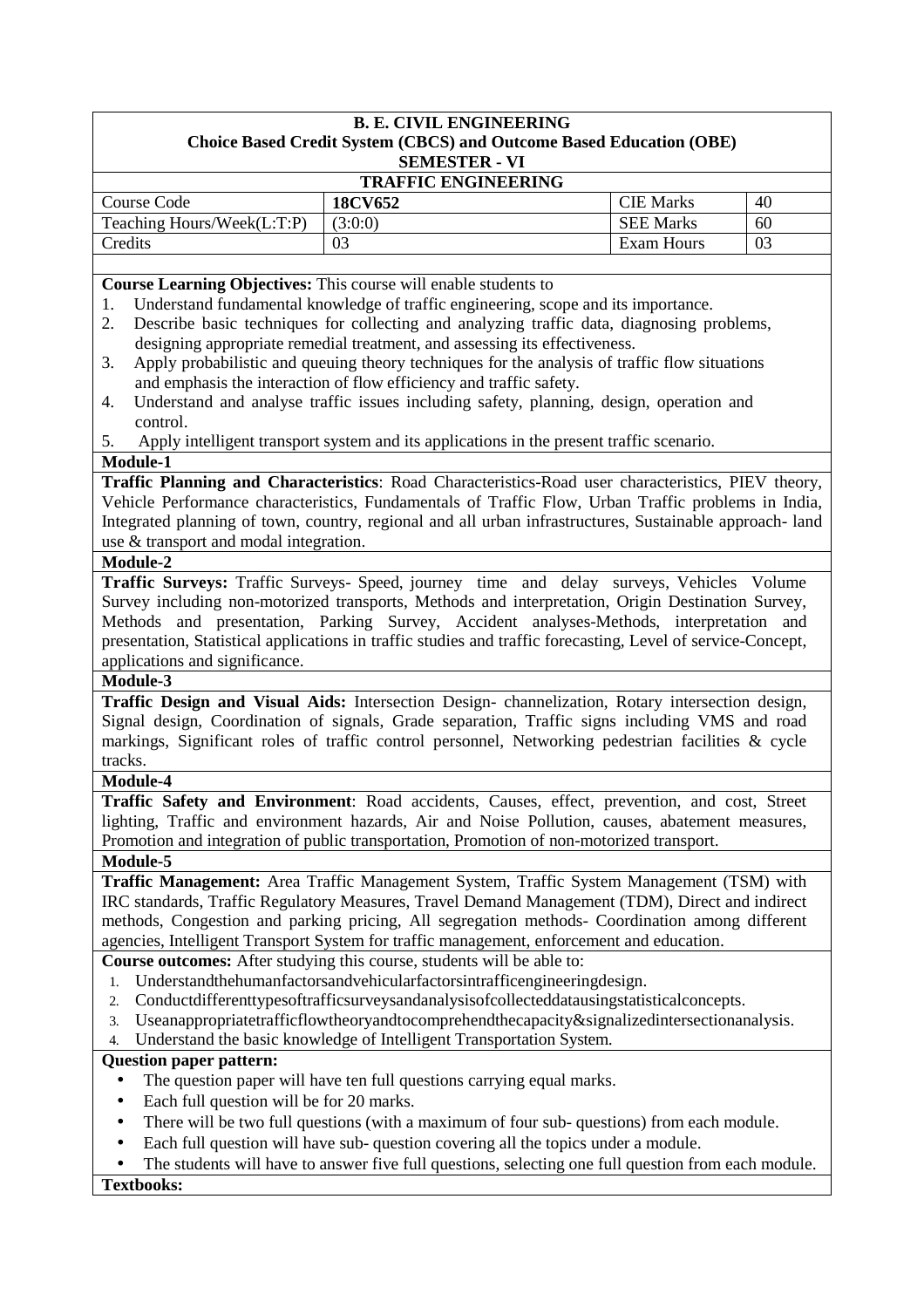- 1. Kadiyali. L.R. "Traffic Engineering and Transport Planning ", Khanna Publishers, Delhi,2013
- 2. S K Khanna and CEG Justo and AVeeraragavan, "Highway Engineering", Nem Chand and Bros.
- 3. Indian Roads Congress (IRC) Specifications: Guidelines and Special Publications on Traffic Planning and Management
- 4. Salter. R.I and Hounsell N.B, "Highway Traffic Analysis and design", Macmillan PressLtd.1996.

- 1. Fred L. Mannering, Scott S. Washburn and Walter P. Kilareski, Principles of Highway Engineering and Traffic Analysis, Wiley India Pvt. Ltd., New Delhi,2011.
- 2. GarberandHoel,"PrinciplesofTrafficandHighwayEngineering",CENGAGELearning,NewDelhi,2010.
- 3. SP: 43-1994,IRCSpecification,"Guidelineson Low-cost Traffic Management Techniques" for Urban Areas,1994.
- 4. John E Tyworth, "Traffic Management Planning, Operations and control", Addison Wesly Publishing Company, 1996.
- **5.** Hobbs.F.D."Traffic Planning and Engineering",University of Brimingham,Peragamon Press Ltd,2005.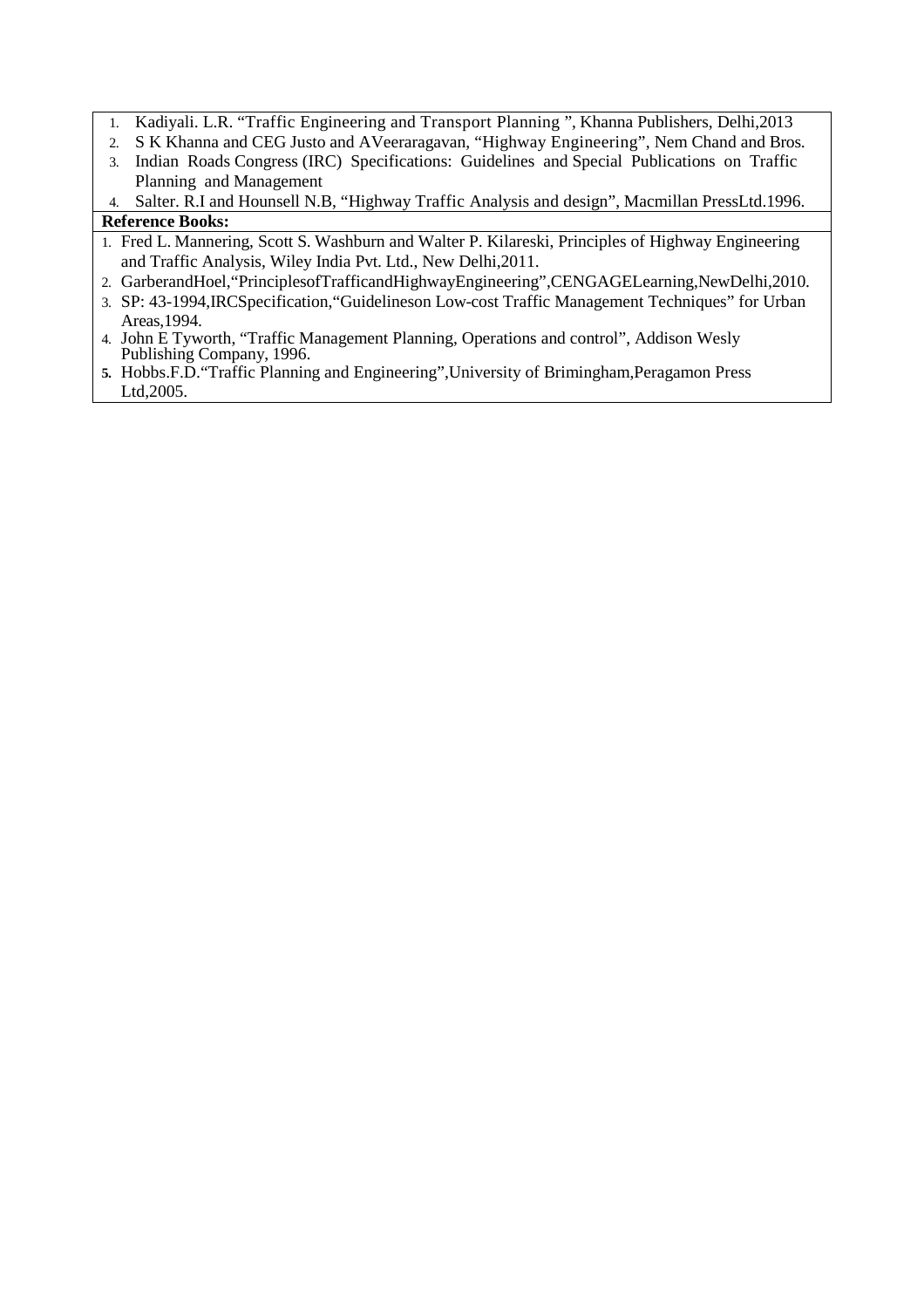#### **B. E. CIVIL ENGINEERING Choice Based Credit System (CBCS) and Outcome Based Education (OBE) SEMESTER - VI**

| OCCUPATIONAL HEALTH AND SAFETY |         |                  |    |  |  |  |
|--------------------------------|---------|------------------|----|--|--|--|
| Course Code                    | 18CV653 | <b>CIE Marks</b> | 40 |  |  |  |
| Teaching Hours/Week(L:T:P)     | 3:0:0   | <b>SEE Marks</b> | 60 |  |  |  |
| Credits                        |         | Exam Hours       | 03 |  |  |  |
|                                |         |                  |    |  |  |  |

**Course Learning Objectives:** This course will enable students to

- 1. Gainan historical, economic, and organizational perspective of occupational safety and health;
- 2. Investigate current occupational safety and health problems and solutions.
- 3. Identify the forces that influence occupational safety and health.
- 4. Demonstrate the knowledge and skills needed to identify work place problems and safe work practice

#### **Module-1**

**Occupational Hazard and Control Principles:** Safety, History and development, National Safety Policy. Occupational safety and Health Act (OSHA), Occupational Health and Safety administration - Laws governing OSHA and right to know. Accident – causation, investigation, investigation plan, Methods of acquiring accident facts, Supervisory role in accident investigation.

#### **Module-2**

**Ergonomics at Work Place:** Ergonomics Task analysis, Preventing Ergonomic Hazards, Work space Envelops, Visual Ergonomics, Ergonomic Standards, Ergonomic Programs. Hazard cognition and Analysis, Human Error Analysis – Fault Tree Analysis – Emergency Response - Decision for action – purpose and considerations.

### **Module-3**

**Fire Prevention and Protection:** Fire Triangle, Fire Development and its severity, Effect of Enclosures, early detection of Fire, Classification of fire and Fire Extinguishers.

**Electrical Safety, Product Safety:** Technical Requirements of Product safety.

#### **Module-4**

**Health Considerations at Work Place:** types of diseases and their spread, Health Emergency. Personal Protective Equipment (PPE) – types and advantages, effects of exposure and treatment for engineering industries, municipal solid waste. Environment management plans (EMP) for safety and sustainability.

#### **Module-5**

**Occupational Health and Safety Considerations:** Water and wastewater treatment plants, Handling of chemical and safety measures in water and wastewater treatment plants and labs, Construction material manufacturing industries like cement plants, RMC Plants, precast plants and construction sites. Policies, roles and responsibilities of workers, managers and supervisors.

**Course outcomes:** After studying this course, students will be able to:

- 1. Identifyhazardsintheworkplacethatposeadangerorthreattotheirsafetyorhealth,orthatofothers.
- 2. Controlunsafeorunhealthyhazardsandproposemethodstoeliminatethehazard.
- 3. Present a coherent analysis of a potential safety or health hazard both verbally and in writing, citing the occupational Health and Safety Regulations as well as supported legislation.
- 4. Discuss the role of health and safety in the workplace pertaining to the responsibilities of workers, managers, supervisors.
- 5. Identify the decisions required to maintain protection of the environment, workplace as well as personal health and safety.

### **Question paper pattern:**

- The question paper will have ten full questions carrying equal marks.
- Each full question will be for 20 marks.
- There will be two full questions (with a maximum of four sub- questions) from each module.
- Each full question will have sub- question covering all the topics under a module.
- The students will have to answer five full questions, selecting one full question from each module. **Textbooks:**

1. Goetsch D. L.,(1999), "Occupational Safety and Health for Technologists, Engineers and Managers",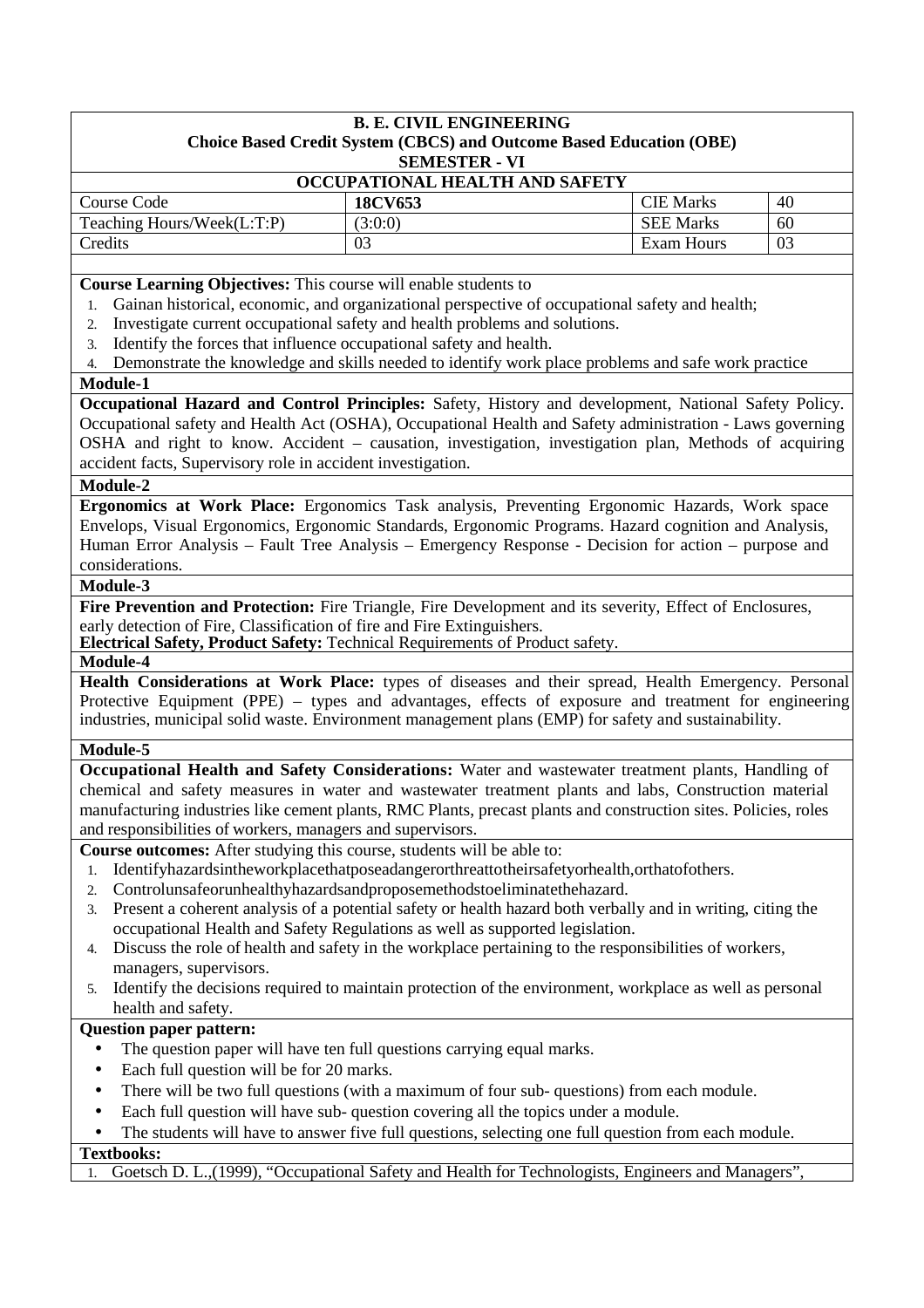Prentice Hall.

- 2. HeinrichH.W.,(2007),"IndustrialAccidentPrevention-AScientificApproach",McGraw-HillBookCompany National Safety Council and Associate (Data) Publishers Pvt. Ltd., (1991),
- 3. "Industrial Safety and Pollution Control Handbook.

- 1. CollingD.A.,(1990),"IndustrialSafetyManagementandTechnology",PrenticeHall,New Delhi.
- **2.** Della D.E., and Giustina, (1996), "Safety and Environmental Management", Van Nostrand Reinhold International Thomson Publishing Inc.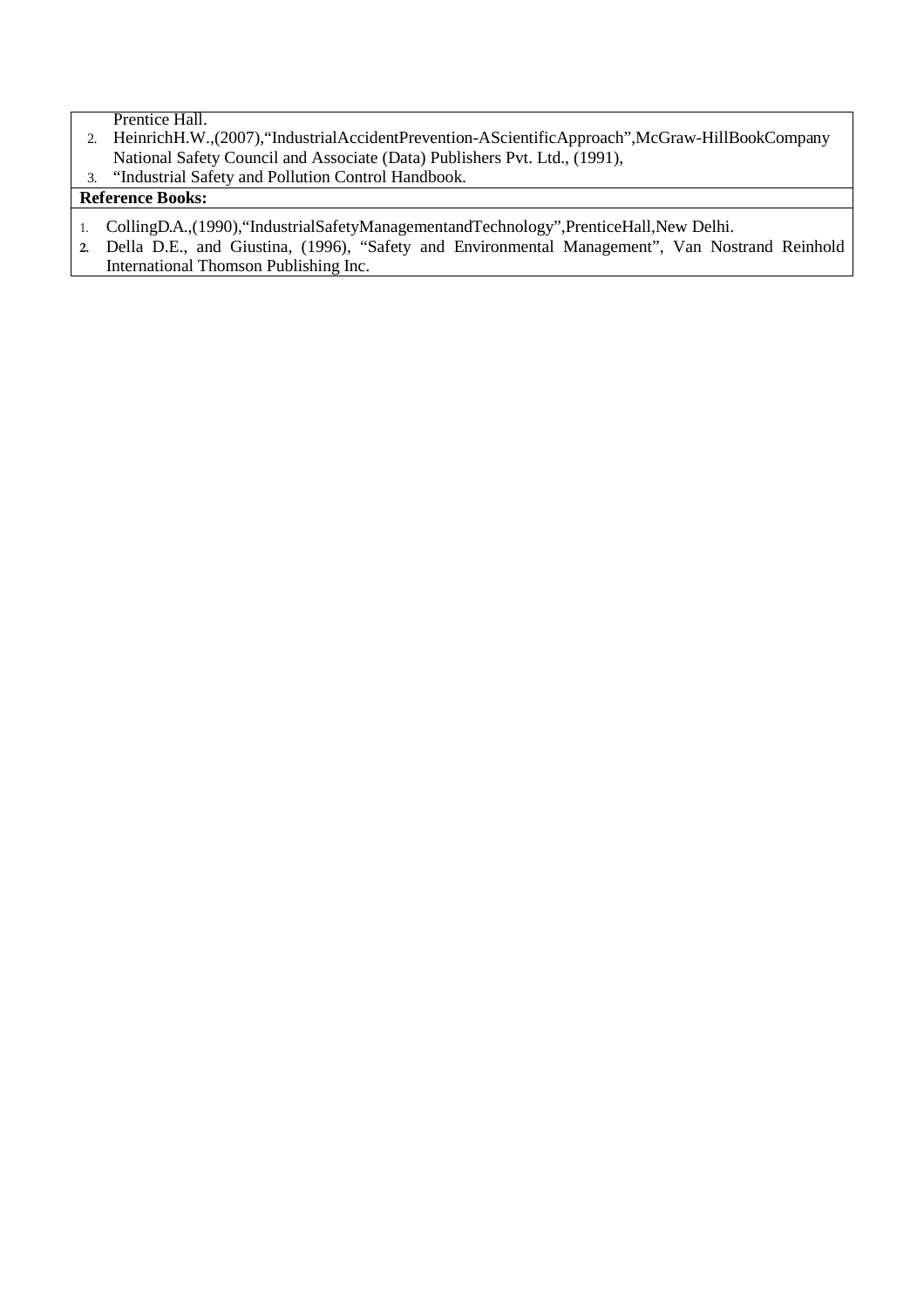# **B. E. CIVIL ENGINEERING Choice Based Credit System (CBCS) and Outcome Based Education (OBE) SEMESTER - VI**

| SUSTAINABILITY CONCEPTS IN CIVIL ENGINEERING |         |                  |    |  |  |  |
|----------------------------------------------|---------|------------------|----|--|--|--|
| Course Code                                  | 18CV654 | <b>CIE Marks</b> | 40 |  |  |  |
| Teaching Hours/Week(L:T:P)                   | (3:0:0) | <b>SEE Marks</b> | 60 |  |  |  |
| Credits                                      | 03      | Exam Hours       | 03 |  |  |  |
|                                              |         |                  |    |  |  |  |

**Course Learning Objectives:** This course will enable students to

- 1. Learn about the principles, indicators and general concept of sustainability.
- 2. Apprehend the local, regional and global impacts of unsustainable designs, products and processes.
- 3. Student shall be able to apply the sustainability concepts in engineering
- 4. Know built environment frame work sand their use
- 5. Understand how building and design is judged and valued by clients and stakeholders and how to implement sustainability.

#### **Module-1**

**Introduction:** Sustainability - Introduction, Need and concept of sustainability, Social-environmental and economic sustainability concepts. Sustainable development, Nexus between Technology and Sustainable development, Challenges for Sustainable Development. Multilateral environmental agreements and Protocols - Clean Development Mechanism (CDM), Environmental legislations in India - Water Act, Air Act.

#### **Module-2**

**Global Environmental Issue:** Resource degradation, Climate change, Regional and Local Environmental Issues. Carbon credits and carbon trading, carbon foot print Carbon sequestration – Carbon capture and storage (CCS). Environmental management standards, ISO 14000 series, Life Cycle Analysis (LCA) - Scope and Goal, Bio-mimicking.

**Module-3** 

**Sustainable Design:** Basic concepts of sustainable habitat, Green buildings, green materials for building construction, material selection for sustainable design, green building certification- GRIHA & IGBC Certification for buildings, Energy efficient building design- Passive solar design technique, Thermal storage, Cooling strategies, high performance insulation. Sustainable cities, Sustainable transport.

# **Module-4**

**Clean Technology and Energy:** Energy sources: Basic concepts-Conventional and non-conventional, solar energy, Fuel cells, Wind energy, Small hydro plants, bio-fuels, Energy derived from oceans, Geothermal energy. Rainwater harvesting.

### **Module-5**

**Green Engineering:** Green Engineering concepts, Sustainable Urbanization, industrialization and poverty reduction; Social and technological change, Industrial Processes: Material selection, Pollution Prevention, Industrial Ecology, Industrial symbiosis.

**Course Outcomes:** After studying this course, students will be able to:

- 1. Learn the sustainability concepts; understand the role and responsibility of engineers in sustainable development.
- 2. Quantify sustainability, and resource availability, Rationalize the sustainability based on scientific merits.
- 3. Understand and apply sustainability concepts in construction practices, designs, product developments and processes across various engineering disciplines.
- 4. Make a decision in applying green engineering concepts and become a lifelong advocate of sustainability in society.

# **Question paper pattern:**

- The question paper will have ten full questions carrying equal marks.
- Each full question will be for 20 marks.
- There will be two full questions (with a maximum of four sub- questions) from each module.
- Each full question will have sub- question covering all the topics under a module.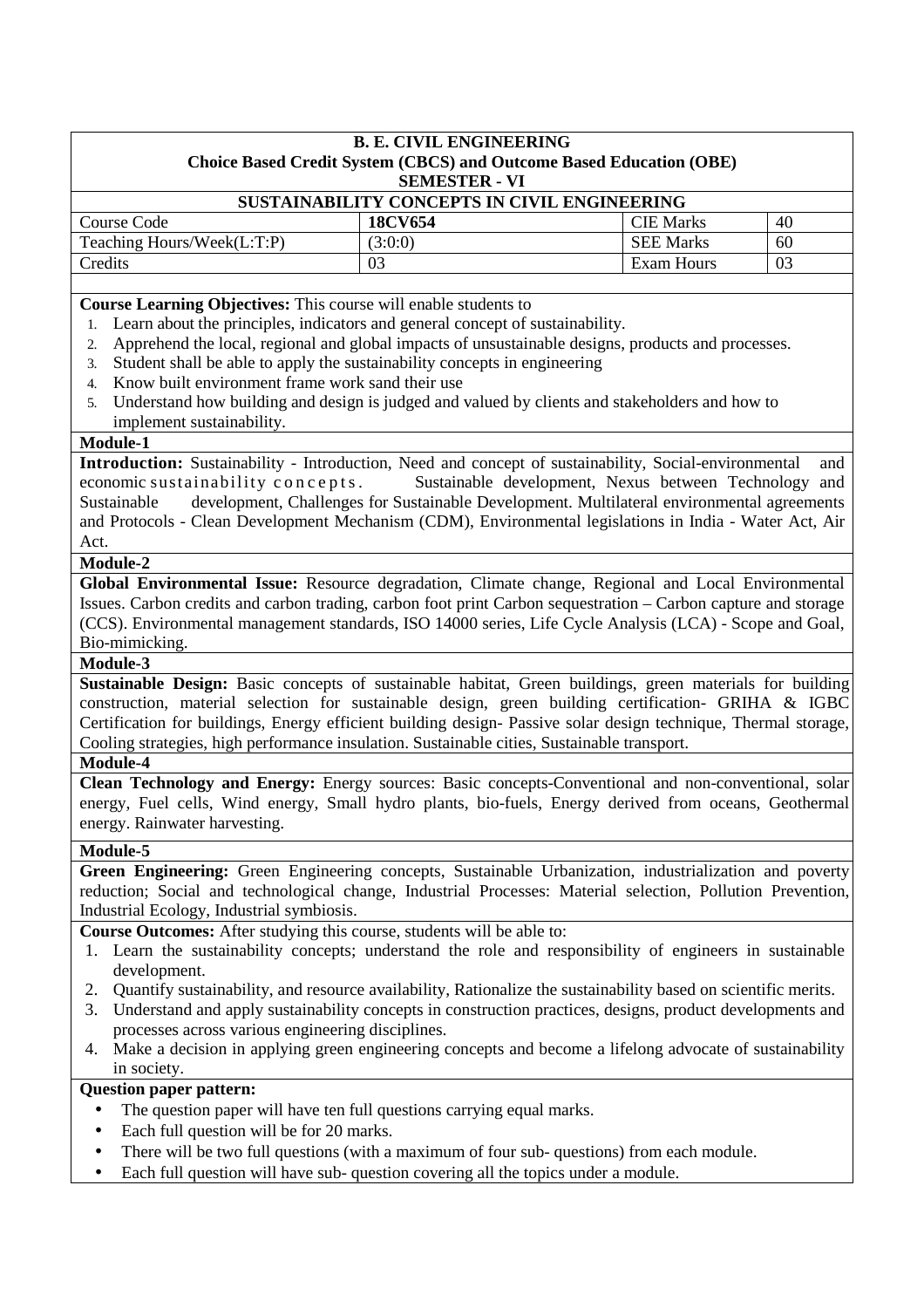| The students will have to answer five full questions, selecting one full question from each module. |
|-----------------------------------------------------------------------------------------------------|
| <b>Textbooks:</b>                                                                                   |

- 1. Allen, D.T. and S honnard, D. R., Sustainability Engineering: Concepts, Design and Case Studies, Prentice Hall.
- 2. Bradley. A.S; Adebayo, A. O., Maria, P. Engineering applications in sustainable design and development, Cengage learning.

- 1. Mackenthun, K. M.,Basic Concepts in Environmental Management, Lewis Publication.
- 2. ECBC Code 2007, Bureau of Energy Efficiency, New Delhi Bureau of Energy Efficiency Publications-Rating System, TERI Publications - GRIHA Rating System.
- 3. Ni bin Chang, Systems Analysis for Sustainable Engineering: Theory and Applications, McGraw-Hill Professional.
- 4. Twidell, J. W. and Weir, A. D., Renewable Energy Resources, English Language Book Society (ELBS).
- 5. Malcolm Dowden, Climate Change and Sustainable Development: Law, Policy and Practice.
- 6. Daniel A. Vallero and Chris Brasier, "Sustainable Design: The Science of Sustainability and Green Engineering", Wiley-Blackwell.
- **7.** Sustainable Engineering Practice: An Introduction, Committee on Sustainability, American Society of Civil Engineers.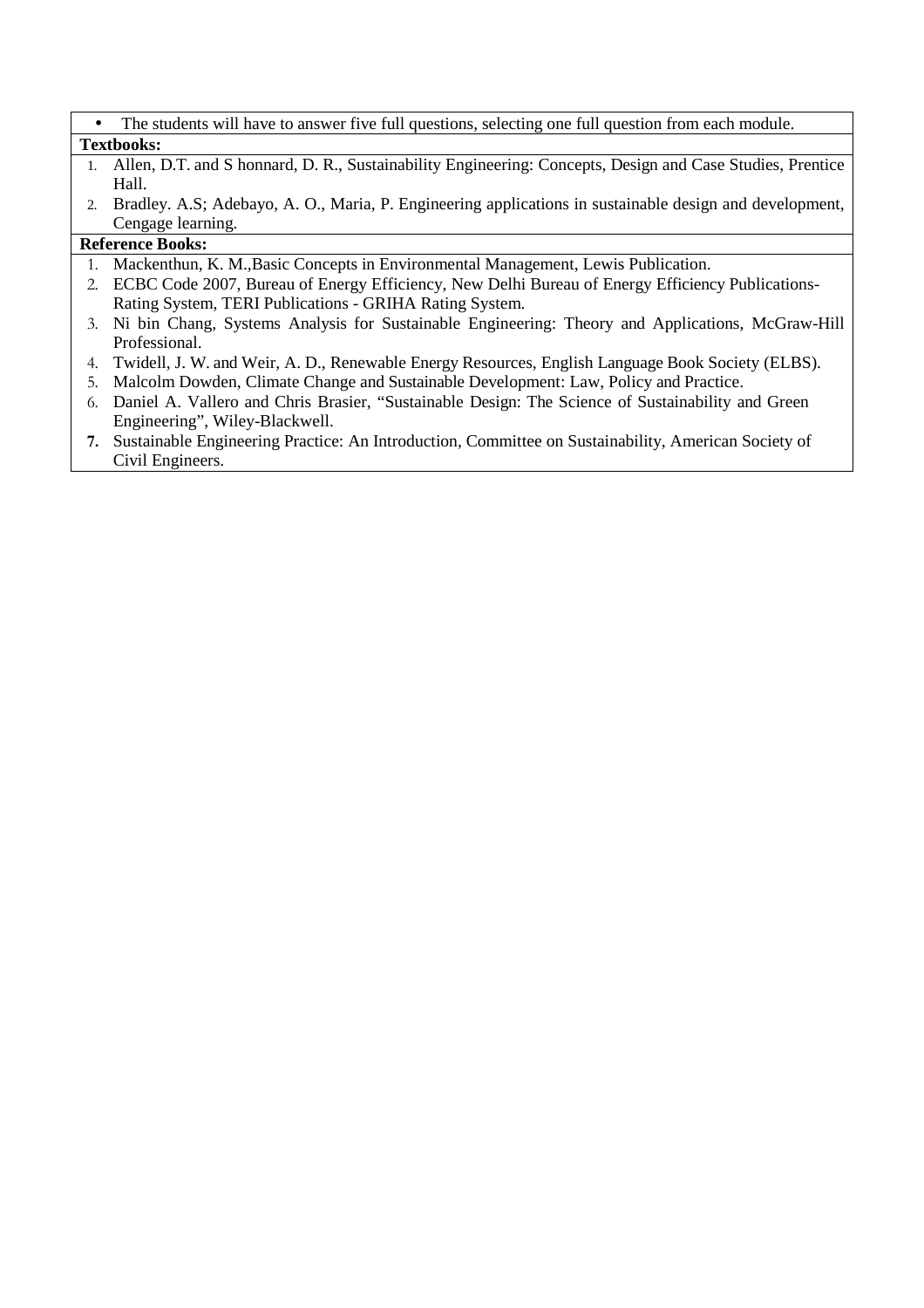# **B. E. CIVIL ENGINEERING Choice Based Credit System (CBCS) and Outcome Based Education (OBE) SEMESTER - VI SOFTWARE APPLICATION LABORATORY**  Course Code **18CVL66 CIE Marks** 40 Teaching Hours/Week(L:T:P)  $(0.2.2)$  SEE Marks 60

**Course Learning Objectives:** This course will enable students to

1. Use industry standard software in a professional set up.

2. Understand the elements of finite element modeling, specification of loads and boundary condition, performing analysis and interpretation of results for final design.

Credits 02 Exam Hours 03

3. Develop customized automation tools.

# **Module -1**

# **Use of civil engineering software's:**

Use of software's for:

- 1. Analysis of plane trusses, continuous beams, portal frames.
	- **2.** 3D analysis of multistoried frame structures.

# **Module -2**

- 1. **Project Management- Exercise on Project planning and scheduling of a building project using any project management software:**
- a. Understanding basic features of Project management software
- b. Constructing Project: create WBS, Activities, and tasks and Computation Time using Excel spread sheet and transferring the same to Project management software.
- c. Identification of Predecessor and Successor activities with constrain
- d. Constructing Network diagram (AON Diagram) and analyzing for Critical path, Critical activities and Othernon Critical paths, Project duration, Floats.
- e. Study on various View options available
- f. Basic understanding about Resource Creation and allocation
- g. Understanding about Splitting the activity, Linking multiple activity, assigning Constrains, Merging Multiple projects, Creating Baseline Project
- 1. **GIS applications using open source software:**
- a. To create shape files for point, line and polygon features with a map as reference.
- b. To create decision maps for specific purpose.

**Module -3**

# **Use of EXCEL spread sheets:**

Design of singly reinforced and doubly reinforced rectangular beams, design of one way and two way slabs, computation of earthwork, Design of horizontal curve by offset method, Design of super elevation.

**Course Outcomes:** After studying this course, students will be able to:

use software skills in a professional set up to automate the work and thereby reduce cycle time for completion of the work

# **Question paper pattern:**

- The question paper will have 6 questions under 3 modules.
- There will be two full questions (with a maximum of three subdivisions, if necessary) from each module.
- Each full question shall cover the topics under a module.
- Module-1: 40 Marks, Module-2: 30 Marks, Module-3: 30 Marks.
- The students shall answer three full questions, selecting one full question from each module.

**Reference Books:** Training manuals and User manuals and Relevant course reference books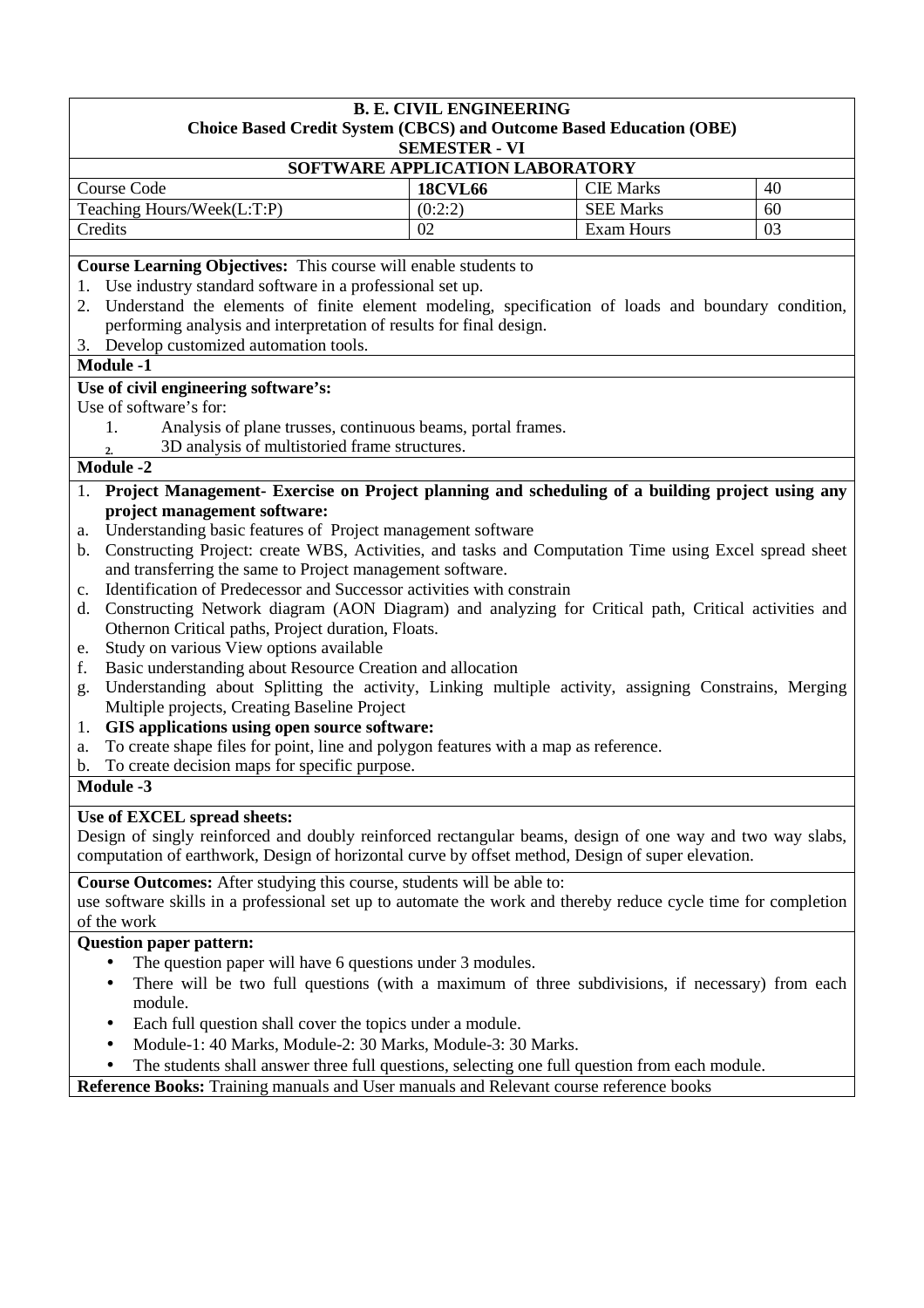|                                                                                                           | <b>B. E. CIVIL ENGINEERING</b> |                                                                            |    |
|-----------------------------------------------------------------------------------------------------------|--------------------------------|----------------------------------------------------------------------------|----|
|                                                                                                           |                                | <b>Choice Based Credit System (CBCS) and Outcome Based Education (OBE)</b> |    |
|                                                                                                           | <b>SEMESTER - VI</b>           |                                                                            |    |
|                                                                                                           |                                | ENVIRONMENTAL ENGINEERING LABORATORY                                       |    |
| Course Code                                                                                               | <b>18CVL67</b>                 | <b>CIE Marks</b>                                                           | 40 |
| Teaching Hours/Week(L:T:P)                                                                                | (0:2:2)                        | <b>SEE Marks</b>                                                           | 60 |
| Credits                                                                                                   | 02                             | Exam Hours                                                                 | 03 |
| Course Learning Objectives: This course will enable students,                                             |                                |                                                                            |    |
| To learn different methods of water & waste water quality<br>1.                                           |                                |                                                                            |    |
| To conduct experiments to determine the concentrations of water and waste water<br>2.                     |                                |                                                                            |    |
| To determine the degree and type of treatment<br>3.                                                       |                                |                                                                            |    |
| To understand the environmental significance and application in environmental engineering practice<br>4.  |                                |                                                                            |    |
|                                                                                                           |                                |                                                                            |    |
| Preparation chemical solutions required for analysis and sampling methodologies<br>1.                     |                                |                                                                            |    |
| Determination of pH, Conductivity, TDS and Turbidity.<br>2.                                               |                                |                                                                            |    |
| Determination of Acidity and Alkalinity<br>3.                                                             |                                |                                                                            |    |
| Determination of Calcium, Magnesium and Total Hardness.<br>4.                                             |                                |                                                                            |    |
| Determination of Dissolved Oxygen<br>5.                                                                   |                                |                                                                            |    |
| Determination of BOD.<br>6.                                                                               |                                |                                                                            |    |
| Determination of Chlorides<br>7.                                                                          |                                |                                                                            |    |
| Determination of percentage of % of available chlorine in bleaching powder sample, Determination of<br>8. |                                |                                                                            |    |
| Residual Chlorine and chlorine demand.                                                                    |                                |                                                                            |    |
| 9. Determination of Solids in Sewage: i) Total Solids, ii) Suspended Solids, iii) Dissolved Solids, iv)   |                                |                                                                            |    |
| Volatile Solids, Fixed Solids v) Settleable Solids.                                                       |                                |                                                                            |    |
| 10. Determination of optimum coagulant dosage using Jar test apparatus.                                   |                                |                                                                            |    |
| 11. Determination Nitrates and Iron by spectrophotometer                                                  |                                |                                                                            |    |
| 12. Determination of COD(Demonstration)                                                                   |                                |                                                                            |    |
| 13. Air Quality Monitoring (Demonstration)                                                                |                                |                                                                            |    |
| 14. Determination of Sound by Sound level meter at different locations (Demonstration)                    |                                |                                                                            |    |
| Course Outcomes: After studying this course, students will be able to:                                    |                                |                                                                            |    |
| Acquire capability to conduct experiments and estimate the concentration of different parameters.<br>1.   |                                |                                                                            |    |
| Compare the result with standards and discuss based on the purpose of analysis.<br>2.                     |                                |                                                                            |    |
| Determine type of treatment, degree of treatment for water and waste water.<br>3.                         |                                |                                                                            |    |
| Identify the parameter to be analyzed for the student project work in environmental stream.<br>4.         |                                |                                                                            |    |
| <b>Question paper pattern:</b>                                                                            |                                |                                                                            |    |
| Two experiments shall be asked from the above set of experiments.<br>$\bullet$                            |                                |                                                                            |    |
| One experiment to be conducted and for the other student should write detailed procedure.                 |                                |                                                                            |    |
| <b>Reference Books:</b>                                                                                   |                                |                                                                            |    |
| IS codes-3025 series<br>1.                                                                                |                                |                                                                            |    |
| Standard method for examination of water and waste water, APHA, 20 <sup>th</sup> edition<br>2.            |                                |                                                                            |    |
| Clair Sawyer and Perry McCarty and Gene Parkin, "Chemistry for Environmental Engineering and<br>3.        |                                |                                                                            |    |

Science", McGraw-Hill Series in Civil and Environmental Engineering.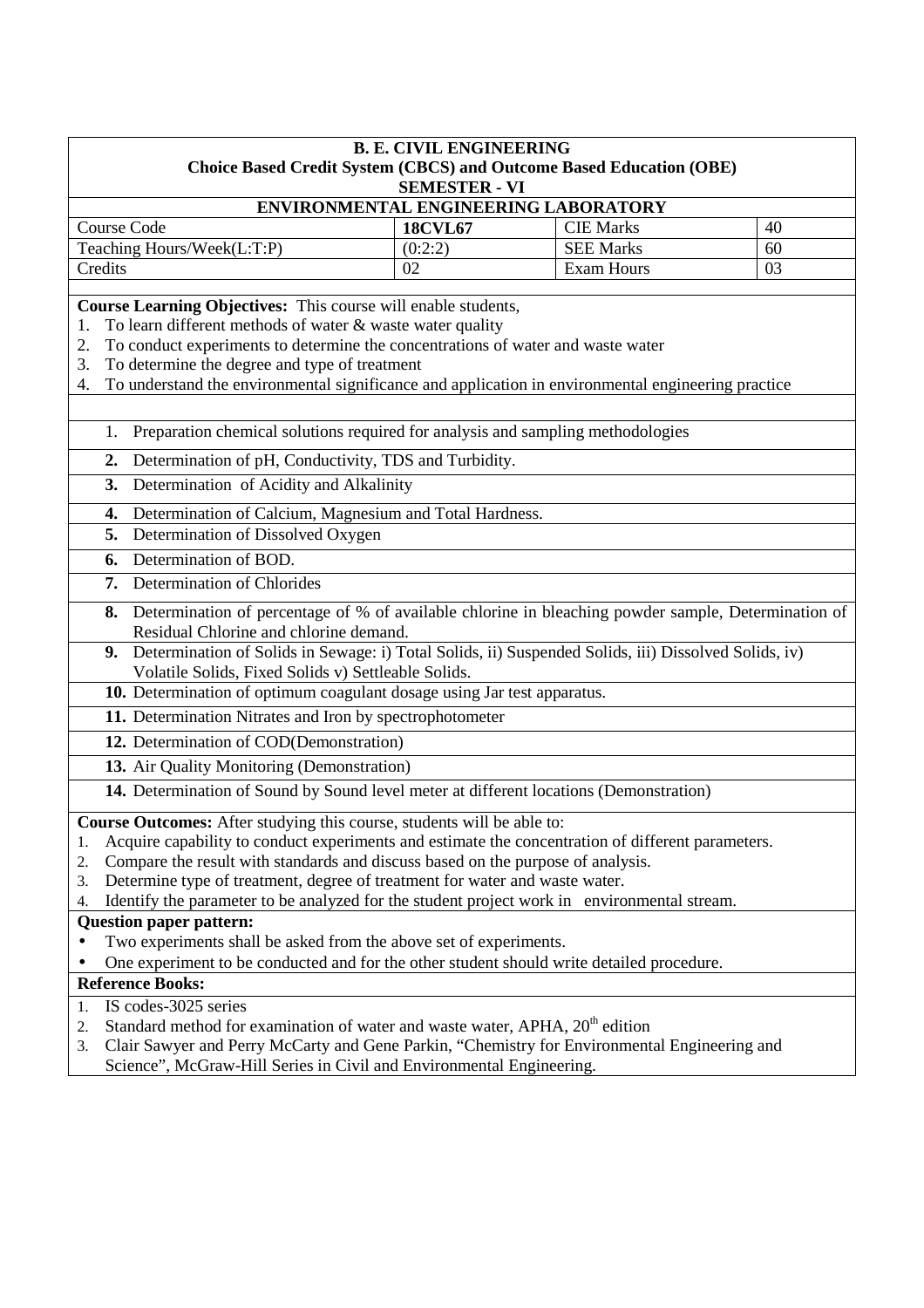| <b>B. E. CIVIL ENGINEERING</b><br><b>Choice Based Credit System (CBCS) and Outcome Based Education (OBE)</b>                                                                              |                                           |                   |    |  |  |  |  |
|-------------------------------------------------------------------------------------------------------------------------------------------------------------------------------------------|-------------------------------------------|-------------------|----|--|--|--|--|
|                                                                                                                                                                                           | <b>SEMESTER - VI</b>                      |                   |    |  |  |  |  |
| <b>EXTENSIVE SURVEY PROJECT</b>                                                                                                                                                           |                                           |                   |    |  |  |  |  |
| <b>Course Code</b>                                                                                                                                                                        | <b>18CVEP68</b><br><b>CIE Marks</b><br>40 |                   |    |  |  |  |  |
| Teaching Hours/Week(L:T:P)                                                                                                                                                                | (0:2:2)                                   | <b>SEE Marks</b>  | 60 |  |  |  |  |
| <b>Total Number of Practice Hours</b>                                                                                                                                                     | 02                                        | <b>Exam Hours</b> | 03 |  |  |  |  |
| Course Learning Objectives: This course will enable students to                                                                                                                           |                                           |                   |    |  |  |  |  |
| Understand the practical applications of Surveying.<br>1.                                                                                                                                 |                                           |                   |    |  |  |  |  |
| Use Total station and other Measurement Equipments.<br>2.                                                                                                                                 |                                           |                   |    |  |  |  |  |
| Work in teams and learn time management, communication and presentation skills<br>3.                                                                                                      |                                           |                   |    |  |  |  |  |
| Note:                                                                                                                                                                                     |                                           |                   |    |  |  |  |  |
| To be conducted between 5th & 6th Semester for a period of 2 weeks including training on total station.<br>$\bullet$                                                                      |                                           |                   |    |  |  |  |  |
| Viva voce conducted along with 6th semester exams<br>$\bullet$                                                                                                                            |                                           |                   |    |  |  |  |  |
|                                                                                                                                                                                           |                                           |                   |    |  |  |  |  |
| An extensive project preparation training involving investigation, collection of data is to be conducted.<br>$\bullet$<br>Use of Total Station is compulsory for minimum of TWO projects. |                                           |                   |    |  |  |  |  |
|                                                                                                                                                                                           |                                           |                   |    |  |  |  |  |
| The student shall submit a project report consisting of designs and drawings.                                                                                                             |                                           |                   |    |  |  |  |  |
| Drawings should be done using CAD and survey work using total station<br>٠                                                                                                                |                                           |                   |    |  |  |  |  |
| Students should learn data download from total station, generation of contours, block leveling,                                                                                           |                                           |                   |    |  |  |  |  |
| longitudinal and cross sectional diagrams, and capacity volume calculation by using relevant softwares                                                                                    |                                           |                   |    |  |  |  |  |
| The course coordinators should give exposure and simulate activities to achieve the course outcomes                                                                                       |                                           |                   |    |  |  |  |  |
| NEW TANK PROJECTS: The work shall consist of;<br>1.                                                                                                                                       |                                           |                   |    |  |  |  |  |
| Reconnaissance survey for selection of site and conceptualization of project.<br>a.                                                                                                       |                                           |                   |    |  |  |  |  |
| Alignment of center line of the proposed bund, Longitudinal and cross sections of the center line.<br>b.                                                                                  |                                           |                   |    |  |  |  |  |
| Detailed survey required for project execution like Capacity surveys, Details at Waste weir and sluice<br>c.                                                                              |                                           |                   |    |  |  |  |  |
| points, Canal alignment etc. as per requirement                                                                                                                                           |                                           |                   |    |  |  |  |  |
| Design and preparation of drawing with report.<br>d.                                                                                                                                      |                                           |                   |    |  |  |  |  |
| WATER SUPPLY AND SANITARY PROJECT: The work shall consist of;<br>2.                                                                                                                       |                                           |                   |    |  |  |  |  |
| Reconnaissance survey for selection of site and conceptualization of project.<br>a.                                                                                                       |                                           |                   |    |  |  |  |  |
| Examination of sources of water supply, Calculation of quantity of water required based on existing<br>b.                                                                                 |                                           |                   |    |  |  |  |  |
| and projected population.                                                                                                                                                                 |                                           |                   |    |  |  |  |  |
| Preparation of village map by using total station.<br>$\mathbf{c}$ .                                                                                                                      |                                           |                   |    |  |  |  |  |
| Survey work required for laying of water supply and UGD<br>d.                                                                                                                             |                                           |                   |    |  |  |  |  |
| Location of sites for water tank. Selection of type of water tank to be provided. (ground level,<br>e.                                                                                    |                                           |                   |    |  |  |  |  |
| overhead and underground)                                                                                                                                                                 |                                           |                   |    |  |  |  |  |
| f.<br>Design of all elements and preparation of drawing with report.                                                                                                                      |                                           |                   |    |  |  |  |  |
| 3.<br><b>HIGHWAY PROJECT:</b> The work shall consist of;                                                                                                                                  |                                           |                   |    |  |  |  |  |
| Reconnaissance survey for selection of site and conceptualization of project.<br>a.                                                                                                       |                                           |                   |    |  |  |  |  |
| Preliminary and detailed investigations to align a new road (min. 1 to 1.5 km stretch) between two<br>b.                                                                                  |                                           |                   |    |  |  |  |  |
| obligatory points. The investigations shall consist of topographic surveying of strip of land for                                                                                         |                                           |                   |    |  |  |  |  |
| considering alternate routes and for final alignment. Surveying by using total station.                                                                                                   |                                           |                   |    |  |  |  |  |
| Report should justify the selected alignment with details of all geometric designs for traffic and<br>c.                                                                                  |                                           |                   |    |  |  |  |  |
| design speed assumed.                                                                                                                                                                     |                                           |                   |    |  |  |  |  |
| Drawing shall include key plan initial alignment, final alignment, longitudinal section along final<br>d.                                                                                 |                                           |                   |    |  |  |  |  |
| alignment, typical cross sections of road.                                                                                                                                                |                                           |                   |    |  |  |  |  |
| <b>RESTORATION OF AN EXISTING TANK: The work shall consist of;</b><br>4.                                                                                                                  |                                           |                   |    |  |  |  |  |
| Reconnaissance survey for selection of site and conceptualization of project.<br>a.                                                                                                       |                                           |                   |    |  |  |  |  |
| Alignment of center line of the existing bund, Longitudinal and cross sections of the center line.<br>b.                                                                                  |                                           |                   |    |  |  |  |  |
| Detailed survey required for project execution like Capacity surveys, Details at Waste weir and sluice<br>c.                                                                              |                                           |                   |    |  |  |  |  |
| points, Canal alignment etc. as per requirement                                                                                                                                           |                                           |                   |    |  |  |  |  |
| Design of all elements and preparation of drawing with report.<br>d.                                                                                                                      |                                           |                   |    |  |  |  |  |
|                                                                                                                                                                                           |                                           |                   |    |  |  |  |  |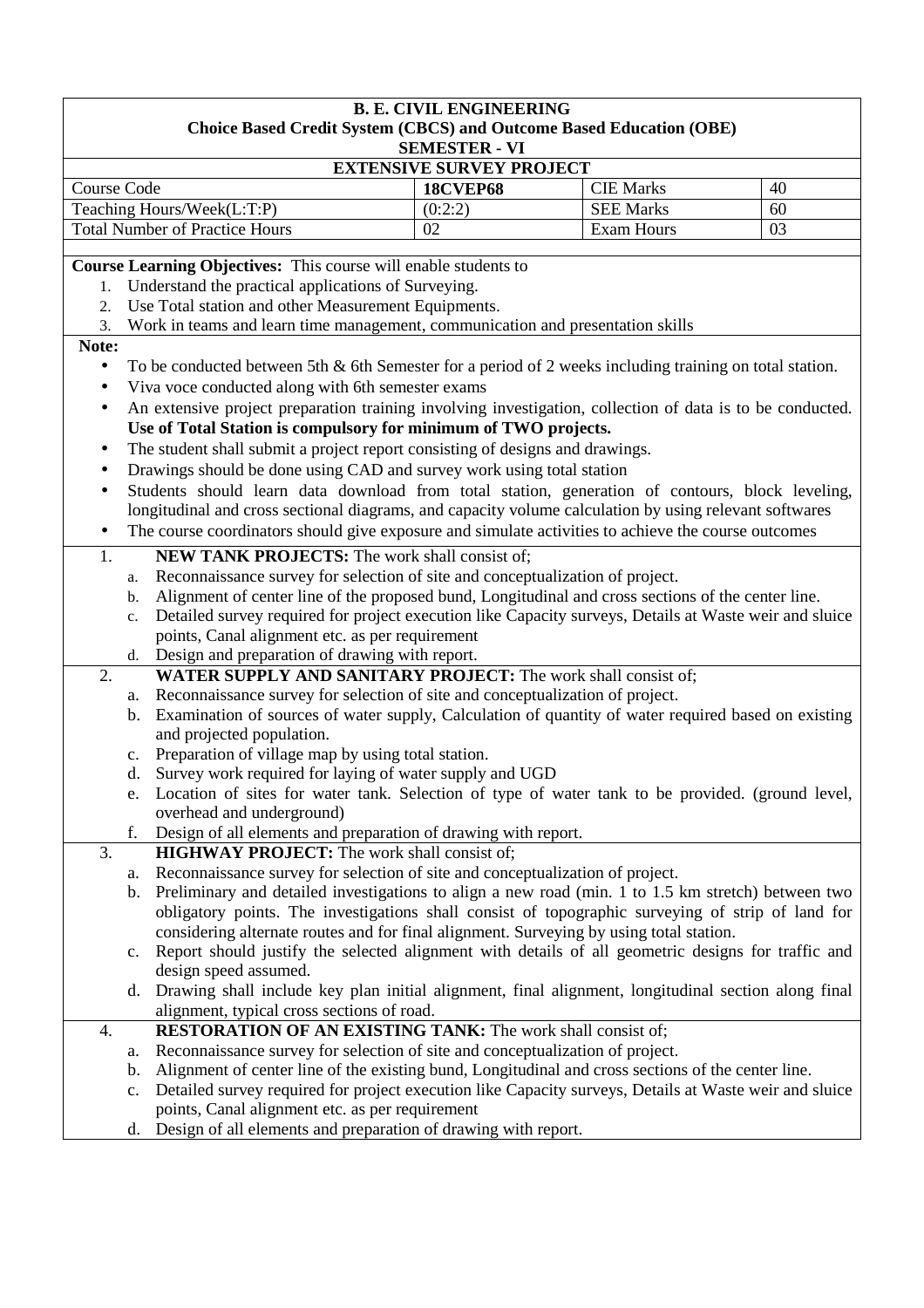# 5. **TOWN/HOUSING / LAYOUT PLANNING:** The work shall consist of;

- a. Reconnaissance survey for selection of site and conceptualization of project.
- b. Detailed survey required for project execution like contour surveys
- c. Preparation of layout plans as per regulations
- e. Centerline marking-transfer of centre lines from plan to ground
- f. Design of all elements and preparation of drawing with report as per regulations

**Course outcomes:** After studying this course, students will be able to:

- 1. Apply Surveying knowledge and tools effectively for the projects
- 2. Understanding Task environment, Goals, responsibilities, Task focus, working in Teams towards common goals, Organizational performance expectations, technical and behavioral competencies.
- 3. Application of individual effectiveness skills in team and organizational context, goal setting, time management, communication and presentation skills.
- 4. Professional etiquettes at workplace, meeting and general
- 5. Establishing trust based relationships in teams & organizational environment
- 6. Orientation towards conflicts in team and organizational environment, Understanding sources of conflicts, Conflict resolution styles and techniques

# **Reference Books:**

Training manuals and User manuals Relevant course reference books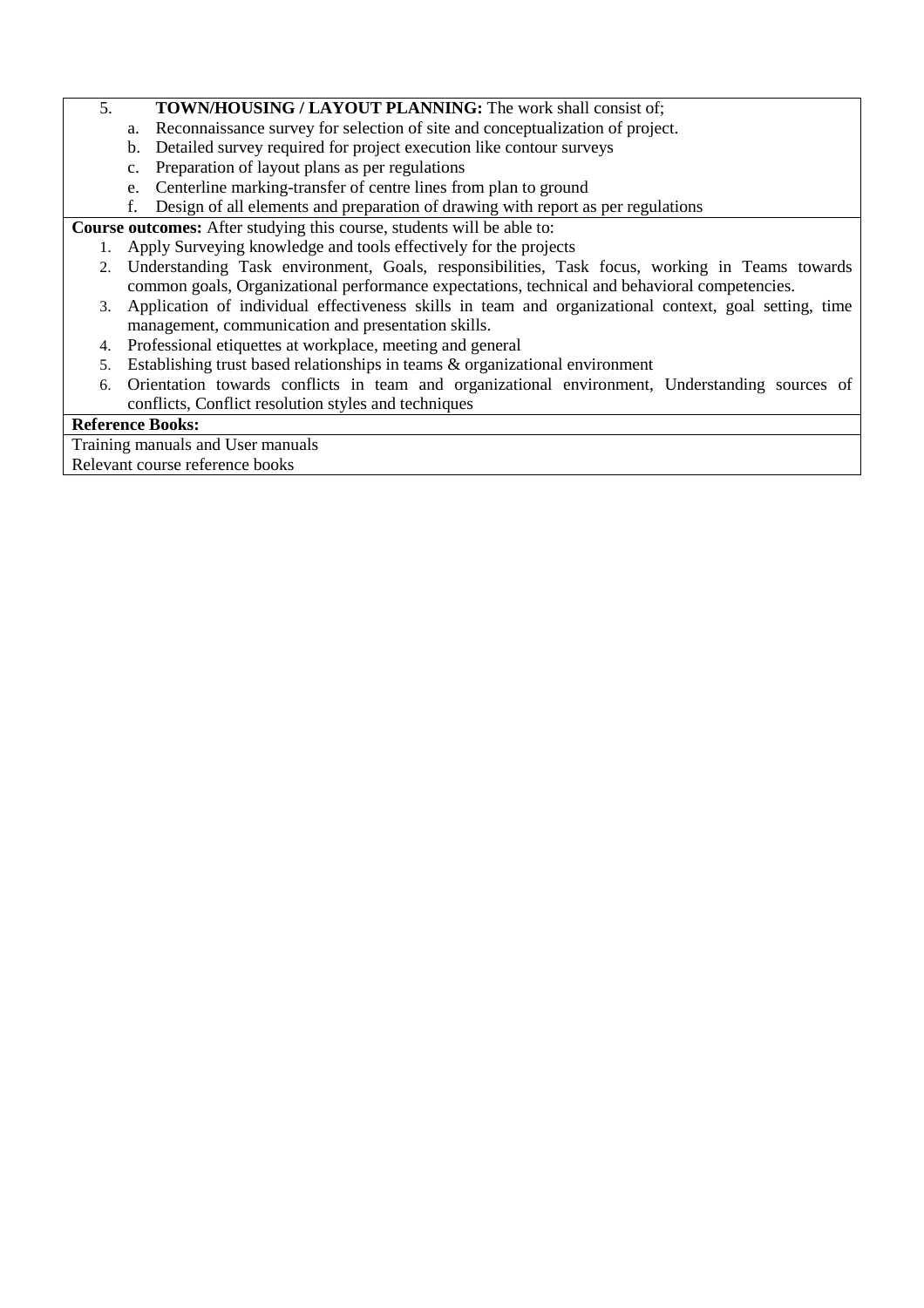#### **B. E. CIVIL ENGINEERING Choice Based Credit System (CBCS) and Outcome Based Education (OBE) SEMESTER - VII**

| SEMIESTER - VII                                   |               |                  |    |  |  |  |
|---------------------------------------------------|---------------|------------------|----|--|--|--|
| <b>QUANTITY SURVEYING AND CONTRACT MANAGEMENT</b> |               |                  |    |  |  |  |
| Course Code                                       | <b>18CV71</b> | <b>CIE</b> Marks | 40 |  |  |  |
| Teaching Hours/Week(L:T:P)                        | (3:0:0)       | <b>SEE Marks</b> | 60 |  |  |  |
| Credits                                           | 03            | Exam Hours       | 03 |  |  |  |

**Course Learning Objectives:** This course will enable students to;

- 1. Estimate the quantities of work, develop the bill of quantities and arrive at the Cost of civil engineering Project
- 2. Understand and apply the concept of Valuation for Properties
- 3. Understand, Apply and Create the Tender and Contract document.

# **Module -1**

**Quantity Estimation for Building:** study of various drawing attached with estimates, important terms, units of measurements, abstract, Types of estimates. Estimation of building by Short wall and long wall method - centre line method.

Estimate of R.C.C structures including Slab, beam, column, footings.

# **Module -2**

Estimate of Steel truss, manhole and septic tanks and slab culvert.

**Quantity Estimation for Roads:** Computation of volume of earthwork fully in banking, cutting, partly cutting and partly Filling by mid-section, trapezoidal and Prismoidal Methods.

#### **Module -3**

**Specification for Civil Engineering Works:** Objective of writing specifications essentials in specifications, general and detail specifications of different items of works in buildings and roads.

**Analysis of Rates :** Factors Affecting Cost of Civil Works , Concept of Direct Cost , Indirect Cost and Project Cost

Rate analysis and preparation of bills, Data analysis of rates for various items of Works, Sub-structure components, Rate analysis for R.C.C. slabs, columns and beams.

# **Module-4**

**Contract Management-Tender and its Process:** Invitation to tender, Prequalification, administrative approval & Technical sanction. Bid submission and Evaluation process. Contract Formulation: Letter of intent, Award of contract, letter of acceptance and notice to proceed. Features / elements of standard Tender document (source: PWD / CPWD / International Competitive Bidding – NHAI / NHEPC / NPC).

Law of Contract as per Indian Contract act 1872, Types of Contract, Joint venture.

**Contract Forms:** FIDIC contract Forms, CPWD, NHAI, NTPC, NHEPC.

# **Module -5**

**Contract Management-Post award :**Basic understanding on definitions, Performance security, Mobilization and equipment advances, Secured Advance, Suspension of work, Time limit for completion, Liquidated damages and bonus, measurement and payment, additions and alterations or variations and deviations, breach of contract, Escalation, settlement of account or final payment, claims, Delay's and Compensation, **Disputes & its resolution mechanism,** Contract management and administration.

**Valuation:** Definitions of terms used in valuation process, Purpose of valuation, Cost, Estimate, Value and its relationship, Capitalized value. Freehold and lease hold and easement, Sinking fund, depreciation–methods of estimating depreciation, Outgoings, Process and methods of valuation: Rent fixation, valuation for mortgage, valuation of land.

**Course outcomes:** After studying this course, students will be able to:

- 1. Taking out quantities and work out the cost and preparation of abstract for the estimated cost for various civil engineering works.
- 2. Prepare detailed and abstract estimates for various road works, structural works and water supply and sanitary works.
- 3. Prepare the specifications and analyze the rates for various items of work.
- 4. Assess contract and tender documents for various construction works.
- 5. Prepare valuation reports of buildings.

#### **Question paper pattern:**

• The question paper will have ten full questions carrying equal marks.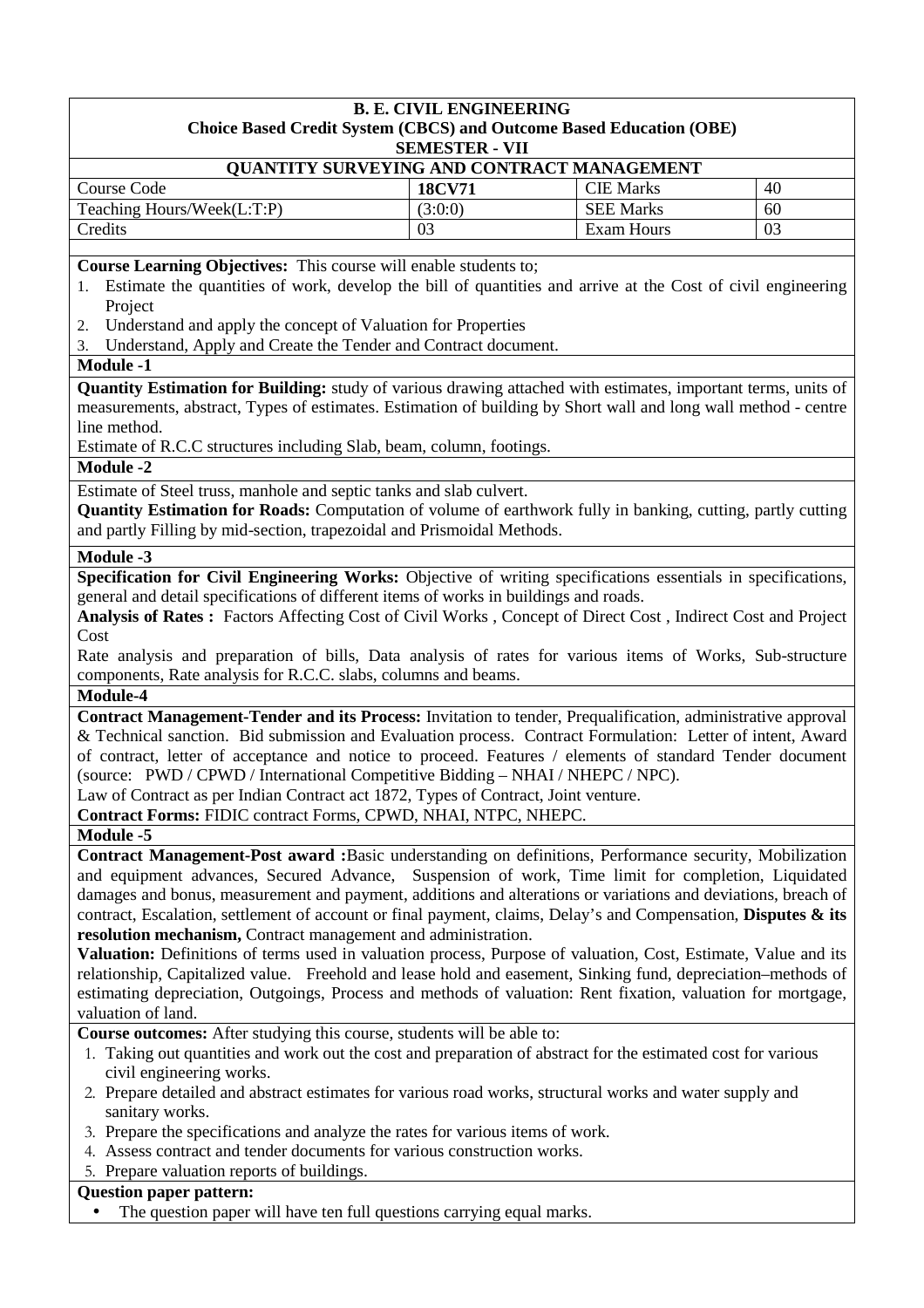- Each full question will be for 20 marks.
- There will be two full questions (with a maximum of four sub-questions) from each module.
- Each full question will have sub-question covering all the topics under a module.
- The students will have to answer five full questions, selecting one full question from each module.

# **Textbooks:**

- 1. Datta B.N., "Estimating and costing", UBSPD Publishing House, New Delhi.
- 2. B.S. Patil, "Civil Engineering Contracts and Estimates", Universities Press.
- 3. M. Chakraborthi; "Estimation, Costing and Specifications", Laxmi Publications.
- 4. MORTH Specification for Roads and Bridge Works IRC New Delhi.

- 1. Kohli D.D and Kohli R.C, "Estimating and Costing", 12 th Edition, S.Chand Publishers, 2014.
- 2. Vazirani V.N and Chandola S.P, "Estimating and costing", Khanna Publishers, 2015.
- 3. Rangwala, C. "Estimating, Costing and Valuation", Charotar Publishing House Pvt. Ltd., 2015.
- 4. Duncan Cartlidge , "Quantity Surveyor's Pocket Book", Routledge Publishers, 2012.
- 5. Martin Brook, "Estimating and Tendering for Construction Work", A Butterworth-Heinemann publishers, 2008.
- 6. Robert L Peurifoy , Garold D. Oberlender , " Estimating Construction Costs" 5ed , Tata McGraw-Hill , New Delhi.
- 7. David Pratt, "Fundamentals of Construction Estimating" 3ed, Edition.
- 8. PWD Data Book, CPWD Schedule of Rates (SoR). and NH SoR Karnataka FIDIC Contract forms.
- 9. B.S. Ramaswamy "Contracts and their Management" 3ed, Lexis Nexis(a division of Reed Elsevier India Pvt Ltd).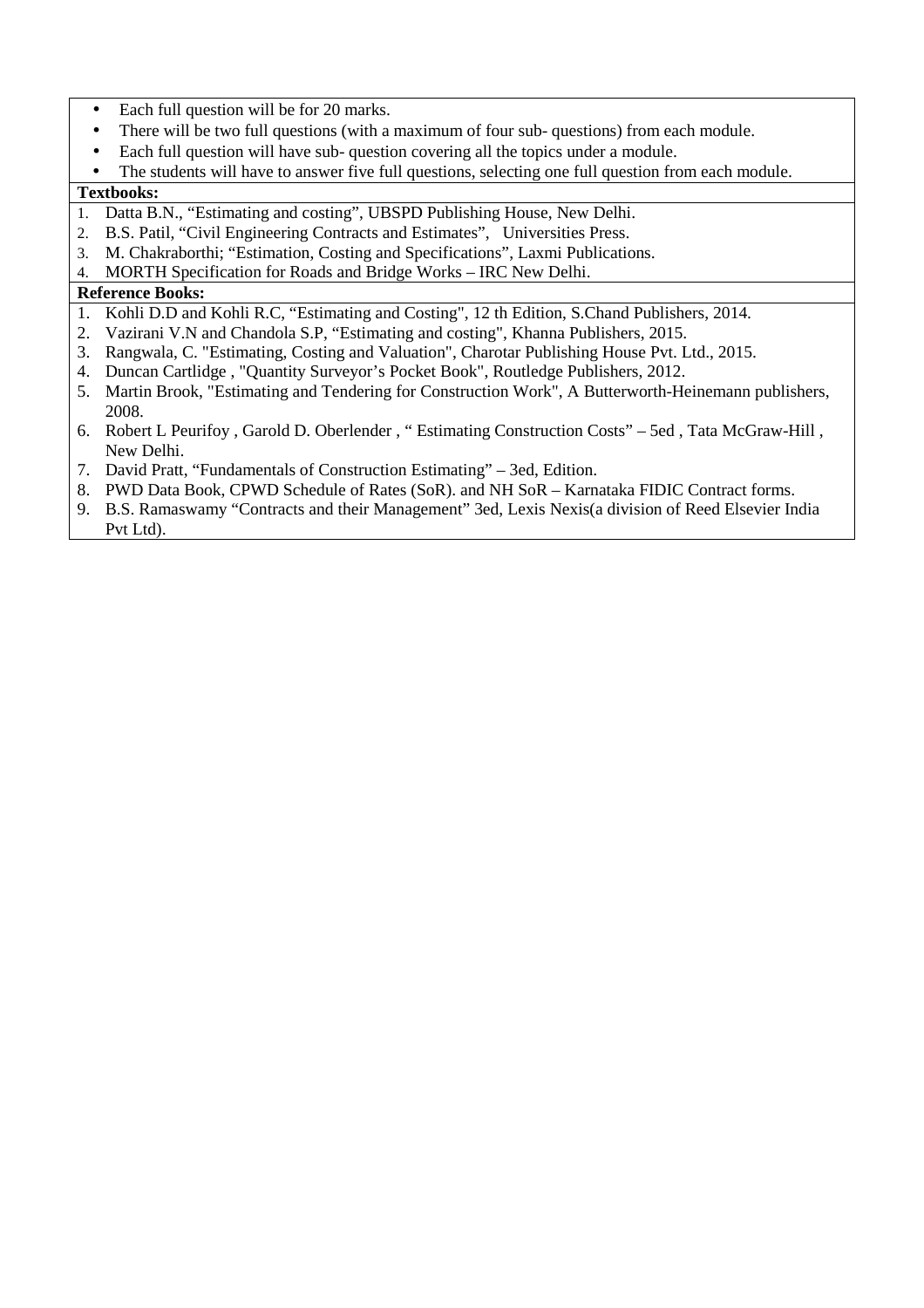| <b>B. E. CIVIL ENGINEERING</b><br><b>Choice Based Credit System (CBCS) and Outcome Based Education (OBE)</b> |               |                  |    |  |
|--------------------------------------------------------------------------------------------------------------|---------------|------------------|----|--|
| <b>SEMESTER - VII</b>                                                                                        |               |                  |    |  |
| DESIGN OF RCC AND STEEL STRUCTURES                                                                           |               |                  |    |  |
| Course Code                                                                                                  | <b>18CV72</b> | <b>CIE Marks</b> | 40 |  |
| Teaching Hours/Week(L:T:P)                                                                                   | (3:0:0)       | <b>SEE Marks</b> | 60 |  |
| Credits                                                                                                      | 03            | Exam Hours       | 03 |  |
|                                                                                                              |               |                  |    |  |

**Course Learning Objectives:** This course will enable students to

- 1. Provide basic knowledge in the areas of limit state method and concept of design of RC and Steel structures
- 2. Identify, formulate and solve engineering problems in RC and Steel Structures
- 3. Give procedural knowledge to design a system, component or process as per needs and specifications of RC Structures like Retaining wall, Footing, Water tanks, Portal Frames and Steel Structures like Roof Truss, Plate Girder and Gantry Girder.
- 4. Imbibe the culture of professional and ethical responsibilities by following codal provisions in the analysis, design of RC and Steel Structures.
- 5. Provide factual knowledge on analysis and design of RC Structural elements, who can participate and succeed in competitive examinations.

#### **Module -1**

**Footings:** Design of rectangular slab, slab-beam type combined footing.

Retaining Walls: Design of cantilever Retaining wall and counter fort retaining wall.

**Water Tanks:** Design of circular water tanks resting on ground (Rigid and Flexible base). Design of rectangular water tanks resting on ground. **As per IS: 3370 (Part IV).** 

Design of portal frames with fixed and hinged based supports.

# **Module -2**

**Roof Truss:** Design of roof truss for different cases of loading, forces in members to given.

**Plate Girder:** Design of welded plate girder with intermediate stiffener, bearing stiffener and necessary checks

**Gantry Girder:** Design of gantry girder with all necessary checks.

**Course Outcomes:** After studying this course, students will be able to:

- 1. Students will acquire the basic knowledge in design of RCC and Steel Structures.
- 2. Students will have the ability to follow design procedures as per codal provisions and skills to arrive at structurally safe RC and Steel members.

# **Question Paper Pattern:**

- Two questions shall be asked from each module. There can be maximum of three subdivisions in each question, if necessary.
- One full question should be answered from each module.
- Each question carries 50 marks.
- Code books IS 456, IS 800, IS 3370 (Part IV), SP-16, SP (6) Steel Tables, shall be referred for designing. The same will be provided during examination.

#### **Textbooks:**

- 1. N Krishna Raju, **"Structural Design and Drawing of Reinforced Concrete and Steel"**, University Press
- 2. Subramanian N, **"Design of Steel Structures"**, Oxford university Press, New Delhi
- 3. K S Duggal, **"Design of Steel Structures"**, Tata McGraw Hill, New Delhi

- 1. Charles E Salman, Johnson & Mathas, **"Steel Structure Design and Behavior"**, Pearson Publications
- 2. Nether Cot, et.al, **"Behavior and Design of Steel Structures to EC -III"**, CRC Press
- 3. P C Verghese, **"Limit State Design of Reinforced Concrete"**, PHI Publications, New Delhi
- 4. S N Sinha, **"Reinforced Concrete Design"**, McGraw Hill Publication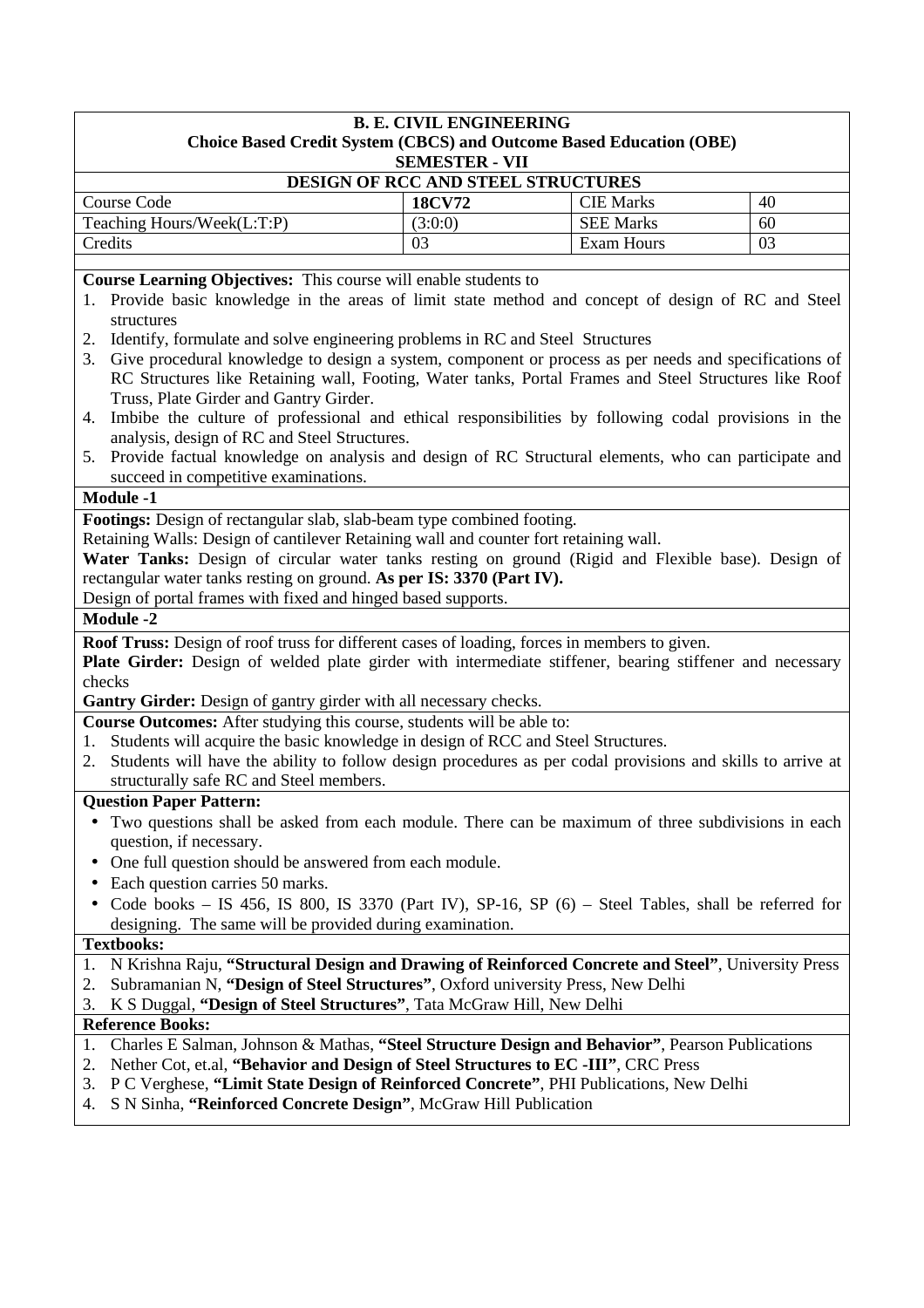|                                                                                                                                                                                                                                                 | <b>B. E. CIVIL ENGINEERING</b> | <b>Choice Based Credit System (CBCS) and Outcome Based Education (OBE)</b> |    |
|-------------------------------------------------------------------------------------------------------------------------------------------------------------------------------------------------------------------------------------------------|--------------------------------|----------------------------------------------------------------------------|----|
|                                                                                                                                                                                                                                                 | <b>SEMESTER - VII</b>          |                                                                            |    |
|                                                                                                                                                                                                                                                 | <b>THEORY OF ELASTICITY</b>    |                                                                            |    |
| Course Code                                                                                                                                                                                                                                     | 18CV731                        | <b>CIE Marks</b>                                                           | 40 |
| Teaching Hours/Week(L:T:P)                                                                                                                                                                                                                      | (3:0:0)                        | <b>SEE Marks</b>                                                           | 60 |
| Credits                                                                                                                                                                                                                                         | 03                             | Exam Hours                                                                 | 03 |
| Course Learning Objectives: This course will enable students to                                                                                                                                                                                 |                                |                                                                            |    |
| This course advances students from the one-dimensional and linear problems conventionally treated in courses<br>1.<br>of strength of materials in to more general, two and three-dimensional problems.                                          |                                |                                                                            |    |
| The student will be introduced to rectangular and polar coordinate systems to describe stress and strain of<br>2.                                                                                                                               |                                |                                                                            |    |
| a continuous body.                                                                                                                                                                                                                              |                                |                                                                            |    |
| Introduction to the stress-strain relationship, basic principles and mathematical expressions involved in<br>3.                                                                                                                                 |                                |                                                                            |    |
| continuum mechanics. Also solution of problems in 2-dimensional linear elasticity.                                                                                                                                                              |                                |                                                                            |    |
| Module-1                                                                                                                                                                                                                                        |                                |                                                                            |    |
| Rigid and deformable bodies, body and surface forces, concept of stress, state of stress at a point, Cartesian stress                                                                                                                           |                                |                                                                            |    |
| components, Cauchey's stress formula, stress transformation, principal stresses and principal planes, stress invariants,                                                                                                                        |                                |                                                                            |    |
| equations of equilibrium in 2D and 3D (Cartesian coordinates).                                                                                                                                                                                  |                                |                                                                            |    |
| Module-2                                                                                                                                                                                                                                        |                                |                                                                            |    |
| Types of strain, strain displacement relations, state of strain at a point, strain tensor, strain transformation, strain<br>along a linear element, principal strains, strain invariants, octahedral strains, spherical and deviatoric strains. |                                |                                                                            |    |
| Module-3                                                                                                                                                                                                                                        |                                |                                                                            |    |
| Generalized Hooke's Law, Stress-strain relationships, Equilibrium equations in terms of displacements and                                                                                                                                       |                                |                                                                            |    |
| Compatibility equations in terms of stresses, Plane stress and plane strain problems, St. Venant's principle, Principle                                                                                                                         |                                |                                                                            |    |
| of superposition, Uniqueness theorem, Airy's stress function, Stress polynomials (Two Dimensional cases only).                                                                                                                                  |                                |                                                                            |    |
| Equations of equilibrium in polar coordinate, compatibility equation, stress function.                                                                                                                                                          |                                |                                                                            |    |
| Module-4                                                                                                                                                                                                                                        |                                |                                                                            |    |
| Axisymmetric stress distribution - Rotating discs, Lame's equation for thick cylinder, Effect of circular hole on stress<br>distribution in plates subjected to tension, compression and shear, stress concentration factor.                    |                                |                                                                            |    |
|                                                                                                                                                                                                                                                 |                                |                                                                            |    |
| Module-5                                                                                                                                                                                                                                        |                                |                                                                            |    |
| Torsion: Inverse and Semi-inverse methods, stress function, torsion of circular, elliptical, triangular sections.                                                                                                                               |                                |                                                                            |    |
| Course outcomes: After studying this course, students will be able to:                                                                                                                                                                          |                                |                                                                            |    |
| Ability to apply knowledge of mechanics and mathematics to model elastic bodies as continuum.<br>1.<br>Ability to formulate boundary value problems; and calculate stresses and strains.<br>2.                                                  |                                |                                                                            |    |
| 3. Ability to comprehend constitutive relations for elastic solids and compatibility constraints.                                                                                                                                               |                                |                                                                            |    |
| Ability to solve two-dimensional problems (plane stress and plane strain) using the concept of stress function.<br>4.                                                                                                                           |                                |                                                                            |    |
| <b>Question paper pattern:</b>                                                                                                                                                                                                                  |                                |                                                                            |    |
| The question paper will have ten full questions carrying equal marks.                                                                                                                                                                           |                                |                                                                            |    |
| Each full question will be for 20 marks.                                                                                                                                                                                                        |                                |                                                                            |    |
| There will be two full questions (with a maximum of four sub- questions) from each module.                                                                                                                                                      |                                |                                                                            |    |
| Each full question will have sub-question covering all the topics under a module.<br>$\bullet$                                                                                                                                                  |                                |                                                                            |    |
| The students will have to answer five full questions, selecting one full question from each module.<br>$\bullet$                                                                                                                                |                                |                                                                            |    |
| <b>Textbooks:</b>                                                                                                                                                                                                                               |                                |                                                                            |    |
| S P Timoshenko and J N Goodier, "Theory of Elasticity", McGraw-Hill International Edition, 1970.<br>1.                                                                                                                                          |                                |                                                                            |    |
| Sadhu Singh, "Theory of Elasticity", Khanna Publishers, 2012.<br>2.                                                                                                                                                                             |                                |                                                                            |    |
| S Valliappan, "Continuum Mechanics - Fundamentals", Oxford &IBH Pub. Co. Ltd., 1981.<br>3.                                                                                                                                                      |                                |                                                                            |    |
| L S Srinath, "Advanced Mechanics of Solids", Tata - McGraw-Hill Pub., New Delhi, 2003.<br>4.<br><b>Reference Books:</b>                                                                                                                         |                                |                                                                            |    |
| C. T. Wang, "Applied Elasticity", Mc-Graw Hill Book Company, New York, 1953.<br>1.                                                                                                                                                              |                                |                                                                            |    |
| G. W. Housner and T. Vreeland, Jr., "The Analysis of Stress and Deformation", California Institute of Tech.,<br>2.                                                                                                                              |                                |                                                                            |    |
| CA, 2012.[Downloadasperuserpolicyfromhttp://resolver.caltech.edu/CaltechBOOK:1965.001].                                                                                                                                                         |                                |                                                                            |    |
| A. C. Ugural and Saul K. Fenster, "Advanced Strength and Applied Elasticity", PrenticeHall, 2003.<br>3.                                                                                                                                         |                                |                                                                            |    |
| Abdel-Rahman Ragab and Salah Eldinin Bayoumi, "Engineering Solid Mechanics: Fundamentals and<br>4.                                                                                                                                              |                                |                                                                            |    |
| Applications", CRC Press, 1998.                                                                                                                                                                                                                 |                                |                                                                            |    |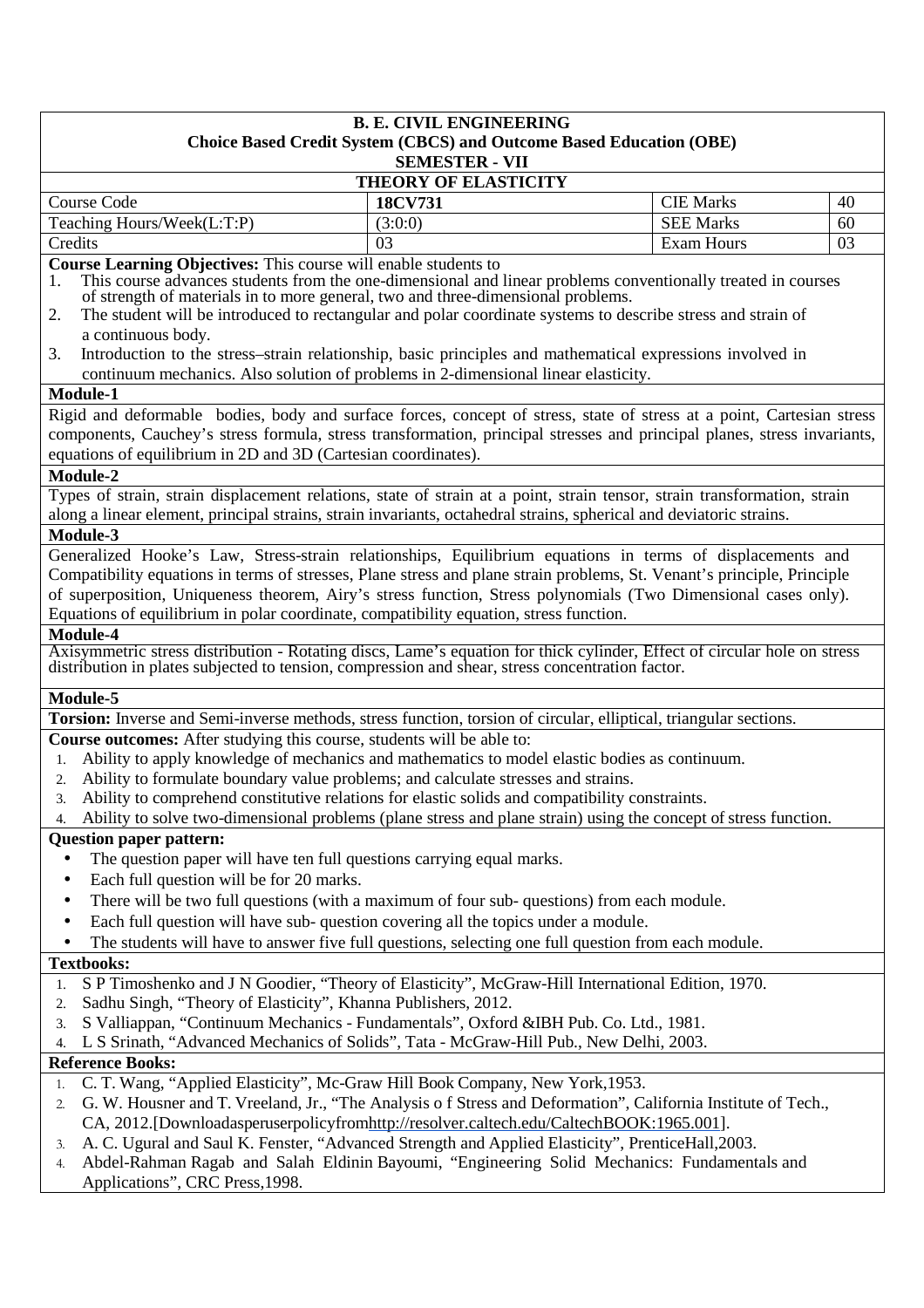|                                                                                                                                         | <b>B. E. CIVIL ENGINEERING</b> |                                                                            |    |  |  |  |
|-----------------------------------------------------------------------------------------------------------------------------------------|--------------------------------|----------------------------------------------------------------------------|----|--|--|--|
|                                                                                                                                         |                                | <b>Choice Based Credit System (CBCS) and Outcome Based Education (OBE)</b> |    |  |  |  |
|                                                                                                                                         | <b>SEMESTER - VII</b>          |                                                                            |    |  |  |  |
|                                                                                                                                         | AIR POLLUTION AND CONTROL      |                                                                            | 40 |  |  |  |
| Course Code<br>18CV732<br><b>CIE Marks</b>                                                                                              |                                |                                                                            |    |  |  |  |
| Teaching Hours/Week(L:T:P)                                                                                                              | (3:0:0)                        | <b>SEE Marks</b>                                                           | 60 |  |  |  |
| Credits                                                                                                                                 | 03                             | <b>Exam Hours</b>                                                          | 03 |  |  |  |
|                                                                                                                                         |                                |                                                                            |    |  |  |  |
| Course Learning Objectives: This course will enable students to                                                                         |                                |                                                                            |    |  |  |  |
| Study the sources and effects of air pollution<br>1.                                                                                    |                                |                                                                            |    |  |  |  |
| 2. Learn the meteorological factors influencing air pollution.                                                                          |                                |                                                                            |    |  |  |  |
| Analyze air pollutant dispersion models<br>3.                                                                                           |                                |                                                                            |    |  |  |  |
| Illustrate particular and gaseous pollution control methods.<br>4.                                                                      |                                |                                                                            |    |  |  |  |
| Module-1                                                                                                                                |                                |                                                                            |    |  |  |  |
| Introduction: Definition, Sources, classification and characterization of air pollutants. Effects of air pollution on                   |                                |                                                                            |    |  |  |  |
| health, vegetation & materials. Types of inversion, photochemical smog.                                                                 |                                |                                                                            |    |  |  |  |
| Module-2                                                                                                                                |                                |                                                                            |    |  |  |  |
| Meteorology: Temperature lapse rate & stability, wind velocity & turbulence, plume behavior, measurement of                             |                                |                                                                            |    |  |  |  |
| meteorological variables, wind rose diagrams, Plume Rise, estimation of effective stack height and mixing                               |                                |                                                                            |    |  |  |  |
| depths.                                                                                                                                 |                                |                                                                            |    |  |  |  |
| Module-3                                                                                                                                |                                |                                                                            |    |  |  |  |
| Sampling: Sampling of particulate and gaseous pollutants (Stack, Ambient & indoor air pollution), Monitoring                            |                                |                                                                            |    |  |  |  |
| and analysis of air pollutants ( $PM_{2.5}$ , $PM_{10}$ , $SO_X$ , $NO_X$ , $CO$ , $NH_3$ ). Development of air quality models-Gaussian |                                |                                                                            |    |  |  |  |
| dispersion model-Including Numerical problems.                                                                                          |                                |                                                                            |    |  |  |  |
| Module-4                                                                                                                                |                                |                                                                            |    |  |  |  |
| <b>Control Techniques:</b> Particulate matter and gaseous pollutants- settling chambers, cyclone separators,                            |                                |                                                                            |    |  |  |  |
| scrubbers, filters & ESP - Including Numerical problems. Site selection for industrial plant location.                                  |                                |                                                                            |    |  |  |  |
| Module-5                                                                                                                                |                                |                                                                            |    |  |  |  |
| Air pollution due to automobiles, standards and control methods. Noise pollution-causes, effects and control,                           |                                |                                                                            |    |  |  |  |
| noise standards. Environmental issues, global episodes. Environmental laws and acts.                                                    |                                |                                                                            |    |  |  |  |
| Course outcomes: After studying this course, students will be able to:                                                                  |                                |                                                                            |    |  |  |  |
| Identify the major sources of air pollution and understand their effects on health and environment.<br>1.                               |                                |                                                                            |    |  |  |  |
| Evaluate the dispersion of air pollutants in the atmosphere and to develop air quality models.<br>2.                                    |                                |                                                                            |    |  |  |  |
| Ascertain and evaluate sampling techniques for atmospheric and stack pollutants.<br>3.                                                  |                                |                                                                            |    |  |  |  |
| 4. Choose and design control techniques for particulate and gaseous emissions.                                                          |                                |                                                                            |    |  |  |  |

#### **Question paper pattern:**

- The question paper will have ten full questions carrying equal marks.
- Each full question will be for 20 marks.
- There will be two full questions (with a maximum of four sub- questions) from each module.
- Each full question will have sub-question covering all the topics under a module.
- The students will have to answer five full questions, selecting one full question from each module.

#### **Textbooks:**

- 1. M. N. Rao and H V N Rao, "Air pollution", Tata Mc-G raw Hill Publication.
- 2. H. C. Perkins, "Air pollution". Tata McGraw Hill Publication.
- 3. Mackenzie Davis and David Cornwell, "Introduction t o Environmental Engineering" McGraw-Hill Co.

- 1. Noel De Nevers, "Air Pollution Control Engineering", Waveland Pr Inc.
- 2. Anjaneyulu Y, "Text book of Air Pollution and Control Technologies", Allied Publishers.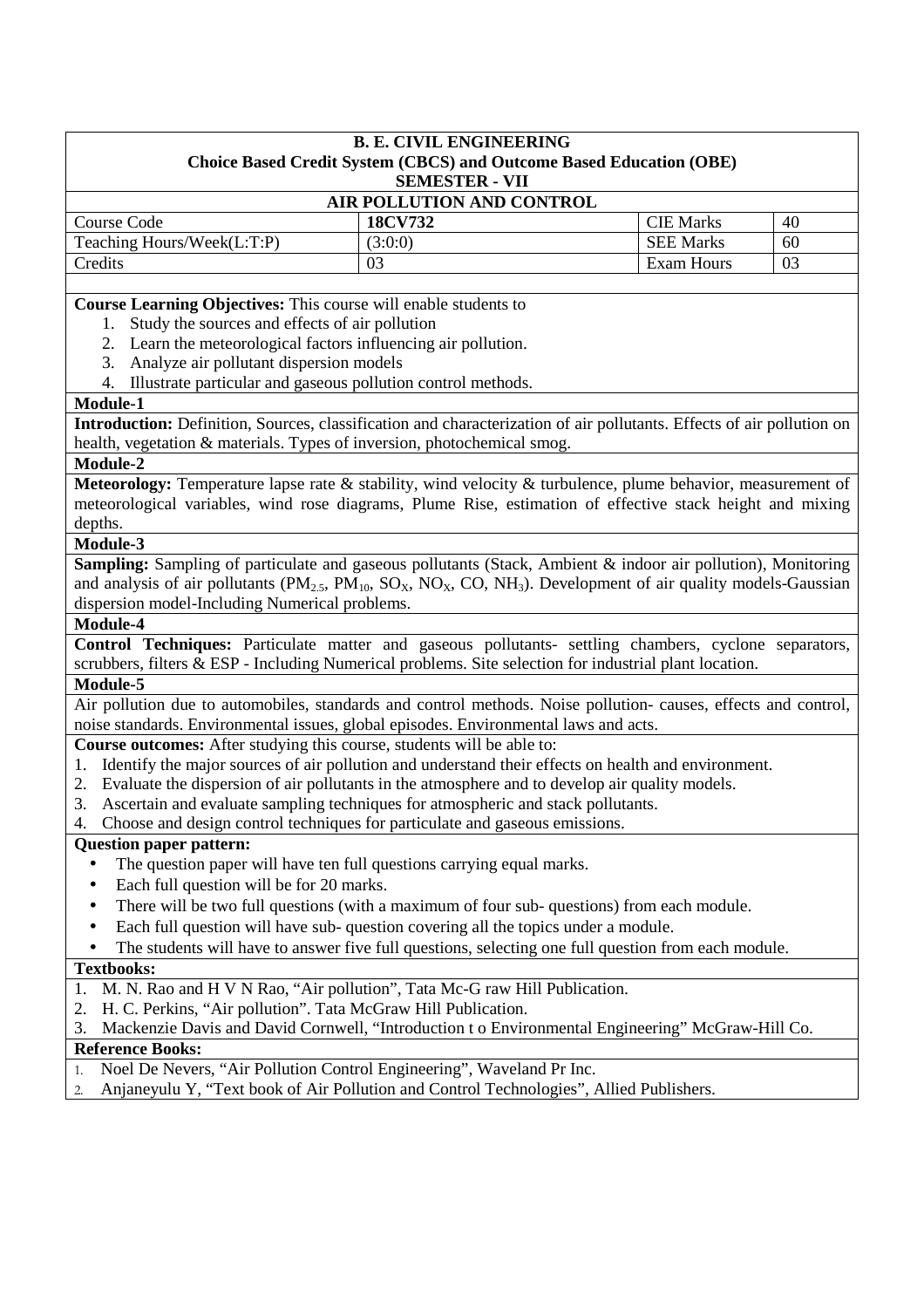#### **B. E. CIVIL ENGINEERING Choice Based Credit System (CBCS) and Outcome Based Education (OBE) SEMESTER - VII**

| P <sub>1</sub><br>.                              |         |                  |    |  |  |  |
|--------------------------------------------------|---------|------------------|----|--|--|--|
| PAVEMENT MATERIALS AND CONSTRUCTION              |         |                  |    |  |  |  |
| <b>CIE</b> Marks<br>Course Code<br>18CV733<br>40 |         |                  |    |  |  |  |
| <b>Teaching Hours/Week</b>                       | (3:0:0) | <b>SEE Marks</b> | 60 |  |  |  |
| Credits                                          | 03      | Exam Hours       |    |  |  |  |

# **Course Learning Objectives:**

- 1. Expose students to different materials which are used in pavement construction, impart knowledge about the engineering properties required.
- 2. To train students to perform various types of bituminous mix designs as per the guidelines (MORTH).
- 3. Student will get knowledge about different highway construction equipment with their suitability and adaptability in various field scenarios.
- 4. Expose students to construction practice and quality control aspects of embankment, flexible and rigid pavement as per the required specifications (MORTH).
- **5.** To introduce students to possible improvisation in various layers of pavement to increase the structural strength by the use of non basic materials (DLC, polythene sheets).

# **Module-1**

# **Pavement Materials**

**Aggregates-** Origin, Classification, Requirements, properties and tests on Road aggregates, Concepts of size and gradation- design gradation, maximum aggregate size, aggregate blending by different methods to meet specification. **Bitumen and Tar**- Origin, Preparation, Properties and Chemical Constitution of bituminous road binders, Requirements.

# **Module-2**

**Bituminous emulsion and Cutbacks**- Preparation, Characteristics, uses and test. Adhesion of bitumen binders to road aggregates, Adhesion failure, Mechanism of stripping, tests and methods of improving adhesion.

#### **Module-3**

**Bituminous mixes:** Mechanical properties, dense and open textured mixes, flexibility and brittleness, (No Hveemstabilo meter and Hubbar- field tests) bituminous mixes, Design methods using Rothfutch's method only and specification, Marshall mix design criteria, voids in mineral aggregates, voids in total mix, density, flow, stability, percentage voids filled with bitumen. Problems on above.

#### **Module-4**

**Equipments in highway construction:** Various types of equipments for excavation, grading and compaction- their working principles, advantages and limitations. Special equipment for bituminous and cement concrete pavement and stabilized soil road construction.

**Sub grade:** Earthwork grading and Construction of embankments and cuts for roads, Preparation of subgrade, quality control tests.

# **Module-5**

**Flexible Pavements:** Specifications of materials, Construction method and field control checks for various types of flexible pavement layers.

**Cement Concrete Pavements:** Specifications and method of cement concrete pavement construction (PQC, importance of providing DLC as sub base and polythene thin layer between PQC and sub base). Quality control tests, Construction of various types of joints.

**Course outcomes:** At the end of the course the student will be able to:

- 1. Students will be able to evaluate and assess the suitability of any pavement material to be used in various components of pavement by conducting required tests as per IS,IRC specifications
- 2. Students will be able to formulate the proportions of different sizes of aggregates to suit gradation criteria for various mixes as per MORTH and also design bituminous mixes.
- 3. Students will be competent to adapt suitable modern technique and equipment for speedy and economic construction.
- 4. Student will be able to execute the construction of embankment, flexible, rigid pavement and perform required quality control tests at different stages of pavement construction.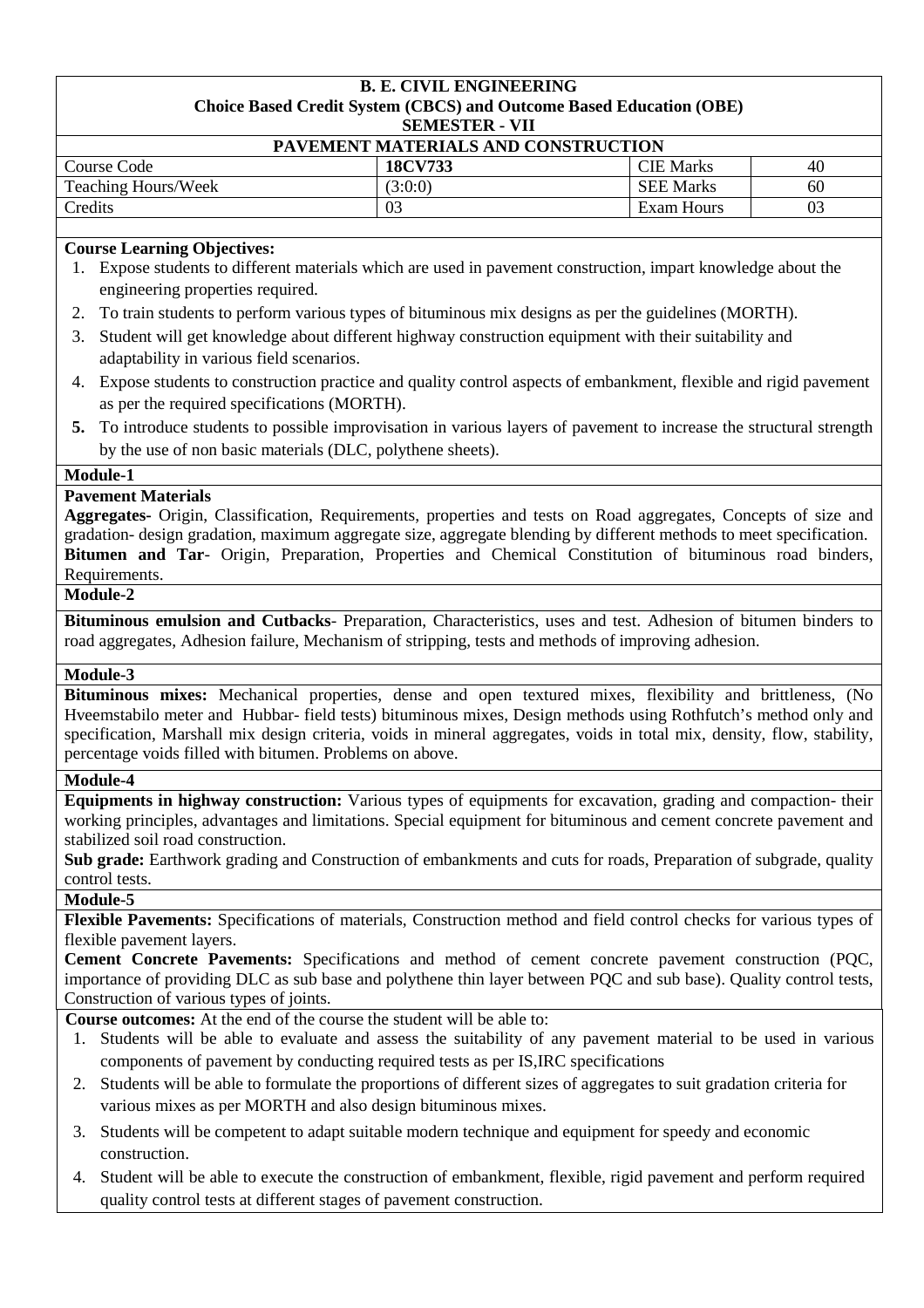# **Question paper pattern:**

- The question paper will have ten full questions carrying equal marks.
- Each full question will be for 20 marks.
- There will be two full questions (with a maximum of four sub- questions) from each module.
- Each full question will have sub- question covering all the topics under a module.
- The students will have to answer five full questions, selecting one full question from each module.

# **Textbooks:**

- 1. Highway Engineering- Khanna, S.K., and Justo, C.E.G.: Nem Chand and Bros. Roorkee.
- 2. Construction Equipment and its Management- Sharma, S.C.:Khanna Publishers.
- 3. Hot Mix Asphalt Materials, Mixture Design and Construction- Freddy L. Roberts, Kandhal, P.S: University of Texas Austin, Texas. NAPA Education Foundation Lanham, Maryland.

# **Reference Books**

- 1. RRL, DSIR, 'Bituminous Materials in Road Construction', HMSO Publication.
- 2. RRL, DSIR, 'Soil Mechanics for Road Engineers', HMSO Publication.
- 3. Relevant IRC codes and MoRT& H specifications.

# **Web links and Video Lectures:**

- 1. http://nptel.ac.in/courses.php?disciplineID=111
- 2. http://www.class-central.com/subject/math(MOOCs)
- 3. http://academicearth.org/
- 4. VTU EDUSAT PROGRAMME 20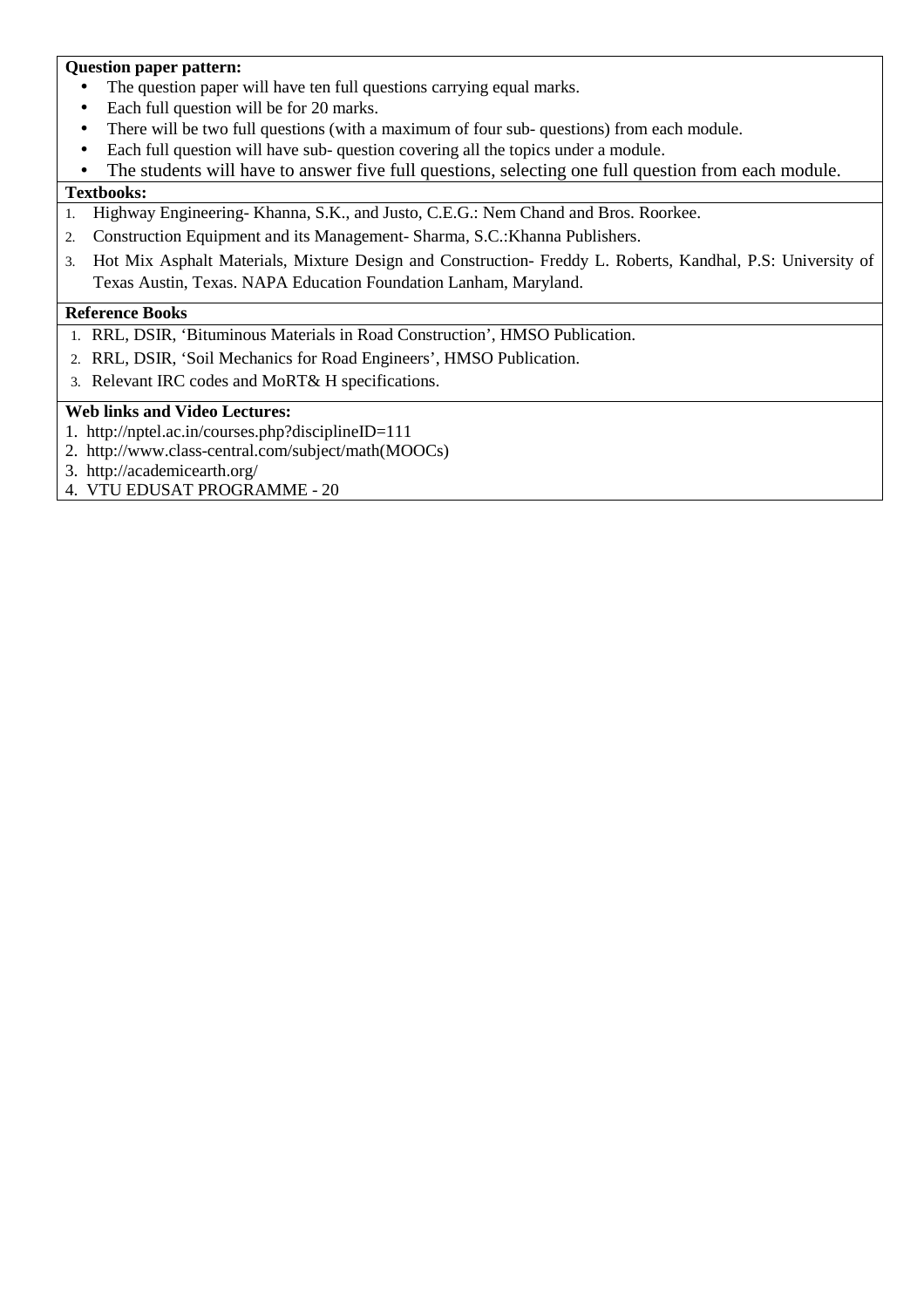#### **B. E. CIVIL ENGINEERING Choice Based Credit System (CBCS) and Outcome Based Education (OBE) SEMESTER - VII**

|  | <u> БЕЛІЕВІЕК - VII</u> |  |  |  |  |
|--|-------------------------|--|--|--|--|
|  |                         |  |  |  |  |

| <b>GROUND WATER HYDRAULICS</b> |         |                 |    |
|--------------------------------|---------|-----------------|----|
| Course Code                    | 18CV734 | <b>IA Marks</b> | 40 |
| Teaching Hours/Week(L:T:P)     | (3:0:0) | Exam Marks      | 60 |
| Credits                        |         | Exam Hours      | 03 |

**Course Learning Objectives:** This course will enable students

1. To characterize the properties of ground water and aquifers.

- 2. To quantify the ground water flow.
- 3. To locate occurrence of ground water and augment ground water resources.
- 4. To synthesize ground water development methods.

# **Module -1**

**Introduction:** Importance, vertical distribution of subsurface water, occurrence in different types of rocks and soils, definitions-aquifers, aquifuge, aquitard, aquiclude, confined and Unconfined aquifers.

# **Module -2**

**Fundamentals of Ground Water Flow:** Aquifer parameters, specific yield and specific retention, porosity, storage coefficient, derivation of the expression, Darcy's law, hydraulic conductivity, coefficient of permeability and intrinsic permeability, transmissibility, permeability in isotropic, anisotropic layered soils.

# **Module -3**

**Well Hydraulics:** Steady Flow, Radial flow in confined and unconfined aquifers, pumping test Unsteady Flow, General equation, derivation; thesis method, Cooper and Jacob method, Chow's method, solution of unsteady flow equations, leakyaquifers (only introduction), interference of well, image well theory.

# **Module -4**

**Ground Water Exploration:** Seismic method, electrical resistively method, Geo-physical techniques, electrical logging, radioactive logging, induction logging, sonic and fluid logging.

## **Module -5**

**Ground Water Development:** Types of wells, methods of construction, tube well design, dug wells, pumps for lifting water, working principles, power requirement, Conjunctive use, necessity, techniques and economics.

**Ground Water Recharge:** Artificial recharge, Rainwater harvesting for ground water recharge.

- **Course outcomes:** After studying this course, students will be able to:
- 1. Find the characteristics of aquifers.
- 2. Estimate the quantity of ground water by various methods.
- 3. Locate the zones of ground water resources.
- 4. Select particular type of well and augment the ground water storage.

#### **Question paper pattern:**

- The question paper will have ten full questions carrying equal marks.
- Each full question will be for 20 marks.
- There will be two full questions (with a maximum of four sub- questions) from each module.
- Each full question will have sub- question covering all the topics under a module.
- The students will have to answer five full questions, selecting one full question from each module.

# **Textbooks:**

- 1. H.M. Raghunath, "Ground Water", Wiley Eastern Publication, New Delhi.
- 2. K. Todd, "Ground Water Hydrology", Wiley and Sons, New Delhi.
- 3. Bower. H., "Ground Water Hydrology" McGraw Hill, New Delhi.

- 1. GargSatyaPrakash, "Ground Water and Tube Wells", Oxford and IBH, New Delhi.
- 2. W. C. Walton, "Ground Water Resources and Evaluation" McGraw Hill, Delhi.
- 3. Michel, D. M., Khepar, S. D., Sondhi, S. K., "Water Wells and Pumps" McGraw Hill, Delhi.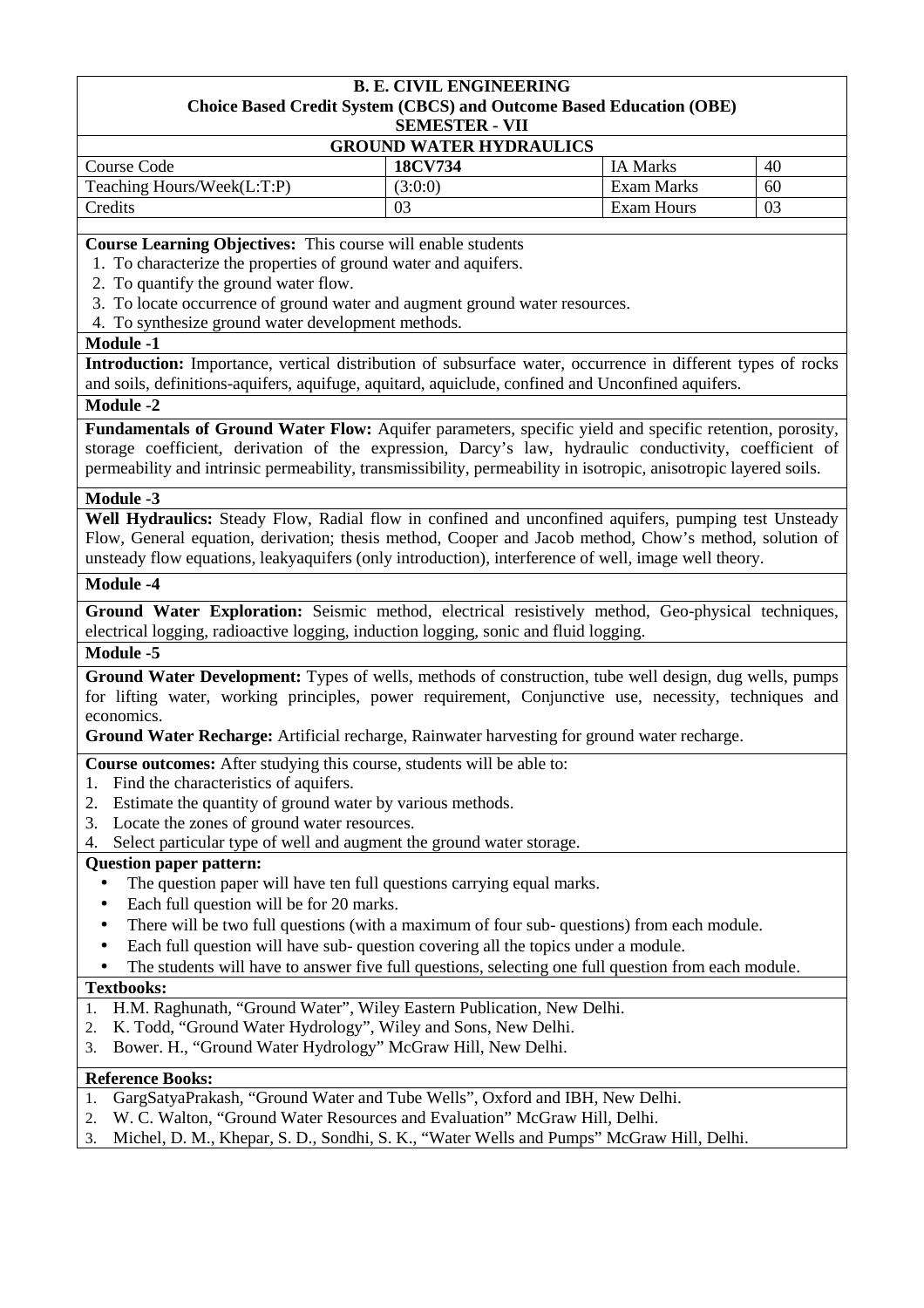#### **B. E. CIVIL ENGINEERING Choice Based Credit System (CBCS) and Outcome Based Education (OBE) SEMESTER - VII**

| <b>MASONRY STRUCTURES</b>  |         |                  |    |
|----------------------------|---------|------------------|----|
| Course Code                | 18CV735 | CIE Marks        | 40 |
| Teaching Hours/Week(L:T:P) | (3:0:0) | <b>SEE Marks</b> | 60 |
| Credits                    | 03      | Exam Hours       | 03 |

**Course Learning Objectives:** This course will enable students to

- 1. Understand properties of masonry units, strength and factors affecting strength.
- 2. Understand design criteria of various types of wall subjected to different load system.
- 3. Impart the culture of following the codes for strength, serviceability and durability as an ethics.
- 4. Provide knowledge in analysis and design of masonry elements for the success in competitive examinations.

# **Module-1**

**Masonry Units, Materials, types and masonry construction**: Bricks, Stone and Block masonry unitsstrength, modulus of elasticity and water absorption of masonry materials–classification and properties of mortars. Defects and Errors in masonry construction – cracks in masonry, types, reason for cracking, methods of avoiding cracks.

**Strength and Stability:** Strength and stability of axially loaded masonry walls, effect of unit strength, mortar strength, joint thickness, rate of absorption, effect of curing, effect of ageing, workmanship. Compressive strength formulae based on elastic theory and empirical formulae.

#### **Module-2**

**Permissible stresses:** Types of walls, permissible compressive stress, stress reduction and shape modification factors, increase in permissible stresses for eccentric vertical and lateral load, permissible tensile stress and shear stresses.

**Design Considerations:** Effective height of wall sand columns, openings in walls, effective length, effective thickness, slenderness ratio, eccentricity, load dispersion, arching action in lintels. Problems on design considerations for solid walls, cavity walls, wall with pillars.

#### **Module-3**

**Load considerations and design of Masonry subjected to axial loads:** Design criteria, design examples of walls under UDL, solid walls, cavity walls, solid wall supported at the ends by cross wall, walls with piers.

# **Module-4**

**Design of walls subjected to concentrated axial loads:** Solid walls, cavity walls, solid wall supported at the ends by cross wall, walls with piers, design of wall with openings.

**Design of walls subjected to eccentric loads:** Design criteria – stress distribution under eccentric loads –Problems onec centrically loaded solid walls, cavity walls, walls with piers.

#### **Module-5**

**Design of Laterally and transversely loaded walls:** Design criteria, design of solid wall under wind loading, design of shear wall – design of compound walls.

Introduction to reinforced brick masonry, lintels and slabs.

In-filled frames: Types – modes of failures – design criteria of masonry retaining walls.

**Course outcomes:** After studying this course, students will be able to:

- 1. Select suitable material for masonry construction by understanding engineering properties.
- 2. Compute loads, load combinations and analyze the stresses in masonry.
- 3. Design masonry under compression (Axial load) for various requirements and conditions.
- 4. Design masonry under bending (Eccentric, lateral, transverse load) for various requirements and conditions.
- 5. Assess the behavior of shear wall and reinforced masonry.

# **Question paper pattern:**

- The question paper will have ten full questions carrying equal marks.
- Each full question will be for 20 marks.
- There will be two full questions (with a maximum of four sub- questions) from each module.
- Each full question will have sub- question covering all the topics under a module.
- The students will have to answer five full questions, selecting one full question from each module.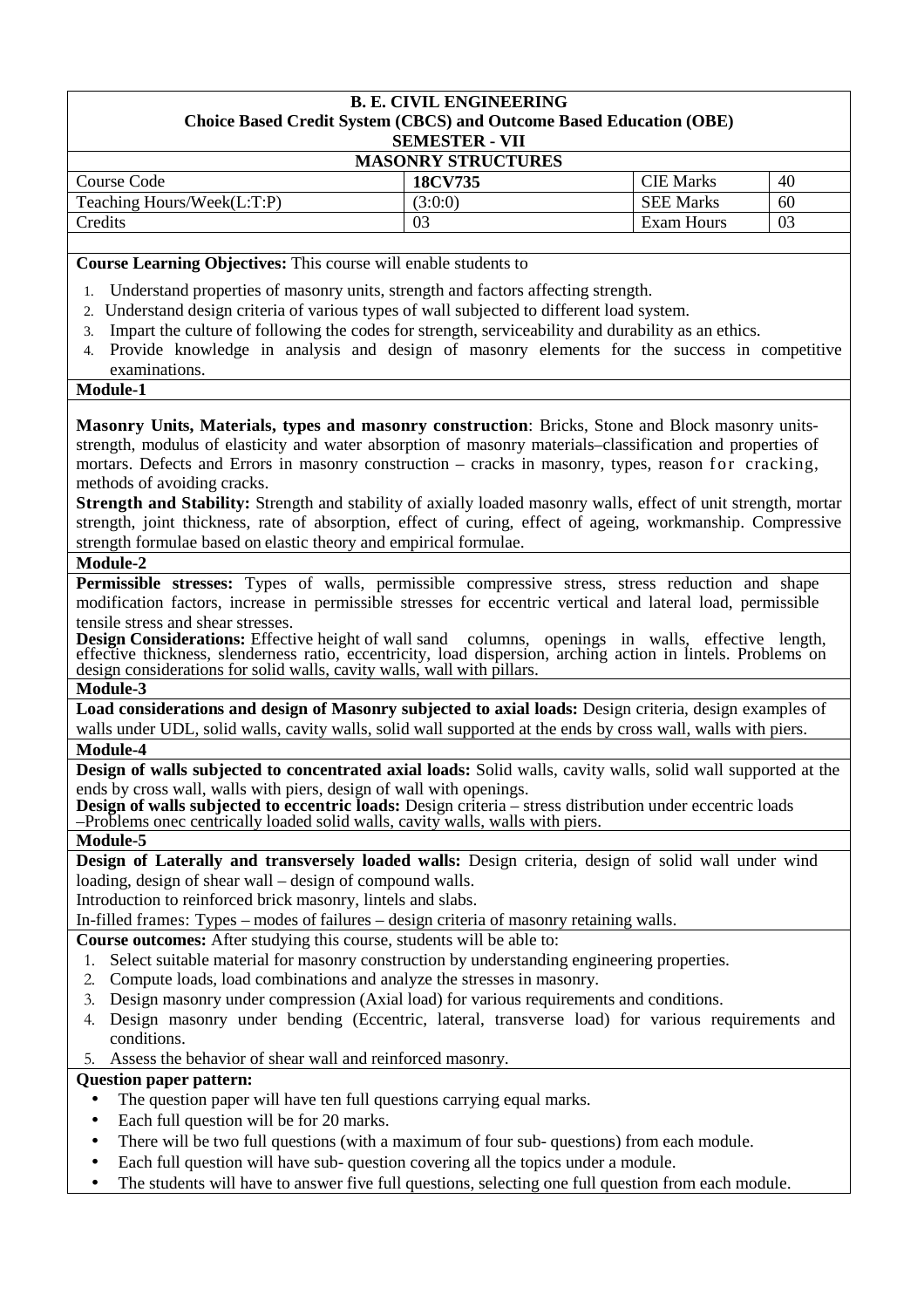# **Textbooks:**

- 1. Dayaratnam P, "Brick and Reinforced Brick Structures", Scientific International Pvt. Ltd.
- 2. M. L. Gambhir, "Building and Construction Materials", McGraw Hill education Pvt. Ltd.

- 1. Henry, A.W., "Structural Masonry", Macmillan Education Ltd.,1990.
- 2. IS 1905–1987 "Code of practice for structural use o f un-reinforced masonry- (3rd revision) BIS, New Delhi.
- **3.** SP20(S&T)–1991, "Hand book on masonry design and construction(1<sup>st</sup> revision) BIS, New Delhi.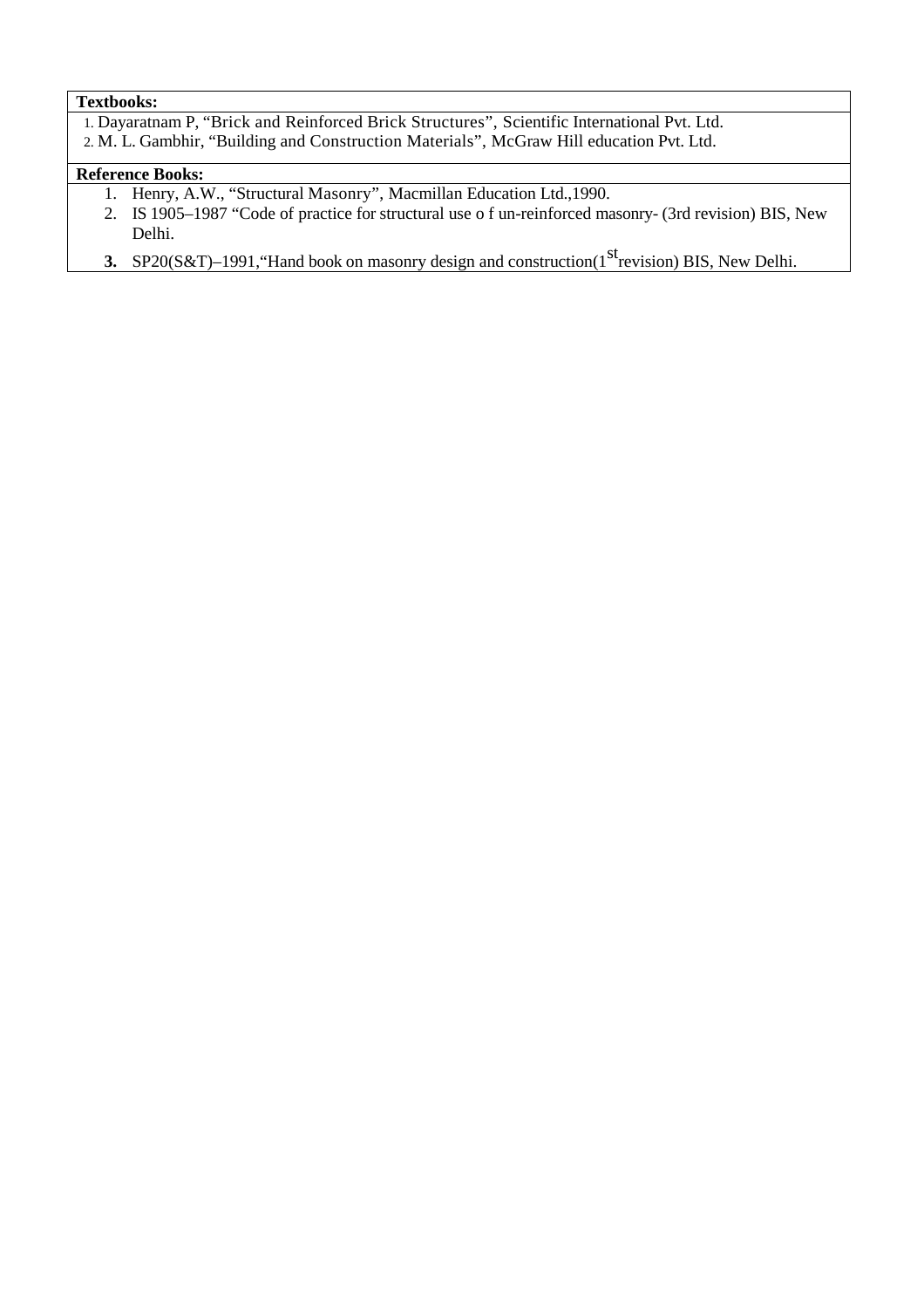#### **B. E. CIVIL ENGINEERING Choice Based Credit System (CBCS) and Outcome Based Education (OBE) SEMESTER - VII**

#### **EARTHQUAKE ENGINEERING**

| Course Code                | 18CV741 | CIE Marks        | 40 |
|----------------------------|---------|------------------|----|
| Teaching Hours/Week(L:T:P) | (3:0:0) | <b>SEE Marks</b> | 60 |
| Credits                    | 03      | Exam Hours       | 03 |

**Course Learning Objectives:** This course will enable students to learn about

- 1. Fundamentals of engineering seismology
- 2. Irregularities in building which are detrimental to its earthquake performance
- 3. Different methods of computation seismic lateral forces for framed and masonry structures
- 4. Earthquake resistant design requirements for RCC and Masonry structures
- 5. Relevant clauses of IS codes of practice pertinent to earthquake resistant design of structures

# **Module -1**

**Engineering Seismology:** Terminologies (Focus, Focal depth, Epicenter, etc.); Causes of Earthquakes; Theory of plate tectonics; Types and characteristics faults; Classification of Earthquakes; Major past earthquakes and their consequences; Types and characteristics of seismic waves; Magnitude and intensity of earthquakes; local site effects; Earthquake ground motion characteristics: Amplitude, frequency and duration; Seismic zoning map of India; (Problems on computation of wave velocities. Location of epicenter, Magnitude of earthquake). **Module -2** 

**Response Spectrum:** Basics of structural dynamics; Free and forced vibration of SDOF system; Effect of frequency of input motion and Resonance; Numerical evaluation of response of SDOF system (Linear acceleration method), Earthquake Response spectrum: Definition, construction, Characteristics and application; Elastic design spectrum.

# **Module -3**

**Seismic Performance of Buildings and Over View of IS-1893 (Part-1):** Types of damages to building observed during past earthquakes; Plan irregularities; mass irregularity; stiffness irregularity; Concept of soft and weak storey; Torsional irregularity and its consequences; configuration problems; continuous load path; Architectural aspects of earthquake resistant buildings; Lateral load resistant systems. Seismic design philosophy; Structural modeling; Code based seismic design methods.

#### **Module -4**

**Determination of Design Lateral Forces:** Equivalent lateral force procedure and dynamic analysis procedure. Step by step procedures for seismic analysis of RC buildings using Equivalent static lateral force method and response spectrum methods (maximum of 4 storeys and without infill walls).

# **Module -5**

**Earthquake Resistant Analysis and Design of RC Buildings:** Typical failures of RC frame structures, Ductility in Reinforced Concrete, Design of Ductile Reinforced Concrete Beams, Seismic Design of Ductile Reinforced Concrete column, Concept of weak beam-strong column, Detailing of Beam-Column Joints to enhance ductility, Detailing as per IS-13920. Retrofitting of RC buildings

**Earthquake Resistant Design of Masonry Buildings:** Performance of Unreinforced, Reinforced, Infill Masonry Walls, Box Action, Lintel and sill Bands, elastic properties of structural masonry, lateral load analysis, Recommendations for Improving performance of Masonry Buildings during earthquakes; Retrofitting of Masonry buildings.

**Course outcomes:** After studying this course, students will be able to:

- 1. Acquire basic knowledge of engineering seismology.
- 2. Develop response spectra for a given earthquake time history and its implementation to estimate response of a given structure.
- 3. Understanding of causes and types of damages to civil engineering structures during different earthquake scenarios.
- 4. Analyze multi-storied structures modeled as shear frames and determine lateral force distribution due to earthquake input motion using IS-1893 procedures.
- 5. Comprehend planning and design requirements of earthquake resistant features of RCC and Masonry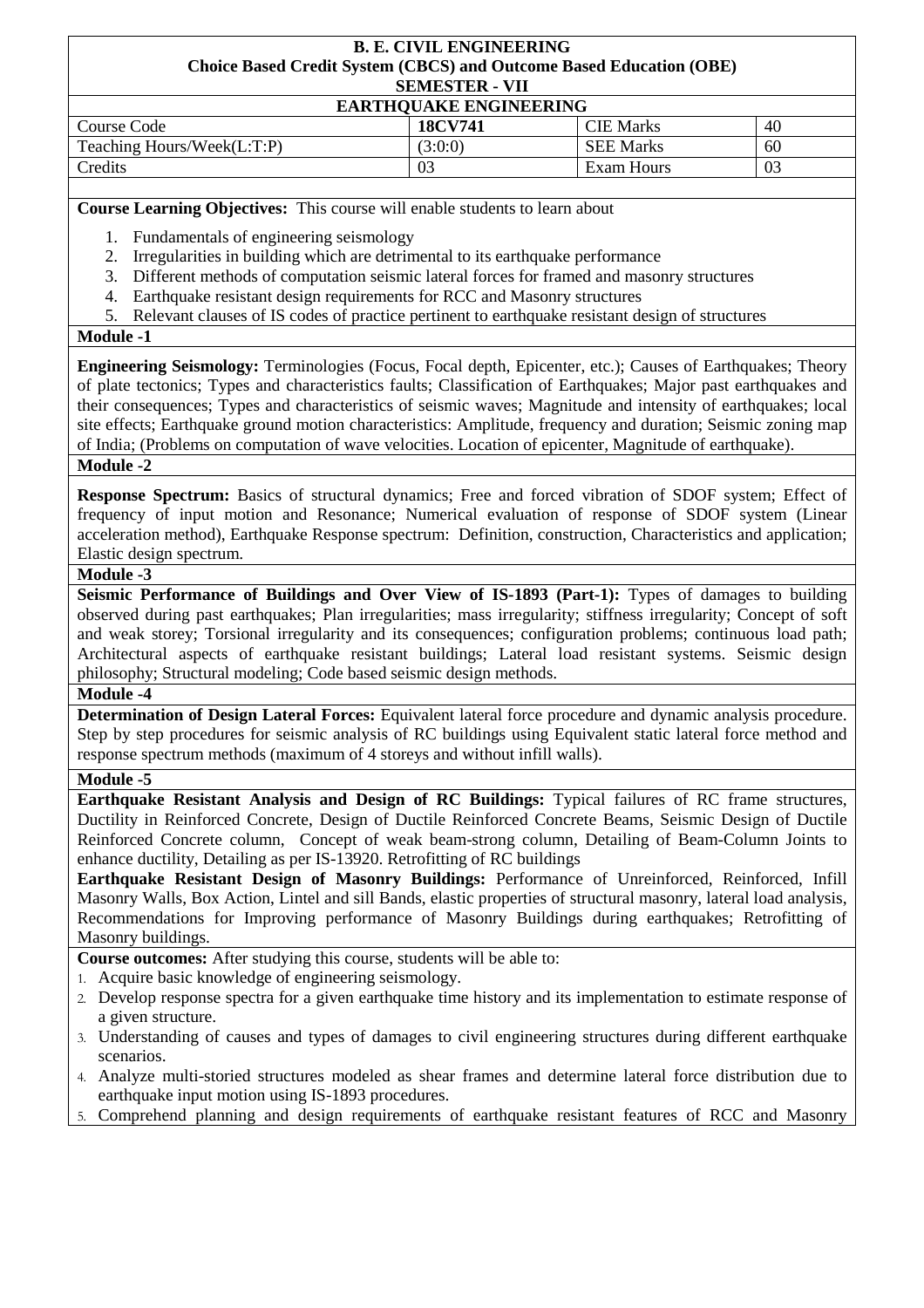structures thorough exposure to different IS-codes of practices.

# **Question paper pattern:**

- The question paper will have ten full questions carrying equal marks.
- Each full question will be for 20 marks.
- There will be two full questions (with a maximum of four sub- questions) from each module.
- Each full question will have sub- question covering all the topics under a module.
- The students will have to answer five full questions, selecting one full question from each module.

# **Textbooks:**

- 1. Pankaj Agarwal and Manish Shrikande, "Earthquake resistant design of structures", PHI India.
- 2. S.K. Duggal, "Earthquake Resistant Design of Structures", Oxford University Press
- 3. Anil K. Chopra, "Dynamics of Structures: Theory and Applications to Earthquake Engineering", Pearson Education, Inc.
- 4. T. K. Datta, "Seismic Analysis of Structures", John Wiley & Sons (Asia) Ltd.

- 1. David Dowrick, "Earthquake resistant design and risk reduction", John Wiley and Sons Ltd.
- 2. C. V. R. Murty, Rupen Goswami, A. R. Vijayanarayanan & Vipul V. Mehta, "Some Concepts in Earthquake Behaviour of Buildings", Published by Gujarat State Disaster Management Authority, Government of Gujarat.
- 3. IS-13920 2016, Ductile Detailing of Reinforced Concrete Structures Subjected to Seismic Forces, BIS, New Delhi.
- 4. IS-1893 2016, Indian Standard Criteria for Earthquake Resistant Design of Structures, Part-1, BIS, New Delhi.
- 5. IS- 4326 2013, Earthquake Resistant Design and Construction of Buildings, BIS, New Delhi.
- 6. IS-13828 1993, Indian Standard Guidelines for Improving Earthquake Resistance of Low Strength Masonry Buildings, BIS, New Delhi.
- 7. IS-3935 1993, Repair and Seismic Strengthening of Buildings-Guidelines, BIS, New Delhi.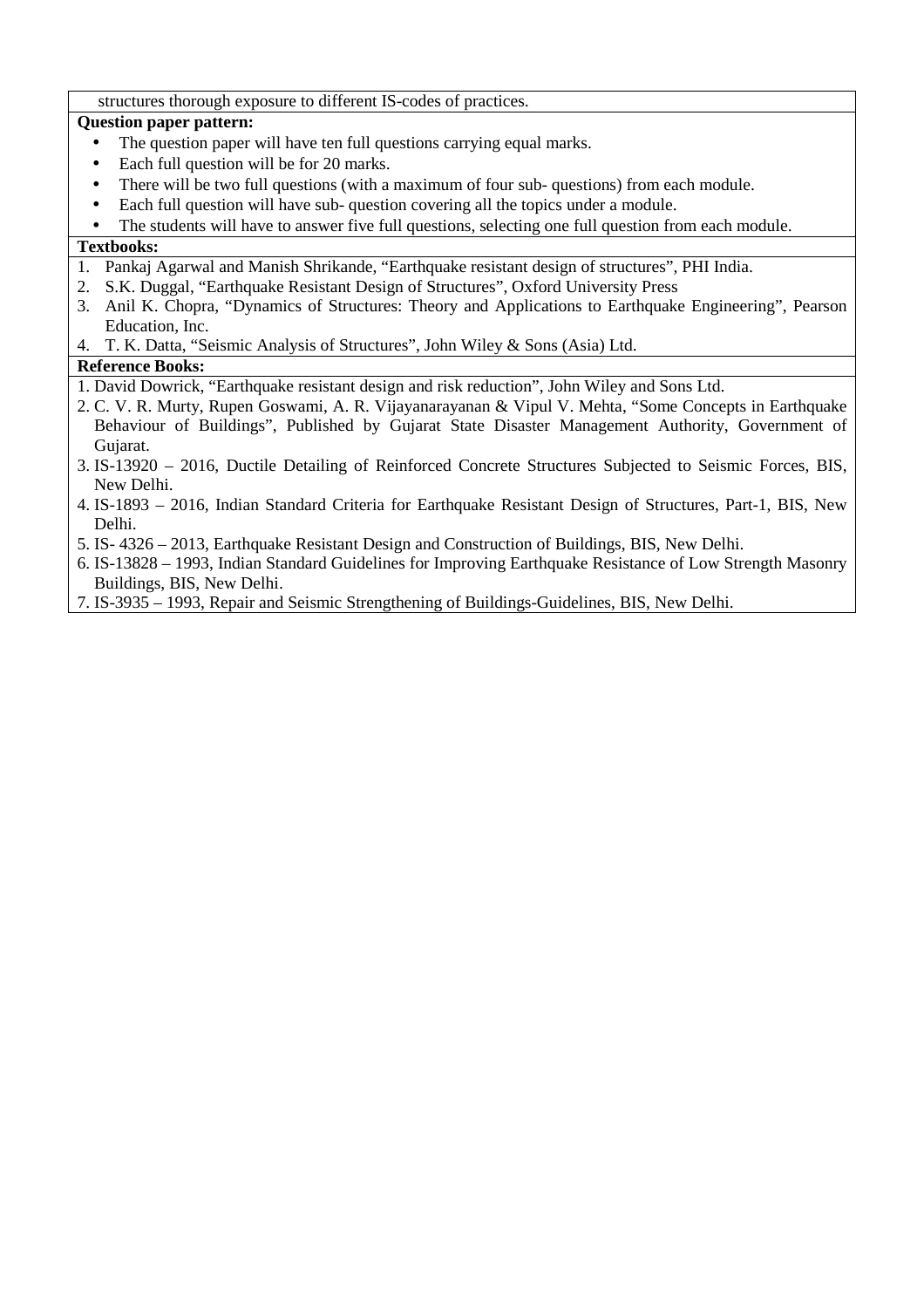| <b>B. E. CIVIL ENGINEERING</b><br>Choice Based Credit System (CBCS) and Outcome Based Education (OBE) |                       |                  |    |
|-------------------------------------------------------------------------------------------------------|-----------------------|------------------|----|
|                                                                                                       | <b>SEMESTER - VII</b> |                  |    |
| <b>DESIGN CONCEPT OF BUILDING SERVICES</b>                                                            |                       |                  |    |
| Course Code                                                                                           | <b>18CV742</b>        | <b>CIE Marks</b> | 40 |
| Teaching Hours/Week(L:T:P)                                                                            | (3:0:0)               | <b>SEE Marks</b> | 60 |
| Credits                                                                                               | 03                    | Exam Hours       | 03 |
|                                                                                                       |                       |                  |    |

**Course Learning Objectives:** This course will enable students to

- 1. Learn the importance of sanitation, domestic water supply, and plumbing and fire services.
- 2. Understand the concepts of heat, ventilation and air conditioning.
- 3. Develop technical and practical knowledge in Building Services.

#### **Module -1**

#### **Water Supply and its Services.**

Water requirements for different types of buildings, simple method of removal of impurities, water saving practices and their potential Service connection from mains, sump and storage tank, types and sizes of pipes, special installation in multistoried buildings. Material, types of fixtures and fitting for a contemporary bathroom– taps –quarter turn, half turn, ceramic, foam flow etc, hot water mixer, hand shower Rainwater harvesting to include roof top harvesting, type of spouts, sizes of rainwater pipes and typical detail of a water harvesting pit.

#### **Module -2**

#### **Heat Ventilation and Air Conditioning (HVAC):**

Behaviour of heat propagation, thermal insulating materials and their co-efficient of thermal conductivity. General methods of thermal insulation: Thermal insulation of roofs, exposed walls. Ventilation: Definition and necessity, system of ventilation. Principles of air conditioning, Air cooling, Different systems of ducting and distribution, Essentials of air-conditioning system.

#### **Module -3**

# **Electrical and Fire Fighting Services:**

Electrical systems, Basics of electricity, single/Three phase supply, protective devices in electrical installation, Earthing for safety, Types of earthing, ISI Specifications. Electrical installations in buildings, Types of wires, Wiring systems and their choice, planning electrical wiring for building, Main and distribution boards, Principles of illumination.

Classification of buildings based on occupancy, causes of fire and spread of fire, Standard fire, Fire fighting, protection and fire resistance, Firefighting equipment and different methods of fighting fire., means of escape, alarms, etc., Combustibility of materials, Structural elements and fire resistance, Fire escape routes and elements, planning and design. Wet risers, dry risers, sprinklers, heat detector, smoke detectors, fire dampers, fire doors, etc. Provisions of NBC.

#### **Module -4**

# **Plumbing and Fire Fighting Layout of Simple Buildings:**

Application of above studies in preparing layout and details - Plumbing layout of residential and public buildings, Fire fighting layout, Reflected ceiling plan of smoke detectors / sprinklers, etc.

#### **Module -5**

**Engineering Services:** engineering services in a building as a system, Lifts, escalators, cold and hot water systems, waste water systems and electrical systems.

Pumps and Machineries: Reciprocating, Centrifugal, Deep well, Submersible, Automatic pumps, Sewerage pumps, Compressors, Vacuum pump – their selection, installation and maintenance – Hot water boilers – Classification and types of lifts, lift codes, rules structural provision: escalators, their uses, types and sizes, safety norms to be adopted – Social features required for physically handicapped and elderly, DC/AC motors, Generators,

**Building Maintenance**: Preventive and protective maintenance, Scheduled and contingency maintenance planning, M.I.S. for building maintenance. Maintenance standards. Economic maintenance decisions.

**Course Outcomes:** After studying this course, students will be able to:

- 1. Describe the basics of house plumbing and waste water collection and disposal.
- 2. Discuss the safety and guidelines with respect to fire safety.
- 3. Describe the issues with respect to quantity of water, rain water harvesting and roof top harvesting.
- 4. Understand and implement the requirements of thermal comfort in buildings.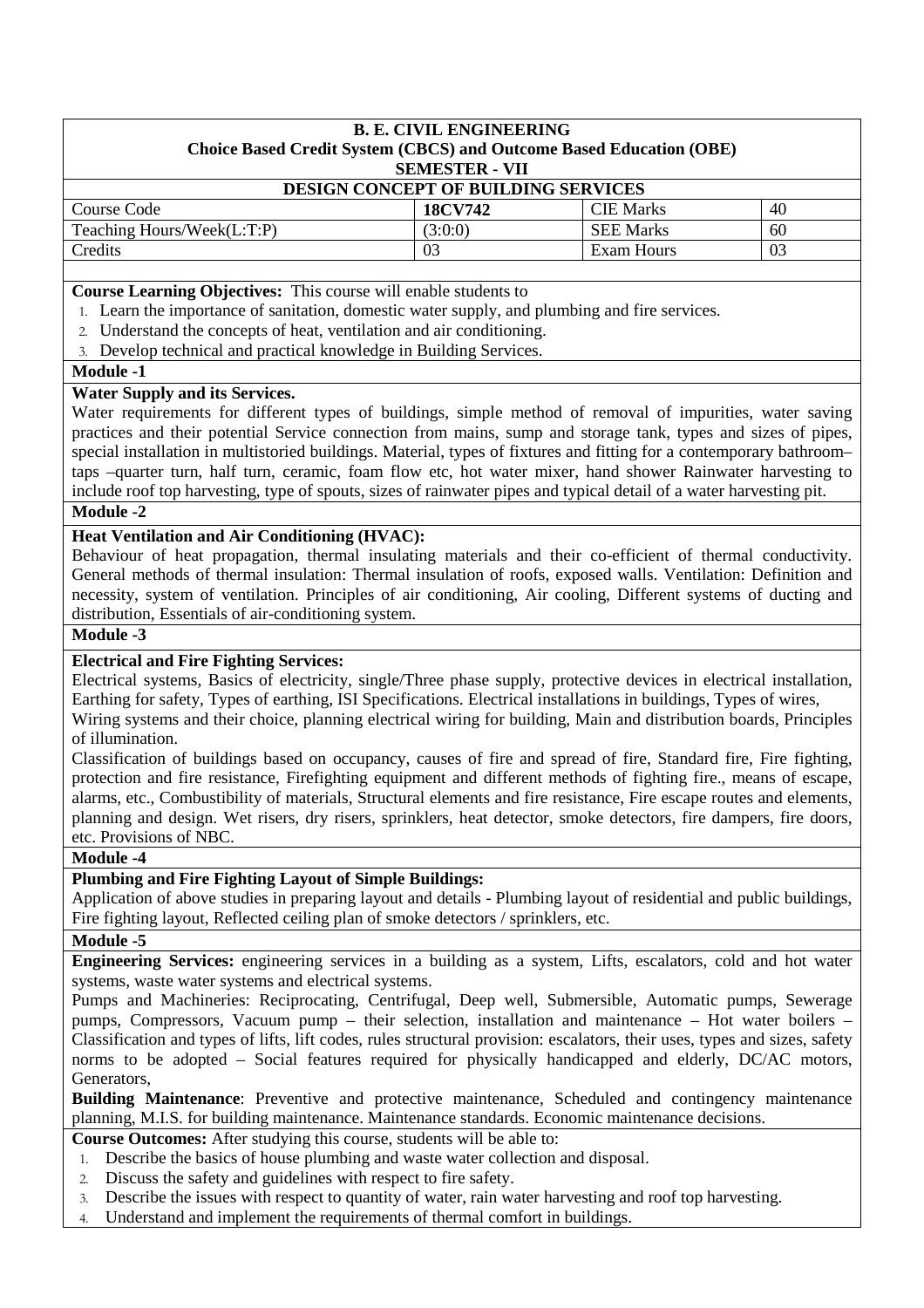# **Question paper pattern:**

- The question paper will have ten full questions carrying equal marks.
- Each full question will be for 20 marks.
- There will be two full questions (with a maximum of four sub- questions) from each module.
- Each full question will have sub-question covering all the topics under a module.
- The students will have to answer five full questions, selecting one full question from each module.

- 1. National Building Code.
- 2. Charangith shah, Water supply and sanitary engineering, Galgotia publishers.
- 3. Kamala & D L Kanth Rao, Environmental Engineering, Tata McGraw Hill publishing co. Ltd.
- 4. Technical teachers Training Institute (Madras), Environmental Engineering, Tata McGraw Hill publishing Co. Ltd.
- 5. M. David Egan, Concepts in Building Fire Safety.
- 6. O. H. Koenigsberger, "Manual of Tropical Housing and Building", Longman Group United Kingdom.
- 7. V. K. Jain, Fire Safety in Building 2edition, New Age International Publishers.
- 8. E. G. Butcher, Smoke control in Fire-safety Design.
- 9. E. R. Ambrose, Heat pumps and Electric Heating, John and Wiley and Sons Inc, New York.
- 10. Handbook for Building Engineers in Metric systems, NBC, New Delhi.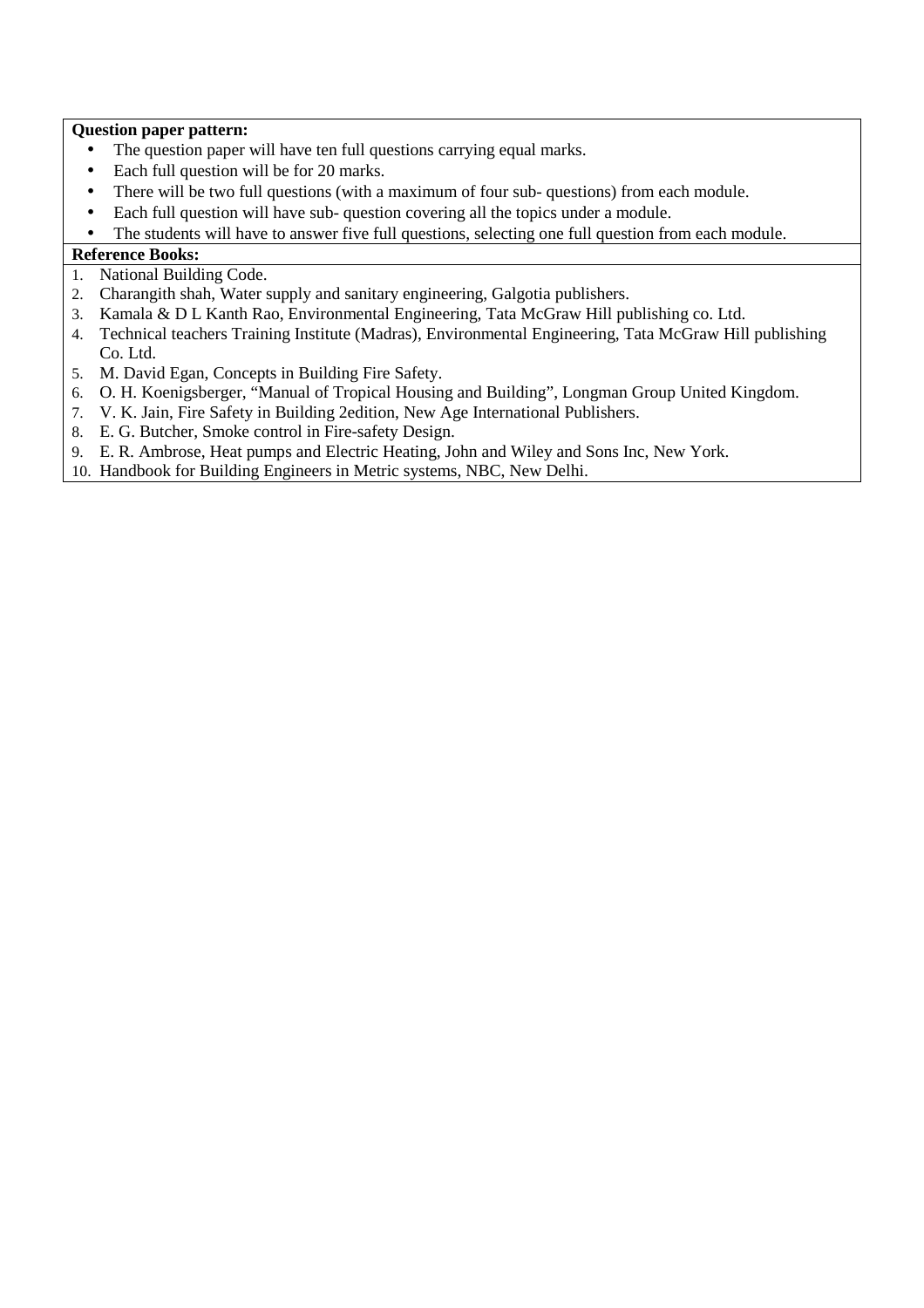| <b>B. E. CIVIL ENGINEERING</b>                                             |                       |                  |    |
|----------------------------------------------------------------------------|-----------------------|------------------|----|
| <b>Choice Based Credit System (CBCS) and Outcome Based Education (OBE)</b> |                       |                  |    |
|                                                                            | <b>SEMESTER - VII</b> |                  |    |
| <b>REINFORCED EARTH STRUCTURES</b>                                         |                       |                  |    |
| Course Code                                                                | <b>18CV743</b>        | <b>CIE</b> Marks | 40 |
| Teaching Hours/Week(L:T:P)                                                 | (3:0:0)               | <b>SEE Marks</b> | 60 |
| Credits                                                                    | 03                    | Exam Hours       | 03 |

**Course Learning Objectives:** This course will enable students to;

- 1. Create an understanding of the latest technique such as reinforcing the soil;
- 2. Analyze the concept of RE so as to ascertain stability of RE structures;
- 3. Understand the different reinforcing materials that can be used efficiently in soils.
- 4. Understand design concepts of different RE structures including introductory concepts of Foundations resting of RE soil bed.

## **Module -1**

**Basics of Reinforced Earth Construction:** Definition, Historical Background, Components, Mechanism and Concept, Advantages and Disadvantage of reinforced earth Construction, Sandwich technique for clayey soil.

**Geosynthetics and Their Functions:** Historical developments, Recent developments, manufacturing process woven &non-woven, Raw materials –Classification based on materials type – Metallic and Non-metallic, Natural and Man-made, Geosynthetics.

**Properties and Tests on Materials** Properties – Physical, Chemical, Mechanical, Hydraulic, Endurance and Degradation requirements, Testing & Evaluation of properties.

**Module -2** 

**Design of Reinforced Earth Retaining Walls:** Concept of Reinforced earth retaining wall, Internal and external stability, Selection of materials, Typical design problems

**Soil Nailing Techniques:** Concept, Advantages & limitations of soil nailing techniques, comparison of soil nailing with reinforced soil, methods of soil nailing, Construction sequence, Components of system, Design aspects and precautions to be taken.

# **Module -3**

**Design of Reinforced Earth Foundations:** Modes of failure of foundation, Determination of force induced in reinforcement ties – Location of failure surface, tension failure and pull out resistance, length of tie and its curtailment, Bearing capacity improvement in soft soils, General guidelines.

# **Module -4**

**Geosynthetics for Roads and Slopes:** Roads - Applications to Temporary and Permanent roads, Role of Geosynthetic in enhancing properties of road, control of mud pumping, Enhancing properties of subgrade, Design requirements Slopes – Causes for slope failure, Improvement of slope stability with Geosynthetic, Drainage requirements, Construction technique. Simple Numerical Stability Checking Problems on Reinforced Slopes.

# **Module -5**

**Geosynthetics - filter, drain and landfills:** Filter & Drain – Conventional granular filter design criteria, Geosynthetic filter design requirements, Drain and filter properties, Design criteria – soil retention, Geosynthetic permeability, anti clogging, survivability and durability (No Numerical Problems)

Landfills – Typical design of Landfills – Landfill liner  $\&$  cover, EPA Guidelines, Barrier walls for existing landfills and abandoned dumps (No Numerical Problems).

**Course outcomes:** After studying this course, students will be able to:

- 1. identify, formulate reinforced earth techniques that are suitable for different soils and in different structures;
- 2. understand the laboratory testing concepts of Geo synthetics
- 3. design RE retaining structures and Soil Nailing concepts
- 4. Determine the load carrying capacity of Foundations resting on RE soil bed.
- 5. asses the use of Geo synthetics in drainage requirements and landfill designs

#### **Question paper pattern:**

- The question paper will have ten full questions carrying equal marks.
- Each full question will be for 20 marks.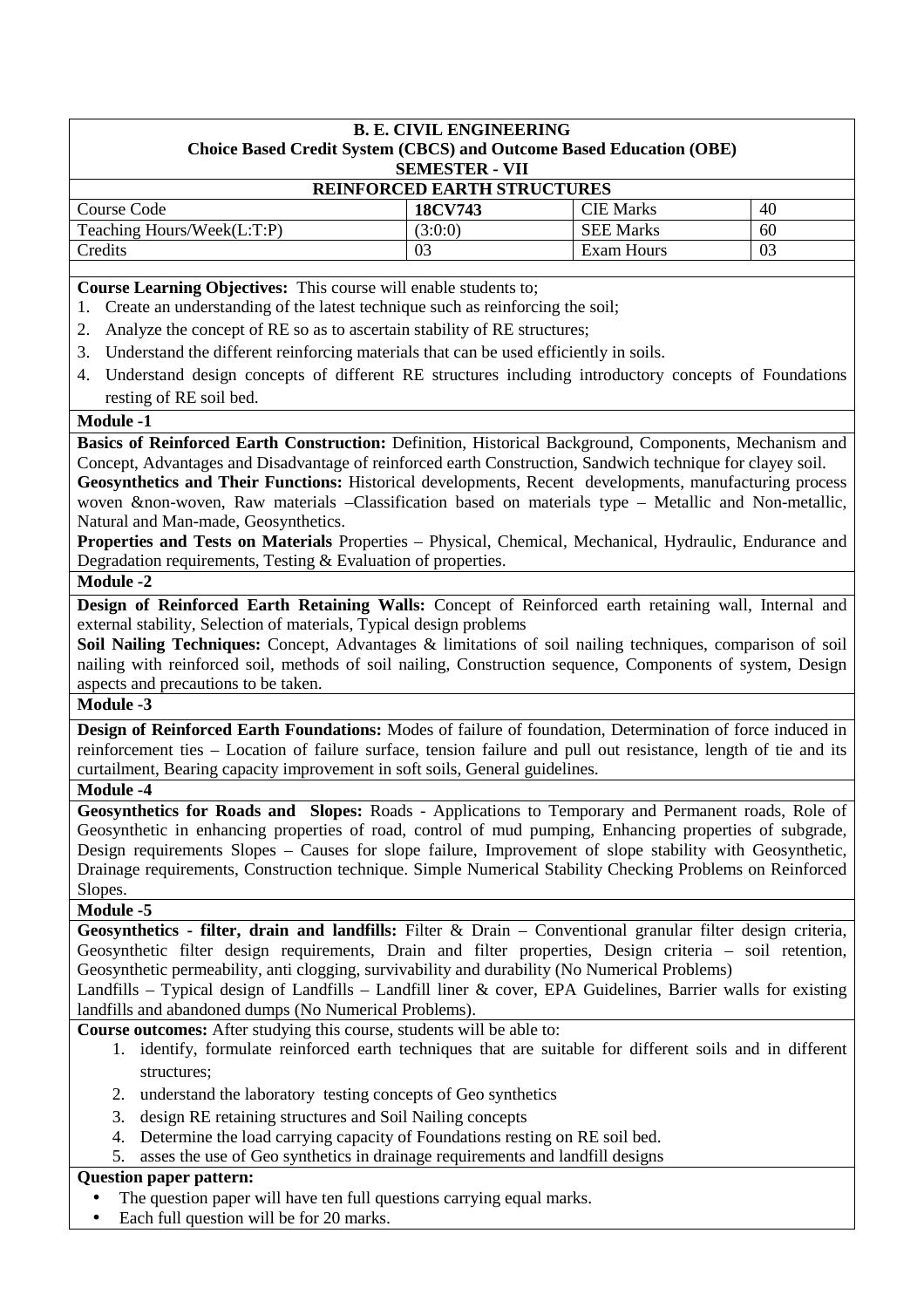- There will be two full questions (with a maximum of four sub- questions) from each module.
- Each full question will have sub- question covering all the topics under a module.
- The students will have to answer five full questions, selecting one full question from each module. **Textbooks:**

- 1. Koerner. R.M, "Design with Geo synthetics", Prince Hall Publications
- 2. Koerner. R.M. &Wesh, J.P, "Construction and Geotechnical Engineering using synthetic fabrics", Wiley Inter Science, New York,.
- 3. Sivakumar Babu G. L., "An introduction to Soil Reinforcement and Geo synthetics", Universities Press, Hyderabad
- 4. Swami Saran, "Reinforced Soil and its Engineering Applications", I. K. International Pvt. Ltd, New Delhi
- 5. Venkattappa Rao, G., & Suryanarayana Raju., G. V.S, "Engineering with Geo synthetics", Tata McGraw Hill publishing Company Limited., New Delhi.

- 1. Jones, "Earth reinforcement and Soil structure", CJEP Butterworths, London
- 2. Ingold, T.S. & Millar, K.S, "Geotextile Hand Book", Thomas, Telford, London.
- 3. Hidetoshi Octial, Shigenori Hayshi& Jen Otani, "Earth Reinforcement Practices",Vol. I, A.A. Balkema, Rotterdam
- 4. Bell F.G, "Ground Engineer's reference Book", Butter worths, London
- 5. Ingold, T.S, "Reinforced Earth", Thomas, Telford, London.
- 6. Sarsby R W- Editor, "Geo synthetics in Civil Engineering", Wood head Publishing Ltd & CRC Press, 2007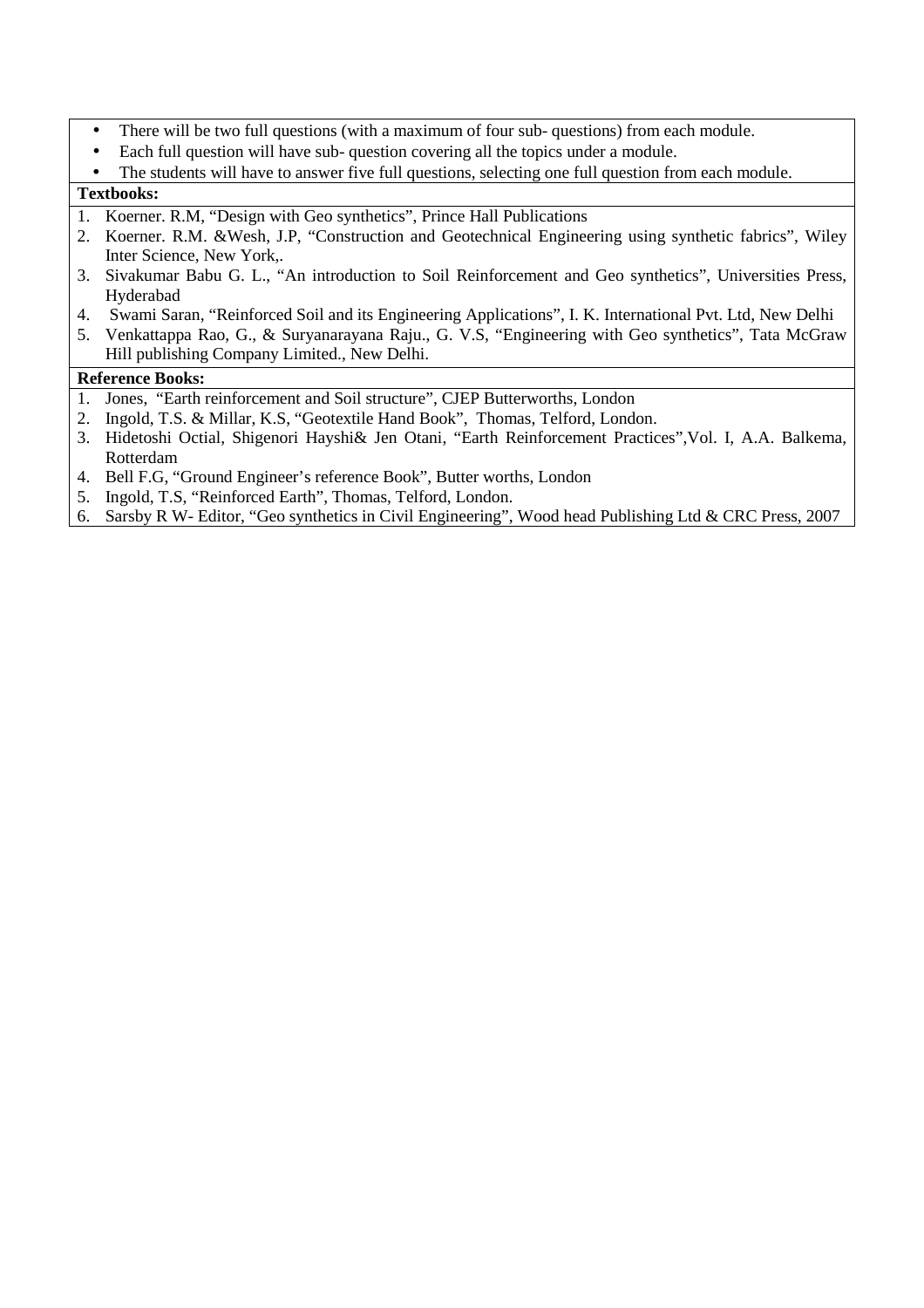| <b>B. E. CIVIL ENGINEERING</b>                                                                                                                                                                                                                                                                                                                   |                       |                   |    |  |  |
|--------------------------------------------------------------------------------------------------------------------------------------------------------------------------------------------------------------------------------------------------------------------------------------------------------------------------------------------------|-----------------------|-------------------|----|--|--|
| <b>Choice Based Credit System (CBCS) and Outcome Based Education (OBE)</b>                                                                                                                                                                                                                                                                       |                       |                   |    |  |  |
|                                                                                                                                                                                                                                                                                                                                                  | <b>SEMESTER - VII</b> |                   |    |  |  |
| DESIGN OF HYDRAULIC STRUCTURES<br>18CV744<br>Course Code<br><b>CIE Marks</b><br>40                                                                                                                                                                                                                                                               |                       |                   |    |  |  |
| Teaching Hours/Week(L:T:P)                                                                                                                                                                                                                                                                                                                       | (3:0:0)               | <b>SEE Marks</b>  | 60 |  |  |
| Credits                                                                                                                                                                                                                                                                                                                                          | 03                    | <b>Exam Hours</b> | 03 |  |  |
|                                                                                                                                                                                                                                                                                                                                                  | <b>CREDITS-03</b>     |                   |    |  |  |
| Course Learning Objectives: This course will enable students to;<br>Analyze and design gravity dams.<br>1.<br>Find the cross-section of earth dam and estimate the seepage loss.<br>2.<br>Design spillways and aprons for diversion works.<br>3.<br>Design CD works and chose appropriate canal regulation works.<br>4.<br><b>Module -1</b>      |                       |                   |    |  |  |
|                                                                                                                                                                                                                                                                                                                                                  |                       |                   |    |  |  |
| Gravity Dams: Introduction, forces acting on dam, cause of failure, design principles, principal and shear<br>stresses. Elementary profile and practical profile of a gravity dam. Drainage galleries, joints in gravity dams.                                                                                                                   |                       |                   |    |  |  |
|                                                                                                                                                                                                                                                                                                                                                  |                       |                   |    |  |  |
| <b>Module -2</b>                                                                                                                                                                                                                                                                                                                                 |                       |                   |    |  |  |
| Earth Dams: Introduction, causes of failure of earth dams, preliminary section, Determination of parametric line<br>by Casagrande's method. Estimation of seepage.                                                                                                                                                                               |                       |                   |    |  |  |
| <b>Module -3</b>                                                                                                                                                                                                                                                                                                                                 |                       |                   |    |  |  |
| Spillways: Types, Design of Ogee spillway, Upstream and downstream profiles, Energy dissipation devices.<br>Diversion Headworks: Design of aprons- Bligh's and Koshla's theory, Simple Problems.                                                                                                                                                 |                       |                   |    |  |  |
| <b>Module -4</b>                                                                                                                                                                                                                                                                                                                                 |                       |                   |    |  |  |
| Cross Drainage Works: Introduction, Type of C.D works, Design considerations for C.D works. Transition<br>formula design of protection works, Design of only aqueduct.                                                                                                                                                                           |                       |                   |    |  |  |
| Module -5                                                                                                                                                                                                                                                                                                                                        |                       |                   |    |  |  |
| Canal Regulation Works: Introduction, Function of a regulator.                                                                                                                                                                                                                                                                                   |                       |                   |    |  |  |
| Canal falls: Necessity and types.                                                                                                                                                                                                                                                                                                                |                       |                   |    |  |  |
| Canal outlets: Necessity and types.                                                                                                                                                                                                                                                                                                              |                       |                   |    |  |  |
| Course outcomes: After studying this course, students will be able to:<br>Check the stability of gravity dams and design the dam.<br>1.<br>2. Estimate the quantity of seepage through earth dams.<br>Design spillways and aprons for various diversion works.<br>3.<br>Select particular type of canal regulation work for canal network.<br>4. |                       |                   |    |  |  |
| <b>Question paper pattern:</b>                                                                                                                                                                                                                                                                                                                   |                       |                   |    |  |  |
| The question paper will have ten full questions carrying equal marks.<br>Each full question will be for 20 marks.                                                                                                                                                                                                                                |                       |                   |    |  |  |
| There will be two full questions (with a maximum of four sub-questions) from each module.                                                                                                                                                                                                                                                        |                       |                   |    |  |  |
| Each full question will have sub- question covering all the topics under a module.                                                                                                                                                                                                                                                               |                       |                   |    |  |  |
| The students will have to answer five full questions, selecting one full question from each module.                                                                                                                                                                                                                                              |                       |                   |    |  |  |
| <b>Textbooks:</b>                                                                                                                                                                                                                                                                                                                                |                       |                   |    |  |  |
| S. K. Garg, "Irrigation Engineering and Hydraulic Structures", Khanna Publishers, New Delhi.<br>1.                                                                                                                                                                                                                                               |                       |                   |    |  |  |
| Punmia and Pandey Lal, "Irrigation and Water Power Engineering" Lakshmi Publications, New Delhi.<br>2.<br>K. R. Arora. "Irrigation, Water Power and Water Resources Engineering" Standard Publications, New Delhi.<br>3.                                                                                                                         |                       |                   |    |  |  |
| <b>Reference Books:</b>                                                                                                                                                                                                                                                                                                                          |                       |                   |    |  |  |
| R. K. Sharma, "Text Book of Irrigation Engineering and Hydraulic Structures", Oxford and IBH, New<br>1.                                                                                                                                                                                                                                          |                       |                   |    |  |  |
| Delhi.                                                                                                                                                                                                                                                                                                                                           |                       |                   |    |  |  |

**2.** P. N. Modi, "Irrigation, Water Resources and Water Power", Standard Book House, New Delhi.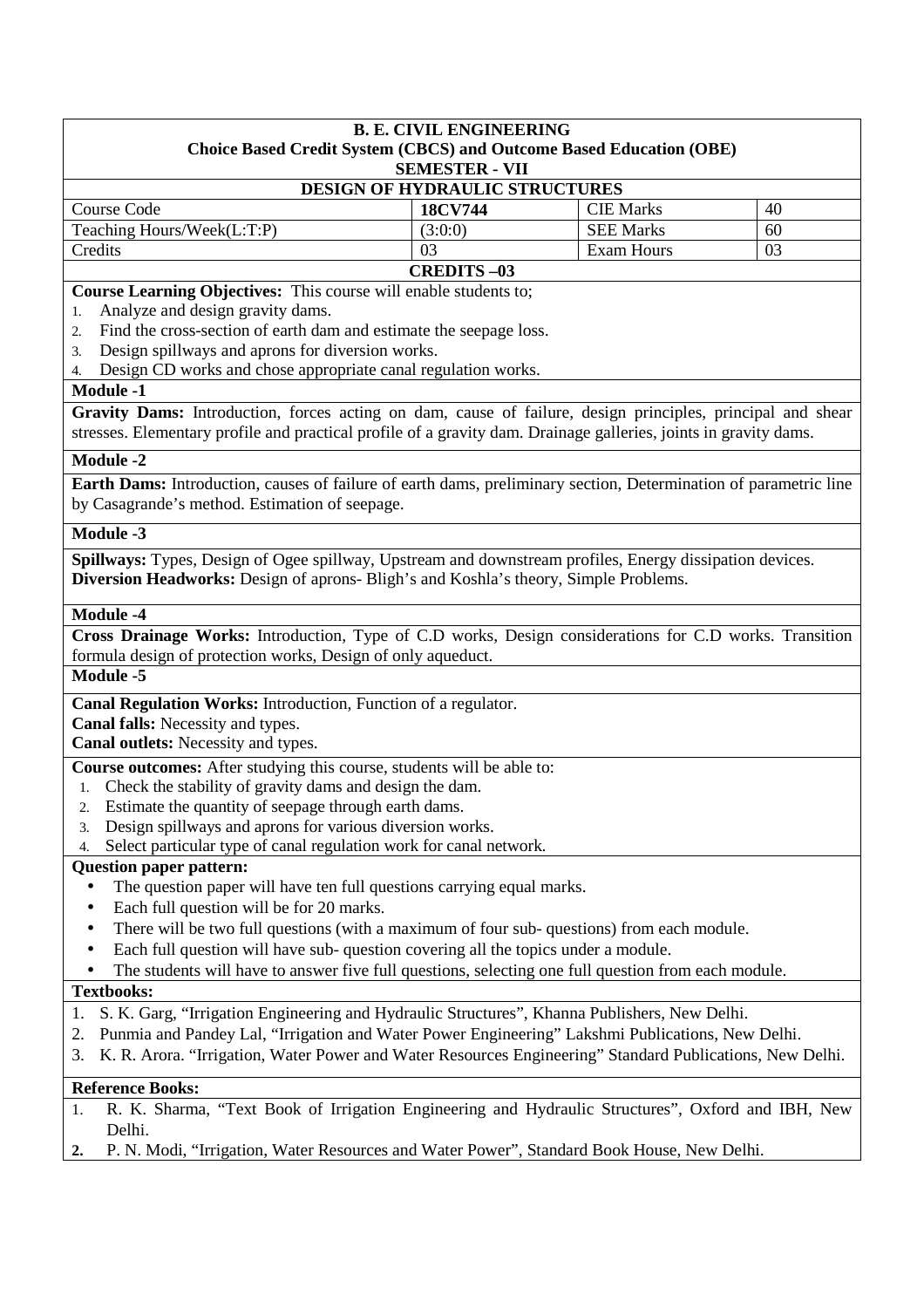| <b>B. E. CIVIL ENGINEERING</b><br><b>Choice Based Credit System (CBCS) and Outcome Based Education (OBE)</b><br><b>SEMESTER - VII</b> |         |                  |    |
|---------------------------------------------------------------------------------------------------------------------------------------|---------|------------------|----|
| <b>URBAN TRANSPORT PLANNING</b>                                                                                                       |         |                  |    |
| Course Code                                                                                                                           | 18CV745 | <b>CIE Marks</b> | 40 |
| Teaching Hours/Week(L:T:P)                                                                                                            | (3:0:0) | <b>SEE Marks</b> | 60 |
| Credits                                                                                                                               | 03      | Exam Hours       | 03 |

**Course Learning Objectives:** This course will enable students to;

- 5. Understand and apply basic concepts and methods of urban transportation planning.
- 6. Apprise about the methods of designing, conducting and administering surveys to provide the data required for transportation planning.
- 7. Understand the process of developing an organized mathematical modelling approach to solve select urban transportation planning problem.
- 8. Excel in use of various types of models used for travel forecasting, prediction of future travel patterns. **Module -1**

**Urban transport planning:** Urbanization, urban class groups, transportation problems and identification, impacts of transportation, urban transport system planning process, modeling techniques in planning. Urban mass transportation systems: urban transit problems, travel demand, types of transit systems, public, private, para-transit transport, mass and rapid transit systems, BRTS and Metro rails, capacity, merits and comparison of systems, coordination, types of coordination.

# **Module -2**

**Data Collection And Inventories:** Collection of data – Organisation of surveys and Analysis, Study Area, Zoning, Types and Sources of Data, Road Side Interviews, Home Interview Surveys, Commercial Vehicle Surveys, Sampling Techniques, Expansion Factors, Accuracy Checks, Use of Secondary Sources, Economic data – Income – Population – Employment – Vehicle Owner Ship.

#### **Module -3**

**Trip Generation & Distribution**: UTPS Approach, Trip Generation Analysis: Zonal Models, Category Analysis, Household Models, Trip Attraction models, Commercial Trip Rates; Trip Distribution by Growth Factor Methods. **Problems on above.** 

#### **Module -4**

**Trip Distribution**: Gravity Models, Opportunity Models, Time Function Iteration Models. Travel demand modeling: gravity model, opportunity models, Desire line diagram. Modal split analysis. **Problems on above.** 

# **Module -5**

**Traffic Assignment:** Diversion Curves; Basic Elements of Transport Networks, Coding, Route Properties, Path Building Criteria, Skimming Tree, All-or-Nothing Assignment, Capacity Restraint Techniques, Reallocation of Assigned Volumes, Equilibrium Assignment. Numerical problems on Traffic Assignment. Introduction to land use planning models, land use and transportation interaction.

**Course outcomes:** After studying this course, students will be able to:

- 5. Design, conduct and administer surveys to provide the data required for transportation planning.
- 6. Supervise the process of data collection about travel behavior and analyze the data for use in transport planning.
- 7. Develop and calibrate modal split, trip generation rates for specific types of land use developments.
- Adopt the steps that are necessary to complete a long-term transportation plan.

# **Question paper pattern:**

- The question paper will have ten full questions carrying equal marks.
- Each full question will be for 20 marks.
- There will be two full questions (with a maximum of four sub- questions) from each module.
- Each full question will have sub- question covering all the topics under a module.
- The students will have to answer five full questions, selecting one full question from each module.

**Textbooks:**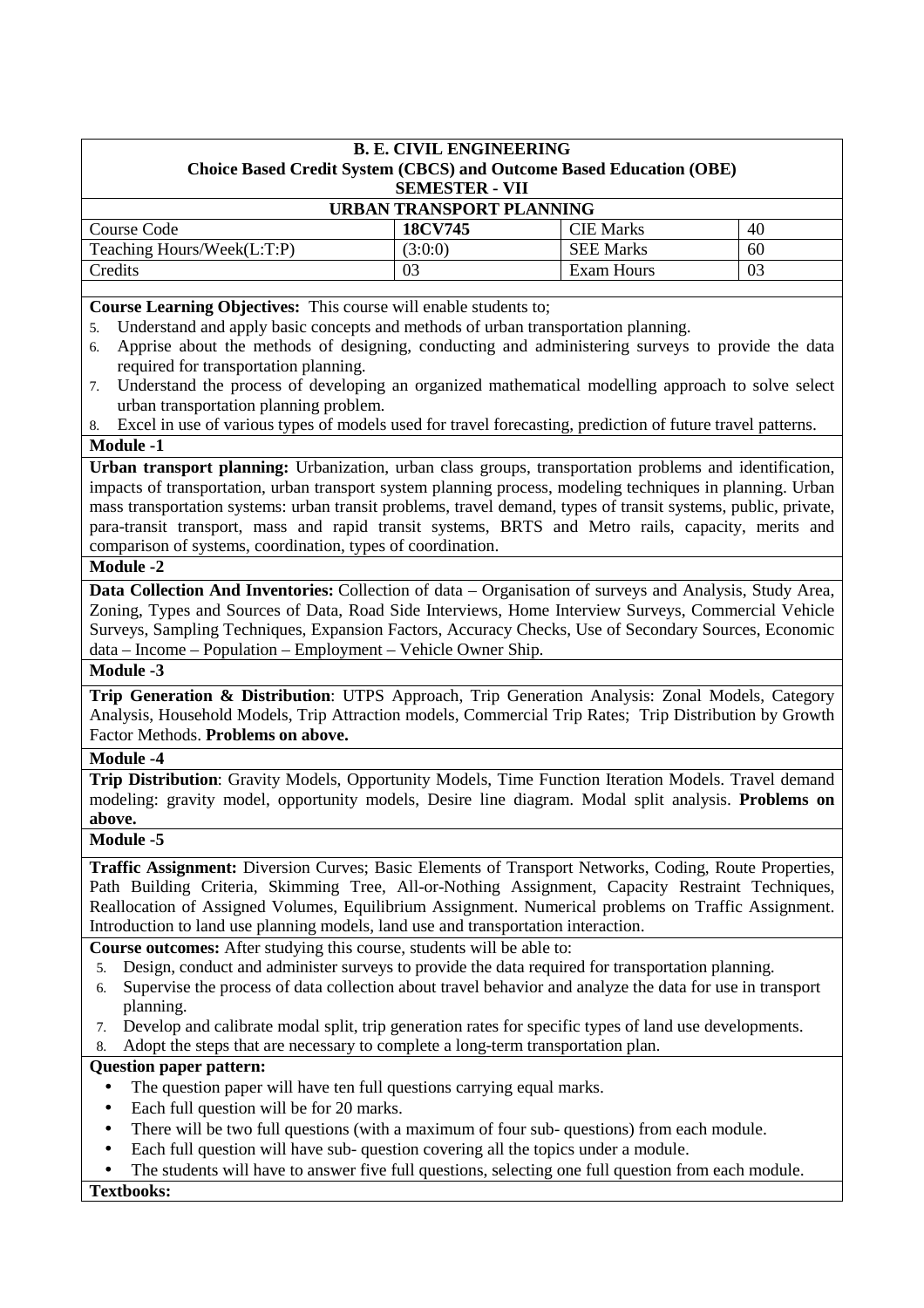- 4. Kadiyali. L. R., 'Traffic Engineering and Transportation Planning', Khanna Publishers, New Delhi.
- 5. Hutchinson, B.G, 'Introduction to Urban System Planning', McGraw Hill.
- 6. Khisty C.J., 'Transportation Engineering An Introduction' Prentice Hall.
- 7. Papacostas, 'Fundamentals of Transportation Planning', Tata McGraw Hill.

- 3. Mayer M and Miller E, 'Urban Transportation Planning: A decision oriented Approach', McGraw Hill.
- 4. Bruton M.J., 'Introduction to Transportation Planning', Hutchinson of London.
- 5. Dicky, J.W., 'Metropolitan Transportation Planning', Tata McGraw Hill.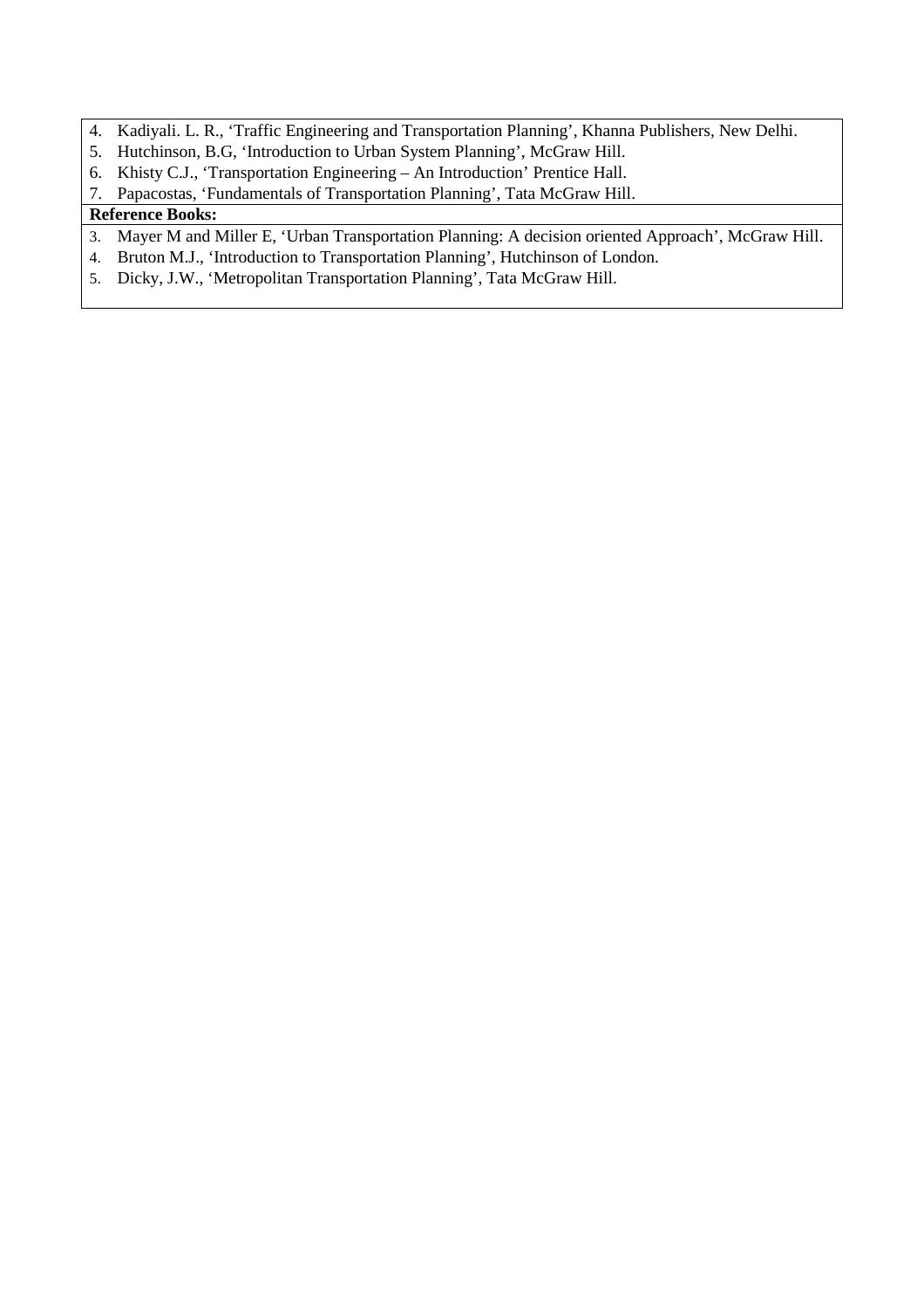#### **B. E. CIVIL ENGINEERING Choice Based Credit System (CBCS) and Outcome Based Education (OBE) SEMESTER - VII**

| <b>FINITE ELEMENT METHOD</b> |            |    |  |
|------------------------------|------------|----|--|
| <b>18CV751</b>               | CIE Marks  | 40 |  |
| (3:0:0)                      | SEE Marks  | 60 |  |
| 03                           | Exam Hours | 03 |  |
|                              |            |    |  |

**Course Learning Objectives:** This course will enable students to;

- 1. Develop analytical skills.
- 2. Learn principles of analysis of stress and strain.
- 3. Develop problem solving skills.
- Understand the principles of FEM for one and two dimensional problems.

#### **Module -1**

Theory of elasticity concepts, Energy principles, Rayleigh - Ritz Method, Galerkin method and finite element method, steps in finite element analysis, displacement approach, stiffness matrix and boundary conditions.

# **Module -2**

Discritisation; finite representation of infinite bodies and discritisation of very large bodies, Natural Coordinates, Shape functions; polynomial, LaGrange and Serendipity , one dimensional formulations; beam and truss with numerical examples.

# **Module -3**

2D formulations; Constant Strain Triangle, Linear Strain Triangle, 4 and 8 noded quadrilateral elements, Numerical Evaluation of Element Stiffness -Computation of Stresses, Static Condensation of nodes, degradation technique, Axisym metric Element.

#### **Module -4**

Isopara metric concepts; is opera metric, sub parametric and super parametric elements, Jacobian transformation matrix, Stiffness Matrix of Isopara metric Elements, Numerical integration by Gaussian quadrature rule for one, two and three dimensional problems.

#### **Module -5**

Techniques to solve nonlinearities in structural systems; material, geometric and combined non linearity, incremental and iterative techniques.

Structure of computer program for FEM analysis, description of different modules, exposure to FEM softwares.

**Course outcomes:** The student will have the knowledge on advanced methods of analysis of structures.

#### **Question paper pattern:**

- The question paper will have ten full questions carrying equal marks.
- Each full question will be for 20 marks.
- There will be two full questions (with a maximum of four sub- questions) from each module.
- Each full question will have sub- question covering all the topics under a module.
- The students will have to answer five full questions, selecting one full question from each module.

## **Textbooks:**

- 1. Krishnamoorthy C.S., "Finite Element analysis" -Tata McGraw Hill
- 2. Desai C &Abel J F.," Introduction to Finite element Method" , East West Press Pvt. Ltd.,
- 3. Cook R D et.al. "Concepts and applications of Finite Element analysis", John Wiley.

- 1. Daryl L Logan, "A first course on Finite element Method", Cengage Learning.
- 2. Bathe K J "Finite Element Procedures in Engineering analysis"- Prentice Hall.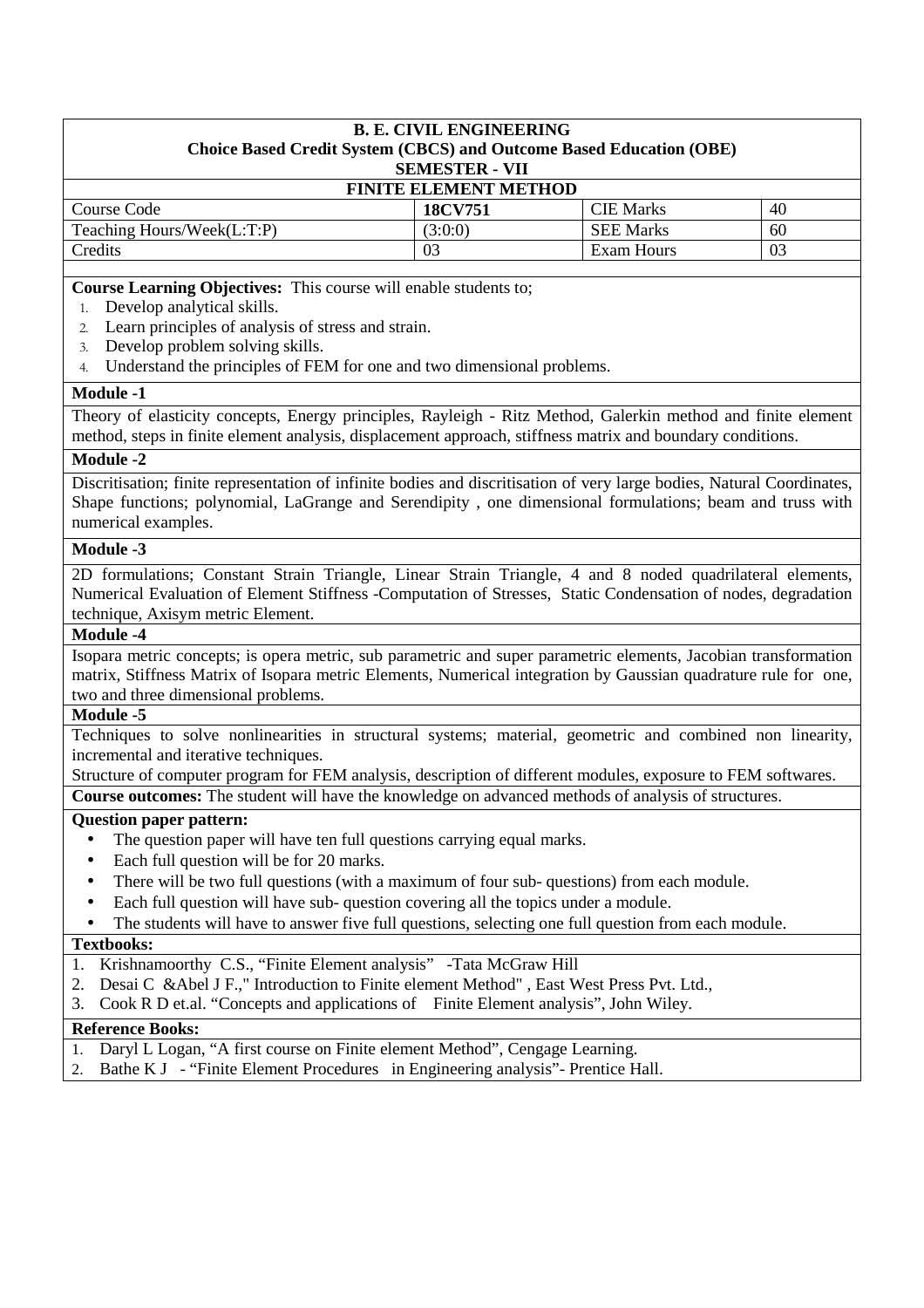| <b>B. E. CIVIL ENGINEERING</b><br><b>Choice Based Credit System (CBCS) and Outcome Based Education (OBE)</b><br><b>SEMESTER - VII</b> |                |                  |    |
|---------------------------------------------------------------------------------------------------------------------------------------|----------------|------------------|----|
| NUMERICAL METHODS AND APPLICATIONS                                                                                                    |                |                  |    |
| Course Code                                                                                                                           | <b>18CV752</b> | <b>CIE Marks</b> | 40 |
| Teaching Hours/Week(L:T:P)                                                                                                            | (3:0:0)        | <b>SEE Marks</b> | 60 |
| Credits                                                                                                                               | 03             | Exam Hours       | 03 |
|                                                                                                                                       |                |                  |    |

**Course Learning Objectives:** This course aims at providing the necessary basic concepts of a few numerical methods and give procedures for solving numerically different kinds of problems occurring in engineering and technology

**Module -1** 

**Solution of Equations and Eigen value Problems:** Solution of algebraic and transcendental equations, Fixed point iteration method, Newton Raphson method, Solution of linear system of equations, Gauss elimination method, Pivoting, Gauss Jordan method – Iterative methods of Gauss Jacobi and Gauss Seidel - Matrix Inversion by Gauss Jordan method.

#### **Module -2**

**Interpolation and Approximation:** Interpolation with unequal intervals - Lagrange's interpolation – Newton's divided difference interpolation – Cubic Splines - Interpolation with equal intervals - Newton's forward and backward difference formulae.

#### **Module -3**

**Numerical Differentiation and Integration:** Approximation of derivatives using interpolation polynomials - Numerical integration using Trapezoidal, Simpson's 1/3 rule – Romberg's method - Two point and three point Gaussian quadrature formulae – Evaluation of double integrals by Trapezoidal and Simpson's 1/3 rules.

# **Module -4**

**Initial Value Problems for Ordinary Differential Equations :** Single Step methods - Taylor's series method - Euler's method - Modified Euler's method – Fourth order Runge-Kutta method for solving first order equations - Multi step methods - Milne's and Adams-Bash forth predictor corrector methods for solving first order equations.

#### **Module -5**

#### **Boundary Value Problems in Ordinary and Partial Differential Equations:**

Finite difference methods for solving two-point linear boundary value problems - Finite difference techniques for the solution of two dimensional Laplace's and Poisson's equations on rectangular domain – One dimensional heat flow equation by explicit and implicit (Crank Nicholson) methods – One dimensional wave equation by explicit method.

**Course Outcomes:** After studying this course, The students will have a clear perception of the power of numerical techniques, ideas and would be able to demonstrate the applications of these techniques to problems drawn from Industry, management and other engineering fields.

# **Question paper pattern:**

- The question paper will have ten full questions carrying equal marks.
- Each full question will be for 20 marks.
- There will be two full questions (with a maximum of four sub- questions) from each module.
- Each full question will have sub- question covering all the topics under a module.
- The students will have to answer five full questions, selecting one full question from each module.

#### **Textbooks:**

- 1. Grewal. B.S. and Grewal. J.S., "Numerical methods in Engineering and Science", Khanna Publishers, 9th Edition, New Delhi
- 2. Gerald. C. F., and Wheatley. P. O., "Applied Numerical Analysis", Pearson Education, Asia, 6th Edition, New Delhi.

- 1. Chapra. S.C. and Canale. R. P., "Numerical Methods for Engineers, Tata McGraw Hill, New Delhi.
- 2. 2. Brian Bradie. "A friendly introduction to Numerical analysis", Pearson Education, Asia, New Delhi.
- **3.** Sankara Rao. K., "Numerical methods for Scientists and Engineers", Prentice Hall of India Private, New Delhi.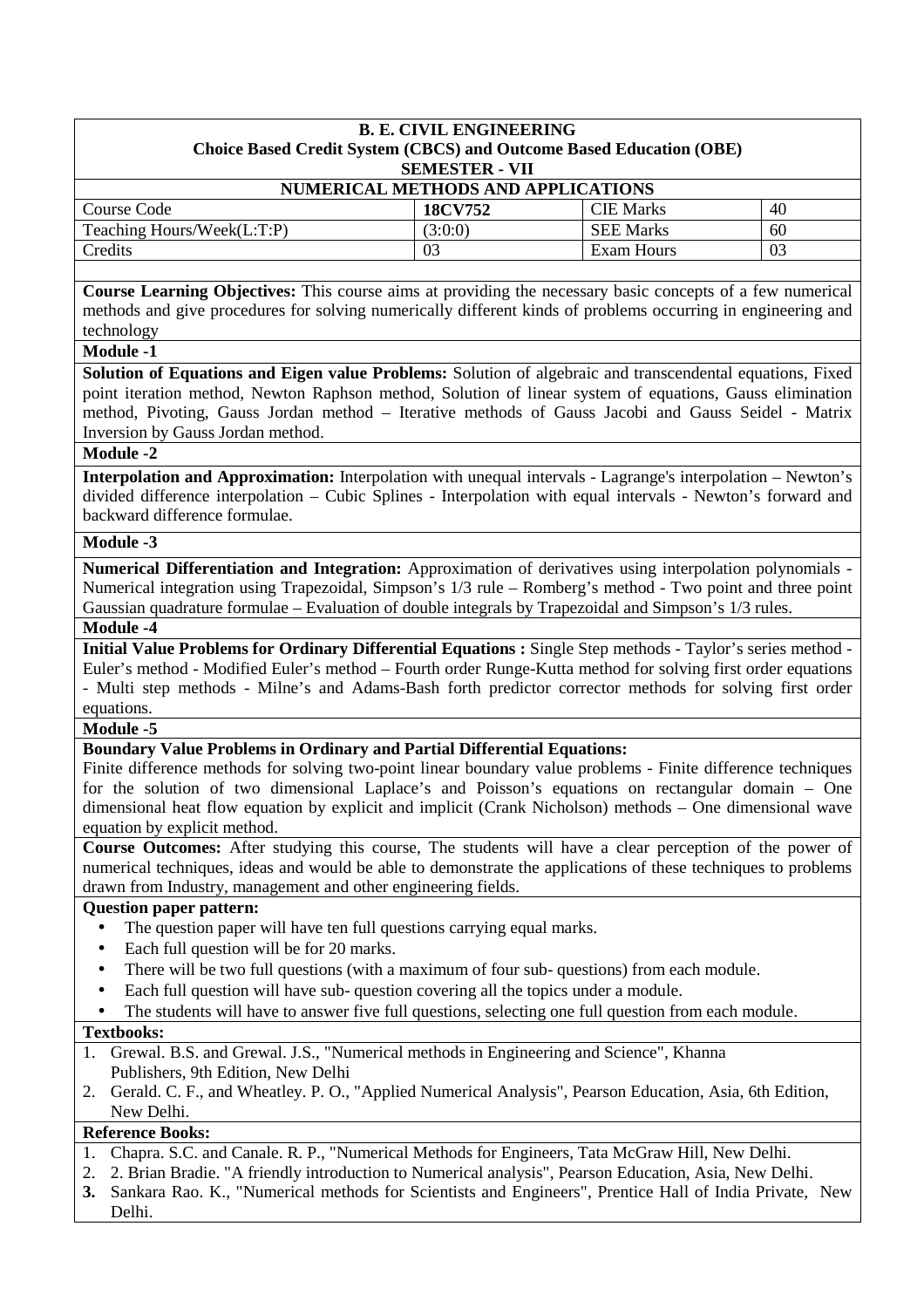| <b>B. E. CIVIL ENGINEERING</b><br>Choice Based Credit System (CBCS) and Outcome Based Education (OBE)<br><b>SEMESTER - VII</b> |         |                  |    |
|--------------------------------------------------------------------------------------------------------------------------------|---------|------------------|----|
| <b>ENVIRONMENTAL PROTECTION AND MANAGEMENT</b>                                                                                 |         |                  |    |
| Course Code                                                                                                                    | 18CV753 | <b>CIE</b> Marks | 40 |
| Teaching Hours/Week(L:T:P)                                                                                                     | (3:0:0) | <b>SEE Marks</b> | 60 |
| Credits                                                                                                                        | 03      | Exam Hours       | 03 |
|                                                                                                                                |         |                  |    |

**Course Learning Objectives:** This course will enable students to gain knowledge in Environmental protection and Management systems

**Module -1** 

**Environmental Management Standards**: Unique Characteristics of Environmental Problems - Systems approach to Corporate environmental management - Classification of Environmental Impact Reduction Efforts - Business Charter for Sustainable Production and Consumption – Tools, Business strategy drivers and Barriers - Evolution of Environmental Stewardship. Environmental Management Principles - National policies on environment, abatement of pollution and conservation of resources - Charter on Corporate responsibility for Environmental protection.

**Module -2** 

**Environmental Management Objectives**: Environmental quality objectives – Rationale of Environmental standards: Concentration and Mass standards, Effluent and stream standards, Emission and ambient standards, Minimum national standards, environmental performance evaluation: Indicators, benchmarking. Pollution control Vs Pollution Prevention - Opportunities and Barriers – Cleaner production and Clean technology, closing the loops, zero discharge technologies.

# **Module -3**

**Environmental Management System**: EMAS, ISO 14000 - EMS as per ISO 14001– benefits and barriers of EMS – Concept of continual improvement and pollution prevention - environmental policy – initial environmental review – environmental aspect and impact analysis – legal and other requirements- objectives and targets – environmental management programs – structure and responsibility – training awareness and competence- communication – documentation and document control – operational control – monitoring and measurement – management review.

# **Module -4**

**Environmental Audit**: Environmental management system audits as per ISO 19011- – Roles and qualifications of auditors - Environmental performance indicators and their evaluation – Non conformance – Corrective and preventive actions -compliance audits – waste audits and waste minimization planning – Environmental statement (form V) - Due diligence audit.

#### **Module -5**

**Applications:** Applications of EMS, Waste Audits and Pollution Prevention Control: Textile, Sugar, Pulp & Paper, Electroplating, , Tanning industry. Hazardous Wastes - Classification, characteristics Treatment and Disposal Methods, Transboundary movement, disposal.

**Course outcomes:** After studying this course, students will be able to:

- 1. Appreciate the elements of Corporate Environmental Management systems complying to international environmental management system standards.
- 2. Lead pollution prevention assessment team and implement waste minimization options.
- 3. Develop, Implement, maintain and Audit Environmental Management systems for Organizations.

# **Question paper pattern:**

- The question paper will have ten full questions carrying equal marks.
- Each full question will be for 20 marks.
- There will be two full questions (with a maximum of four sub- questions) from each module.
- Each full question will have sub-question covering all the topics under a module.
- The students will have to answer five full questions, selecting one full question from each module.

- 1. Christopher Sheldon and Mark Yoxon, "Installing Environmental management Systems a step by step guide" Earthscan Publications Ltd, London, 1999.
- 2. ISO 14001/14004: Environmental management systems Requirements and Guidelines International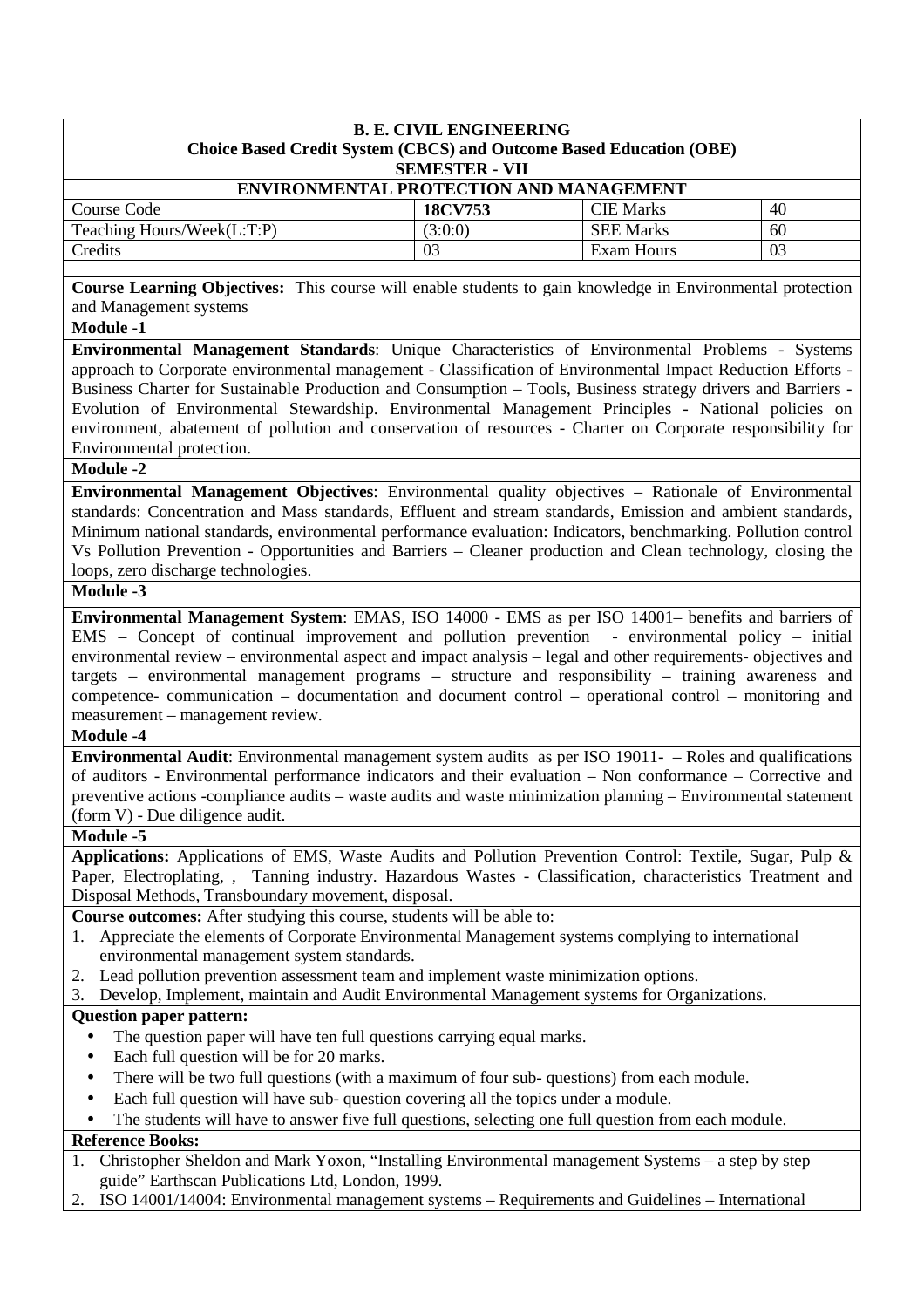Organisation for Standardisation, 2004

- 3. ISO 19011: 2002, "Guidelines for quality and/or Environmental Management System auditing, Bureau of Indian Standards, New Delhi, 2002
- 4. Paul L Bishop "Pollution Prevention: Fundamentals and Practice, McGraw- Hill International, Boston, 2000.
- 5. Environmental Management Systems: An Implementation Guide for Small and Medium-Sized Organizations, Second Edition, NSF International, Ann Arbor, Michigan, January 2001.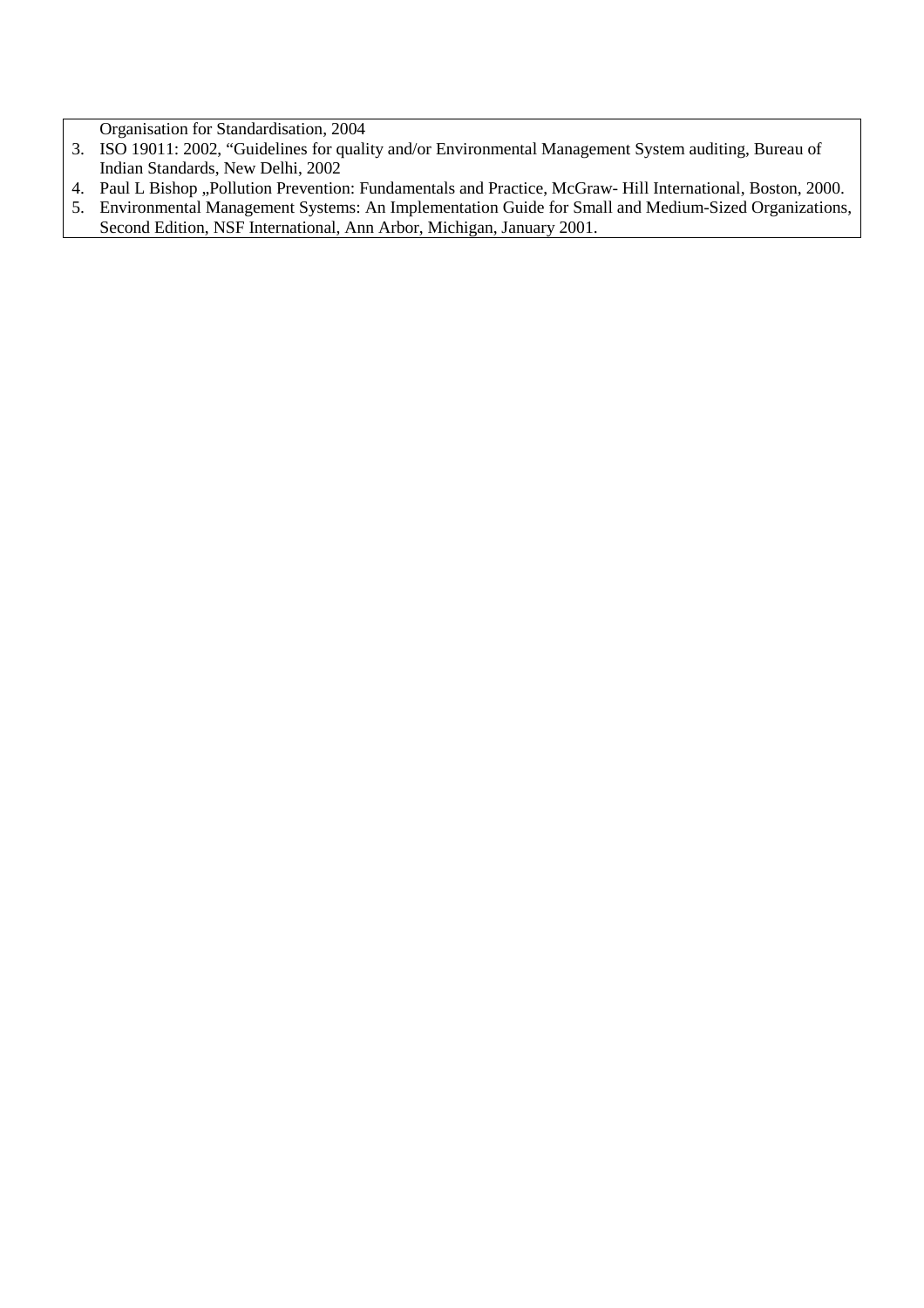| <b>B. E. CIVIL ENGINEERING</b>                                                                                                                                                                               |                       |                  |    |
|--------------------------------------------------------------------------------------------------------------------------------------------------------------------------------------------------------------|-----------------------|------------------|----|
| <b>Choice Based Credit System (CBCS) and Outcome Based Education (OBE)</b>                                                                                                                                   |                       |                  |    |
|                                                                                                                                                                                                              | <b>SEMESTER - VII</b> |                  |    |
| <b>COMPUTER AIDED DETAILING OF STRUCTURES</b>                                                                                                                                                                |                       |                  |    |
| Course Code                                                                                                                                                                                                  | <b>18CVL76</b>        | <b>CIE Marks</b> | 40 |
| Teaching Hours/Week(L:T:P)                                                                                                                                                                                   | (0:2:2)               | <b>SEE Marks</b> | 60 |
| Credits                                                                                                                                                                                                      | 02                    | Exam Hours       | 03 |
|                                                                                                                                                                                                              |                       |                  |    |
| Course Learning Objectives: This course will enable students to                                                                                                                                              |                       |                  |    |
| 1. Be aware of the Scale Factors, Sections of drawings,                                                                                                                                                      |                       |                  |    |
| Draft the detailing of RC and Steel Structural member.<br><b>Module -1 Detailing of RCC Structures</b>                                                                                                       |                       |                  |    |
| Beams – Simply supported, Cantilever and Continuous.<br>$\bullet$                                                                                                                                            |                       |                  |    |
| Slab – One way, Two way and One-way continuous.<br>$\bullet$                                                                                                                                                 |                       |                  |    |
| Staircase - Doglegged<br>$\bullet$                                                                                                                                                                           |                       |                  |    |
| <b>Cantilever Retaining wall</b>                                                                                                                                                                             |                       |                  |    |
| <b>Counter Fort Retaining wall</b>                                                                                                                                                                           |                       |                  |    |
| $\bullet$                                                                                                                                                                                                    |                       |                  |    |
| Circular Water Tank, Rectangular Water Tank.<br><b>Module -2 Detailing of Steel Structures</b>                                                                                                               |                       |                  |    |
|                                                                                                                                                                                                              |                       |                  |    |
| Connections - Beam to beam, Beam to Column by Bolted and Welded Connections.<br>1.                                                                                                                           |                       |                  |    |
| Built-up Columns with lacings and battens<br>2.<br>Column bases and Gusseted bases with bolted and welded connections.<br>3.                                                                                 |                       |                  |    |
| Roof Truss - Welded and Bolted<br>4.                                                                                                                                                                         |                       |                  |    |
| Welded Plate girder<br>5.                                                                                                                                                                                    |                       |                  |    |
| <b>Gantry Girder</b><br>6.                                                                                                                                                                                   |                       |                  |    |
| Course outcomes: After studying this course, students will be able to:                                                                                                                                       |                       |                  |    |
| Prepare detailed working drawings                                                                                                                                                                            |                       |                  |    |
| <b>Question paper pattern:</b>                                                                                                                                                                               |                       |                  |    |
| 1. Two questions shall be asked from each Module.                                                                                                                                                            |                       |                  |    |
| One full question should be answered from each Module.<br>2.                                                                                                                                                 |                       |                  |    |
| Each question carries 50 marks.<br>3.                                                                                                                                                                        |                       |                  |    |
|                                                                                                                                                                                                              |                       |                  |    |
| <b>Textbooks:</b>                                                                                                                                                                                            |                       |                  |    |
| N Krishna Raju, "Structural Design and Drawing of Reinforced Concrete and Steel", University Press<br>1.<br>Krishna Murthy, "Structural Design and Drawing – Concrete Structures", CBS Publishers, New Delhi |                       |                  |    |
| <b>Reference Books:</b>                                                                                                                                                                                      |                       |                  |    |
| 1. SP 34: Handbook on Concrete Reinforcement and Detailing, Bureau of Indian Standards.                                                                                                                      |                       |                  |    |
| 2. IS 13920, Ductile Design And Detailing Of Reinforced Concrete Structures Subjected To Seismic Forces -                                                                                                    |                       |                  |    |

Code Of Practice, Bureau of Indian Standard.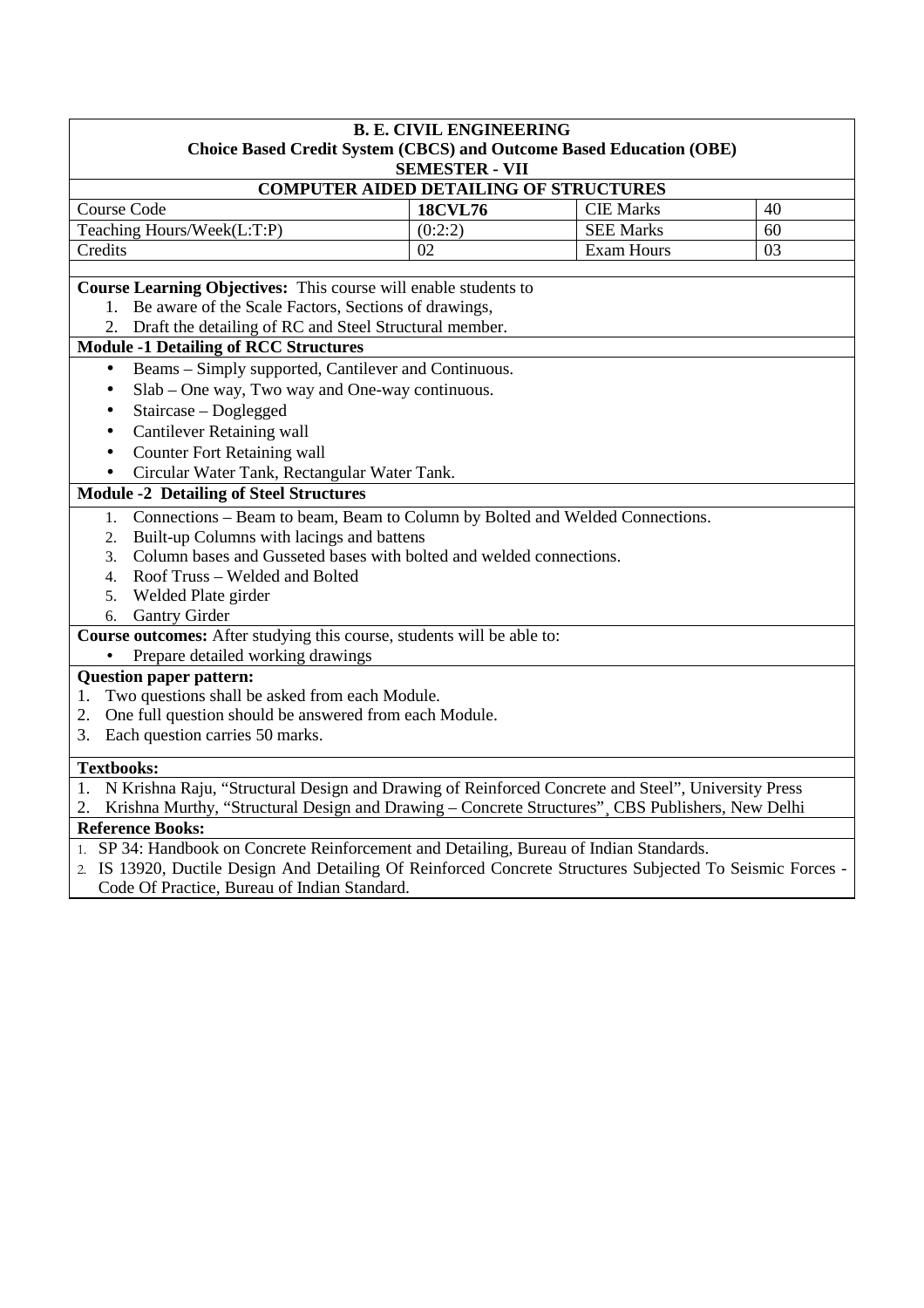| <b>B. E. CIVIL ENGINEERING</b>                                                                                                                                                                   |                                                                                              |                   |    |
|--------------------------------------------------------------------------------------------------------------------------------------------------------------------------------------------------|----------------------------------------------------------------------------------------------|-------------------|----|
|                                                                                                                                                                                                  | Choice Based Credit System (CBCS) and Outcome Based Education (OBE)<br><b>SEMESTER - VII</b> |                   |    |
|                                                                                                                                                                                                  | <b>GEOTECHNICAL ENGINEERING LABORATORY</b>                                                   |                   |    |
| Course Code                                                                                                                                                                                      | <b>18CVL77</b>                                                                               | <b>CIE Marks</b>  | 40 |
| Teaching Hours/Week(L:T:P)                                                                                                                                                                       | (0:2:2)                                                                                      | <b>SEE Marks</b>  | 60 |
| Credits                                                                                                                                                                                          | 02                                                                                           | <b>Exam Hours</b> | 03 |
|                                                                                                                                                                                                  |                                                                                              |                   |    |
| Course Learning Objectives: This course will enable students to;                                                                                                                                 |                                                                                              |                   |    |
| To carry out laboratory tests and to identify soil as per IS codal procedures                                                                                                                    |                                                                                              |                   |    |
| To perform laboratory tests to determine index properties of soil<br>2.                                                                                                                          |                                                                                              |                   |    |
| 3. To perform tests to determine shear strength and consolidation characteristics of soils                                                                                                       |                                                                                              |                   |    |
| <b>Modules</b>                                                                                                                                                                                   |                                                                                              |                   |    |
| 1. Field identification of soil, Specific gravity test (pycnometer and density bottle method). Water content<br>determination by oven drying and Pycnometer method, rapid moisture meter method. |                                                                                              |                   |    |
| Grain size analysis<br>2.                                                                                                                                                                        |                                                                                              |                   |    |
| Sieve analysis<br>$i$ .                                                                                                                                                                          |                                                                                              |                   |    |
| Hydro meter analysis<br>ii.                                                                                                                                                                      |                                                                                              |                   |    |
| In-situ density tests<br>$\overline{3}$ .                                                                                                                                                        |                                                                                              |                   |    |
| Core-cutter method<br>$i$ .                                                                                                                                                                      |                                                                                              |                   |    |
| Sand replacement method<br>ii.                                                                                                                                                                   |                                                                                              |                   |    |
| Consistency limits<br>4.                                                                                                                                                                         |                                                                                              |                   |    |
| i.                                                                                                                                                                                               | Liquid limit test(by Casagrande's and cone penetration method)                               |                   |    |
| Plastic limit test<br>ii.                                                                                                                                                                        |                                                                                              |                   |    |
| Shrinkage limit test<br>iii.                                                                                                                                                                     |                                                                                              |                   |    |
| Standard compaction test (light and heavy compaction)<br>5.                                                                                                                                      |                                                                                              |                   |    |
| Co-efficient of permeability test<br>6.                                                                                                                                                          |                                                                                              |                   |    |
| Constant head test<br>$\mathbf{i}$ .                                                                                                                                                             |                                                                                              |                   |    |
| Variable head test<br>ii.                                                                                                                                                                        |                                                                                              |                   |    |
| Shear strength tests<br>7.                                                                                                                                                                       |                                                                                              |                   |    |
| Unconfined compression test<br>i.                                                                                                                                                                |                                                                                              |                   |    |
| Direct shear test<br>ii.                                                                                                                                                                         |                                                                                              |                   |    |
| Triaxial test (unconsolidated undrained test only)<br>iii.                                                                                                                                       |                                                                                              |                   |    |
| 8. Consolidation test : To determine pre consolidation pressure only (half an hour per loading-test).<br>9. Laboratory vane shear test                                                           |                                                                                              |                   |    |
| 10. Demonstration of Swell pressure test, Standard penetration test and boring equipment                                                                                                         |                                                                                              |                   |    |
|                                                                                                                                                                                                  |                                                                                              |                   |    |
| Course outcomes: Students will be able to conduct appropriate laboratory/field experiments and interpret                                                                                         |                                                                                              |                   |    |
| the results to determine                                                                                                                                                                         |                                                                                              |                   |    |
| Physical and index properties of the soil<br>1.                                                                                                                                                  |                                                                                              |                   |    |
| Classify based on index properties and field identification<br>2.                                                                                                                                |                                                                                              |                   |    |
| To determine OMC and MDD, plan and assess field compaction program<br>3.                                                                                                                         |                                                                                              |                   |    |
| Shearstrengthandconsolidationparameterstoassessstrengthanddeformationcharacteristics<br>4.                                                                                                       |                                                                                              |                   |    |
| In-situshear strength characteristics(SPT-Demonstration)<br>5.                                                                                                                                   |                                                                                              |                   |    |
| <b>Question paper pattern:</b>                                                                                                                                                                   |                                                                                              |                   |    |
| All experiments are to be included in the examination except demonstration exercises.<br>$\bullet$                                                                                               |                                                                                              |                   |    |
| Candidate to perform experiment assigned to him.<br>$\bullet$                                                                                                                                    |                                                                                              |                   |    |
| Marks are to be allotted as per the split up of marks shown on the cover page of answer script.<br>$\bullet$                                                                                     |                                                                                              |                   |    |
| <b>Reference Books:</b>                                                                                                                                                                          |                                                                                              |                   |    |
| Punmia B C, Soil Mechanics and Foundation Engineering-(2017), 16 <sup>th</sup> Edition, Laxmi Publications<br>1.                                                                                 |                                                                                              |                   |    |
| co., New Delhi.                                                                                                                                                                                  |                                                                                              |                   |    |
| Lambe T.W., "Soil Testing for Engineers", Wiley Eastern Ltd., New Delhi.<br>2.                                                                                                                   |                                                                                              |                   |    |
| Head K.H., "Manual of Soil Laboratory Testing" Vol. I, II, III, Princeton Press<br>3.                                                                                                            |                                                                                              |                   |    |
| BowlesJ.E., "EngineeringPropertiesofSoilandTheirMeasurements",-McGrawHillBookCo.NewYork.<br>4.<br>Relevant BIS Codes of Practice: IS-2720 series<br>5.                                           |                                                                                              |                   |    |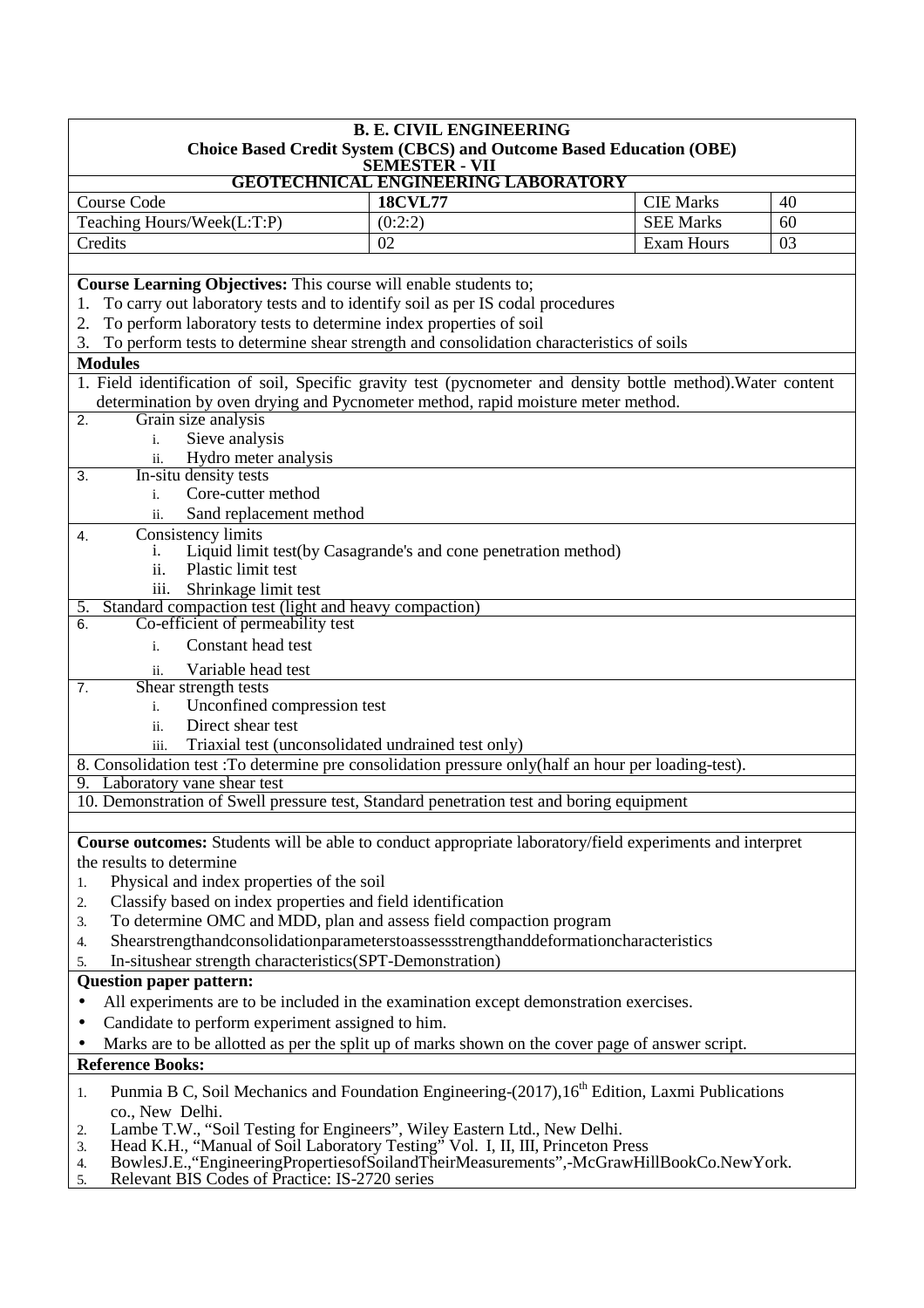| <b>B. E. CIVIL ENGINEERING</b><br>Choice Based Credit System (CBCS) and Outcome Based Education (OBE)<br><b>SEMESTER - VIII</b> |               |                  |    |
|---------------------------------------------------------------------------------------------------------------------------------|---------------|------------------|----|
| <b>DESIGN OF PRE-STRESSECONCRETE</b>                                                                                            |               |                  |    |
| Course Code                                                                                                                     | <b>18CV81</b> | <b>CIE Marks</b> | 40 |
| Teaching Hours/Week(L:T:P)                                                                                                      | (3:0:0)       | <b>SEE Marks</b> | 60 |
| Credits                                                                                                                         | 03            | Exam Hours       | 03 |

**Course Learning Objectives:** This course will enable students to learn Design of Pre Stressed Concrete Elements.

**Module -1** 

**Introduction and Analysis of Members:** Concept of Pre stressing - Types of Pre stressing - Advantages - Limitations –Pre stressing systems - Anchoring devices - Materials - Mechanical Properties of high strength concrete - high strength steel - Stress-Strain curve for High strength concrete.

Analysis of members at transfer - Stress concept - Comparison of behavior of reinforced concrete – pre stressed concrete - Force concept - Load balancing concept - Kern point -Pressure line.

## **Module -2**

**Losses in Pre stress:** Loss of Pre stress due to Elastic shortening, Friction, Anchorage slip, Creep of concrete, Shrinkage of concrete and Relaxation of steel - Total Loss.

Deflection and Crack Width Calculations of Deflection due to gravity loads - Deflection due to prestressing force -Total deflection - Limits of deflection - Limits of span-to-effective depth ratio -Calculation of Crack Width - Limits of crack width.

## **Module -3**

**Design of Sections for Flexure:** Analysis of members at ultimate strength - Preliminary Design - Final Design for Type 1members.

#### **Module -4**

**Design for Shear:** Analysis for shear - Components of shear resistance - Modes of Failure - Limit State of collapse for shear - Design of transverse reinforcement.

## **Module -5**

Different anchorage system and design of end block by latest IS codes.

- **Course outcomes:** After studying this course, students will be able to:
	- 1. Understand the requirement of PSC members for present scenario.
	- 2. Analyse the stresses encountered in PSC element during transfer and at working.
	- 3. Understand the effectiveness of the design of PSC after studying losses
	- 4. Capable of analyzing the PSC element and finding its efficiency.
	- 5. Design PSC beam for different requirements.

#### **Question paper pattern:**

- The question paper will have ten full questions carrying equal marks.
- Each full question will be for 20 marks.
- There will be two full questions (with a maximum of four sub- questions) from each module.
- Each full question will have sub- question covering all the topics under a module.
- The students will have to answer five full questions, selecting one full question from each module.

## **Textbooks:**

- **1.** Krishna Raju, N. "Pre stressed Concrete", Tata McGraw Hill Publishing Company, New Delhi 2006
- 2. Krishna Raju. N., "Pre-stressed Concrete Problems and Solutions", CBS Publishers and Distributors, Pvt. Ltd., New Delhi.
- 3. Rajagopalan N, "Pre stressed Concrete", Narosa Publishing House, New Delhi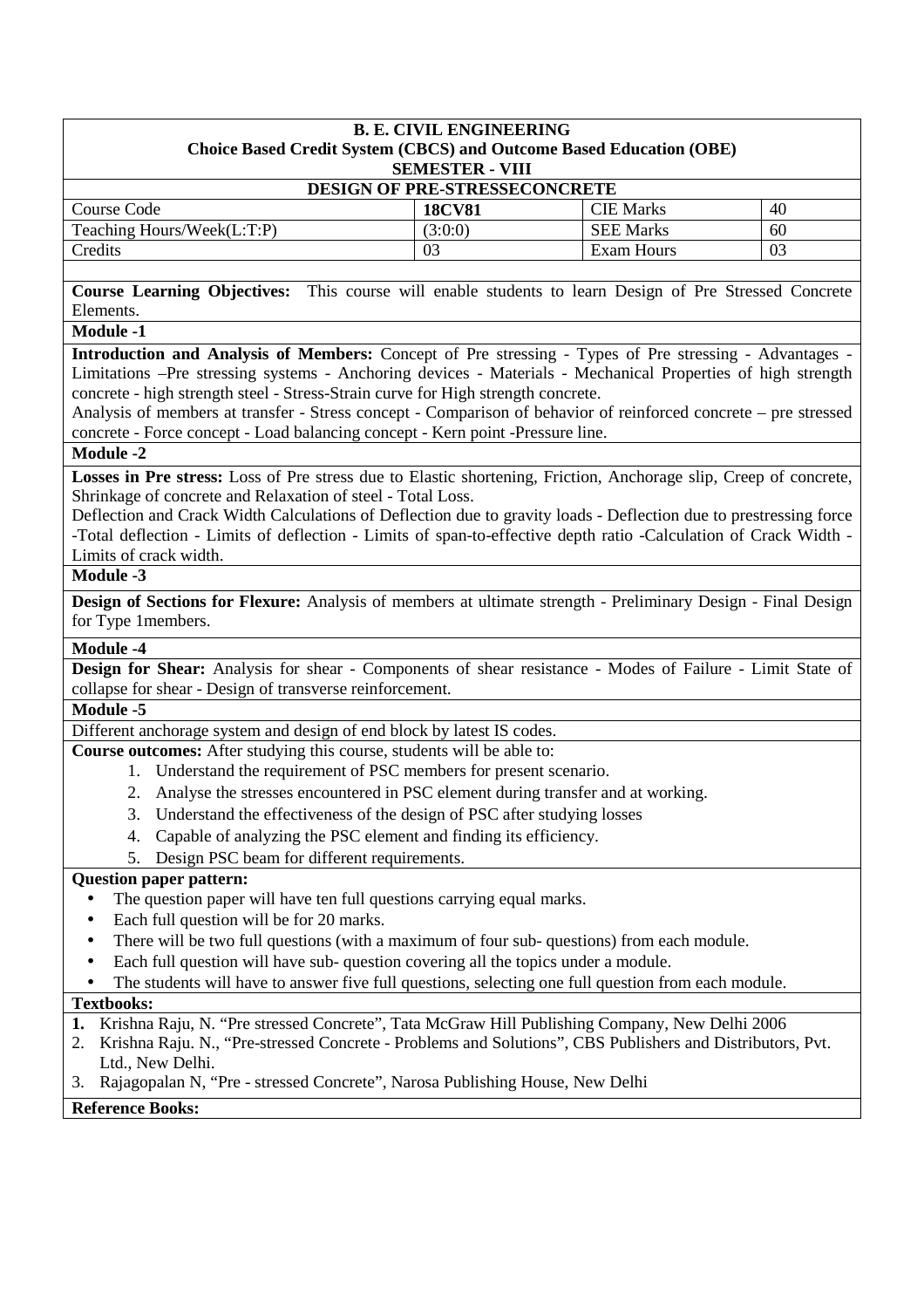- 1. Praveen Nagarajan, "Advanced Concrete Design", Person Publishers
- 2. P. Dayaratnam, "Pre stressed Concrete Structures", Scientific International Pvt. Ltd.
- 3. Lin T Y and Burns N H, 'Design of Pre stressed Concrete Structures' , John Wiley and Sons, New York
- 4. Pundit G S and Gupta S P, "Pre stressed Concrete", C B S Publishers, New Delhi
- 5. IS: 1343: Indian Standard code of practice for Pre stressed concrete, BIS, New Delhi.
- 6. IS: 3370-Indian Standard code of practice for concrete structures for storage of liquids, BIS, New Delhi.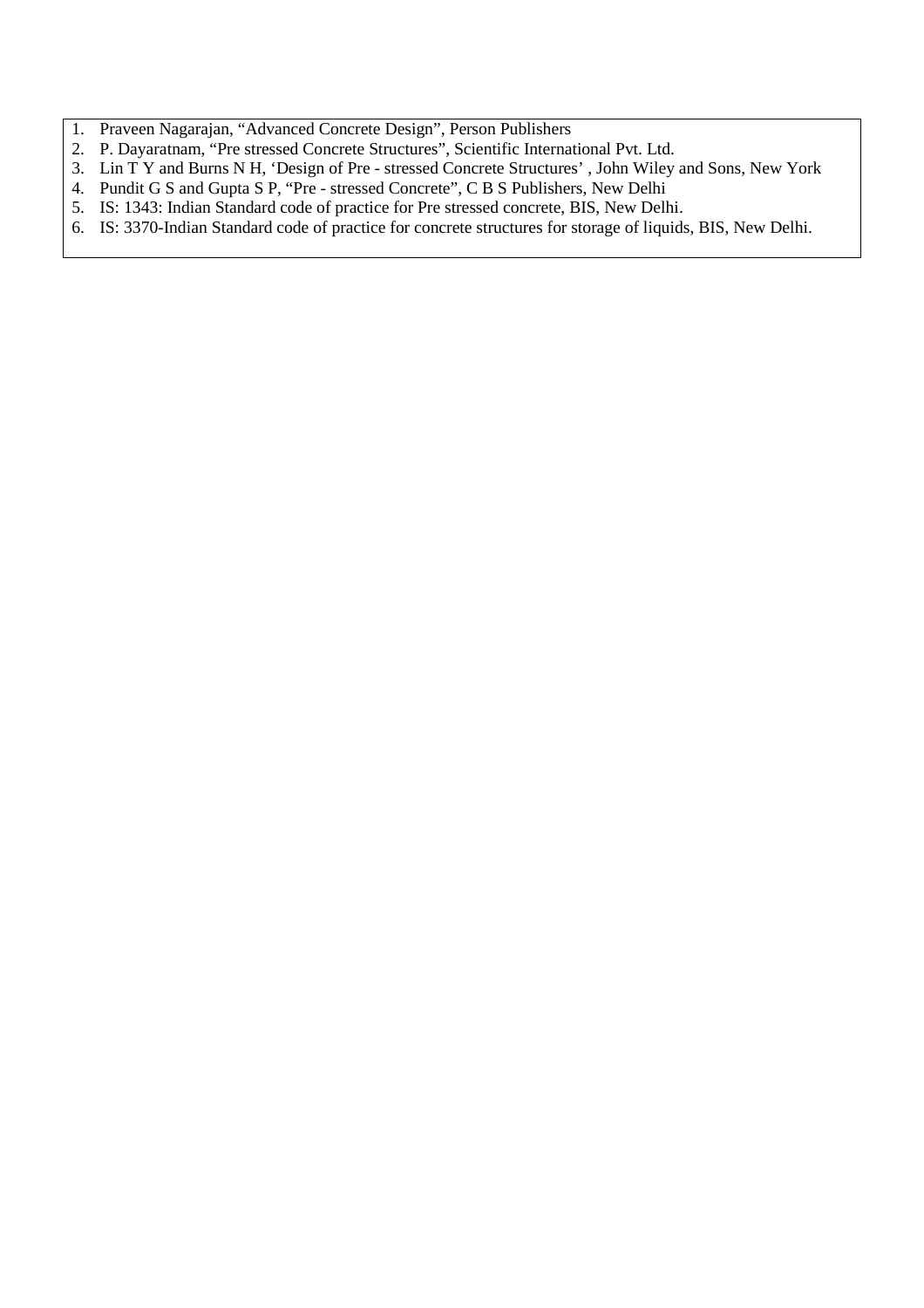| <b>B. E. CIVIL ENGINEERING</b><br><b>Choice Based Credit System (CBCS) and Outcome Based Education (OBE)</b><br><b>SEMESTER - VIII</b> |                |                  |    |
|----------------------------------------------------------------------------------------------------------------------------------------|----------------|------------------|----|
| <b>BRIDGE ENGINEERING</b>                                                                                                              |                |                  |    |
| Course Code                                                                                                                            | <b>18CV821</b> | <b>CIE Marks</b> | 40 |
| Teaching Hours/Week(L:T:P)                                                                                                             | (3:0:0)        | <b>SEE Marks</b> | 60 |
| Credits                                                                                                                                | 03             | Exam Hours       | 03 |

**Course Learning Objectives:** This course will enable students to understand the analysis and design of concrete Bridges.

## **Note: All designs have to be done by Working Stress Method**

## **Module -1**

Introduction to bridges, classification, selection of bridge site and preliminary and detailed survey work computation of discharge, linear waterway, economic span, afflux, scour depth.

Design loads for bridges, introduction to I.R.C. loading standards, Load Distribution Theory, Bridge slabs, Effective width, Introduction to methods as per I.R.C.

#### **Module -2**

Design of Slab Bridges: Straight and skew slab bridges.

#### **Module -3**

Design of T beam bridges(up to three girder only)

Proportioning of components, analysis of slab using IRC Class AA tracked vehicle, structural design of slab, analysis of cross girder for dead load & IRC Class AA tracked vehicle, structural design of cross girder, analysis of main girder using Courbon's method, calculation of dead load BM and SF, calculation of live load B M & S F using IRC Class AA Tracked vehicle. Structural design of main girder.

#### **Module -4**

Other Bridges:

Design of Box culvert (Single vent only).

Design of Pipe culverts.

## **Module -5**

Substructures - Design of Piers and abutments,

Introduction to Bridge bearings, Hinges and Expansion joints.(No design).

**Course outcomes:** After studying this course, students will be able to:

- 1. Understand the load distribution and IRC standards.
- 2. Design the slab and T beam bridges.
- 3. Design Box culvert, pipe culvert
- 4. Use bearings, hinges and expansion joints and
- 5. Design Piers and abutments.

#### **Question paper pattern:**

- The question paper will have ten full questions carrying equal marks.
- Each full question will be for 20 marks.
- There will be two full questions (with a maximum of four sub- questions) from each module.
- Each full question will have sub- question covering all the topics under a module.
- The students will have to answer five full questions, selecting one full question from each module.

#### **Textbooks:**

- 1. Johnson Victor. D, "Essentials of Bridge Engineering", Oxford Publishing Company.
- 2. N Krishna Raju, "Design of Bridges, Oxford and IBH publishing company
- 3. T R Jagadeesh and M A Jayaram, "Design of bridge structures", Prentice Hall of India

- 1. Jain and Jaikrishna, "Plain and Reinforced Concrete", Vol.2.,Nem Chand Brothers.
- 2. Standard specifications and code of practice for road bridges, IRC section I,II, III and IV.
- **3.** "Concrete Bridges", The Concrete Association of India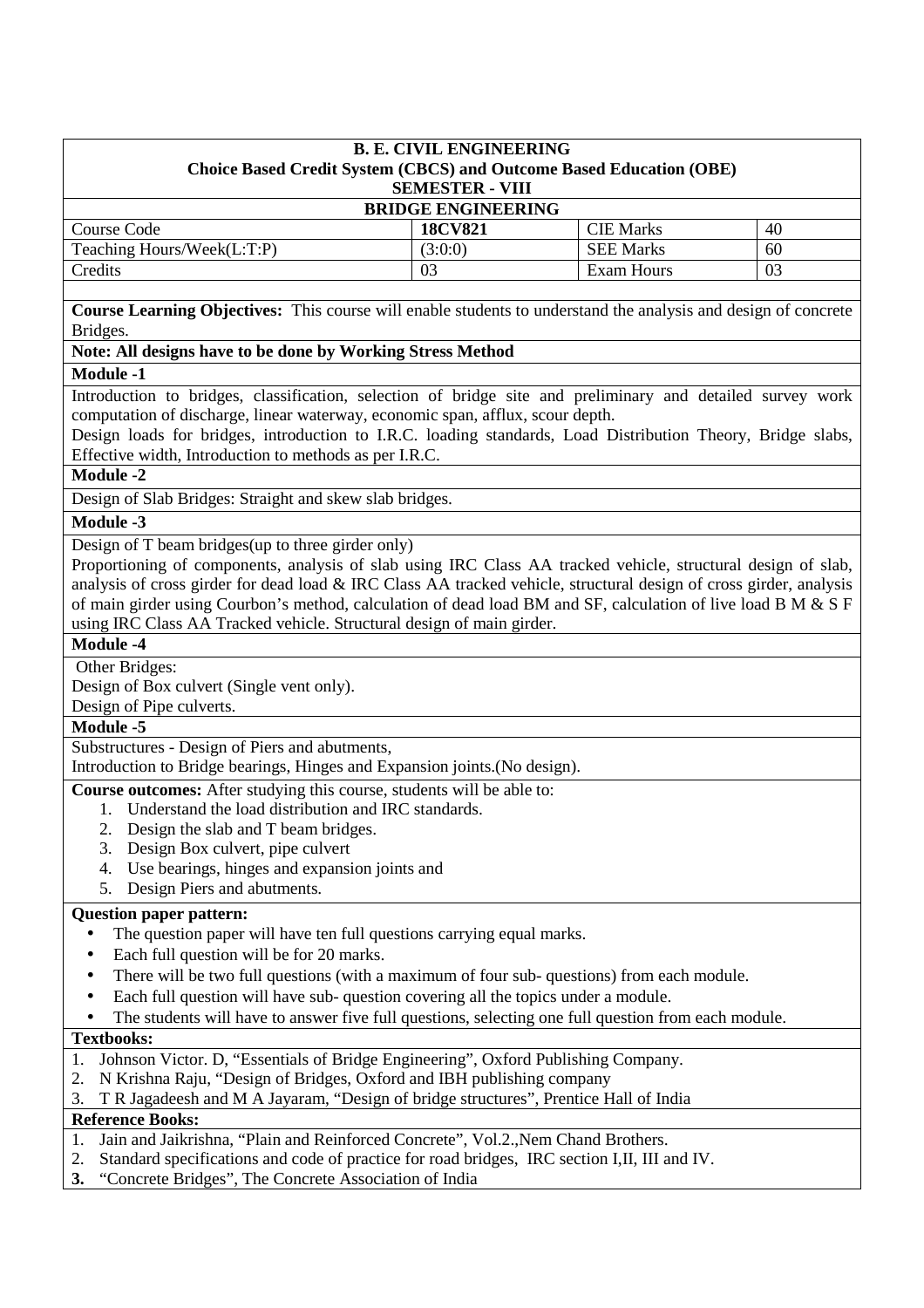# **B. E. CIVIL ENGINEERING Choice Based Credit System (CBCS) and Outcome Based Education (OBE)**

| <b>SEMESTER - VIII</b> |  |
|------------------------|--|
|                        |  |

| PREFABRICATED STRUCTURES   |                |                  |    |
|----------------------------|----------------|------------------|----|
| Course Code                | <b>18CV822</b> | CIE Marks        | 40 |
| Teaching Hours/Week(L:T:P) | (3:0:0)        | <b>SEE Marks</b> | 60 |
| Credits                    |                | Exam Hours       | 03 |

**Course Learning Objectives:** This course will enable students to

- 1. Understand modular construction, industrialized construction
- 2. Design prefabricated elements.
- 3. Understand construction methods.

## **Module -1**

**Introduction:** Need for prefabrication–Principles–Materials–Modular coordination–Standarization–Systems– Production–Transportation–Erection.

#### **Module -2**

**Prefabricated Components:** Behavior of structural components–Large panel constructions–Construction of roof and floor slabs–Wall panels–Columns–Shear walls.

#### **Module -3**

**Design Principles:** Disuniting of structures-Design of cross section based on efficiency of material used– Problems in design because of joint flexibility–Allowance for joint deformation.

#### **Module -4**

**Joint In Structural Members:** Joints for different structural connections–Dimensions and detailing–Design of expansion joints.

#### **Module -5**

**Design For Abnormal Loads:** Progressive collapse–Code provisions–Equivalent design loads for considering abnormal effects such as earthquakes, cyclones, etc.,-Importance of avoidance of progressive collapse.

**Course Outcomes:** After studying this course, students will be able to:

- 1. Use modular construction, industrialized construction
- 2. Design prefabricated elements
- 3. Design some of the prefabricated elements

4. Use the knowledge of the construction methods and prefabricated elements in buildings

#### **Question paper pattern:**

- The question paper will have ten full questions carrying equal marks.
- Each full question will be for 20 marks.
- There will be two full questions (with a maximum of four sub-questions) from each module.
- Each full question will have sub-question covering all the topics under a module.
- The students will have to answer five full questions, selecting one full question from each module.

#### **Textbooks:**

- 1. CBRI, Building materials and components, India, 1990
- 2. Gerostiza C.Z., Hendrikson C. and Rehat D.R.," Knowledge based process planning for construction and manufacturing", Academic Press Inc., 1994

- 1. KonczT.,"Manual of precast concrete construction", Vol. I, II and III, Bauverlag, GMBH,1976.
- **2.** "Structural design manual", Precast concrete connection details, Society for the studies in the use of precast concrete, Netherland BetorVerlag, 2009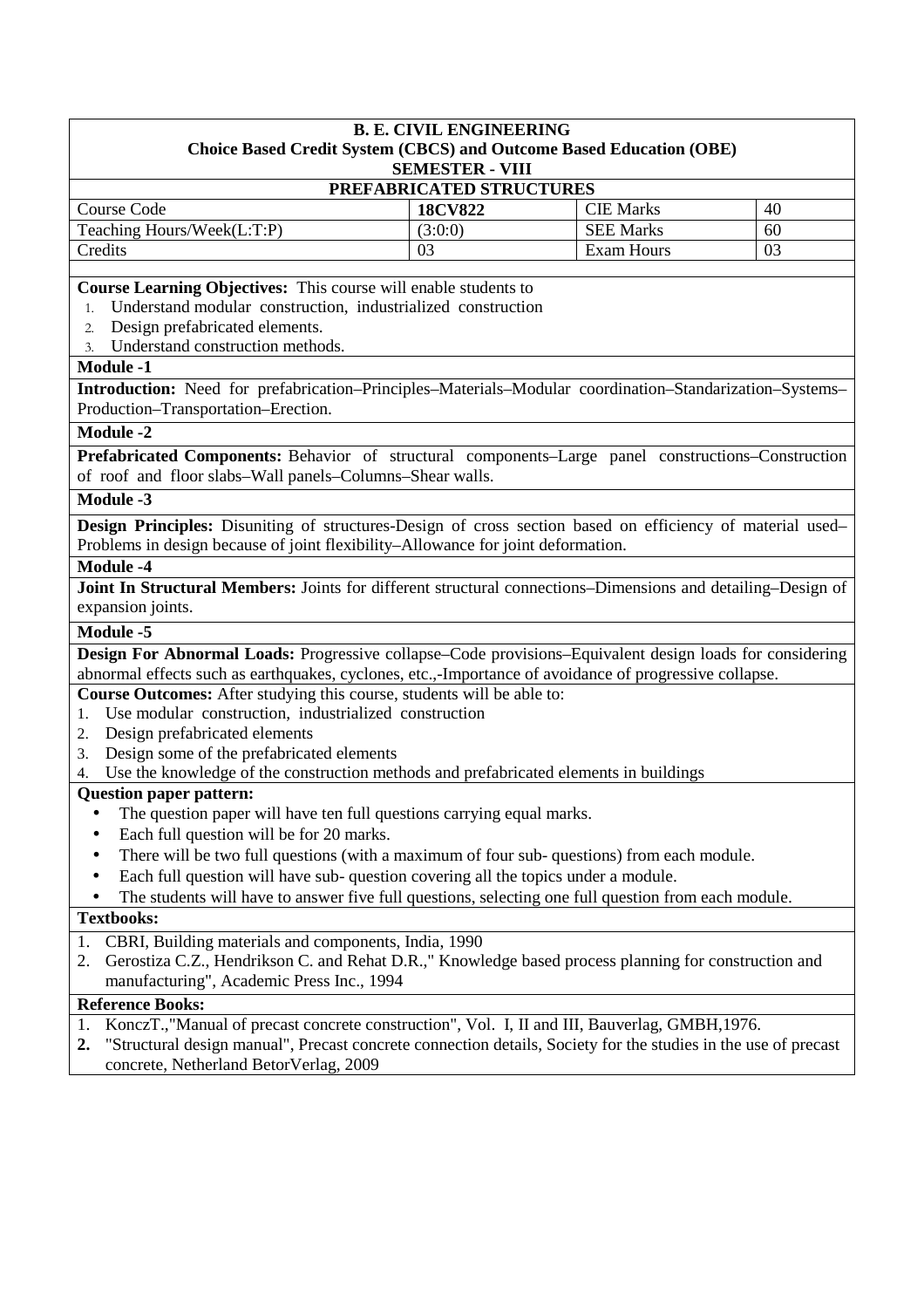#### **B. E. CIVIL ENGINEERING Choice Based Credit System (CBCS) and Outcome Based Education (OBE) SEMESTER - VIII**

| <b>ADVANCED FOUNDATION ENGINEERING</b> |                |                  |    |
|----------------------------------------|----------------|------------------|----|
| Course Code                            | <b>18CV823</b> | <b>CIE Marks</b> | 40 |
| Teaching Hours/Week(L:T:P)             | (3:0:0)        | <b>SEE Marks</b> | 60 |
| Credits                                | 03             | Exam Hours       | 03 |

**Course Learning Objectives:** This course will enable students to

- 1. Gain knowledge of about advanced topics of foundation design and analyses, supplementing their comprehensive knowledge acquired in basic foundation engineering course.
- 2. Develop profound understanding of shallow and deep foundation analyses.
- 3. Develop understanding of choice of foundation design parameters.
- 4. Learn about cause and effect of dynamic loads on foundation.

#### **Module -1**

General bearing capacity equation – Terzaghi's, Brinch Hansen's and Mayerhof's analyses, bearing capacity of footings according to BIS, eccentrically loaded footing, footing on layered soil, Settlement of shallow Foundations: Immediate, consolidation, & differential settlements. Principles of design of footing, Proportioning of footings for equal settlement.

#### **Module -2**

Design of combined footings by Rigid method, Combined footings (rectangular & trapezoidal), strap footings. Types of rafts, bearing capacity & settlements of raft foundation, Design of raft foundation – Conventional rigid method, Elastic methods, Coefficient of sub-grade reaction, IS code (IS-2950) procedure.

## **Module -3**

Introduction Necessity of pile foundations, Classification, Load bearing capacity of single pile by Static formula, Dynamic formula, Pile load test and Penetration tests. Introduction, Pile groups, group action of piles in sand and clay, group efficiency of piles, settlement of piles, negative skin friction, laterally loaded piles and under reamed piles.

#### **Module -4**

**Well Foundations:** Introduction, Different shapes and characteristics of wells. Components of well foundation. Forces acting on well foundation. Sinking of wells. Causes and remedies of tilts and shifts.

Drilled Piers & Caissons: Introduction, construction, advantages and disadvantages of drilled piers. Design of open, pneumatic and floating caissons. Advantages and disadvantages of floating caissons.

#### **Module -5**

Machine Foundations: Introduction, free and forced vibrations, Types of Machine foundations, degrees of freedom of a block foundation, general criteria for design of machine foundation, vibration analysis of a machine foundation, determination of natural frequency, vibration isolation and control.

**Course outcomes:** After studying this course, students will be able to:

- 1. Estimate the size of isolated and combined foundations to satisfy bearing capacity and settlement criteria.
- 2. Estimate the load carrying capacity and settlement of single piles and pile groups including laterally loaded piles.
- 3. Understand the basics of analysis and design principles of well foundation, drilled piers and caissons.
- Understand basics of analysis and design principles of machine foundations.

#### **Question paper pattern:**

- The question paper will have ten full questions carrying equal marks.
- Each full question will be for 20 marks.
- There will be two full questions (with a maximum of four sub-questions) from each module.
- Each full question will have sub- question covering all the topics under a module.
- The students will have to answer five full questions, selecting one full question from each module.

## **Textbooks:**

- 1. Punmia B.C., "Soil Mechanics and Foundation Engineering,Laxmi Publications Co., India.
- 2. Donald P. Coduto, "Geotechnical Engineering Principles & Practices", Prentice-hall of India Ltd, India.
- 3. Murthy V.N.S., "Geotechnical Engineering: Principles and Practices of Soil Mechanics and Foundation Engineering", CRC Press, New York.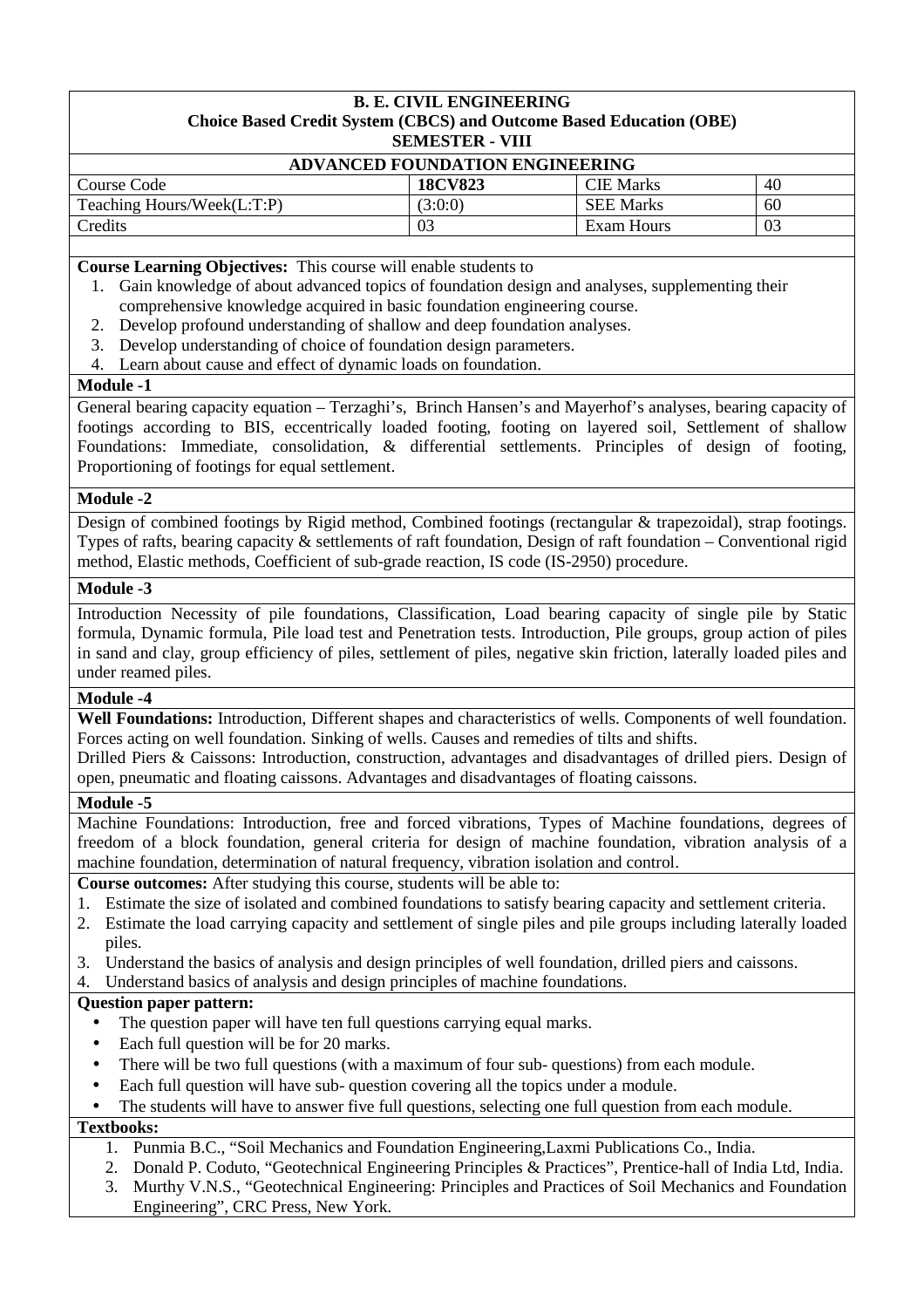#### **Reference Books:**

- 1. Bowles J.E., "Foundation Analysis and Design", McGraw Hill Pub. Co. New York.
- 2. Swami Saran, "Analysis and Design of Substructures", Oxford & IBH Pub. Co. Pvt. Ltd., India.
- 3. R.B. Peck, W.E. Hanson & T.H. Thornburn, "Foundation Engineering", Wiley Eastern Ltd., India.
- 4. Braja, M. Das, "Principles of Geotechnical Engineering", Cengage Learning, India.

5. Bureau of Indian Standards: IS-1904, IS-6403, IS-8009, IS-2950, IS-2911 and all other relevant codes.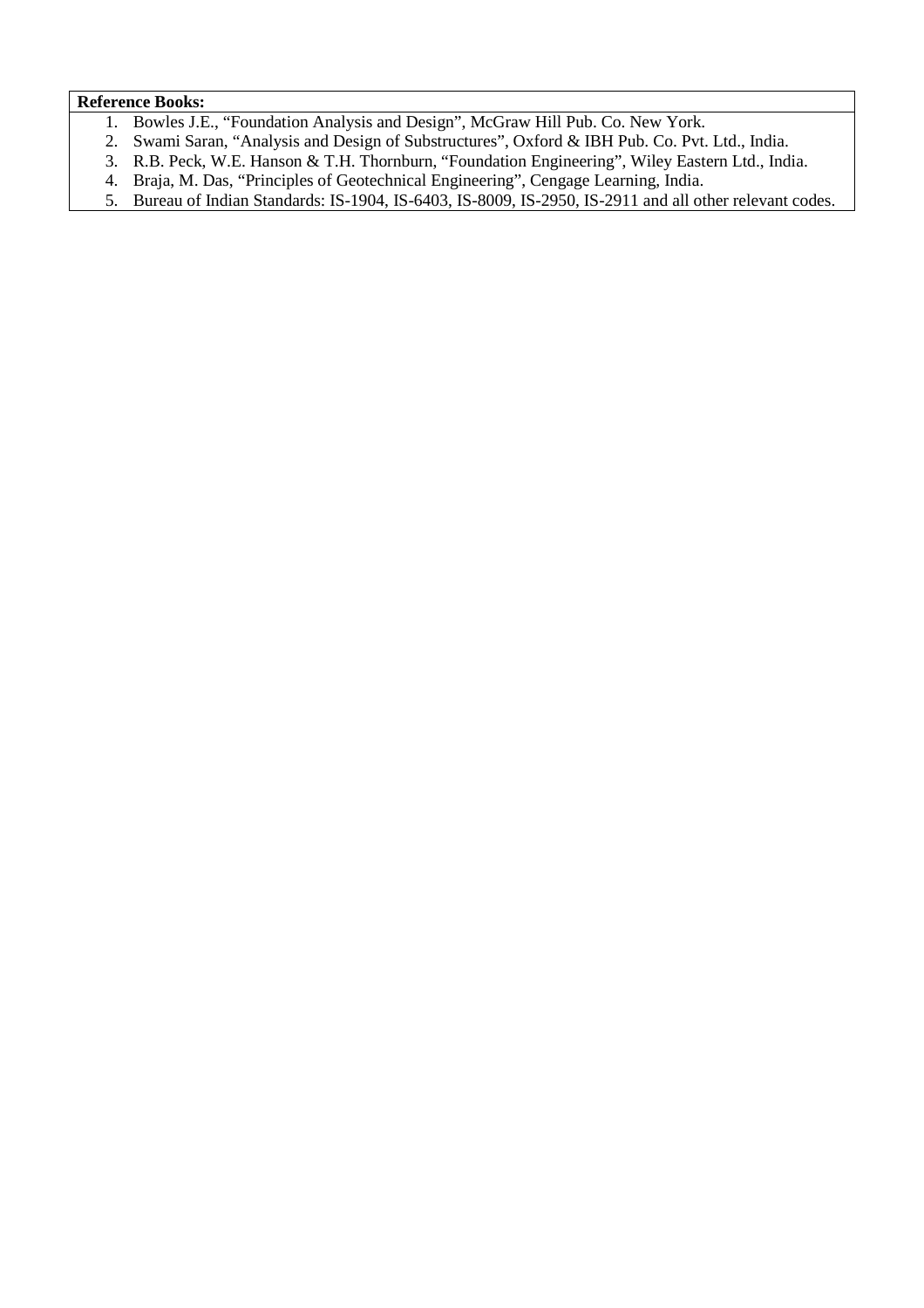#### **B. E. CIVIL ENGINEERING Choice Based Credit System (CBCS) and Outcome Based Education (OBE) SEMESTER - VIII**

| <b>REHABILITATION AND RETROFITTING</b> |                |                  |    |
|----------------------------------------|----------------|------------------|----|
| Course Code                            | <b>18CV824</b> | <b>CIE Marks</b> | 40 |
| Teaching Hours/Week(L:T:P)             | (3:0:0)        | <b>SEE Marks</b> | 60 |
| Credits                                | 03             | Exam Hours       | 03 |

**Course Learning Objectives:** This course will enable students to;

- 1. Investigate the cause of deterioration of concrete structures.
- 2. Strategies different repair and rehabilitation of structures.
- 3. Evaluate the performance of the materials for repair.

#### **Module -1**

**General**: Introduction and Definition for Repair, Retrofitting, Strengthening and rehabilitation. Physical and Chemical Causes of deterioration of concrete structures, Evaluation of structural damages to the concrete structural elements due to earthquake.

#### **Module -2**

**Damage Assessment:** Purpose of assessment, Rapid assessment, Investigation of damage, Evaluation of surface and structural cracks, Damage assessment procedure, destructive, non-destructive and semi destructive testing systems.

#### **Module -3**

**Influence on Serviceability and Durability:** Effects due to climate, temperature, chemicals, wear and erosion, Design and construction errors, corrosion mechanism, Effects of cover thickness and cracking, methods of corrosion protection, corrosion inhibitors, corrosion resistant steels, coatings, and cathodic protection.

## **Module -4**

**Maintenance and Retrofitting Techniques:** Definitions: Maintenance, Facts of Maintenance and importance of Maintenance Need for retrofitting, retrofitting of structural members i.e., column and beams by Jacketing technique, Externally bonding(ERB) technique, near surface mounted (NSM) technique, External posttensioning, Section enlargement and guidelines for seismic rehabilitation of existing building.

## **Module -5**

**Materials for Repair and Retrofitting:** Artificial fiber reinforced polymer like CFRP, GFRP, AFRP and natural fiber like Sisal and Jute. Adhesive like, Epoxy Resin, Special concretes and mortars, concrete chemicals, special elements for accelerated strength gain, Techniques for Repair: Rust eliminators and polymers coating for rebar during repair foamed concrete, mortar and dry pack, vacuum concrete, Gunite and Shot Crete Epoxy injection, Mortar repair for cracks, shoring and underpinning.

**Course outcomes:** After studying this course, students will be able to:

- 1. Identify the causes for structural (Concrete) deterioration.
- 2. Assess the type and extent of damage and carry out damage assessment of structures through various types of tests.
- 3. Recommend maintenance requirements of the buildings and preventive measures against influencing factors.
- 4. Select suitable material and suggest an appropriate method for repair and rehabilitation.

#### **Question paper pattern:**

- The question paper will have ten full questions carrying equal marks.
- Each full question will be for 20 marks.
- There will be two full questions (with a maximum of four sub-questions) from each module.
- Each full question will have sub-question covering all the topics under a module.
- The students will have to answer five full questions, selecting one full question from each module.

### **Textbooks:**

- 1. Sidney, M. Johnson, "Deterioration, Maintenance and Repair of Structures"
- 2. Denison Campbell, Allen & Harold Roper, "Concrete Structures Materials, Maintenance and Repair"- Longman Scientific and Technical.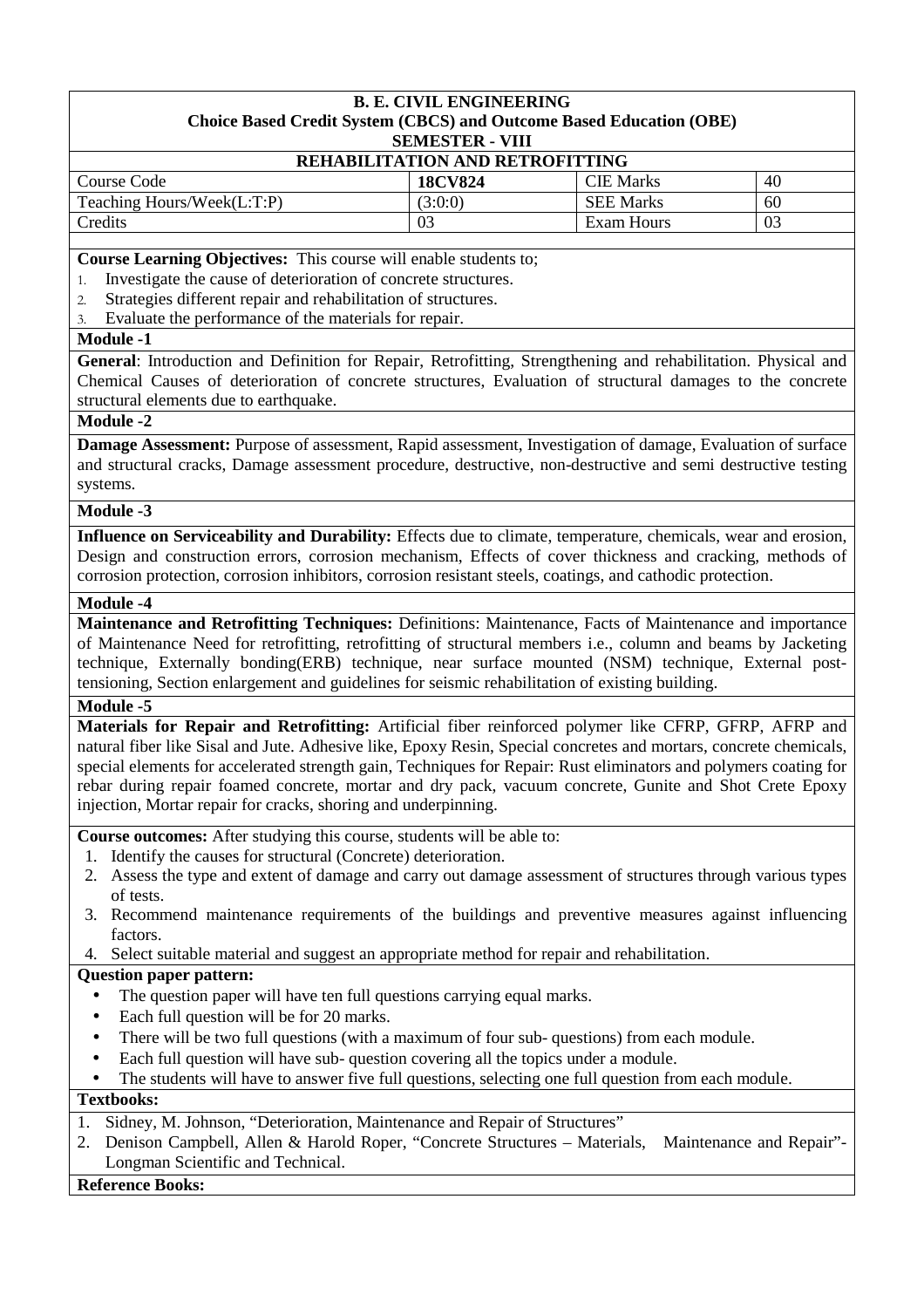- 1. R.T.Allen and S.C. Edwards, "Repair of Concrete Structures"-Blakie and Sons
- **2.** Raiker R.N., "Learning for failure from Deficiencies in Design, Construction and Service"- R&D Center (SDCPL).
- **3.** CPWD Manual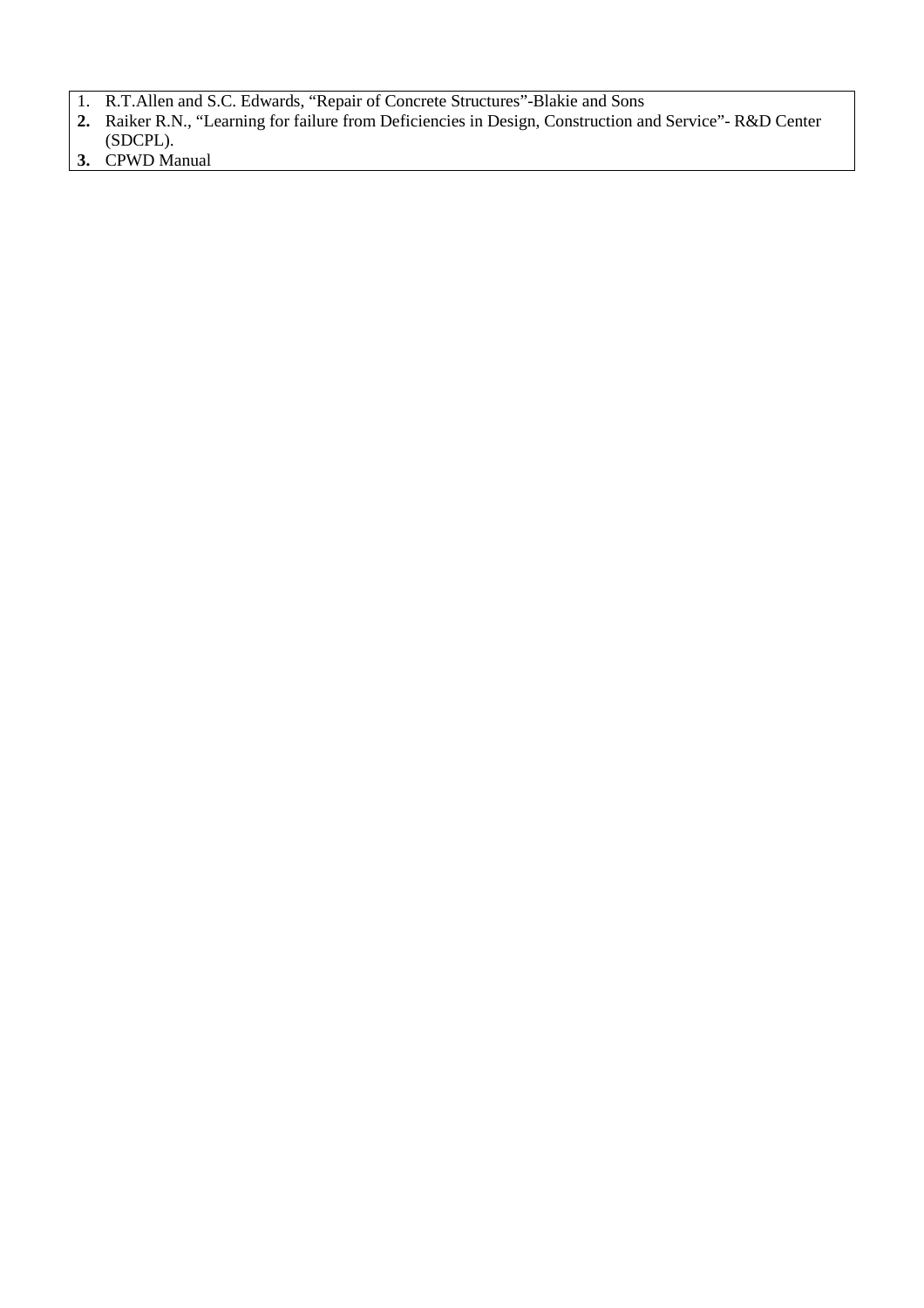#### **B. E. CIVIL ENGINEERING Choice Based Credit System (CBCS) and Outcome Based Education (OBE) SEMESTER - VIII**

| .                          |                |                  |    |
|----------------------------|----------------|------------------|----|
| <b>PAVEMENT DESIGN</b>     |                |                  |    |
| Course Code                | <b>18CV825</b> | <b>CIE Marks</b> | 40 |
| Teaching Hours/Week(L:T:P) | (3:0:0)        | <b>SEE Marks</b> | 60 |
| Credits                    | 03             | Exam Hours       | 03 |

**Course Learning Objectives:** This course will enable students to

- 1. Gain knowledge about the process of collecting data required for design, factors affecting pavement design, and maintenance of pavement.
- 2. Excel in the path of analysis of stress, strain and deflection in pavement.
- 3. Understand design concepts of flexible pavement by various methods (CBR, IRC 37-2001, Mcleods, Kansas ) and also the same of rigid pavement by IRC 58-2002
- 4. Understand the various causes leading to failure of pavement and remedies for the same.
- 5. Develop skills to perform functional and structural evaluation of pavement by suitable methods.

#### **Module -1**

**Introduction**: Desirable characteristics of pavement, Types and components, Difference between Highway pavement and Air field pavement, Design strategies of variables, Functions of sub grade, sub base, Base course, surface course, comparison between Rigid and flexible pavement

Fundamentals of Design of Pavements: Stresses and deflections, Principle, Assumptions and Limitations of Boussinesq's theory, Burmister theory and problems on above.

#### **Module -2**

**Design Factors:** Design wheel load, contact pressure, Design life, Traffic factors, climatic factors, Road geometry, Subgrade strength and drainage, ESWL concept Determination of ESWL by equivalent deflection criteria, Stress criteria, EWL concept, and problems on above.

Flexible pavement Design: Assumptions, Mcleod Method, Kansas method, CBR method, IRC Method (old), CSA method using IRC-37-2001, problems on above.

**Module -3** 

**Flexible Pavement Failures, Maintenance and Evaluation:** Types of failures, Causes, Remedial/Maintenance measures in flexible pavements, Functional Evaluation by Visual inspection and unevenness measurements, Structural evaluation by Benkleman beam deflection method, Falling weight deflecto meter, GPR method. Design factors for runway pavements, Design methods for

Airfield pavement and problems on above.

## **Module -4**

**Stresses in Rigid Pavement** : Types of stress, Analysis of Stresses, Westergaard's Analysis, Modified Westergaard equations, Critical stresses, Wheel load stresses, Warping stress, Frictional stress, combined stresses (using chart / equations), problems on above.

**Design of Rigid Pavement:** Design of CC pavement by IRC: 58-2002 for dual and Tandem axle load, Reinforcement in slabs, Design of Dowel bars, Design of Tie bars, Design factors for Runway pavements, Design methods for airfield pavements, problems of the above.

#### **Module -5**

**Rigid Pavement Failures, Maintenance and Evaluation:** Types of failures, causes, remedial/maintenance measures in rigid pavements, Functional evaluation by Visual inspection and unevenness measurements, wheel load and its repetition, properties of sub grade, properties of concrete. External conditions, joints, Reinforcement, Requirements of joints, Types of joints, Expansion joint, contraction joint, warping joint, construction joint, longitudinal joint, Design of joints.

**Course outcomes:** After studying this course, students will be able to:

- 1. Systematically generate and compile required data's for design of pavement (Highway & Airfield).
- 2. Analyze stress, strain and deflection by boussinesq's, bur mister's and westergaard's theory.
- 3. Design rigid pavement and flexible pavement conforming to IRC58-2002 and IRC37-2001.
- 4. Evaluate the performance of the pavement and also develops maintenance statement based on site specific requirements.

#### **Question paper pattern:**

- The question paper will have ten full questions carrying equal marks.
- Each full question will be for 20 marks.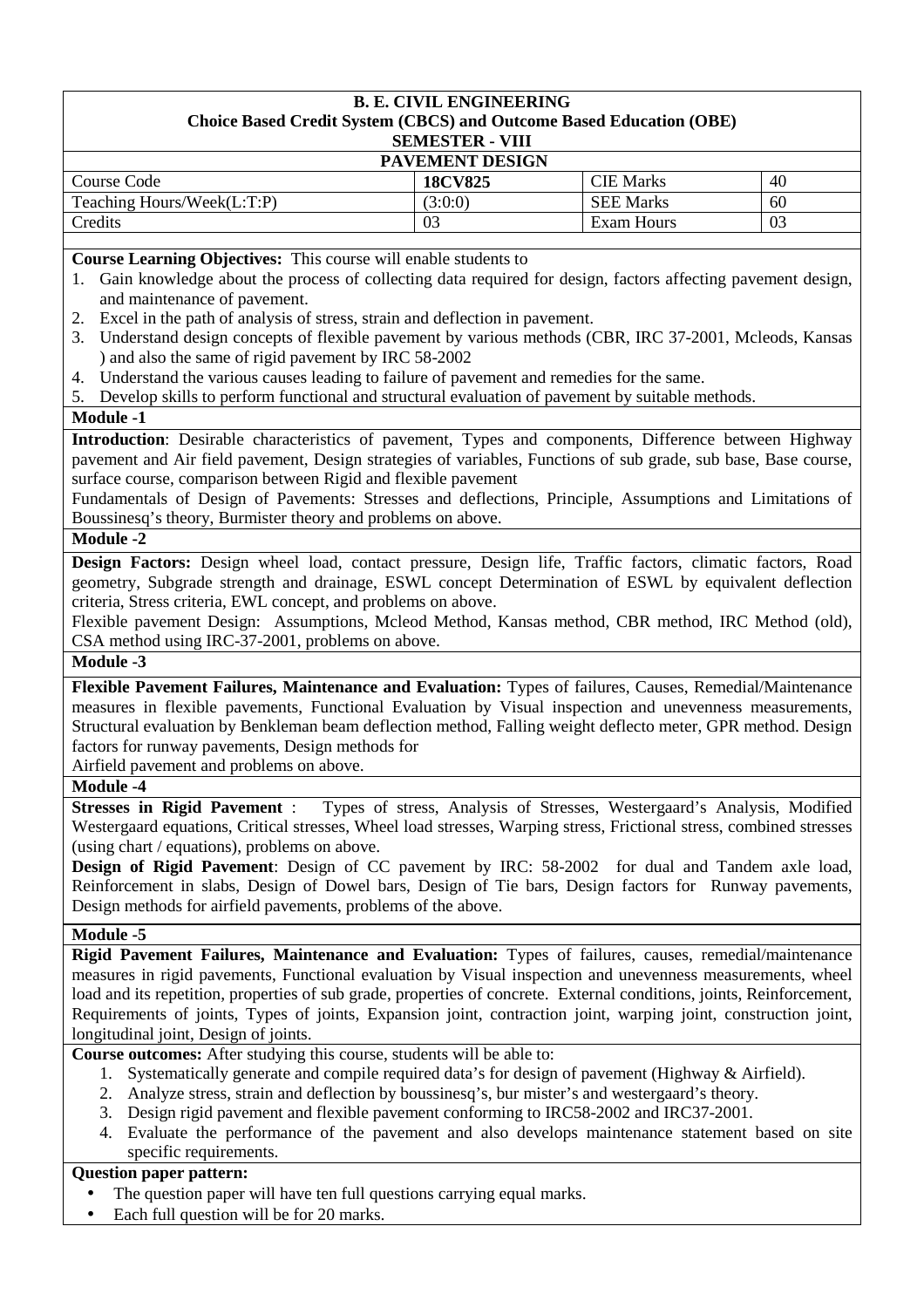- There will be two full questions (with a maximum of four sub- questions) from each module.
- Each full question will have sub- question covering all the topics under a module.
- The students will have to answer five full questions, selecting one full question from each module.

## **Textbooks:**

- 1. S K Khanna, C E G Justo, and A Veeraragavan, "Highway Engineering", Nem Chand & Brothers
- 2. L.R.Kadiyali and Dr.N.B.Lal, " Principles and Practices of Highway Engineering", Khanna publishers
- 3. Yang H. Huang , "Pavement Analysis and Design", University of Kentucky.

- 1. Yoder & wit zorac, "Principles of pavement design", John Wiley & Sons.
- 2. SubhaRao, "Principles of Pavement Design".
- 3. R Srinivasa Kumar, "Pavement Design", University Press.
- 4. Relevant recent IRC codes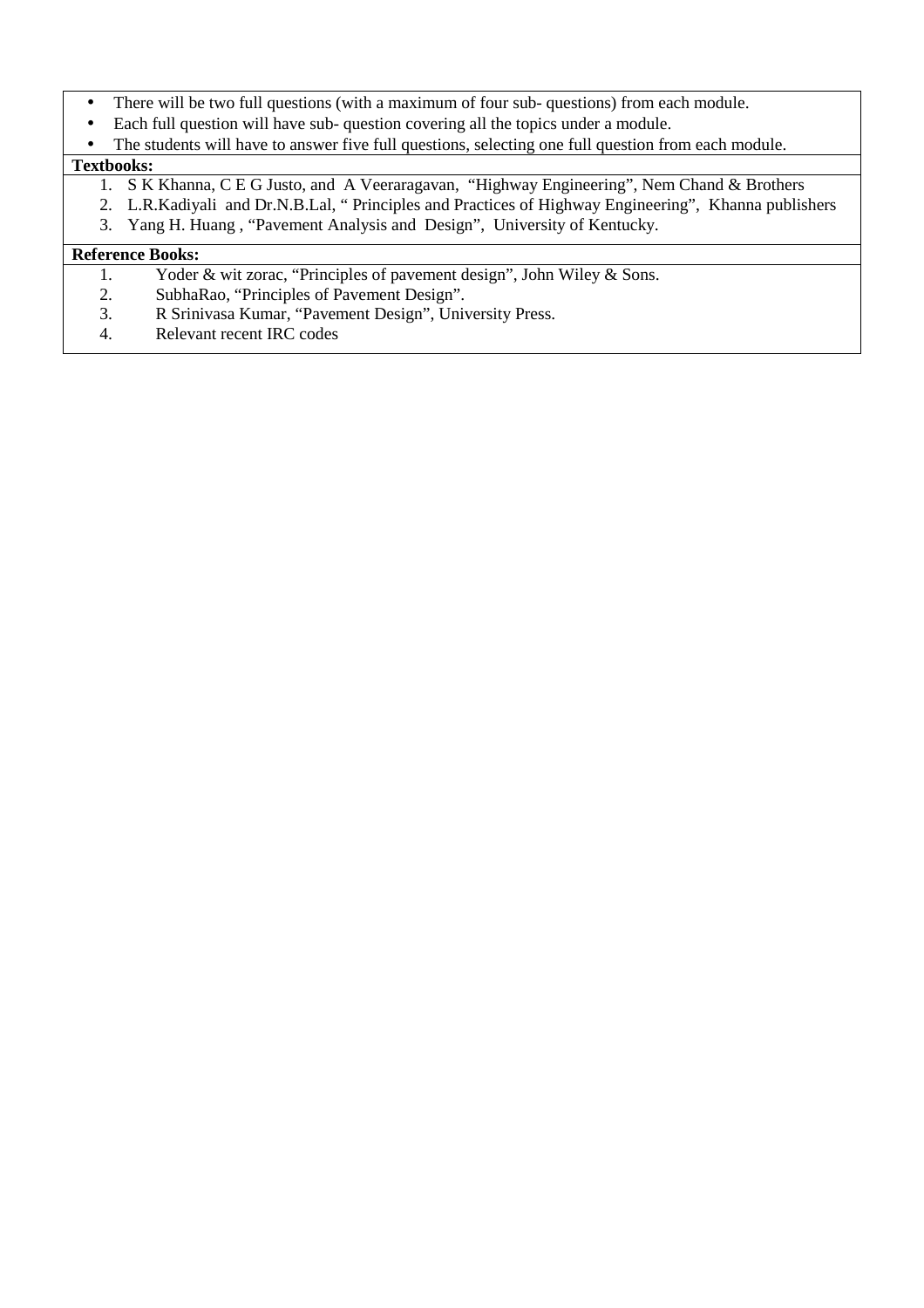## **B. E. CIVIL ENGINEERING Choice Based Credit System (CBCS) and Outcome Based Education (OBE) SEMESTER - VIII PROJECT WORK PHASE-2**  Course Code **18CVP83** CIE Marks 40 Teaching Hours/Week(L:T:P) **- SEE Marks** 60 Credits 108 Exam Hours 103 **Course objectives:**

- To support independent learning.
- To develop interactive, communication, organization, time management, and presentation skills.
- To impart flexibility and adaptability.
- To inspire independent and team working.
- To expand intellectual capacity, credibility, judgment, intuition.
- To adhere to punctuality, setting and meeting deadlines.
- To instill responsibilities to oneself and others.
- To train students to present the topic of project work in a seminar without any fear, face audience confidently, enhance communication skill, involve in group discussion to present and exchange ideas.

**Project Work Phase - <b>II:** Each student of the project batch shall involve in carrying out the project work jointly in constant consultation with internal guide, co-guide, and external guide and prepare the project report as per the norms avoiding plagiarism.

**Course outcomes:** At the end of the course the student will be able to:

- Describe the project and be able to defend it.
- Develop critical thinking and problem solving skills.
- Learn to use modern tools and techniques.
- Communicate effectively and to present ideas clearly and coherently both in written and oral forms.
- Develop skills to work in a team to achieve common goal.
- Develop skills of project management and finance.
- Develop skills of self learning, evaluate their learning and take appropriate actions to improve it.
- Prepare them for life-long learning to face the challenges and support the technological changes to meet the societal needs.

## **Evaluation Procedure:**

- **As per University guidelines**
- **Internal Marks:** The Internal marks (100 marks) evaluation shall be based on Phase wise completion of the project work, Project report, Presentation and Demonstration of the actual/model/prototype of the project.
- **Semester End Examination:** SEE marks for the project (100 marks) shall be based on Project report, Presentation and Demonstration of the actual/model/prototype of the project, as per the University norms by the examiners appointed VTU.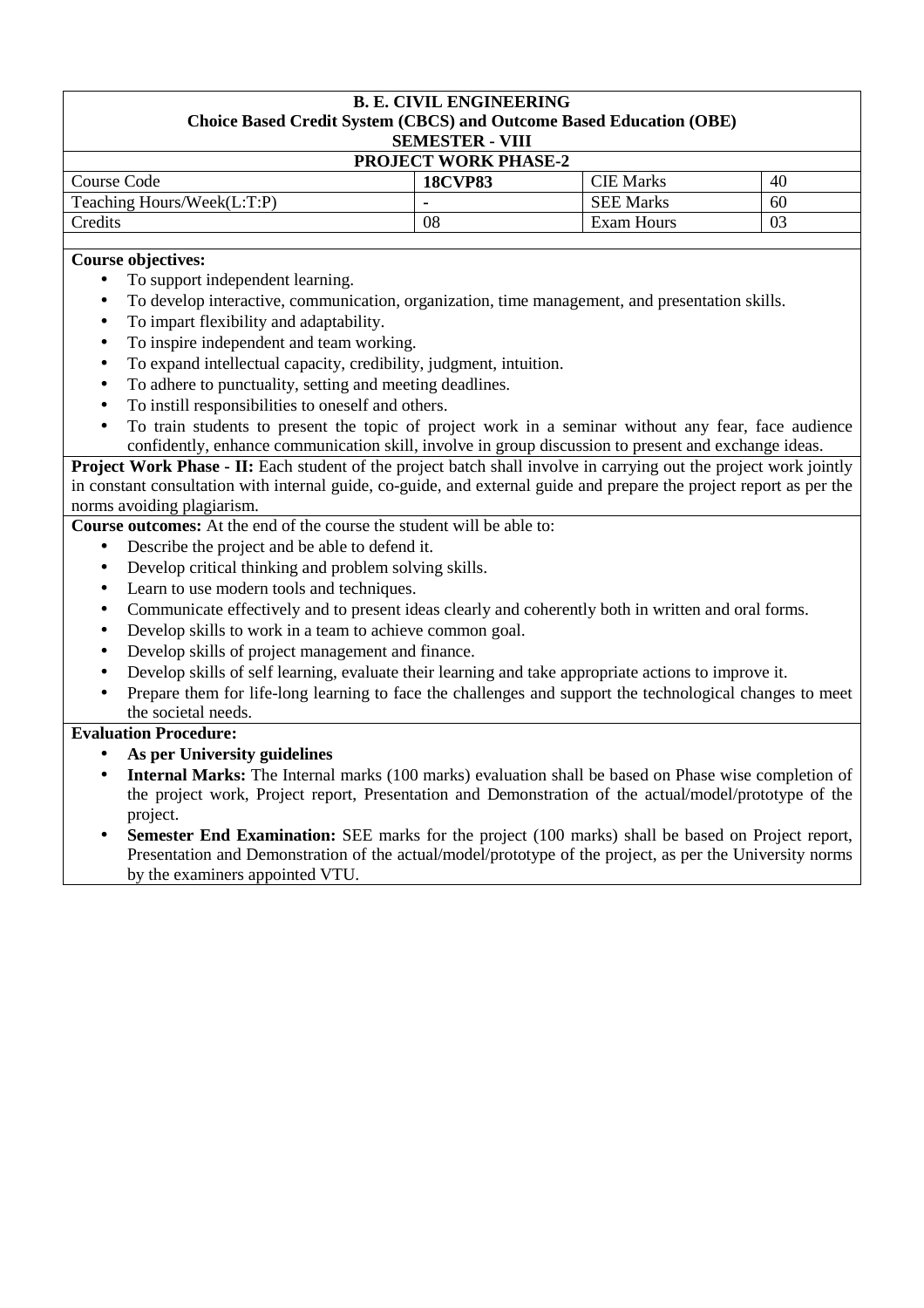## **B. E. CIVIL ENGINEERING Choice Based Credit System (CBCS) and Outcome Based Education (OBE) SEMESTER - VIII TECHNICAL SEMINAR**

| Course Code                | <b>18CVS84</b> | <b>CIE Marks</b> | 100 |
|----------------------------|----------------|------------------|-----|
| Teaching Hours/Week(L:T:P) | --             | <b>SEE Marks</b> | --  |
| Credits                    | 0 <sub>1</sub> | Exam Hours       | 03  |

## **Course Learning Objectives:**

The objective of the seminar is to inculcate self-learning, face audience confidently, enhance communication skill, involve in group discussion and present and exchange ideas. Each student, under the guidance of a Faculty, is required to choose, preferably, a recent topic of his/her interest relevant to the course of specialization. Carryout literature survey; organize the Course topics in a systematic order.

- Conduct literature survey in the domain area to find appropriate topic.
- Prepare the synopsis report with own sentences in a standard format.
- Learn to use MS word, MS power point, MS equation and Drawing tools or any such facilities in the preparation of report and presentation.
- Present the seminar topic orally and/or through power point slides.
- Communicate effectively to answer the queries and involve in debate/discussion.
- The participants shall take part in discussion to foster friendly and stimulating environment in which the students are motivated to reach high standards and become self-confident.

**Course Outcomes:** At the end of the course the student will be able to:

- Develop knowledge in the field of Civil Engineering and other disciplines through independent learning and collaborative study.
- Identify and discuss the current, real-time issues and challenges in engineering  $&$  technology.
- Develop written and oral communication skills.
- Explore concepts in larger diverse social and academic contexts.
- Apply principles of ethics and respect in interaction with others.
- Develop the skills to enable life-long learning.

## **Evaluation Procedure:**

- As per University guidelines.
- The Internal Assessment marks for the seminar shall be awarded based on the relevance of the seminar topic, quality of the report, presentation skills, participation in the question and answer, and attendance in the seminar classes/sessions.